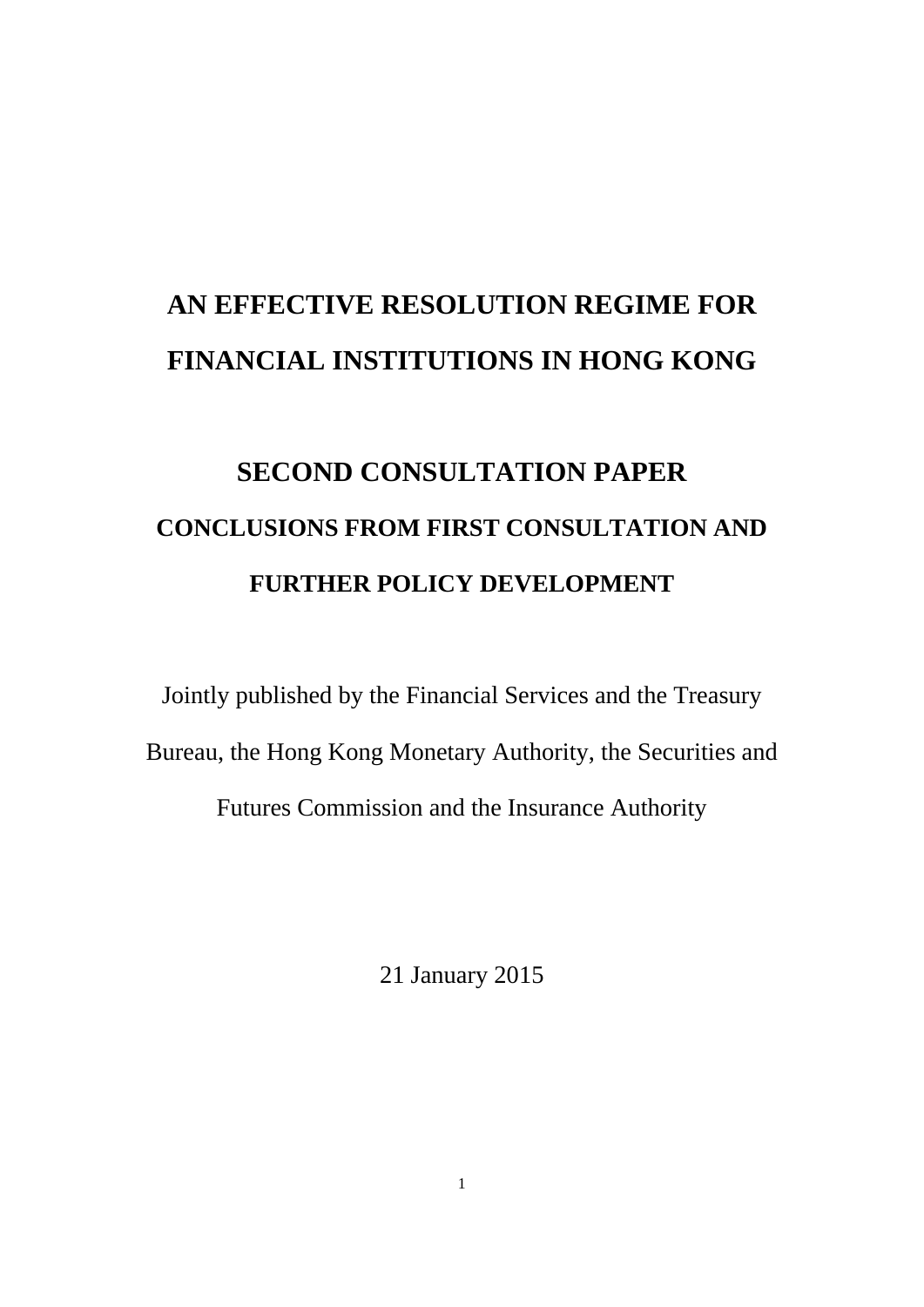#### ABOUT THIS DOCUMENT

- 1. This consultation paper is published by the Financial Services and the Treasury Bureau of the Government of the Hong Kong Special Administrative Region, in conjunction with the Hong Kong Monetary Authority, the Securities and Futures Commission and the Insurance Authority.
- 2. It provides: (i) responses to submissions received in respect of certain of the proposals contained in the first consultation paper on establishing an effective resolution regime for financial institutions in Hong Kong, which was launched in early 2014; and (ii) further details on various issues (including those identified in the first consultation paper) central to the establishment of such a regime.
- 3. After considering the submissions received in response to this second consultation paper, and further expected developments at the international level, the Government intends to further refine its proposals, and considers that it may be necessary to undertake a shorter third stage consultation ahead of introducing a Bill into the Legislative Council by end-2015.
- 4. A list of the questions raised in this consultation is set out for ease of reference in Annex V. Interested parties are invited to submit comments on these and any relevant or related matters that may have a significant impact on the proposals in this consultation paper.
- 5. Comments should be submitted in writing no later than 20 April 2015, by any one of the following means:-
	- By mail to: Resolution Regime Consultation

Financial Services Branch Financial Services and the Treasury Bureau

24/F, Central Government Offices

2 Tim Mei Avenue, Tamar, Hong Kong

By fax to: +852 2856 0922

By email to: resolution@fstb.gov.hk

- 6. Any person submitting comments on behalf of any organisation is requested to provide details of the organisation they represent.
- 7. Submissions will be received on the basis that any of the Financial Services and the Treasury Bureau, the Hong Kong Monetary Authority, the Securities and Futures Commission and the Insurance Authority may freely reproduce and publish them, in whole or in part, in any form; and may use, adapt or develop any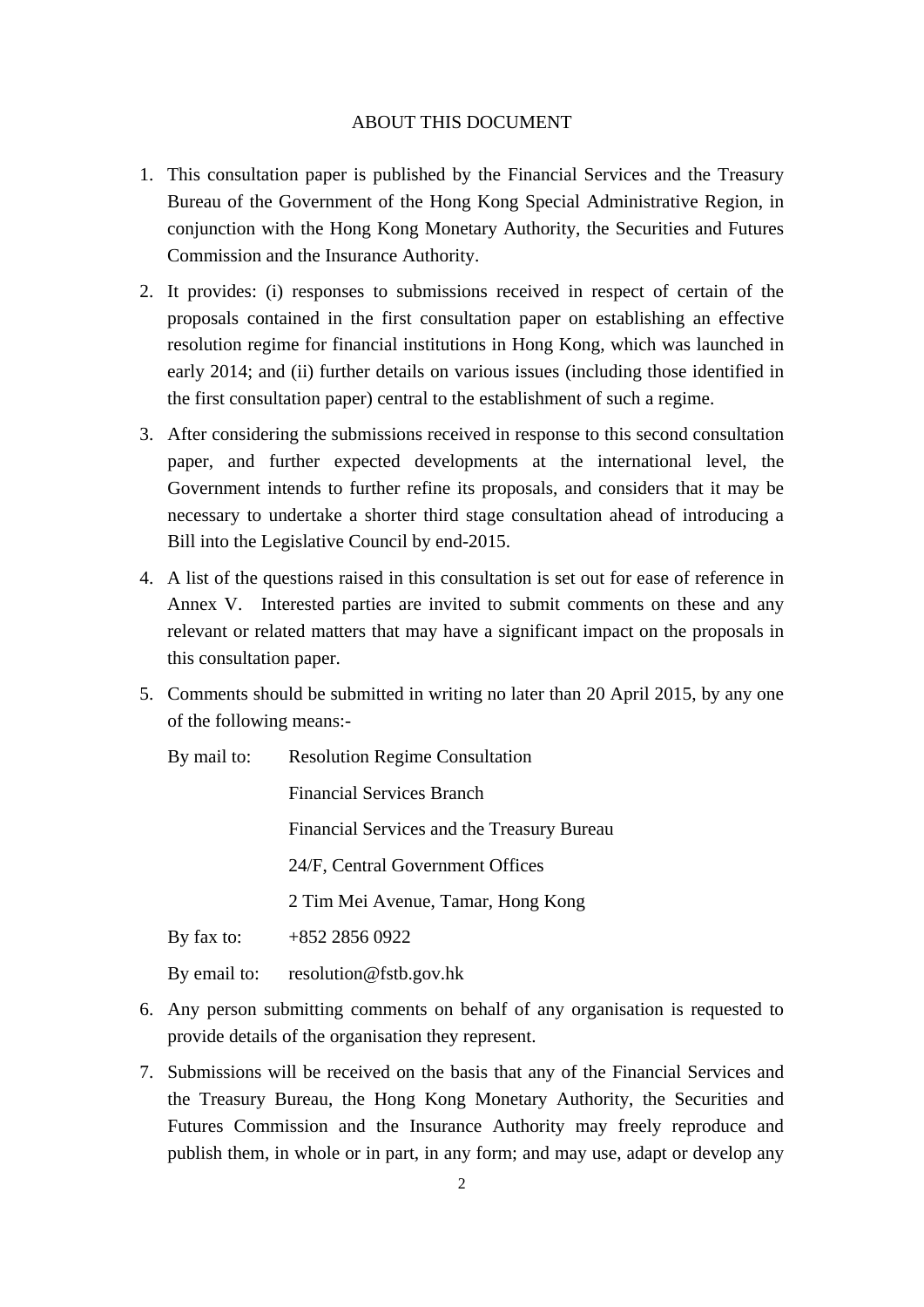proposal put forward without seeking permission from or providing acknowledgement to the party making the proposal.

- 8. Please note that the names of respondents, their affiliation(s) and the contents of their submissions may be published or reproduced on the Financial Services and the Treasury Bureau's website (or the websites of the Hong Kong Monetary Authority, the Securities and Futures Commission or the Insurance Authority (i.e. the website of the Office of the Commissioner of Insurance)) and may be referred to in other documents published by the authorities. If you do not wish your name, affiliation(s) and/or submissions to be disclosed, please state this clearly when making your submissions.
- 9. Any personal data submitted will only be used for purposes which are directly related to this consultation. Such data may be transferred to other Government departments/agencies for the same purposes. For access to or correction of personal data contained in your submissions please contact:

Data Controlling Officer

Financial Services Branch

Financial Services and the Treasury Bureau

24/F, Central Government Offices

2 Tim Mei Avenue, Tamar, Hong Kong

10. Terms adopted in this consultation paper are used in a generic sense to reflect the concepts underpinning the proposals in question, unless the context otherwise provides. When the relevant proposals are implemented in the form of legislation, it is possible that these terms may be modified or replaced in order to better reflect the precise policy intent of the proposals in the law or to aid or address issues relating to the legal interpretation of such terms when used in the law.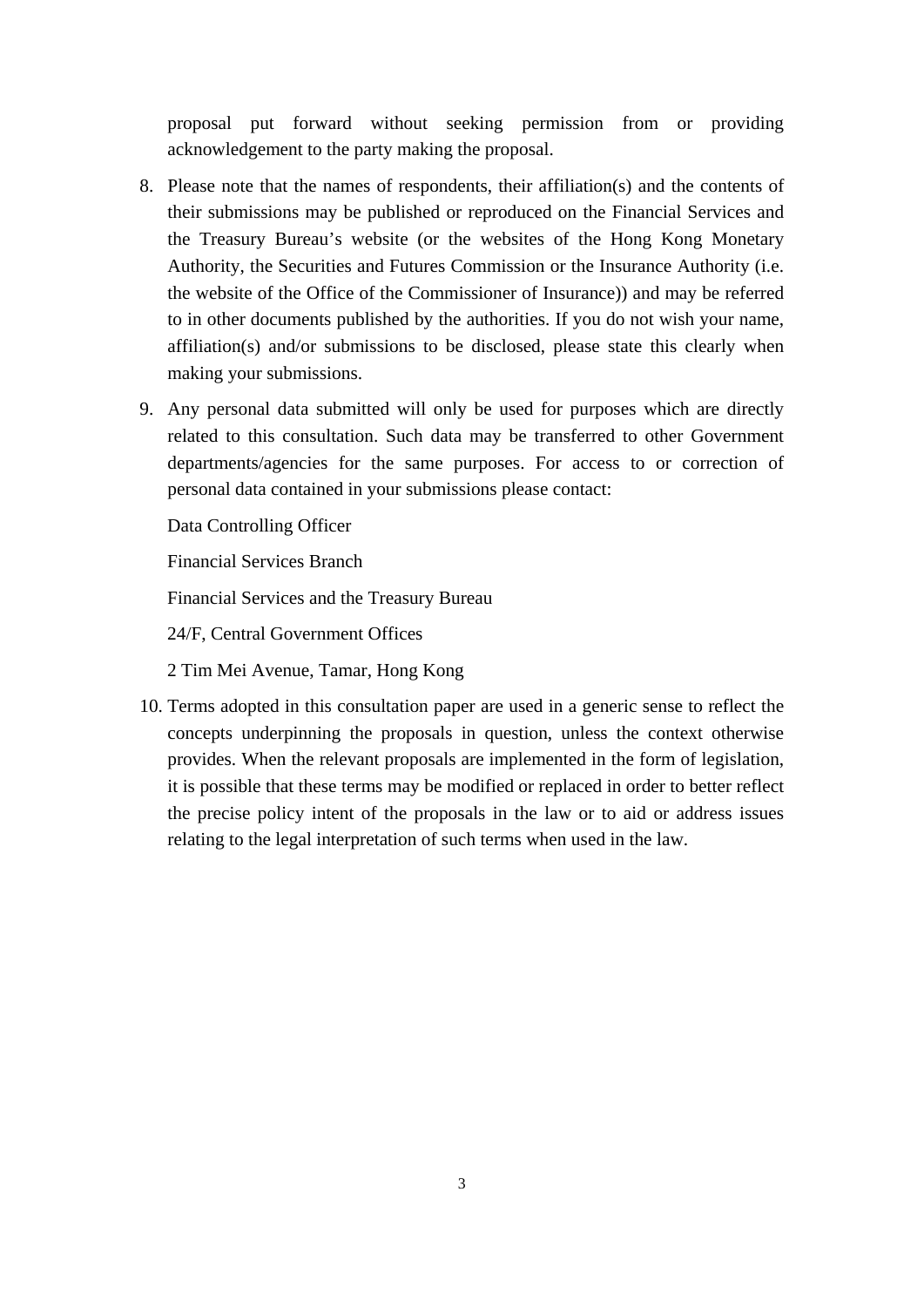# **CONTENTS**

| <b>CHAPTER 5 - CROSS-BORDER RESOLUTION AND INFORMATION SHARING</b>              |
|---------------------------------------------------------------------------------|
|                                                                                 |
|                                                                                 |
| ANNEX II: Factors relevant to assessing the first non-viability condition132    |
| ANNEX III: Further detail on the temporary stay on early termination rights 133 |
|                                                                                 |
|                                                                                 |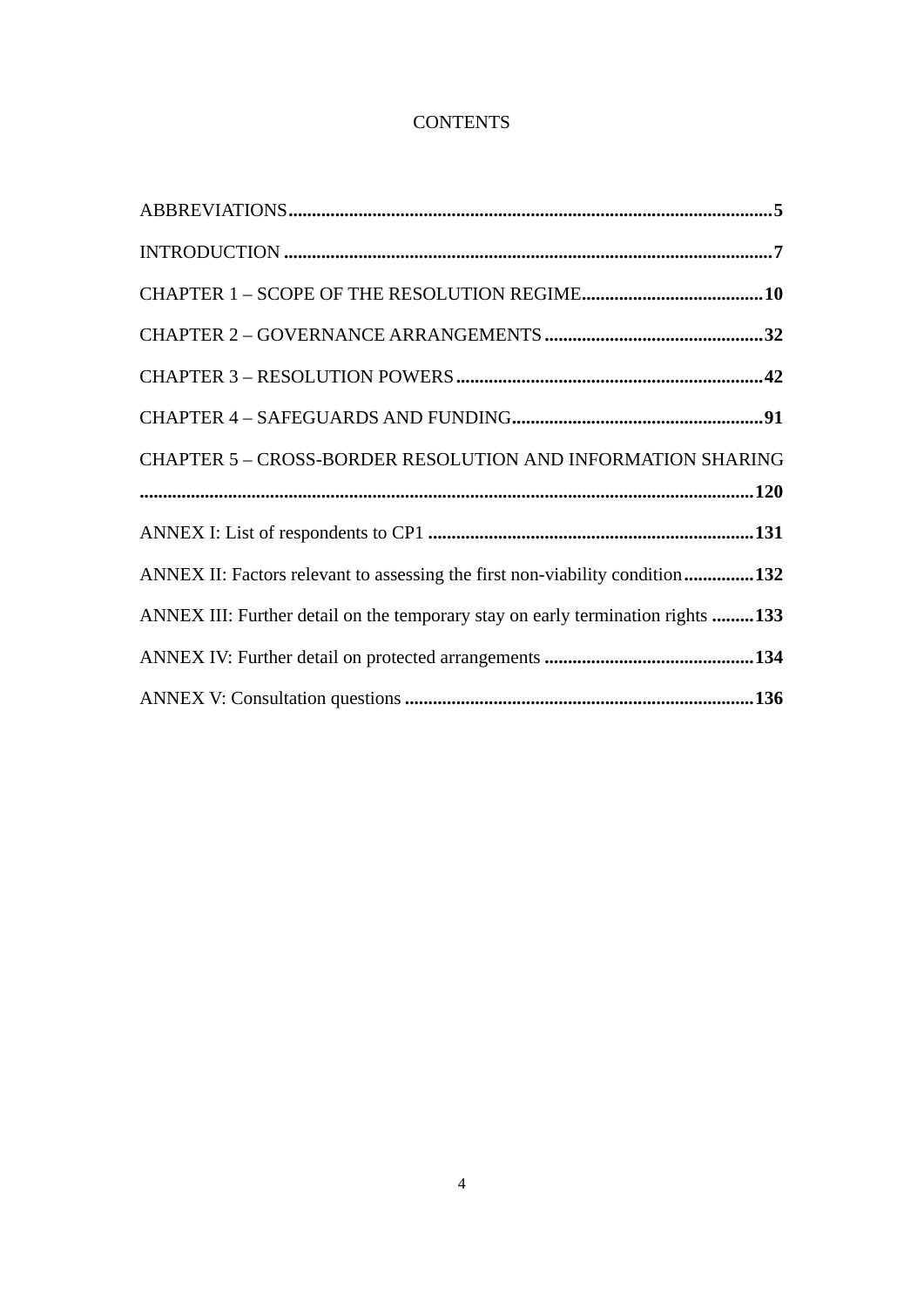# ABBREVIATIONS

| AI             | Authorized institution                                                                                       |
|----------------|--------------------------------------------------------------------------------------------------------------|
| <b>AMV</b>     | Asset management vehicle                                                                                     |
| <b>AOE</b>     | Affiliated operational entity                                                                                |
| <b>BAU</b>     | Business as usual                                                                                            |
| <b>BCBS</b>    | <b>Basel Committee on Banking Supervision</b>                                                                |
| <b>BO</b>      | Banking Ordinance (Cap. 155)                                                                                 |
| <b>BoE</b>     | <b>Bank of England</b>                                                                                       |
| <b>BRRD</b>    | Bank Recovery and Resolution Directive (of the European Union)                                               |
| <b>BRT</b>     | <b>Banking Review Tribunal</b>                                                                               |
| <b>CCP</b>     | Central counterparty                                                                                         |
| <b>CEO</b>     | <b>Chief Executive Officer</b>                                                                               |
| CO             | Companies Ordinance (Cap. 622)                                                                               |
| <b>COAG</b>    | Institution-specific cross-border cooperation agreement                                                      |
| CP1, CP2, CP3  | First stage, second stage and third stage consultation papers                                                |
| <b>CSSO</b>    | Clearing and Settlement Systems Ordinance (Cap. 584)                                                         |
| <b>CWUMPO</b>  | Companies (Winding Up and Miscellaneous Provisions)<br>Ordinance (Cap. 32)                                   |
| Dodd-Frank Act | Dodd-Frank Wall Street Reform and Consumer Protection Act                                                    |
| <b>DPS</b>     | Deposit Protection Scheme (of Hong Kong)                                                                     |
| D-SIFI         | Domestic systemically important financial institution                                                        |
| <b>DTC</b>     | Deposit-taking company                                                                                       |
| EU             | European Union                                                                                               |
| <b>FIs</b>     | Financial institutions (including financial market infrastructures<br>unless the context otherwise requires) |
| <b>FMIs</b>    | Financial market infrastructures                                                                             |
| FS             | <b>Financial Secretary</b>                                                                                   |
| <b>FSAP</b>    | <b>Financial Sector Assessment Program</b>                                                                   |
| <b>FSB</b>     | <b>Financial Stability Board</b>                                                                             |
| <b>FSHC</b>    | Financial services holding company                                                                           |
| <b>FSTB</b>    | Financial Services and the Treasury Bureau                                                                   |
| G-SIB          | Global systemically important bank                                                                           |
| G-SIFI         | Global systemically important financial institution                                                          |
| $G-SII$        | Global systemically important insurer                                                                        |
| HC             | Holding company                                                                                              |
| <b>HKMA</b>    | Hong Kong Monetary Authority                                                                                 |
| IA             | <b>Insurance Authority</b>                                                                                   |
| <b>IAIG</b>    | Internationally active insurance group                                                                       |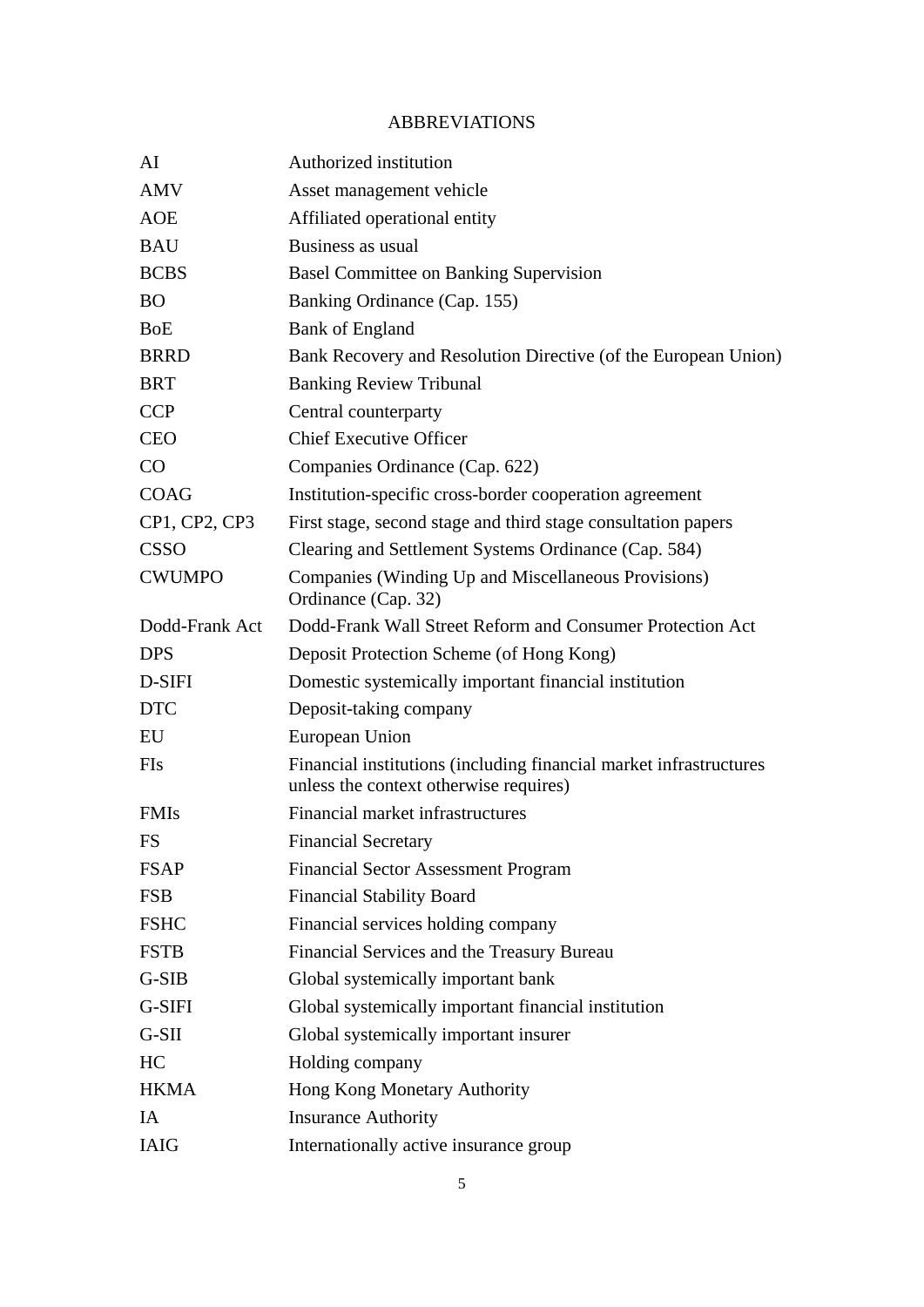| <b>IAIS</b>            | <b>International Association of Insurance Supervisors</b> |
|------------------------|-----------------------------------------------------------|
| <b>IAT</b>             | <b>Insurance Appeals Tribunal</b>                         |
| ICF                    | <b>Investor Compensation Fund</b>                         |
| <b>IMF</b>             | <b>International Monetary Fund</b>                        |
| <b>IOSCO</b>           | International Organization of Securities Commissions      |
| <b>KAAM</b>            | (Draft) Key Attributes Assessment Methodology             |
| LB                     | Licensed bank                                             |
| LC                     | Licensed corporation                                      |
| LegCo                  | Legislative Council                                       |
| <b>LIFSHC</b>          | Locally incorporated financial services holding company   |
| <b>LIHC</b>            | Locally incorporated holding company                      |
| LoLR                   | Lender of last resort                                     |
| <b>LRA</b>             | Lead resolution authority                                 |
| <b>MA</b>              | <b>Monetary Authority</b>                                 |
| <b>MAHC</b>            | Mixed activity holding company                            |
| <b>MOU</b>             | Memorandum of understanding                               |
| <b>MPE</b>             | Multiple point of entry (resolution strategy)             |
| <b>NBNIFI</b>          | Non-bank non-insurer financial institution                |
| <b>NBNI G-SIFI</b>     | Non-bank non-insurer G-SIFI                               |
| <b>NCWOL</b>           | No creditor worse off than in liquidation                 |
| <b>OLF</b>             | <b>Orderly Liquidation Fund</b>                           |
| <b>OTC</b> derivatives | Over-the-counter derivatives                              |
| <b>PPF</b>             | Policyholders' Protection Fund                            |
| <b>RCT</b>             | <b>Resolution Compensation Tribunal</b>                   |
| RI                     | Registered institution                                    |
| <b>RLB</b>             | Restricted licence bank                                   |
| <b>SFAT</b>            | Securities and Futures Appeals Tribunal                   |
| <b>SFC</b>             | Securities and Futures Commission                         |
| <b>SFO</b>             | Securities and Futures Ordinance (Cap. 571)               |
| <b>SIFI</b>            | Systemically important financial institution              |
| <b>SPE</b>             | Single point of entry (resolution strategy)               |
| <b>SPM</b>             | <b>Supervisory Policy Manual</b>                          |
| <b>SRR</b>             | Special Resolution Regime of the United Kingdom           |
| <b>TLAC</b>            | Total loss absorbing capacity                             |
| <b>TPO</b>             | Temporary public ownership                                |
| <b>UK</b>              | <b>United Kingdom</b>                                     |
| <b>US</b>              | <b>United States of America</b>                           |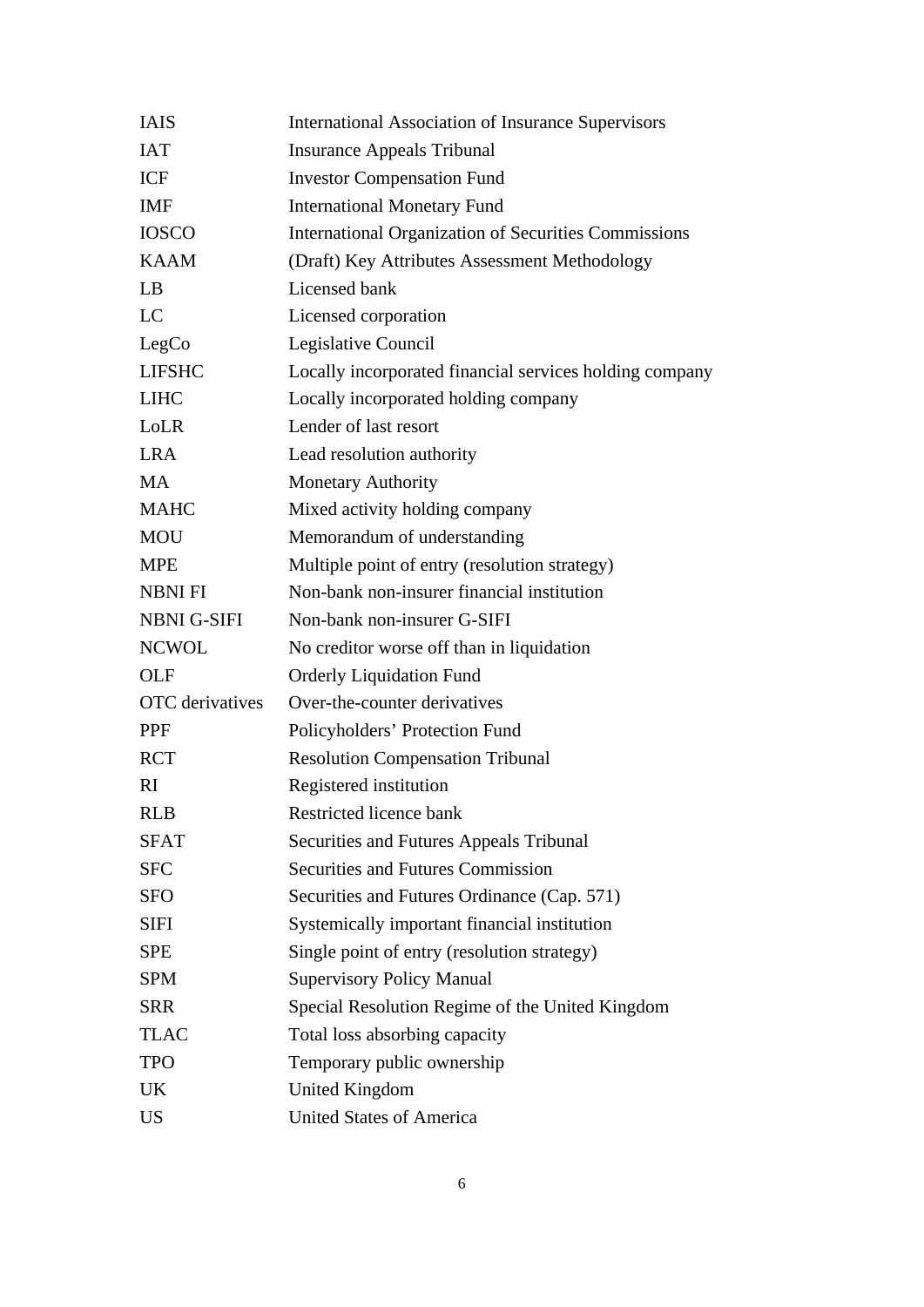# INTRODUCTION

- 1. On 7 January 2014 the Financial Services and the Treasury Bureau of the Government ("FSTB"), in conjunction with the Hong Kong Monetary Authority ("HKMA"), the Securities and Futures Commission ("SFC") and the Insurance Authority ("IA") (together "the authorities"), launched a first stage consultation paper ("CP1") setting out proposals for legislative reform to implement an effective resolution regime for financial institutions ("FIs") in Hong Kong.<sup>1</sup> This reform is needed to strengthen the options available to the authorities for dealing with a crisis situation in which a systemically important FI fails, posing a threat to the continuity of critical financial services and financial stability.
- 2. The severity of the recent global financial crisis has helped to forge broad international consensus on the essential features that effective resolution regimes for FIs should have. As explained in CP1, this consensus led to new international standards being set by the Financial Stability Board ("FSB") in its Key Attributes of Effective Resolution Regimes for Financial Institutions ("Key Attributes" $\cdot$ ).<sup>2</sup> CP1 outlined the legislative changes that would be needed to bring Hong Kong's existing arrangements in line with the standards set out in the Key Attributes. Since then, the International Monetary Fund ("IMF") has also identified that there is a strong case for reform after undertaking its own assessment of Hong Kong's crisis management arrangements as part of its Financial Sector Assessment Program ("FSAP").<sup>3</sup>

<sup>&</sup>lt;sup>1</sup> See FSTB, HKMA, SFC and the IA (January 2014), "An Effective Resolution Regime for Financial Institutions in Hong Kong", http://www.fstb.gov.hk/fsb/ppr/consult/resolution\_e.pdf

<sup>&</sup>lt;sup>2</sup> See FSB (2011), Key Attributes of Effective Resolution Regimes for Financial Institutions, http://www.financialstabilityboard.org/publications/r 111104cc.pdf. In October 2014 the FSB reissued the Key Attributes to include four new Annexes including guidance on their application to non-bank FIs. See Footnote 4 for reference.

<sup>&</sup>lt;sup>3</sup> See IMF (2014), People's Republic of China - Hong Kong Special Administrative Region: Financial Sector Assessment Program – Crisis Management and Bank Resolution Framework – Technical Note, https://www.imf.org/external/pubs/ft/scr/2014/cr14209.pdf and IMF (2014), People's Republic of China – Hong Kong Special Administrative Region: Financial System Stability Assessment, https://www.imf.org/external/pubs/ft/scr/2014/cr14130.pdf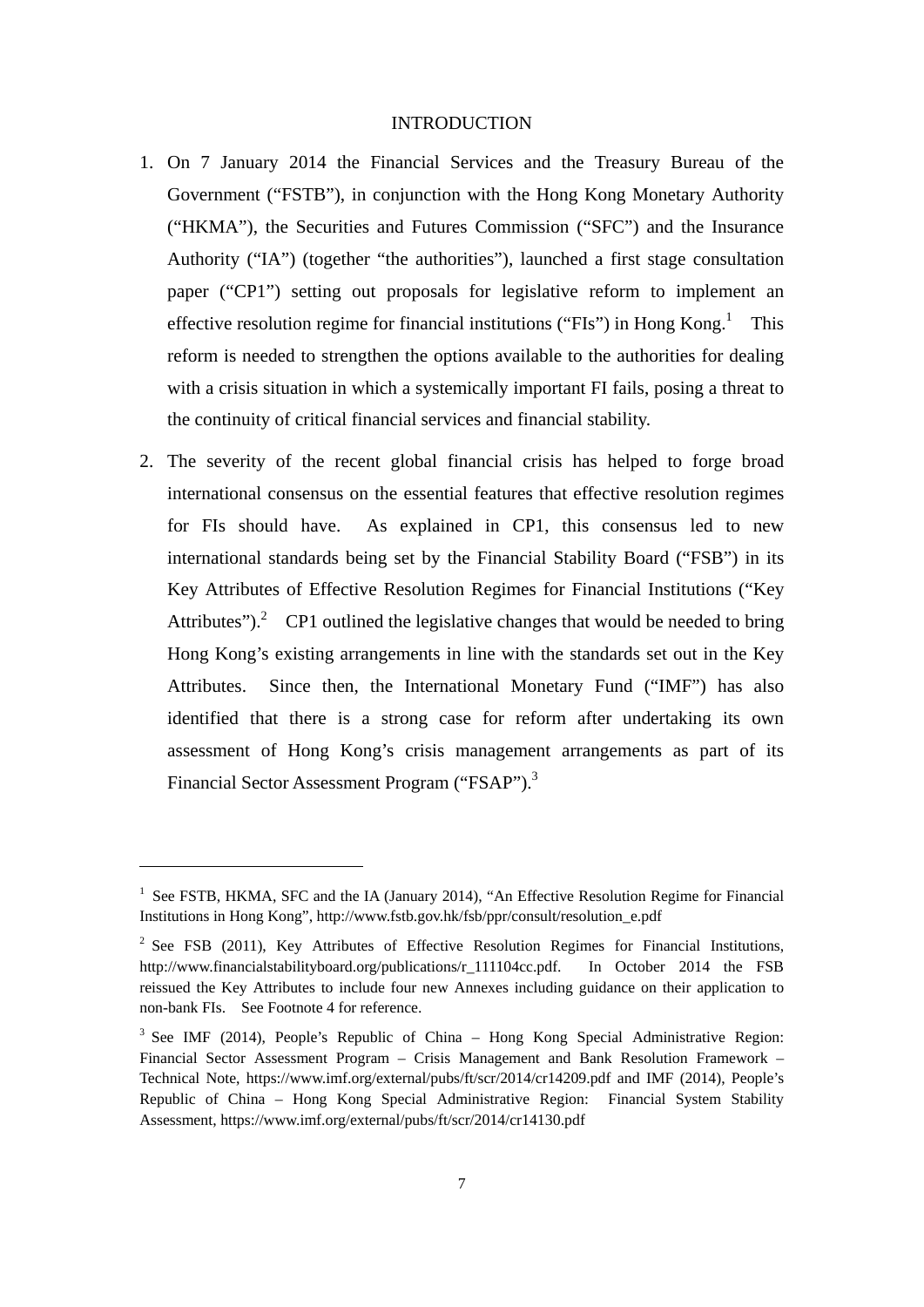- 3. In the absence of an effective resolution regime, and as outlined in CP1, if a systemically important FI were to fail, the authorities would face a difficult choice between allowing it to enter into liquidation with the attendant widespread disruption this would cause, or deploying and risking considerable sums of public money to secure continuity of critical financial services and protect financial stability through bailing-out the FI (and its shareholders and creditors). An effective resolution regime would provide an alternative means of protecting the customers relying on the critical financial services provided by a failing FI as well as containing the potential for contagion to other parts of the financial system.
- 4. As outlined in CP1, it is proposed that the authorities responsible for operating the regime be required to ensure that a range of stakeholders (including customers and ordinary employees) of a failing FI resolved under the regime, obtain an outcome at least equal to that which they would have received had the FI instead entered liquidation. Under the regime, the costs of failure (and resolution) could be imposed more effectively on the owners – that is the shareholders – and some of the unsecured creditors of the failing FI. The regime would also better support a coordinated approach to resolution between the Hong Kong authorities and their counterparts overseas in the event that a failing FI operates in multiple jurisdictions.
- 5. Following a three-month consultation period, 33 submissions were received in response to CP1 from a range of stakeholders including FIs and their trade associations, as well as accountancy and legal practitioners (a list of respondents is set out in Annex I). The authorities note that an overwhelming majority of respondents to CP1 ("respondents") indicated that reform was important both in the local and cross-border context. Much of the feedback received focused on the specific questions raised in CP1 on how to most effectively provide for a resolution regime which meets both local requirements and international standards. The responses received have been carefully reviewed and their content taken into consideration in the further refinement and development of the proposals for the local resolution regime as summarised in this second stage consultation paper ("CP2").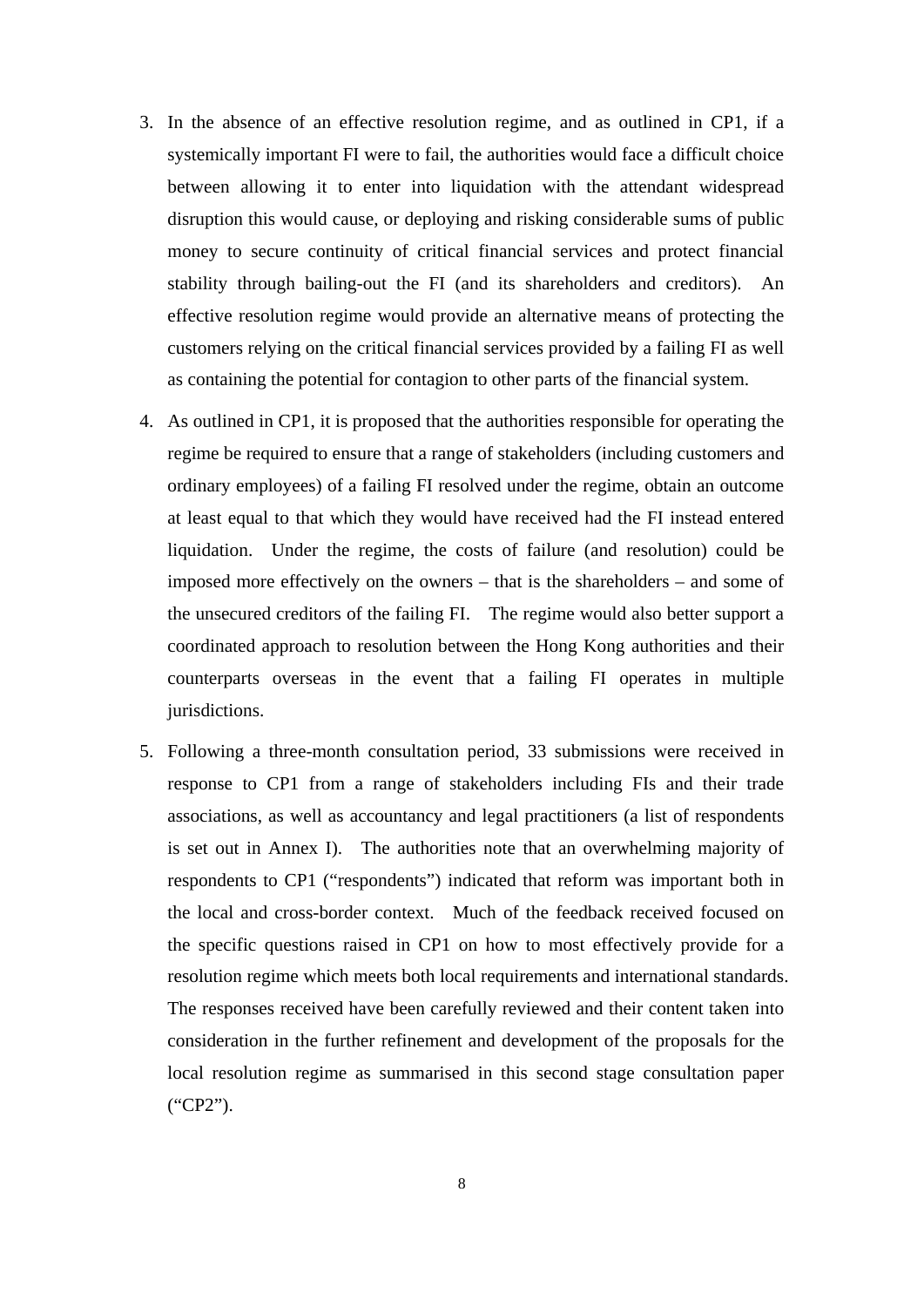- 6. The authorities are mindful of the need to progress the necessary legislative reform in a timely manner. The FSB has indicated that its member jurisdictions should seek to meet the standards set out in the Key Attributes by the end of 2015. The IMF also recommended in its FSAP report that the Government of the Hong Kong Special Administrative Region should "[c]ontinue efforts to develop a comprehensive resolution regime, in line with emerging international good practices" and indicated that this was a short-term priority (i.e. over an 18-month time horizon). As such, the authorities have decided to issue CP2 at this time notwithstanding that work continues at the FSB on certain aspects of resolution, particularly in a cross-border context. The authorities consider that there may therefore be a need for a third, shorter, consultation covering particular issues in light of the FSB's ongoing work on certain aspects of resolution, the recently issued guidance in respect of the application of the Key Attributes to non-bank FIs,<sup>4</sup> and, possibly, issues arising from submissions to this CP2. An indicative list of some of the issues the authorities would expect to address in a third consultation exercise is:
	- further details on how the "bail-in" resolution option will work, potentially including local implementation of the FSB's framework for total loss absorbing capacity ("TLAC");
	- mechanisms for the recognition of cross-border resolution actions and effective cross-border co-ordination;
	- expanded proposals on how any costs of resolution should be funded;
	- the protection of client assets<sup>5</sup> in resolution.

<sup>&</sup>lt;sup>4</sup> In October 2014 the FSB reissued the Key Attributes, incorporating guidance on their application to non-bank FIs. While the Key Attributes issued by the FSB in 2011 (see Footnote 2 for reference) remain unchanged, they are now complemented by four new annexes: (i) Resolution of Financial Market Infrastructures (FMIs) and FMI Participants; (ii) Resolution of Insurers; (iii) Client Asset Protection in Resolution; and (iv) Information Sharing For Resolution Purposes. See FSB (2014), http://www.financialstabilityboard.org/wp-content/uploads/r\_141015.pdf

<sup>&</sup>lt;sup>5</sup> As noted in CP1 "[u]nder the SFO, client assets are defined, broadly speaking, as securities, collateral and money that are entrusted to or received by an LC or AI on behalf of its client. The framework under which they are protected may be described as being a "trust regime" whereby "client securities"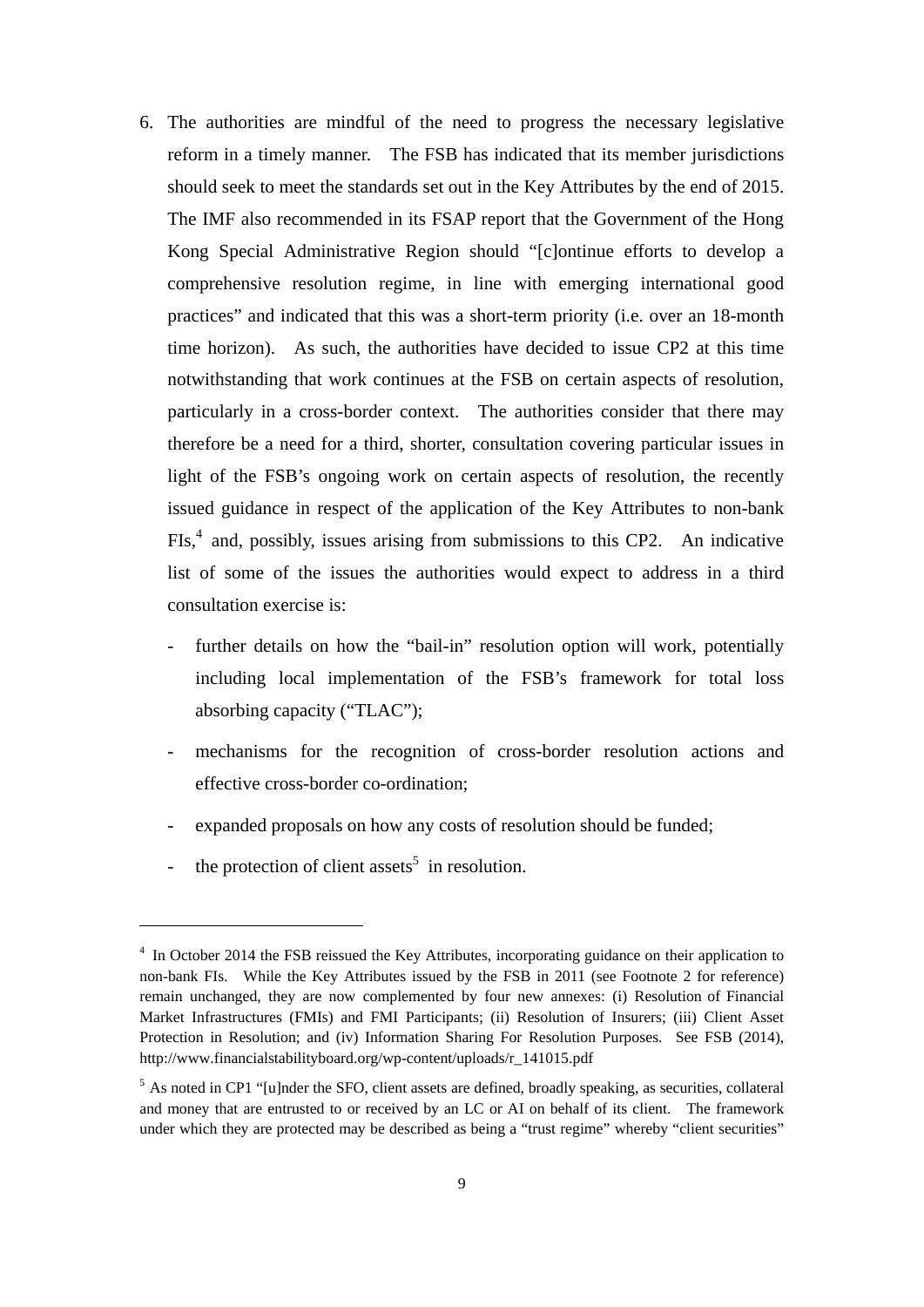This chapter sets out the authorities' proposals regarding the scope of the resolution regime in Hong Kong. It covers:

- the provision of a common framework for resolution (i.e. a single regime for FIs in different sectors of the financial system);
- which FIs should be within the scope of the regime;
- the use of resolution powers in relation to the holding companies and 'affiliated operational entities' of FIs, where particular conditions are met.

#### **Overview**

- 7. A majority of respondents were supportive of the steps being taken to implement an effective resolution regime in Hong Kong. Most recognised the importance of strengthening current arrangements to protect local financial stability and public funds in the unlikely event that a systemically important FI were to fail. A number also stressed that it was important that, as a major international financial centre, Hong Kong implement a resolution regime meeting the standards set out in the Key Attributes to support resolution of systemically important FIs operating cross-border (as well as the resolution planning needed well in advance of any future failure). Since the publication of CP1, the IMF, having assessed Hong Kong's existing crisis management arrangements as part of the recent FSAP, also identified the implementation of a resolution regime as being a priority.<sup>6</sup>
- 8. The authorities have carefully reviewed the responses received to the questions raised in CP1 and have drawn on these in further refining and developing proposals for the resolution regime. The nature of those responses, including any key issues raised, are summarised in this CP2, which also sets out how the authorities intend to proceed in the relevant areas. In some cases, the authorities

<u> 1989 - Johann Barbara, marka a shekara tsa na shekara tsa na shekara tsa 1989 a tsa na shekara tsa 1989. N</u>

and "client money" placed with an LC are held on trust for clients and are required to be held in segregated accounts. The framework differs slightly for those with client assets placed with an AI, as whilst AIs are required by the Securities and Futures (Client Securities) Rules to hold "client securities" on trust for clients, the Securities and Futures (Client Money) Rules do not apply to "client money" held by an AI.

<sup>6</sup> See Footnote 3 for reference.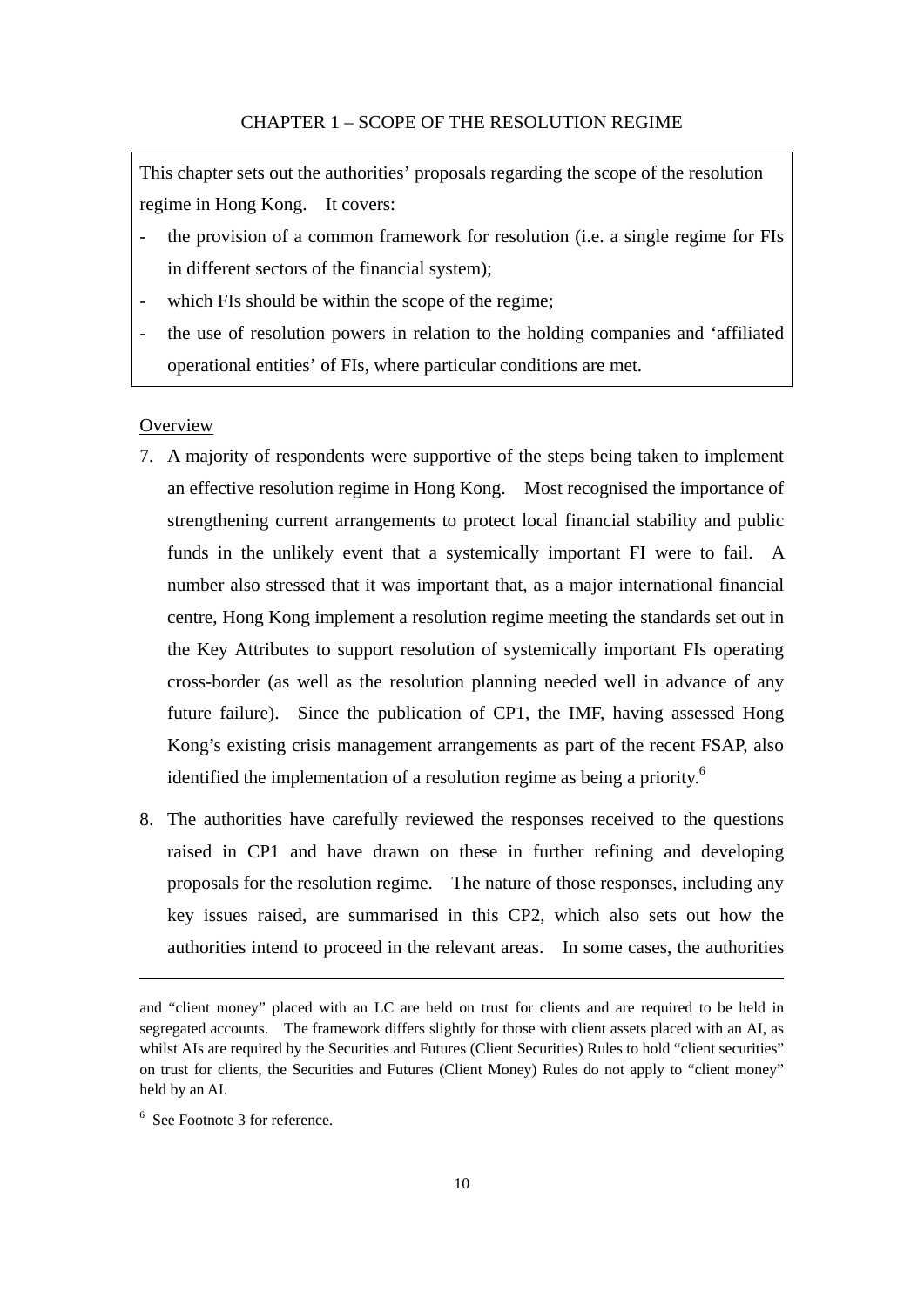have determined a position on the optimal approach to be taken and made firm proposals. In other cases, the authorities have provided additional detail on particular aspects of implementation for further consultation (and as a result, this second CP includes further questions for consideration by stakeholders).

# Single regime

- 9. A significant majority of respondents supported the proposal to establish a common framework for resolution through a single regime<sup>7</sup> on the grounds that it would better support the orderly resolution of FIs which are part of wider financial services groups operating across multiple sectors of the financial system. A number of respondents stressed that the single regime would need to accommodate sector-specific requirements to reflect the different characteristics of the various types of FIs that would be within its scope. The authorities are mindful of the importance of this, and will further consider what sector-specific requirements are needed, including with reference to the reissued Key Attributes,<sup>8</sup> to ensure that the local regime is consistent with these as well as any other international standards for FIs operating in the relevant sectors.
- 10. The authorities note that some respondents from the insurance sector questioned not only the extent to which insurers should be within the scope of a resolution regime, but also whether insurers could realistically be accommodated within a common framework. In support of this, various factors were cited including the differing business models of, and regulatory requirements for, insurers and the ways in which problem insurers are dealt with. Other respondents from the sector considered that a common framework would be acceptable as long as it made adequate provision for requirements specific to the sector. As explained in paragraphs 30 to 33 below, the authorities consider that implementation of the Key Attributes requires that any insurers that could be systemically significant or critical, in the unlikely event that they were to fail, are in scope of a resolution

 $\frac{7}{1}$  As opposed to multiple sector-specific regimes.

<sup>&</sup>lt;sup>8</sup> As noted in Footnote 4, the reissued Key Attributes include new Annexes setting out guidance on the application of the Key Attributes to non-bank FIs.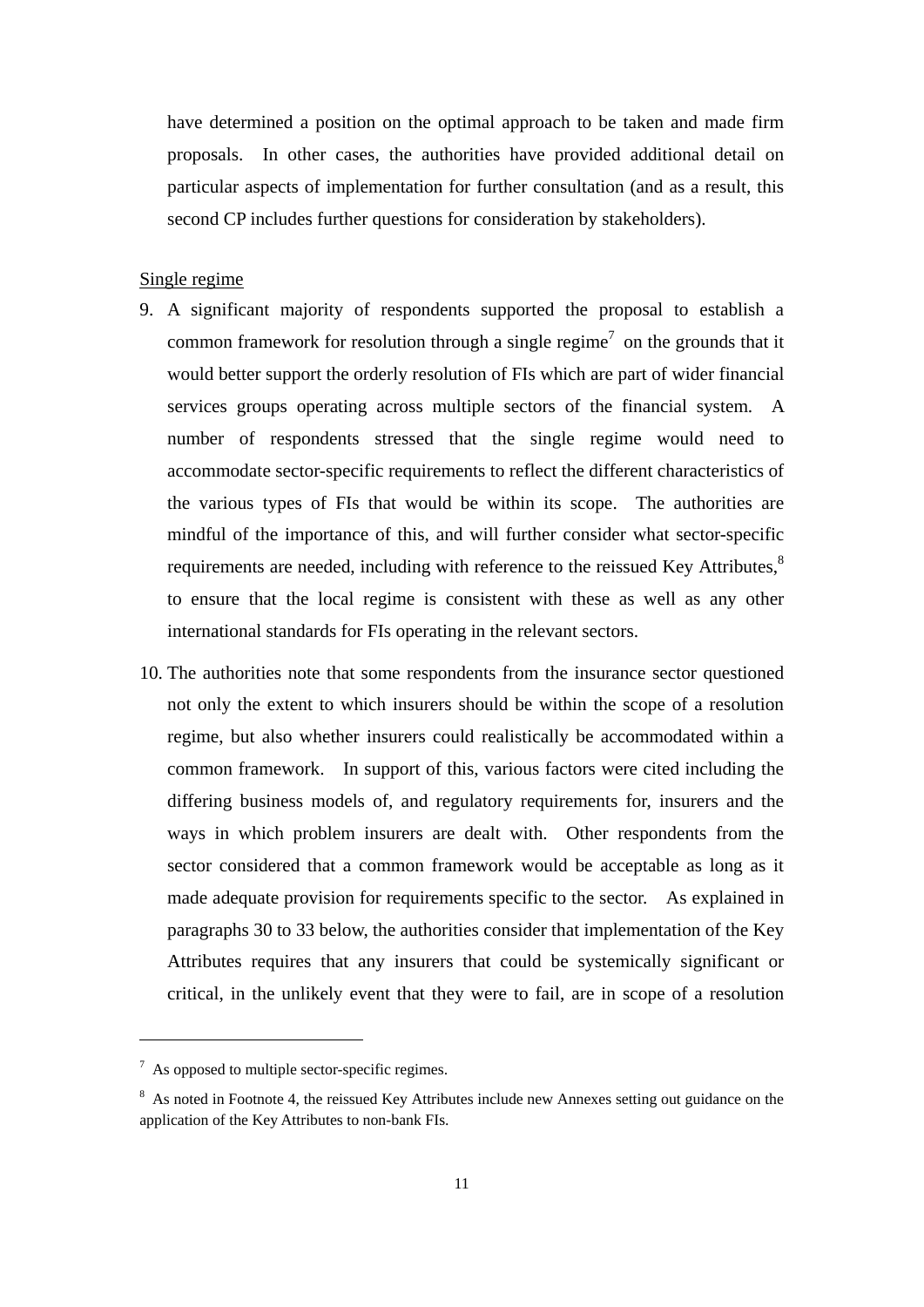regime. Additionally, after further consideration and in light of the common standards for resolution regimes set by the Key Attributes, the authorities continue to think that the insurance sector can be accommodated within a common framework.

#### Scope

# Authorized institutions (licensed banks, restricted licence banks and deposit-taking companies)

- 11. A significant majority of respondents agreed with the proposal set out in CP1 that all licensed banks ("LBs") should be covered within the scope of the resolution regime. A minority of respondents questioned whether smaller LBs needed to be within scope on the grounds that: (i) LBs with relatively limited operations in Hong Kong are unlikely to be providers of critical financial services or generate systemic risk on failure; and (ii) being within the scope of the regime would create an unnecessary burden for these LBs.
- 12. In response to the concern identified in paragraph 11(i), and in line with the arguments set out in CP1, it remains the authorities' view that the potential for an LB to be systemically significant or critical on failure is likely to be contingent (at least to some degree) on the state of the financial sector and the economy more generally and on prevailing market sentiment at the point of non-viability. In benign market conditions it might be expected that existing insolvency proceedings would be sufficient to effect the orderly wind-down of a non-viable small- or medium-sized LB providing few, if any, critical financial services without any discernible impact on financial stability. However, in a period of financial or economic stress, the non-viability of even a small LB has the potential to generate systemic risk if its failure were to seriously undermine confidence in other, apparently similar, LBs or in the banking sector more generally, prompting depositors and other creditors to withdraw funding from authorized institutions ("AIs") or otherwise reduce or curtail their dealings with them. Such contagion is much more likely in times of stress.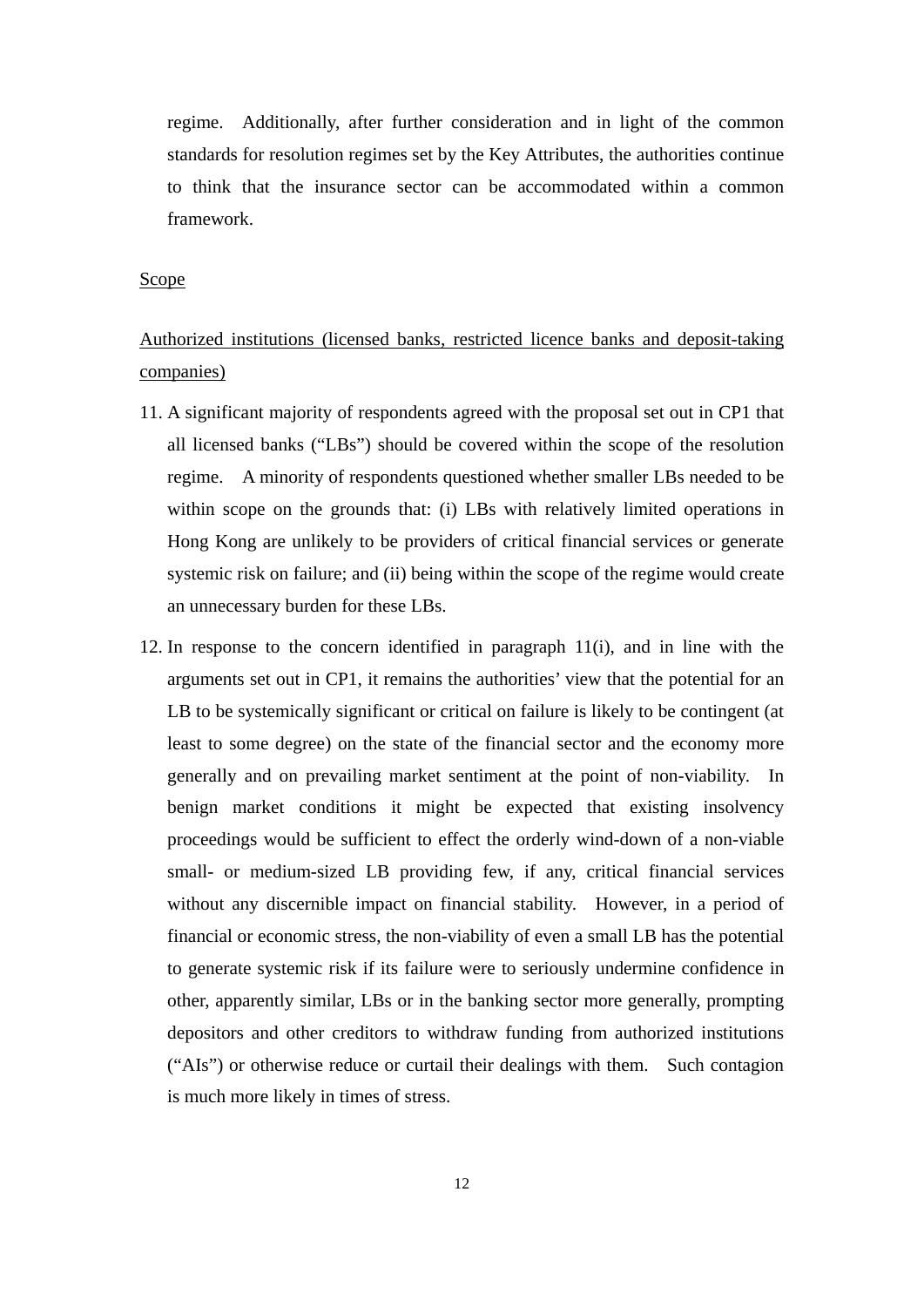- 13. In respect of paragraph 11(ii), the authorities understand that concern over any additional regulatory burden was focused on additional regulatory requirements for resolution planning, as outlined in Key Attribute  $11<sup>9</sup>$  The authorities note that experience in other jurisdictions indicates that small- and medium-sized FIs are inherently more readily resolvable and as such could expect to find it easier to meet any regulatory requirements associated with the regime (as compared with larger more complex FIs). Consistent with this, and to mitigate the effect of such additional requirements, the authorities intend to pursue a proportionate approach to (recovery and) resolution planning. For example, the HKMA has already begun to roll out its recovery planning requirements for local AIs and has clearly set-out in its guidance the expectation that recovery plans should be proportionate to the nature, scale and complexity of an AI's operations.<sup>10</sup> It is therefore envisaged that the recovery plan of a small AI with a basic retail business will be much simpler and shorter than that of a large and complex bank. A similarly proportionate approach will be taken when local resolution planning requirements are rolled out for AIs.
- 14. Respondents' views were somewhat more mixed in respect of the proposal to extend the regime's scope to all restricted licence banks ("RLBs") and deposit-taking companies ("DTCs") given they are considered less likely to pose a material threat to financial stability on failure when compared with LBs. The authorities consider, however, that similar arguments to those presented above in respect of extending the regime's scope to all LBs apply equally to RLBs and DTCs. That is, there will be heightened potential for their failure to pose a systemic threat through direct or indirect contagion in stressed market conditions. Additionally, and as outlined in CP1, there may be cases where the orderly resolution of an LB may rely on any resolution extending to RLBs and/or DTCs in its wider group.

<sup>&</sup>lt;sup>9</sup> Key Attribute 11 sets out a number of standards for home and host authorities to meet in establishing effective recovery and resolution planning frameworks. See Footnote 4 for reference.

<sup>&</sup>lt;sup>10</sup> For the full Supervisory Policy Manual module on Recovery Planning  $(RE-1)$  see: http://www.hkma.gov.hk/media/eng/doc/key-functions/banking-stability/supervisory-policy-manual/RE -1.pdf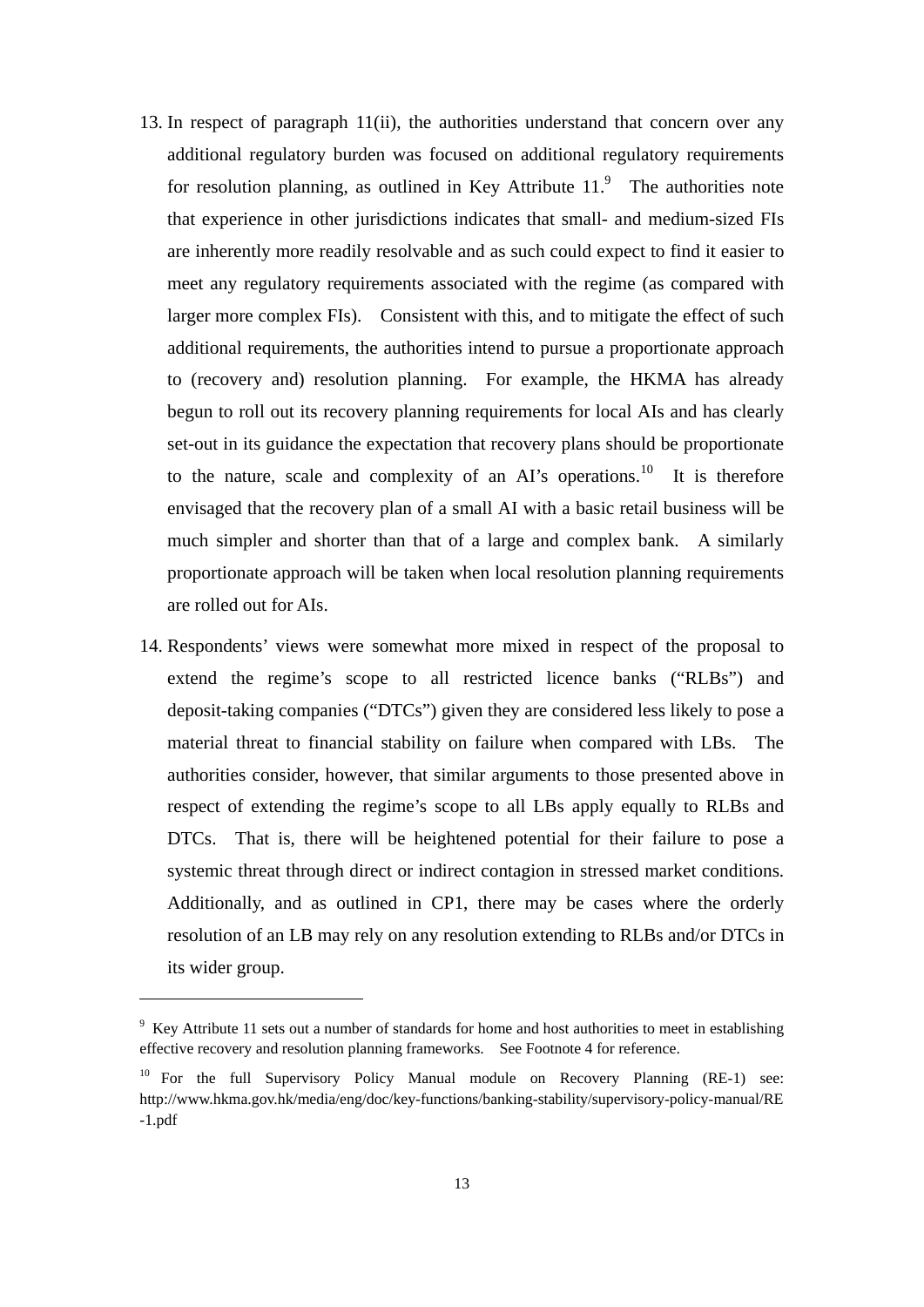- 15. Furthermore, as re-iterated throughout CP1, a resolution authority's decision to initiate resolution would not be automatic at the point of an AI's, or indeed any other FI's, non-viability but would be dependent on the resolution authority's assessment of whether both of the two conjunctive conditions for resolution, namely the "non-viability condition" and the "financial stability condition", had been met.<sup>11</sup> This approach affords the resolution authority a necessary degree of flexibility to determine whether (or not) to resolve a non-viable AI, taking into account the relevant AI-specific and wider market factors prevailing at the time in assessing risks posed to financial stability.
- 16. Having carefully considered respondents' views, the authorities consider that the scope of the regime should extend to all AIs, i.e. all LBs, RLBs and DTCs. In combination with the conditions set for use of the regime, this approach strikes an appropriate balance between ensuring that all relevant AIs are within the regime's scope but that resolution only occurs where appropriate to secure continuity of critical financial services and to contain the risks posed to financial stability by an AI's failure.

# Financial Market Infrastructures

- 17. It was proposed in CP1 that all Financial Market Infrastructures ("FMIs") which are designated to be overseen by the Monetary Authority ("MA") under the Clearing and Settlement Systems Ordinance (Cap. 584) ("CSSO") (other than those which are owned or operated by the MA) and those that are recognized as clearing houses under the Securities and Futures Ordinance (Cap. 571) ("SFO") be brought within scope of the resolution regime. Overall, respondents were supportive of the proposal recognising that these FMIs play a critical role in supporting payments, clearing and settlement in Hong Kong.
- 18. In the case of recognized clearing houses in particular, a few respondents stressed the need for the resolution regime to be able to take into account the specific requirements of the sector (and in particular the loss allocation rules of central

 $11$  See paragraph 59 for the detail of the two resolution conditions.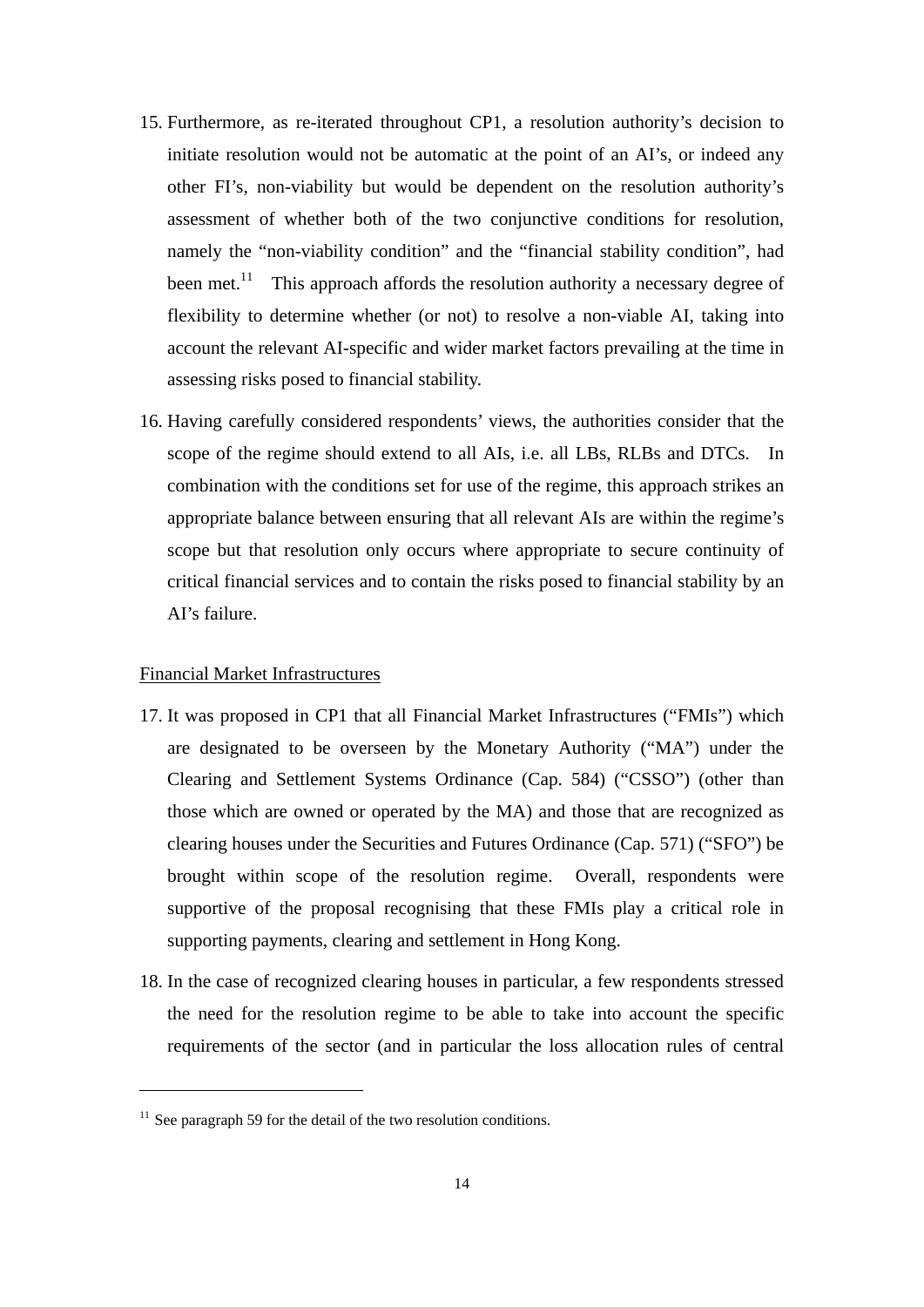counterparties ("CCPs")). As noted in paragraph 9, in further developing the resolution regime, the authorities, will take into consideration the guidance on resolution of FMIs provided by the FSB in the new Annex to the Key Attributes on "Resolution of Financial Market Infrastructures (FMIs) and FMI participants" ("Annex on FMI resolution") and any associated international developments to ensure that the regime in Hong Kong is consistent with applicable international standards.

- 19. The authorities note in particular that the Annex on FMI resolution provides some guidance in relation to the implementation of loss allocation rules and procedures prior to entry into resolution. The Annex on FMI resolution states that "where the FMI has rules and procedures for loss mutualisation or allocation, those rules and procedures should generally be exhausted prior to the entry into resolution of the FMI unless it is necessary or appropriate for achieving the resolution objectives … to initiate resolution before those rules and procedures have been exhausted. Where any such rules and procedures have not been exhausted prior to entry into resolution, the resolution authority should have the power to enforce implementation of those rules and procedures."
- 20. Given the rationale behind, and respondents' support for, the proposal in CP1, the authorities intend to set the scope of the regime in relation to FMIs as originally proposed; namely to extend scope to those designated to be overseen by the MA under the CSSO (other than those which are wholly<sup>12</sup> owned and operated by the MA) and those that are recognized as clearing houses under the SFO. (It is noted that as for other FIs, even if an FMI were to become non-viable, the resolution authority would need to be satisfied that the two conjunctive resolution conditions are met before resolution can be initiated).

<sup>&</sup>lt;sup>12</sup> CP1 referred to FMIs "owned and operated by the MA". The addition of the word "wholly" is with a view to clarifying that scope would not need to extend to those FMIs over which the MA has a sufficient degree of control by virtue of being the sole owner.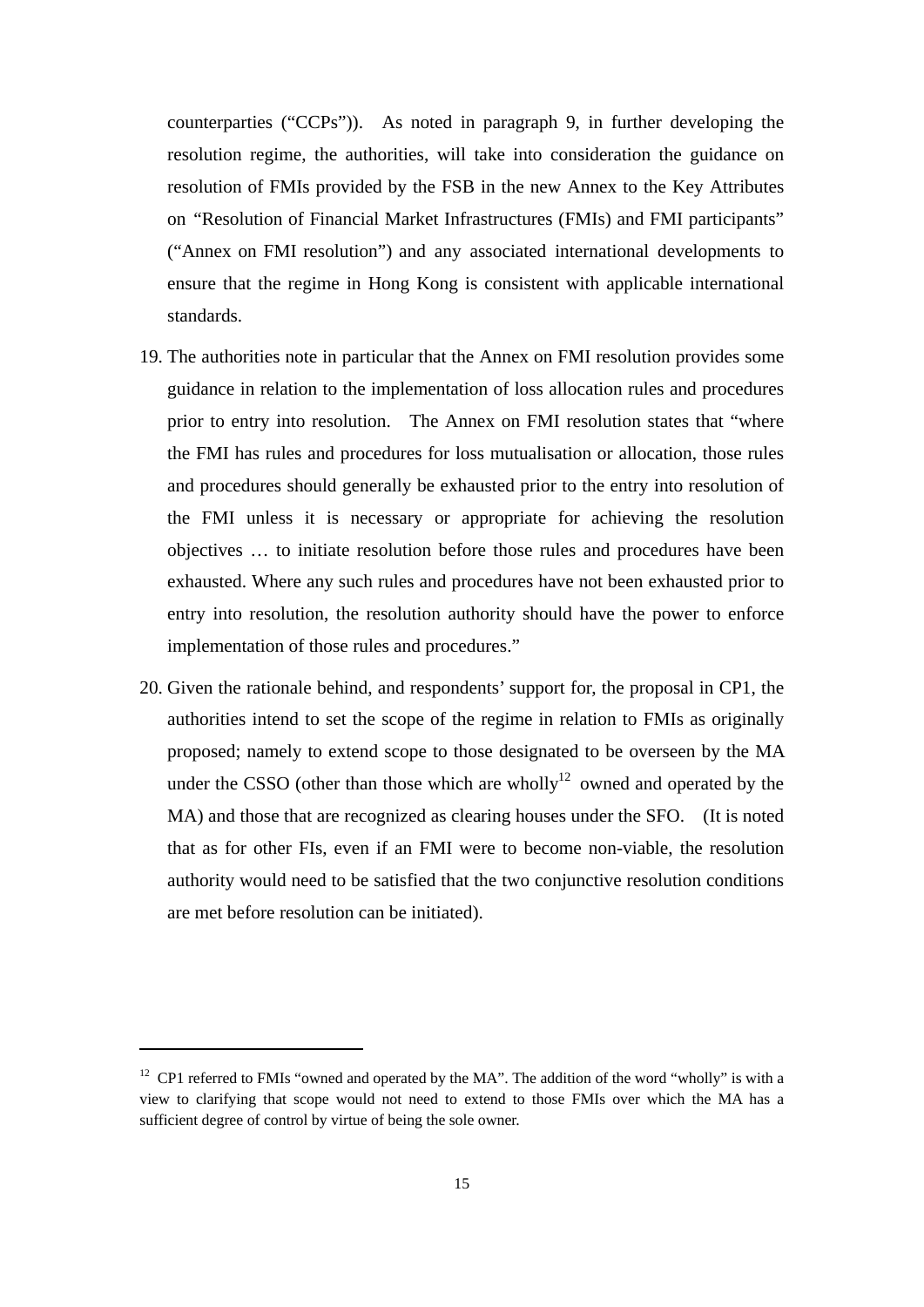#### Licensed corporations

- 21. It was proposed in CP1 to set the scope of the regime to extend to some licensed corporations ("LCs") performing certain regulated activities and further narrow that scope through the use of a minimum size threshold, making reference to the work being undertaken by the FSB and the International Organization of Securities Commissions ("IOSCO") to identify non-bank non-insurer ("NBNI") global systemically important financial institutions ("G-SIFIs").<sup>13</sup> The majority of respondents agreed with the proposal to capture some LCs within the scope of the resolution regime.
- 22. Most respondents were supportive of narrowing the scope as it extends to LCs to those licensed to perform the types of regulated activities identified in  $\text{CP1}^{14}$  but a few respondents from the asset management industry were of the view that asset management firms should be excluded. Respondents' views were mixed on the additional minimum size threshold proposed in CP1 to further refine the population of LCs subject to the regime. A number of respondents suggested that size should be only one of a number of quantitative and qualitative criteria used to determine an LC's inclusion within the regime's scope.
- 23. As concerns asset management firms, the authorities consider that it would be premature to conclude that asset managers, as a class of FIs, should be excluded from the scope of the regime since their systemic relevance is still under consideration by the FSB/IOSCO following their joint Consultative Document on Assessment Methodologies for Identifying NBNI G-SIFIs ("NBNI G-SIFI consultation"). Indeed, one focus of the initial NBNI G-SIFI consultation was to consider the appropriateness of assessing the systemic importance of asset

<sup>&</sup>lt;sup>13</sup> See FSB/IOSCO (2014), Consultative Document: Assessment Methodologies for Identifying Non-Bank Non-Insurer Global Systemically Important Financial Institution. http://www.financialstabilityboard.org/wp-content/uploads/r 140108.pdf. This document was published on 8 January 2014, subsequent to the launch of CP1 on 7 January 2014.

<sup>&</sup>lt;sup>14</sup> In CP1 the authorities identified that the most relevant regulated activities regulated under section 116 of the SFO may be: (i) dealing in securities or futures contracts; (ii) asset management; and (iii) dealing in OTC derivatives or acting as a clearing agent for OTC derivatives.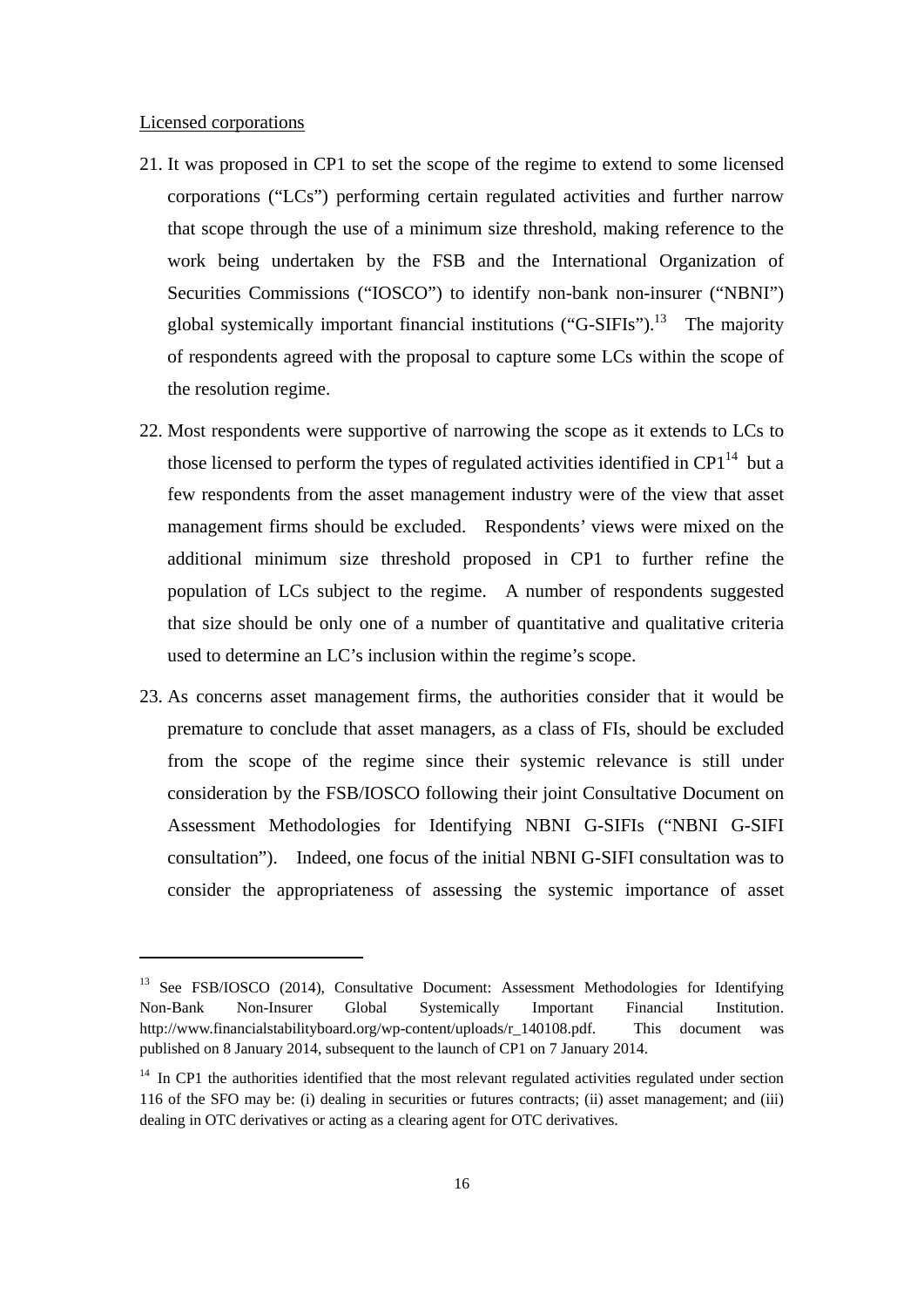management entities on different levels of focus, for example: "asset managers on a stand-alone entity basis", or "asset managers and their funds collectively".

- 24. More generally, the NBNI G-SIFI consultation proposed that a materiality threshold of USD 100 billion in "balance sheet total assets" be set to determine those market intermediaries to be subject to the NBNI G-SIFI assessment process. At present the asset sizes of the largest LCs are far below this threshold. Furthermore, the authorities note that based on the experience from failures of LCs over the last two decades, there is no evidence of significant disruption to the wider financial system and economic activity as a result.
- 25. The NBNI G-SIFI consultation sets out a proposed process for assessing the global systemic importance of NBNI FIs. Under this process, the primary national authority (home authority) would conduct an in-depth assessment of the global systemic importance of the FIs that meet the materiality threshold based on the applicable sectoral methodologies. The sectoral methodologies require the home authorities to conduct both qualitative and quantitative analyses using the proposed NBNI G-SIFI indicators, i.e. size, interconnectedness, substitutability, complexity and cross-jurisdictional presence, including, where appropriate, cross-border supervisory information sharing and by application of supervisory judgment to determine whether the financial distress or failure of the NBNI FI concerned would pose a threat to global financial stability. An international oversight group will be established to help ensure, through joint review, an internationally consistent application of methodologies and consensus on potential designation. The FSB and national authorities, drawing on relevant qualitative and quantitative indicators, together will determine the final list of NBNI G-SIFIs.<sup>15</sup> As such, it would be appropriate for the authorities to adopt the FSB & IOSCO assessment process and proposed criteria, and to capture those LCs which are themselves designated as NBNI G-SIFIs within the scope of the local regime. The authorities do not see the need to introduce additional criteria other than those the FSB and IOSCO are considering. This is especially the case for

<sup>&</sup>lt;sup>15</sup> See paragraph 3.3 of the NBNI G-SIFI consultation, see Footnote 13 for reference.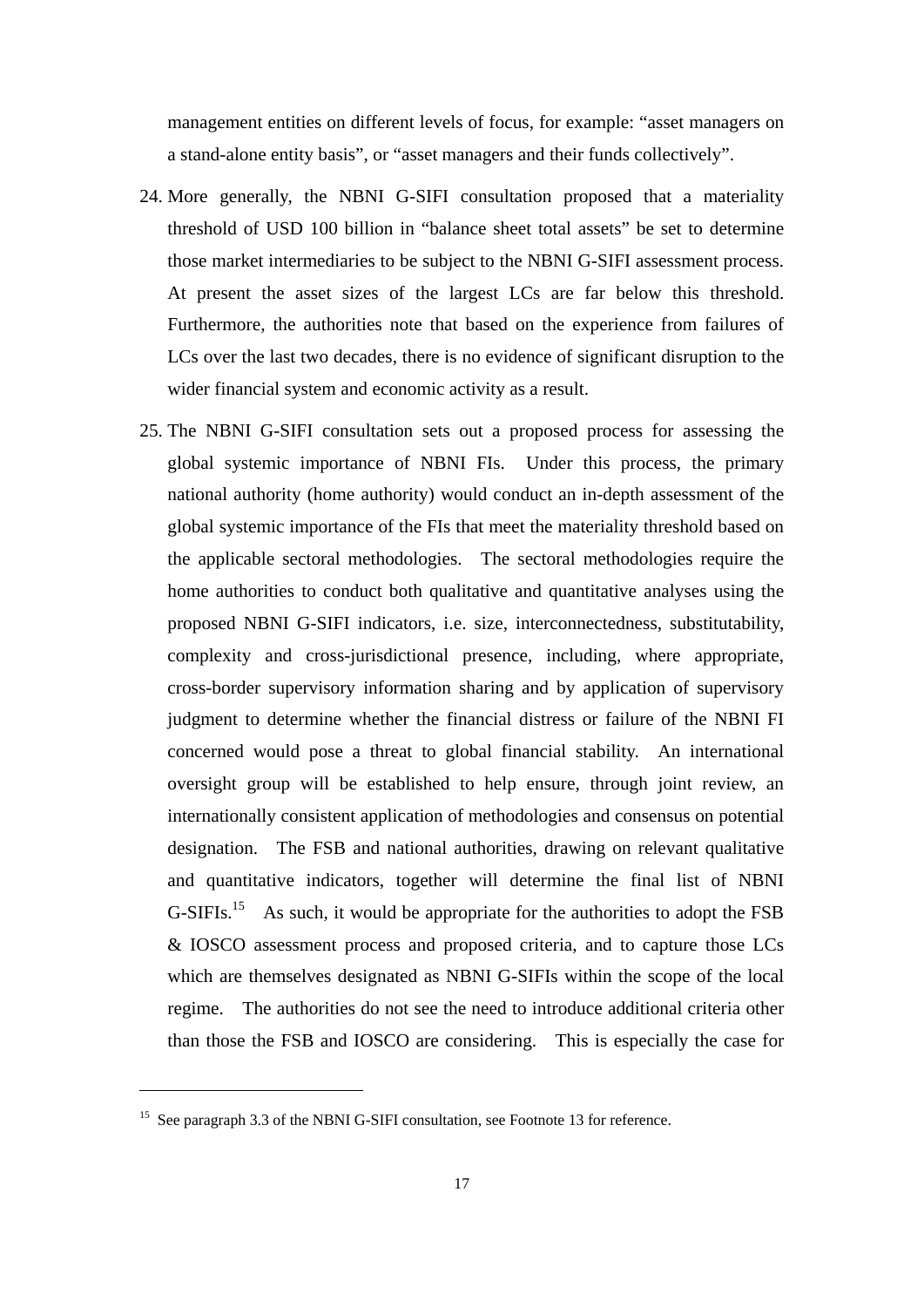market intermediaries (securities broker-dealers), where the methodology is likely to be finalised along the lines of the approach proposed in the NBNI G-SIFI consultation.

- 26. It was also proposed in CP1 to set the scope of the regime to extend to those LCs that are branches or subsidiaries of G-SIFIs and the authorities sought respondents' views on whether there is a need for the scope to extend to LCs which are part of wider financial services groups, other than G-SIFIs, whether those operate only locally or cross-border.
- 27. Overall, the majority of respondents supported the proposal to include LCs that are branches or subsidiaries of G-SIFI groups within the regime's scope, while some preferred a narrower scope. Those preferring a narrower scope suggested that such branches or subsidiaries should be covered only where the local operations of the G-SIFIs are systemically important locally. Respondents exhibited even less support for the regime to extend to LCs that are branches or subsidiaries of non-G-SIFI groups, unless they pose a financial stability risk to Hong Kong or are part of a group subject to similar resolution regimes overseas.
- 28. The authorities maintain the view that as a key host authority, Hong Kong should be able to support the orderly resolution of G-SIFIs, and therefore the scope of the local regime should extend to those LCs that are branches or subsidiaries of groups identified as being (or containing) G-SIFIs as proposed. However, the authorities consider that it is unnecessary to include all LCs of wider financial groups that are not classified as being (or containing) G-SIFIs within the regime's scope. Taking into account the historical and current profile of the LC population, the authorities are of the view that this approach captures appropriate LCs under the regime. As mentioned in paragraph 142 of CP1, the likelihood that any individual LC's failure would pose systemic risk in Hong Kong is low as compared with that in the banking sector. No LC currently appears to have sufficient market share to be considered a provider of critical financial services or sufficiently significant connections to other FIs to cause contagion.
- 29. Having carefully considered respondents' views, the authorities intend to continue to pursue the general approach set out in CP1 of identifying subsets of LCs for inclusion within scope of the regime. However, in view of the NBNI G-SIFI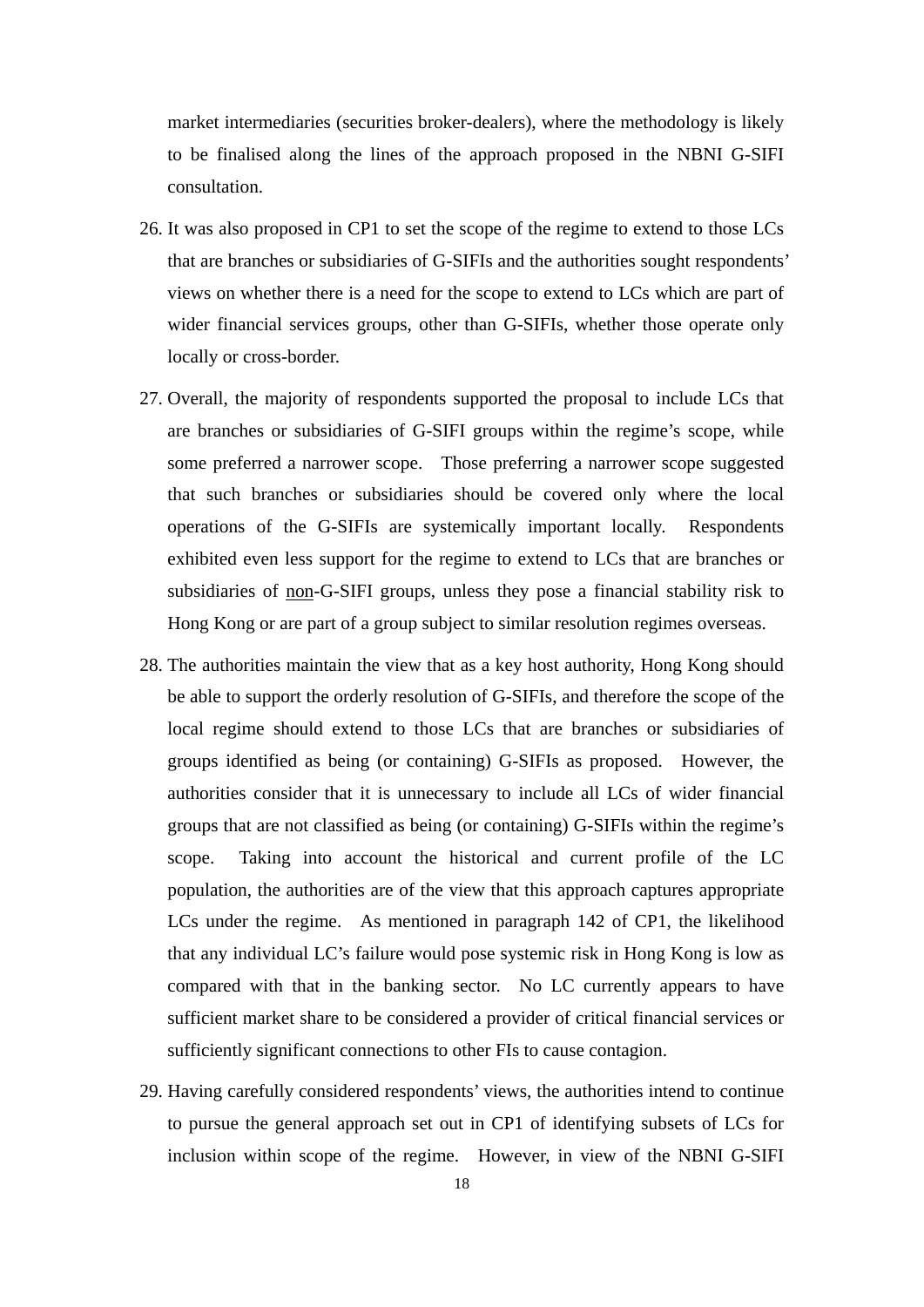consultation, which has identified the types of NBNI FIs undertaking activities with systemic relevance, it is proposed that instead of setting the scope on LCs by reference to regulated activities and minimum size threshold, the proposal be revised to capture the following LCs within the scope of the regime:

- (a) LCs which are themselves designated as NBNI G-SIFIs;  $^{16}$
- (b) LCs which are subsidiaries or branches of groups which are identified as being (or containing)  $G-SIFIs:^{17}$

The authorities do not intend to extend the scope to LCs that are part of wider financial services groups other than those that are branches or subsidiaries of groups which are identified as being (or containing) G-SIFIs.

#### **Question 1**

# **Do you agree with the revised scope of the regime in respect of LCs as set out in paragraph 29?**

#### **Insurers**

30. CP1 proposed setting the scope of the regime in relation to insurers to cover: (i) the local operations of any global systemically important insurers ("G-SIIs") and internationally active insurance groups ("IAIGs") with a presence in Hong Kong; and additionally (ii) any other insurer which it is assessed could be systemically significant or critical locally on failure. The authorities note that there was considerable support for the resolution regime to cover the local operations of insurers designated as G-SIIs. A number of respondents also expressed support for the proposal to extend the regime's scope to IAIGs as well as those insurers which it is assessed could be systemically important or critical locally on failure. Those respondents who had opposing views cited that: (i) insurers are unlikely to

<sup>&</sup>lt;sup>16</sup> The criteria for designating NBNI G-SIFIs will be set out in FSB/IOSCO's consultation conclusion for identifying NBNI G-SIFIs.

<sup>&</sup>lt;sup>17</sup> G-SIFIs include G-SIBs, G-SIIs and NBNI G-SIFIs.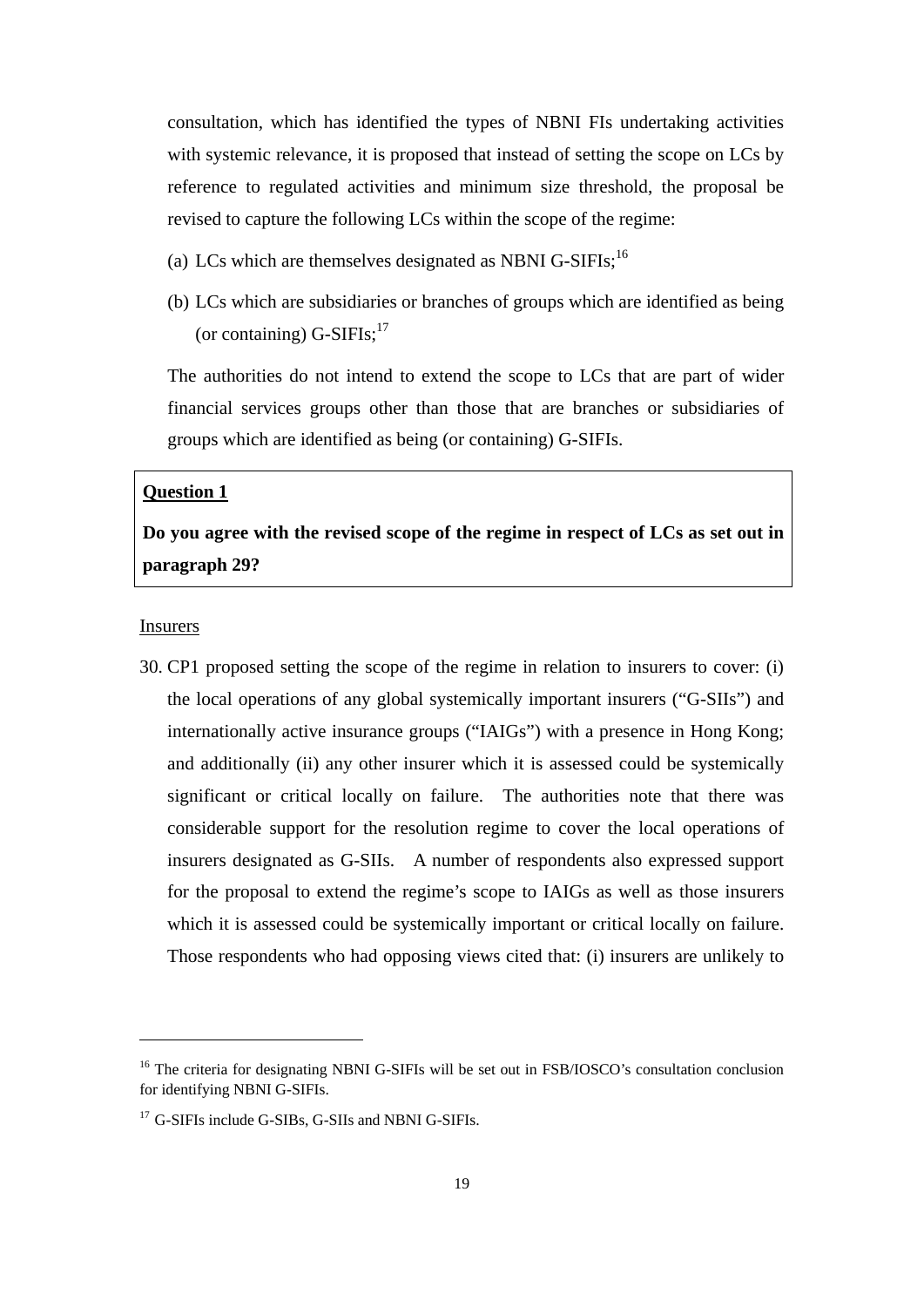pose systemic risk upon failure (either locally or more generally) and (ii) there is no reliable means of assessing the systemic risk posed by insurers.

- 31. The authorities note that there is now an internationally agreed assessment methodology for identifying insurers whose distress or disorderly failure may pose systemic risk globally.<sup>18</sup> The methodology is applied on an annual basis, by the International Association of Insurance Supervisors ("IAIS") as part of the wider FSB initiative to identify G-SIFIs.<sup>19</sup> In turn, the new Annex to the Key Attributes on the Resolution of Insurers ("Annex on insurer resolution") clearly requires that "any insurer that could be systemically significant or critical if it fails and, in particular, all insurers designated as…G-SIIs, should be subject to a resolution regime consistent with the Key Attributes".<sup>20</sup> It is noted that there is no requirement to extend the regime to IAIGs and after further consideration the authorities do not consider that it would be appropriate to seek to automatically capture within scope any local entities that are identified as IAIGs, or that are a local branch or subsidiary of a cross-border entity identified as an IAIG.<sup>21</sup>
- 32. The authorities consider that in order to identify any insurers that may pose risk in a local context, reference can be made to the IAIS G-SII assessment methodology and the guidance on identification of critical functions and critical shared services to be finalised by the  $FSB<sup>22</sup>$  as well as the experience of overseas jurisdictions, while taking into account local circumstances. The insurance-specific factors for

<sup>&</sup>lt;sup>18</sup> See IAIS (2013), "Global Systemically Important Insurers: Initial Assessment Methodology", http://www.iaisweb.org/index.cfm?event=getPage&nodeId=25233#

<sup>&</sup>lt;sup>19</sup> The latest list of G-SIIs was issued in November 2014. See: http://www.financialstabilityboard.org/wp-content/uploads/r\_141106a.pdf.

 $20$  See Footnote 4 for reference.

 $21$  Including because there is unlikely to be an exact mapping between insurers identified as being IAIGs and those posing systemic risk locally or more generally. See IAIS (2014), updated version of "Frequently Asked Questions for The IAIS Common Framework for the Supervision of Internationally Active Insurance Groups (ComFrame)", Active Insurance Groups (ComFrame)", http://www.iaisweb.org/index.cfm?event=getPage&nodeId=25229#).

<sup>&</sup>lt;sup>22</sup> See FSB (2014), Recovery and Resolution Planning for Systemically Important Insurers: Guidance on Identification of Critical Functions and Critical Shared Services - Consultative Document, http://www.financialstabilityboard.org/publications/c\_141016.pdf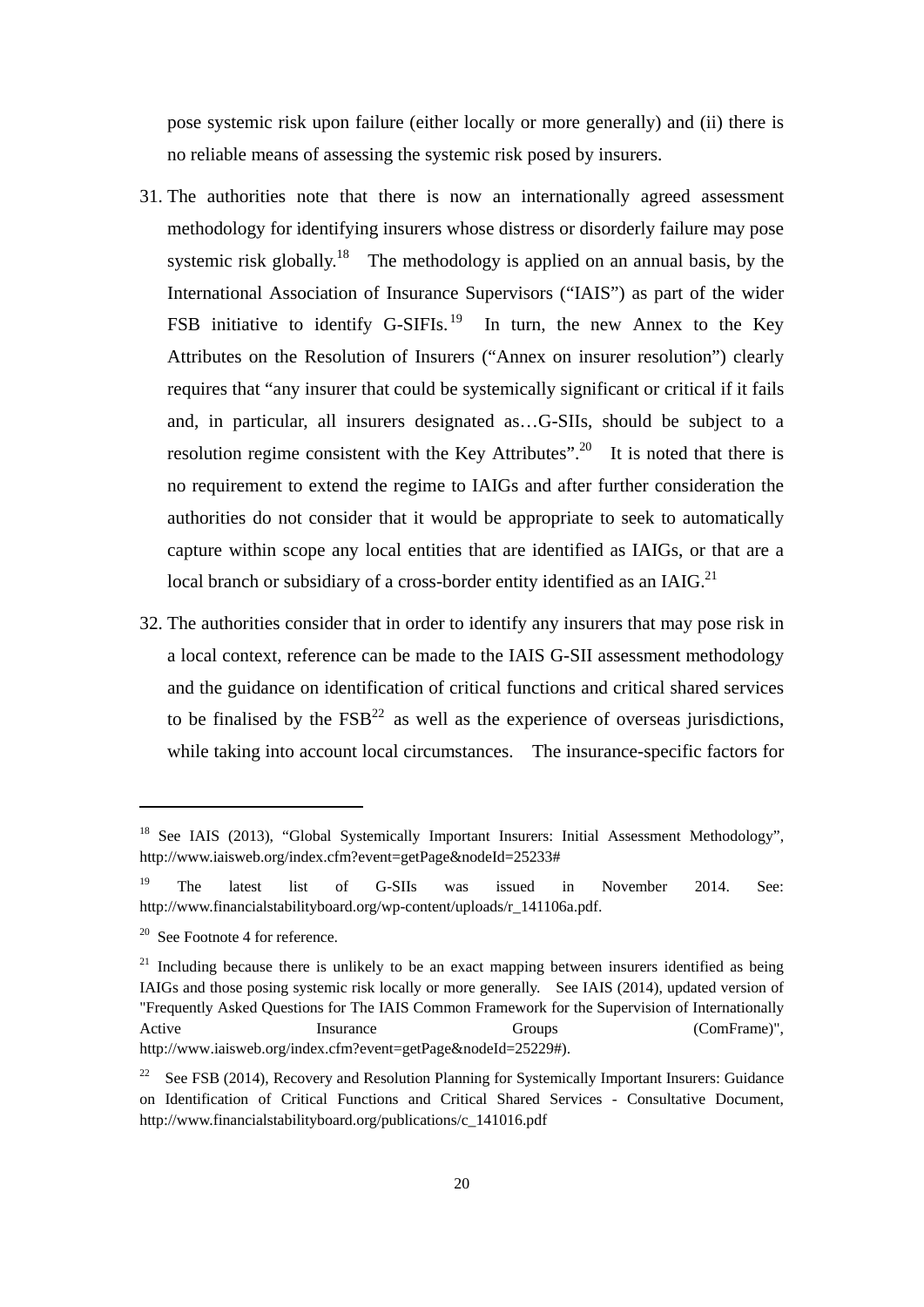considering local systemic importance may include, among others, size, interconnectedness, market share/concentration, substitutability and any other factors that the IA deems appropriate.

33. Having considered respondents' views and noting the relevant FSB guidance, the authorities propose to proceed on the basis that the scope of the resolution regime will extend to: (i) insurers which are subsidiaries or branches of G-SIIs operating in Hong Kong; and (ii) any insurer which it is assessed could be systemically significant or critical locally on failure.

# **Question 2**

**Do you have any views on the factors that should be taken into account when assessing the local systemic importance of insurers?** 

34. The proposals on which AIs, FMIs, LCs and insurers should be within the scope of the resolution regime, are tailored to reflect the risks which the authorities currently perceive the failure of each type of FI could pose to continuity of critical financial services and wider financial stability. In an endeavour to accommodate future developments in the risks potentially posed by these different types of FIs, the authorities are inclined to consider that the regime should provide the Financial Secretary ("FS") with a power to designate FIs (not initially covered by the regime) as being within scope where it is considered that systemic disruption could result were they to become non-viable.

# **Question 3**

**With a view to ensuring that all FIs which could be critical or systemic on failure are within scope of the regime, and recognising that the risks posed by any given types of FI may change over time, do you agree that providing the FS with a power to designate additional FIs as being within scope is appropriate?**

## Branches of overseas incorporated entities

35. It was proposed in CP1 that the scope of the resolution regime should extend to branches of overseas FIs ("branches") operating in Hong Kong in line with the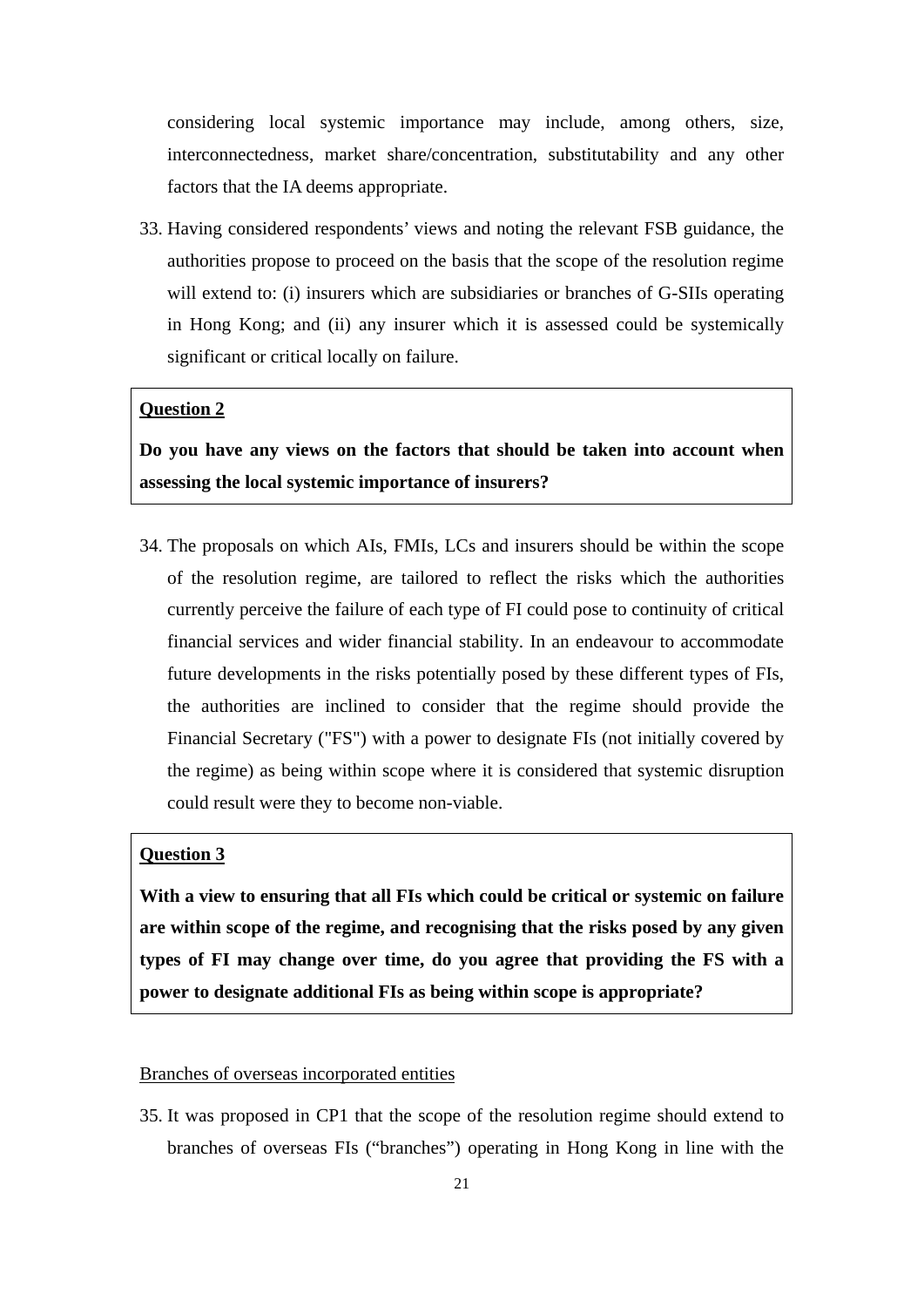way in which the scope of the regime is set for each sector. This is important because Hong Kong, as a major international financial centre, plays host to a large number of FIs, particularly in the banking and insurance sectors, which operate as branches (including some whose failure could pose a threat to local financial stability). Extending the regime's scope to branches is considered necessary to enable the local resolution authority to facilitate resolution being undertaken by a home authority. However, CP1 also recognised that there may be cases where a coordinated approach to resolution is not possible - perhaps because a home authority lacks the necessary mandates, powers or incentives - and where the Hong Kong regime would need to be deployed to undertake resolution of a branch independently in order to secure continuity of critical financial services and protect financial stability locally.

36. Respondents were largely supportive of the proposal for the regime to extend to branches in order to facilitate cross-border resolution in cooperation with a home resolution authority. And some (although fewer) respondents acknowledged the rationale behind extending the scope of the regime to branches to enable the local resolution authority to initiate independent resolution as a contingency. These respondents emphasised that the local resolution authority should, in the first instance, always seek to achieve a cooperative approach to cross-border resolution given the significant challenges associated with independent resolution action for a branch which is, legally, part of an overseas incorporated entity and therefore likely financially and operationally dependent on that entity to a significant degree. One respondent suggested that the independent exercise of resolution powers over a branch should be subject to additional conditions. The authorities note this point, but consider the setting of such conditions to be unnecessary as independent action in respect of branches may deliver suboptimal outcomes for Hong Kong as compared with coordinated approaches. As such, delivery on the objectives proposed for resolution combined with the proposal set out in paragraph 65 for the resolution authority in Hong Kong to duly consider the potential impact of its actions on financial stability in other jurisdictions ought to materially reduce the likelihood of the independent resolution of a branch.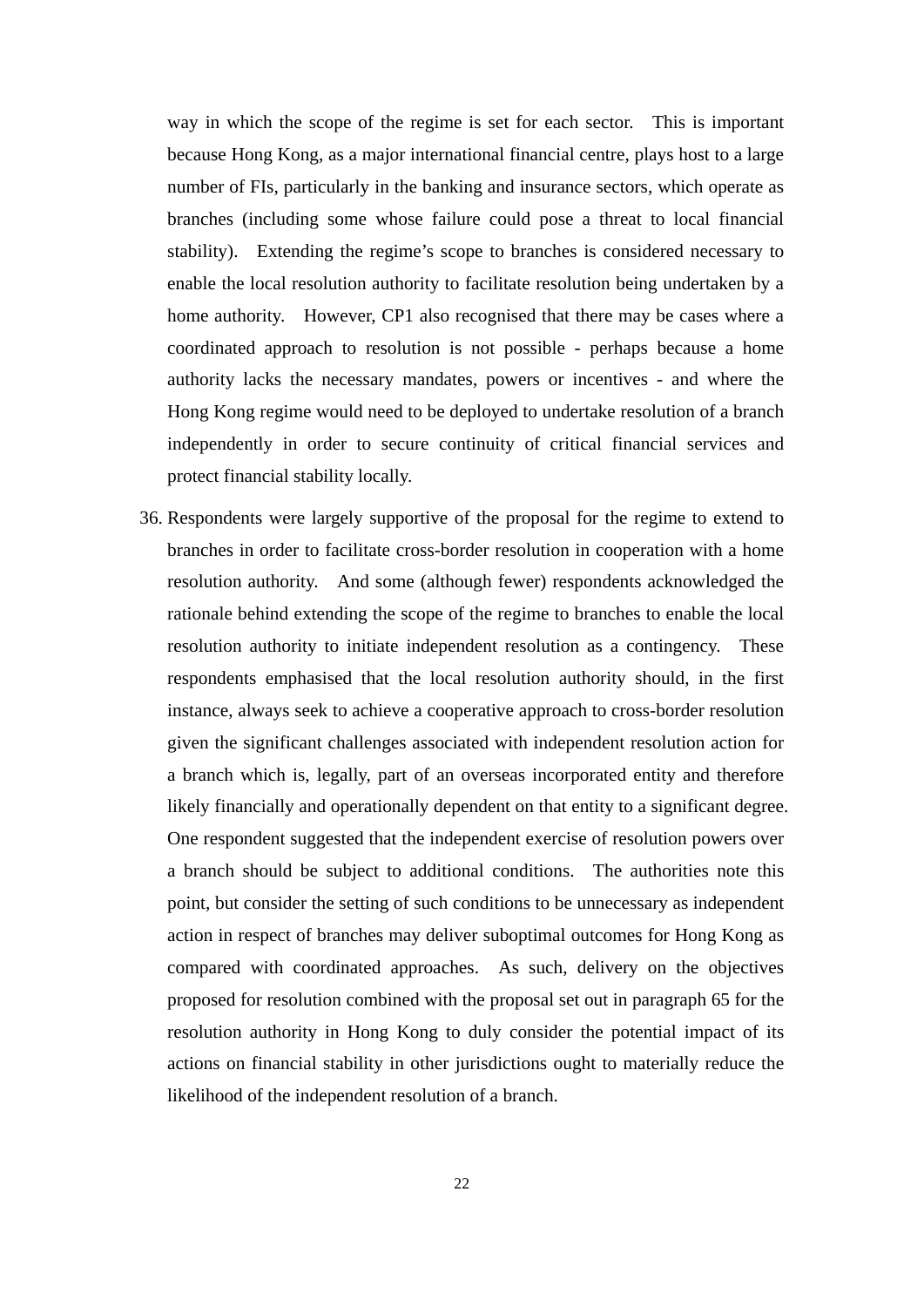- 37. Some respondents also identified additional practical challenges around resolving branches independently of the legal entity of which they are part. These included: (i) conflict of laws issues; and (ii) challenges in identifying branch assets that are separate from those of the overseas entity. These concerns are acknowledged as issues which may complicate the taking of effective independent resolution action in respect of a branch, in Hong Kong as well as in other jurisdictions, even in cases where such action is being pursued to secure the continuity of critical financial services and protect financial stability locally (for the sorts of reasons set out in paragraph 35). It is not clear that there are any ready solutions, but in undertaking local resolution planning and assessing resolvability,  $2^3$  the resolution authority will give consideration to any steps which could be taken to alleviate such challenges, including with regards to information that branches of cross-border FIs would be asked to submit.
- 38. Some respondents noted that they would not favour an outcome where the authorities required branches to convert to locally incorporated subsidiaries to facilitate resolution. The implementation of the regime is not expected in and of itself to impact existing policies under which FIs may operate as branches in Hong Kong, as long as their doing so is consistent with the objectives set for the regulatory authorities.<sup>24</sup> It may be determined through FI-specific resolution planning, however, that in some individual cases use of a branch structure serves as a material barrier to resolvability (for example where a home authority and the FI in question are unable to provide sufficient assurances as to the proposed treatment of local branches during resolution). In such cases, it is intended that under the regime it would be possible to require that the FI in question convert some, or all, of its local branch operations into a subsidiary. Further details on

 $^{23}$  Local resolution planning and resolvability assessment requirements for AIs are expected to be rolled out by end-2015.

<sup>&</sup>lt;sup>24</sup> For background on this matter in relation to the banking sector, for example, see paragraph 16, "Universal Banking – Hong Kong's perspective", speech by Norman T.L. Chan, 2011, http://www.hkma.gov.hk/eng/key-information/speech-speakers/ntlchan/20110407-1.shtml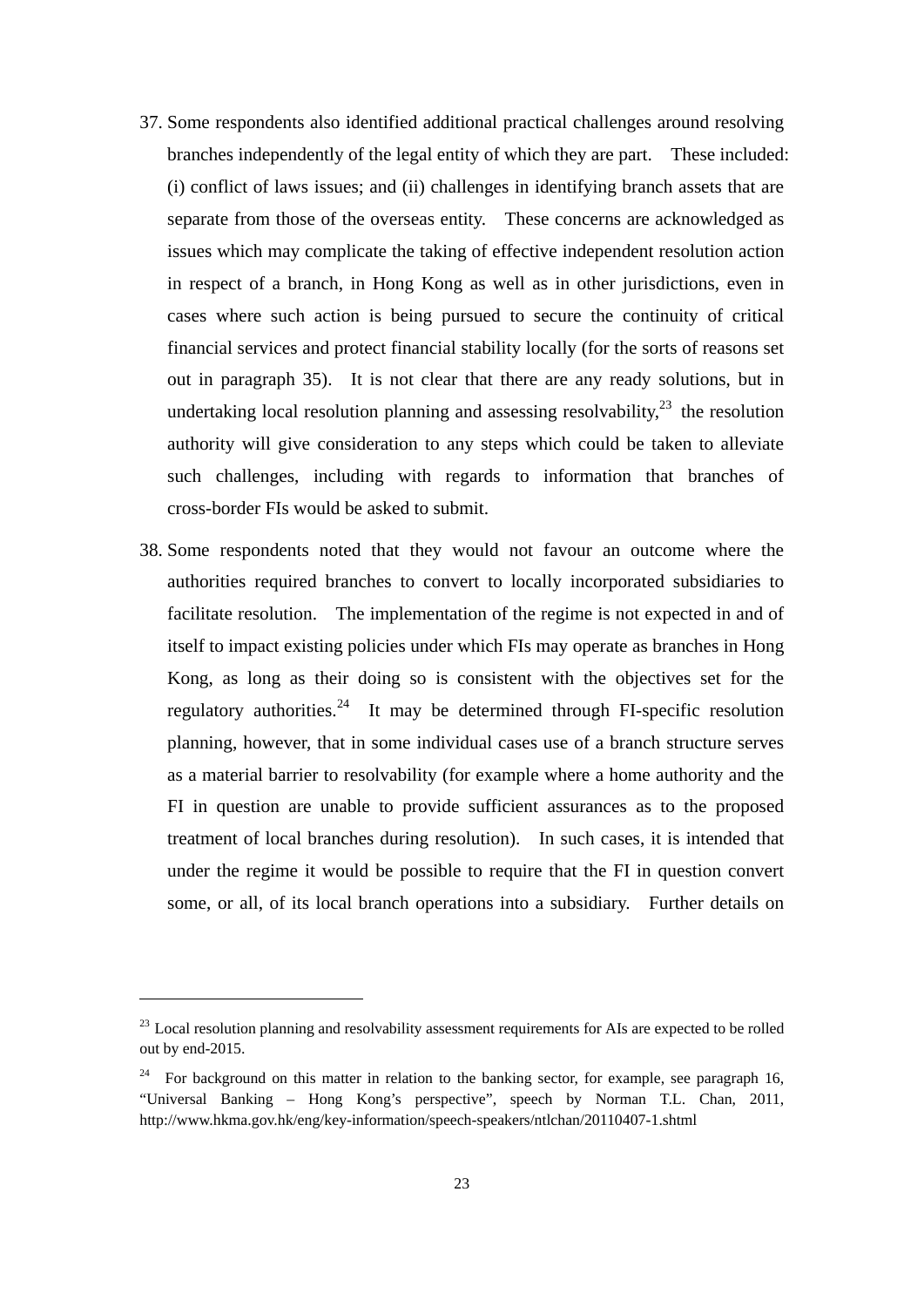how barriers to resolvability might be addressed are set out in paragraphs 129 to 135 of Chapter  $3<sup>25</sup>$ 

39. On balance, having carefully considered respondents' views, the authorities intend to pursue an approach whereby the local resolution regime will extend to the branches of overseas FIs operating in Hong Kong in line with the way in which the scope of the regime is set for each sector. While the primary objective of this approach is to facilitate orderly, coordinated cross-border resolution, the resolution authority will, subject to the local conditions for resolution being met, be able to resolve a branch independently of its wider group where the home resolution authority's action, or inaction, requires the local resolution authority to take independent action to deliver on the local resolution objectives.

## Locally incorporated holding companies and affiliated operational entities

- 40. It was proposed in CP1 that the local regime should empower the resolution authority to initiate resolution at the level of a locally incorporated holding company ("HC") of one or more FIs in scope of the regime, with a view to delivering orderly resolution of the FIs themselves. Overall, respondents were broadly supportive of the proposal, although two main issues were identified.
- 41. The first was that a 'blanket' requirement for FIs to establish a locally incorporated HC structure in Hong Kong should not be created. The authorities acknowledge this point and confirm that there is no intention to require that all FIs within scope of the regime restructure in this manner. At the same time, there may be individual cases where it is determined by the resolution authority (in the course of resolution planning and assessing resolvability) that the absence of a locally incorporated HC represents a material barrier to orderly resolution. In such cases the resolution authority may, following discussion with the FI in question (and with the home resolution authority in the case of a cross-border FI with operations in Hong Kong) use the powers to be provided under the regime to

 $25$  CP1 noted that powers to improve the resolvability of FIs would be required under the regime and that further consideration would be given to how to provide for such powers for inclusion in CP2.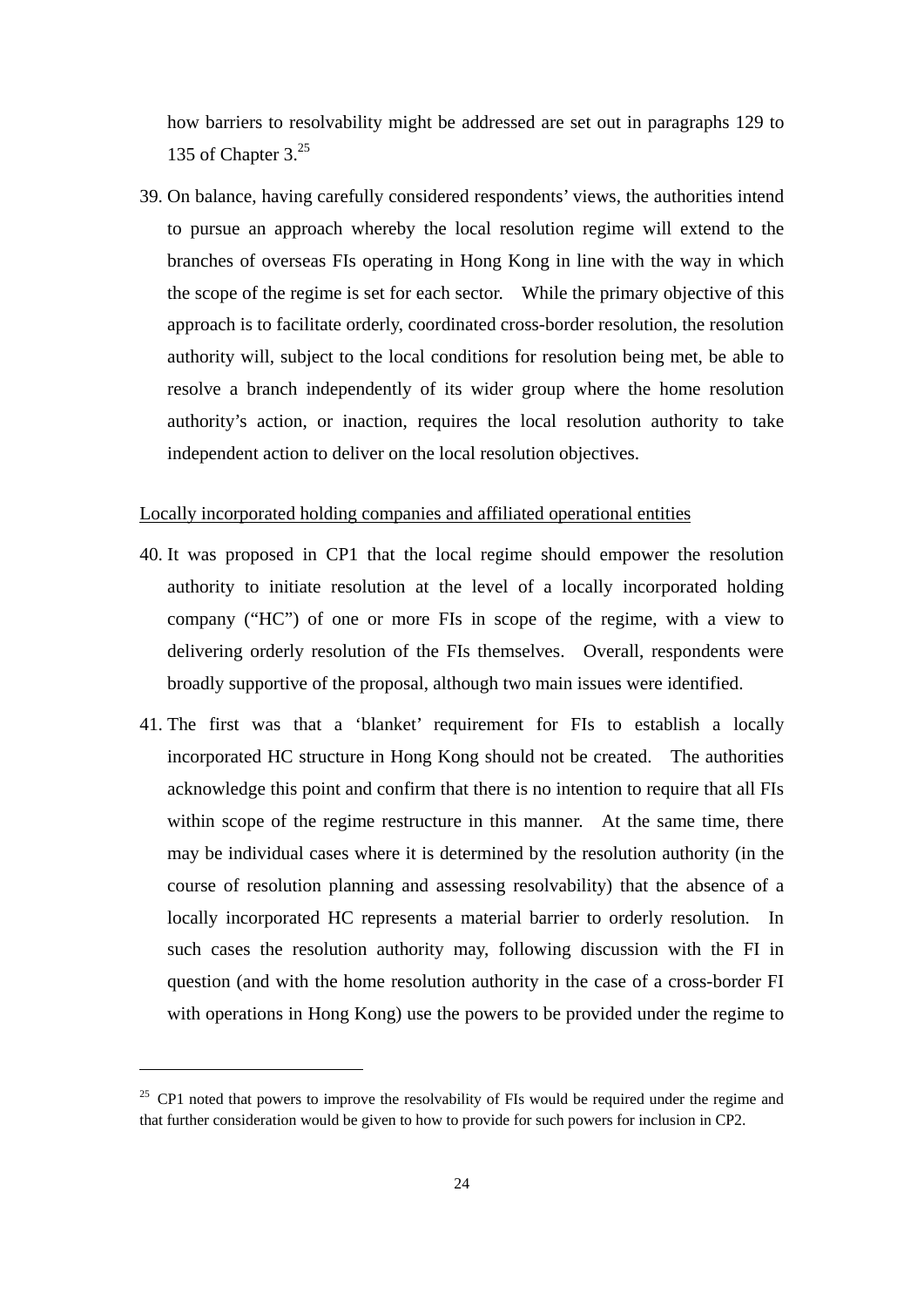require the FI to establish a locally incorporated HC to remove that barrier and thus improve its resolvability. Such an assessment would be made on a case-by-case basis, and under the framework set out in paragraphs 129 to 135 of Chapter 3.

- 42. The second issue identified, was the potential for the exercise of resolution powers to affect other group companies under a locally incorporated HC where those companies are not FIs and operate outside of the financial sector. The authorities agree that in general it would be neither desirable nor necessary for the resolution authority to use resolution powers in relation to companies, within a mixed-activity group, operating outside of the financial sector. At the same time, there may be some cases where absent an ability to act in relation to certain group companies, given the way a group is structured and operates, orderly resolution of one or more FIs within scope of the regime may be precluded.
- 43. To respond to the concerns raised, the authorities propose that the regime will include a safeguard making it unambiguously clear that where a failing FI is part of a wider mixed-activity group and it is assessed that resolution of that FI can only be achieved by taking resolution action at the level of a HC, the presumption is that resolution would be undertaken at the level of a locally incorporated financial services holding company ("FSHC").<sup>26</sup> A condition would be set that resolution action could only be taken at the level of a locally incorporated mixed activity holding company (" $M A H C$ ")<sup>27</sup> in exceptional circumstances where the way in which a mixed-activity group has chosen to structure and operate necessitates such action to bring about orderly resolution.
- 44. On a related matter, CP1 also asked whether respondents had views on how best to ensure continuity of essential services in resolution ("operational continuity") where those are provided by an affiliated operational entity ("AOE") of an FI. The authorities propose to define an AOE as a locally incorporated entity that is,

 $26$  A FSHC is a holding company whose subsidiaries' business is predominantly in the provision of financial services.

 $27$  A MAHC is a holding company with at least one subsidiary operating in the financial sector but which owns other subsidiaries whose business is not in or related to the provision of financial services.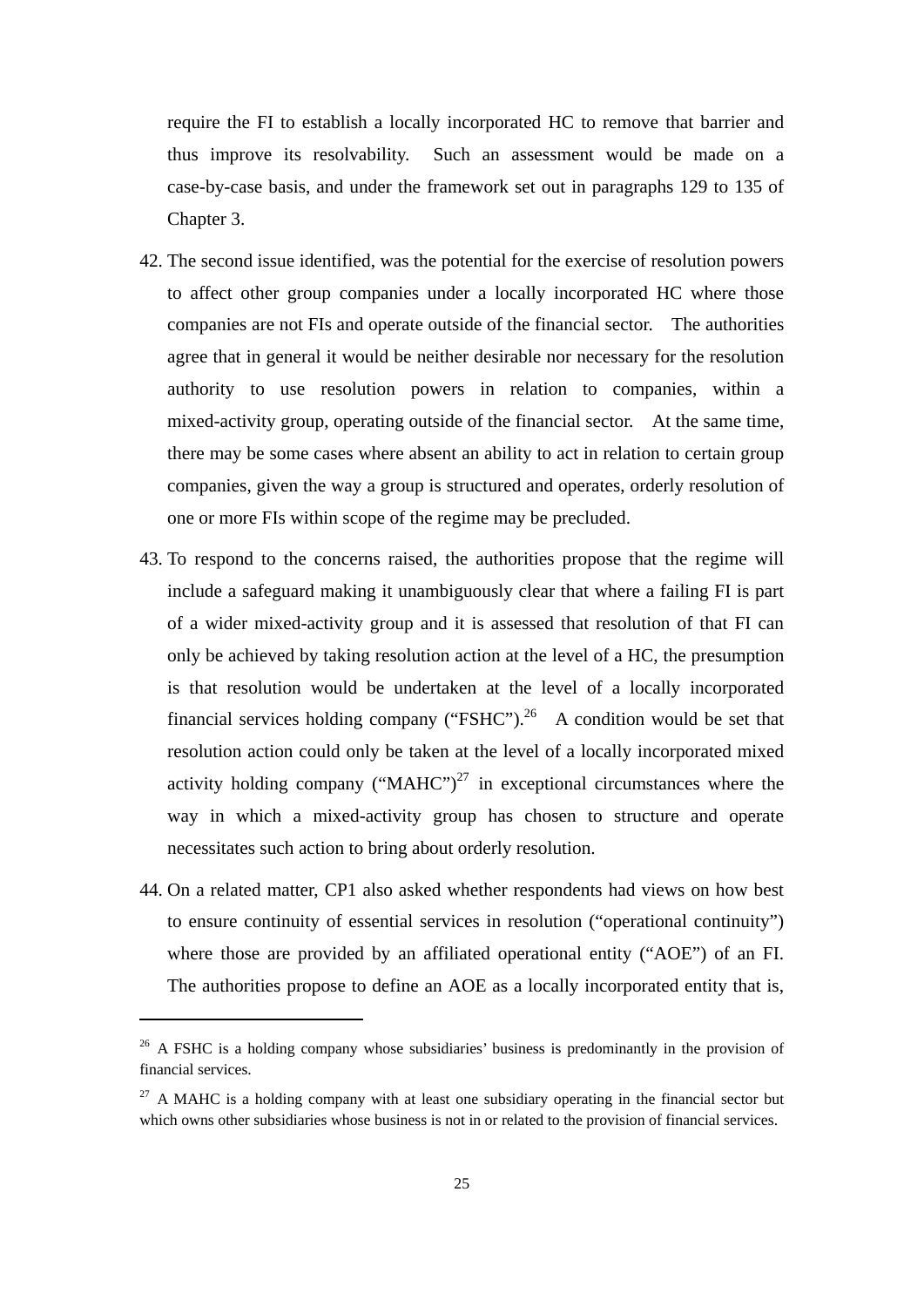or but for the exercise of a resolution power would be, in the same group as an FI (or FIs) and which provides a service (or a series of services) to that FI (or FIs). CP1 outlined two possible approaches whereby: (i) resolution powers (such as those allowing for transfer of assets) available under the regime can be used in relation to AOEs directly (to support the resolution of one or more FIs within scope of the regime); and/or (ii) the regime provides for specific powers under which AOEs could be directed to continue to provide essential services to an affiliated FI (or FIs) being resolved for a time (for reasonable consideration).

- 45. Some respondents expressed a preference for the approach outlined in (ii) by noting that it could be sufficient to rely on powers to impose continuity obligations and/or resolution planning (e.g. creating "resolution-proof" contracts with the relevant AOEs, which might themselves need to be "bankruptcy-remote"). However, other respondents noted that in some cases securing operational continuity might depend on the resolution authority being able to exercise resolution powers, such as transfer powers, in relation to AOEs (i.e. approach (i) also had merit).
- 46. The authorities consider that effective resolution planning and powers to impose continuity obligations (as proposed in paragraphs 153 to 157) could provide sufficient means for the resolution authority to secure operational continuity from AOEs in relation to certain groups. However, it also appears, including from responses to CP1, that in other cases, the resolution authority may need to be able to exercise a wider set of resolution powers in relation to AOEs to ensure the continuity of essential services they provide to an FI in resolution in light of the way a group has chosen to structure itself to deliver operational continuity.
- 47. After further consideration, therefore, and in light of developments observed in the approach taken by other jurisdictions and the requirements of the Key Attributes, $28$  the authorities propose that, in addition to the continuity provisions

<sup>&</sup>lt;sup>28</sup> Key Attribute 1.1 requires that scope of the regime extend to "non-regulated operational entities" within a financial group or conglomerate that are significant to the business of the group or conglomerate" and Key Attribute 3.2(vi) requires powers to "ensure continuity of essential services and functions by requiring other companies in the same group to continue to provide essential services".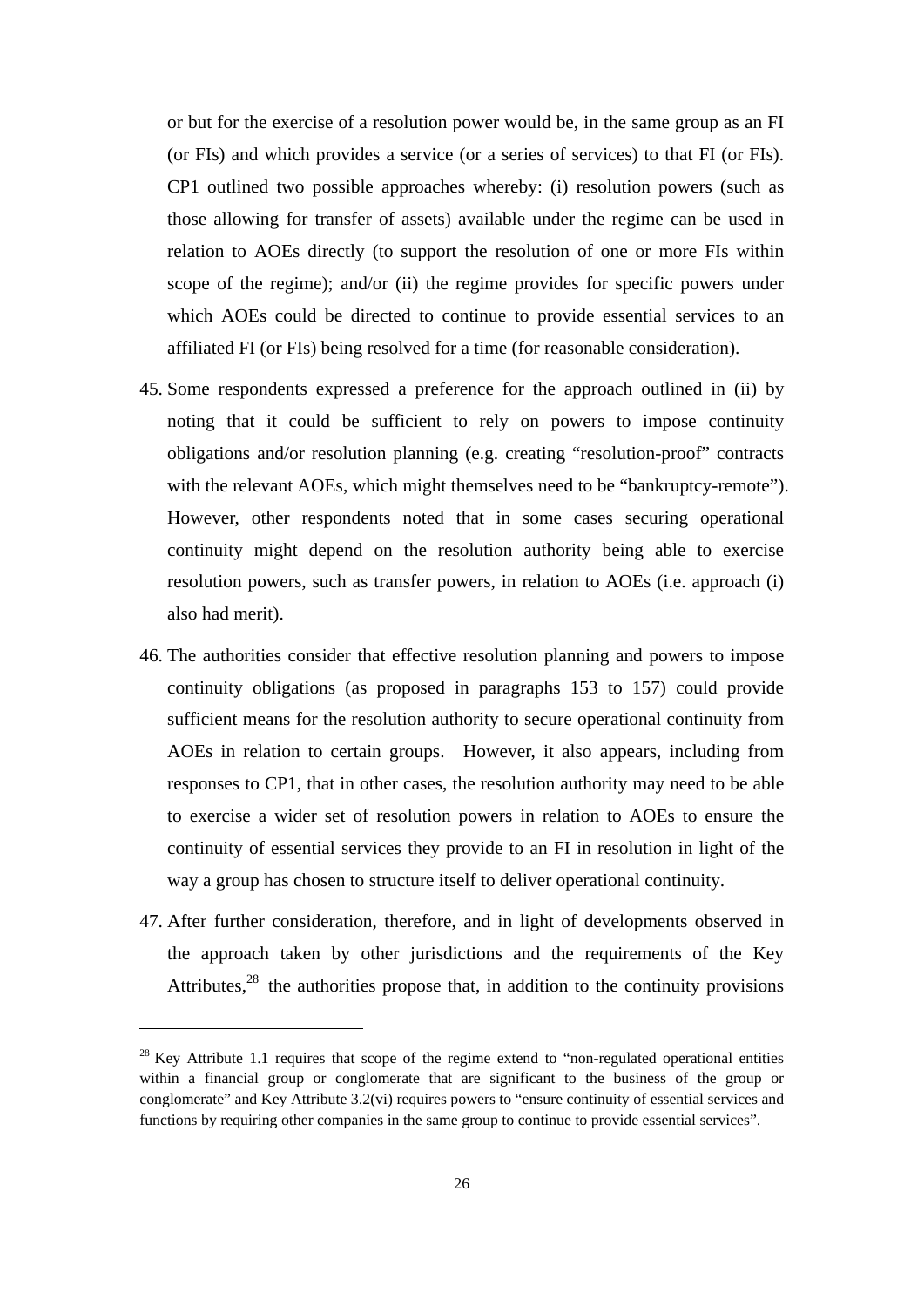outlined in paragraphs 153 to 157 of Chapter 3, it should be possible to use resolution powers available under the regime in relation to an AOE (or AOEs), but only where: (i) one or more FIs in the same group are to be resolved; and (ii) using powers in relation to the AOE(s) is justified to secure operational continuity and achieve the orderly resolution of the affiliated FI (or FIs). This proposed approach is similar to that taken in the United Kingdom ("UK") where the Special Resolution Regime ("SRR") extends to banking group companies, which could be a parent or subsidiary of the bank in resolution or a group subsidiary,  $2^9$  subject to certain exclusions.30 The authorities will further consider whether it is desirable to more precisely define what constitutes an AOE to reduce any potential impact of resolution powers on entities not engaged in activities supporting an FI's provision of critical financial services.

- 48. The authorities note that some respondents were concerned about the potential regulatory impact on AOEs. However, it should be emphasised that the proposal would not in and of itself make AOEs subject to the same regulatory requirements applicable to FIs operating under the respective purviews of the HKMA, the SFC and the IA. The objective is solely to ensure that the resolution authority could exercise powers available under the regime in relation to AOEs with a view to securing provision of essential services, where this cannot otherwise be achieved and where doing so is justified to secure an orderly resolution of one or more FIs within scope of the regime in a manner that fulfils the objectives set for resolution.
- 49. The authorities note that the ability of AOEs, which may be ordinary companies subject to companies law, to continue to provide essential services could be

<sup>&</sup>lt;sup>29</sup> The Banking Act 2009 (Banking Group Companies) Order 2014, http://www.legislation.gov.uk/uksi/2014/1831/pdfs/uksi\_20141831\_en.pdf, defines a group subsidiary as "a subsidiary of a parent of the bank which is not a parent or subsidiary of the bank".

<sup>&</sup>lt;sup>30</sup> The Banking Act 2009 (Banking Group Companies) Order 2014, see reference in Footnote 29, provides for exclusions in cases where the bank in resolution is a subsidiary of a mixed activity holding company ("MAHC") and of a financial holding company which is also a subsidiary of the MAHC. In this case: (i) the MAHC is not a parent of the bank; (ii) a group subsidiary which is a subsidiary of the MAHC is not a group subsidiary unless it is (a) a financial institution; (b) a subsidiary of a financial institution which is also a subsidiary of the MAHC. The Order also makes further exclusions in respect of covered bond vehicles, securitisation companies and warehouse companies.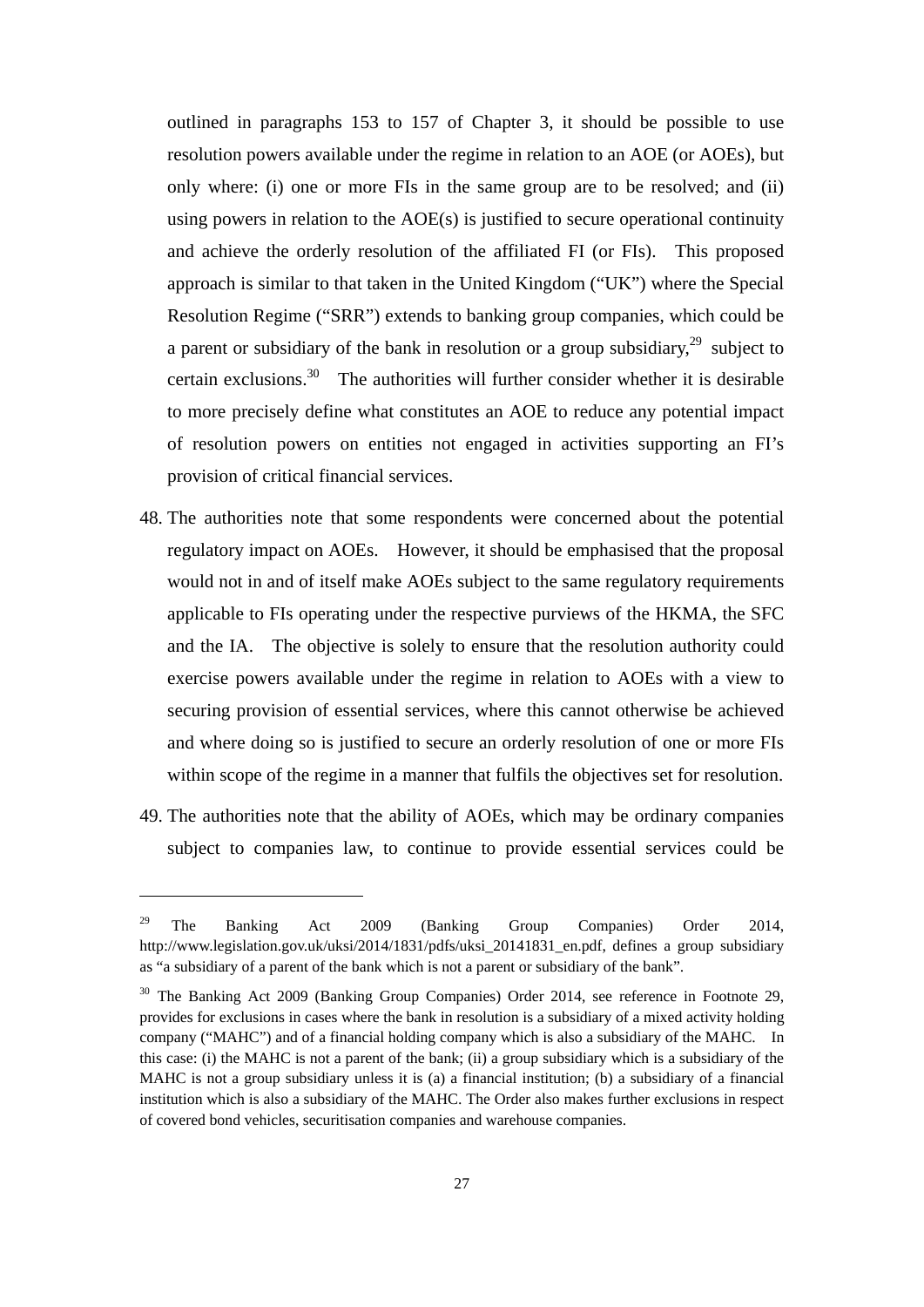undermined if the AOE were itself to enter liquidation or, other restructuring and insolvency arrangements e.g. the proposed corporate rescue ("CR") regime.<sup>31</sup> Further consideration will be given to this potential interaction between restructuring and insolvency arrangements and the resolution regime.

# **Question 4**

**Do you agree that in cases where one or more FIs within scope of the regime are part of mixed activity groups, the presumption should be that resolution will be undertaken at the level of a locally incorporated FSHC? And that resolution at the level of a locally incorporated MAHC would be undertaken only in exceptional circumstances where orderly resolution cannot otherwise be achieved?** 

#### **Question 5**

**Do you agree with the proposed definition of, and approach to, setting the regime's scope in respect of, AOEs?** 

# **Question 6**

**Do you have views on how AOEs might be more precisely defined, without restricting the resolution authority's ability to achieve orderly resolution of an affiliated FI?** 

#### Exchanges

50. The Key Attributes do not require that exchanges (which are not covered by the definition of FMIs in Key Attribute 1.2) be subject to resolution regimes and thus, the authorities did not propose in CP1 to capture exchanges within the scope of the resolution regime.

<sup>&</sup>lt;sup>31</sup> Preliminary legislative proposals on CR are included in the discussion paper for the meeting of the LegCo Panel on Financial Affairs held on 7 July 2014. Please see http://www.legco.gov.hk/yr13-14/english/panels/fa/papers/facb1-1536-1-e.pdf. The current thinking is that certain regulated FIs are to be scoped out of the CR regime.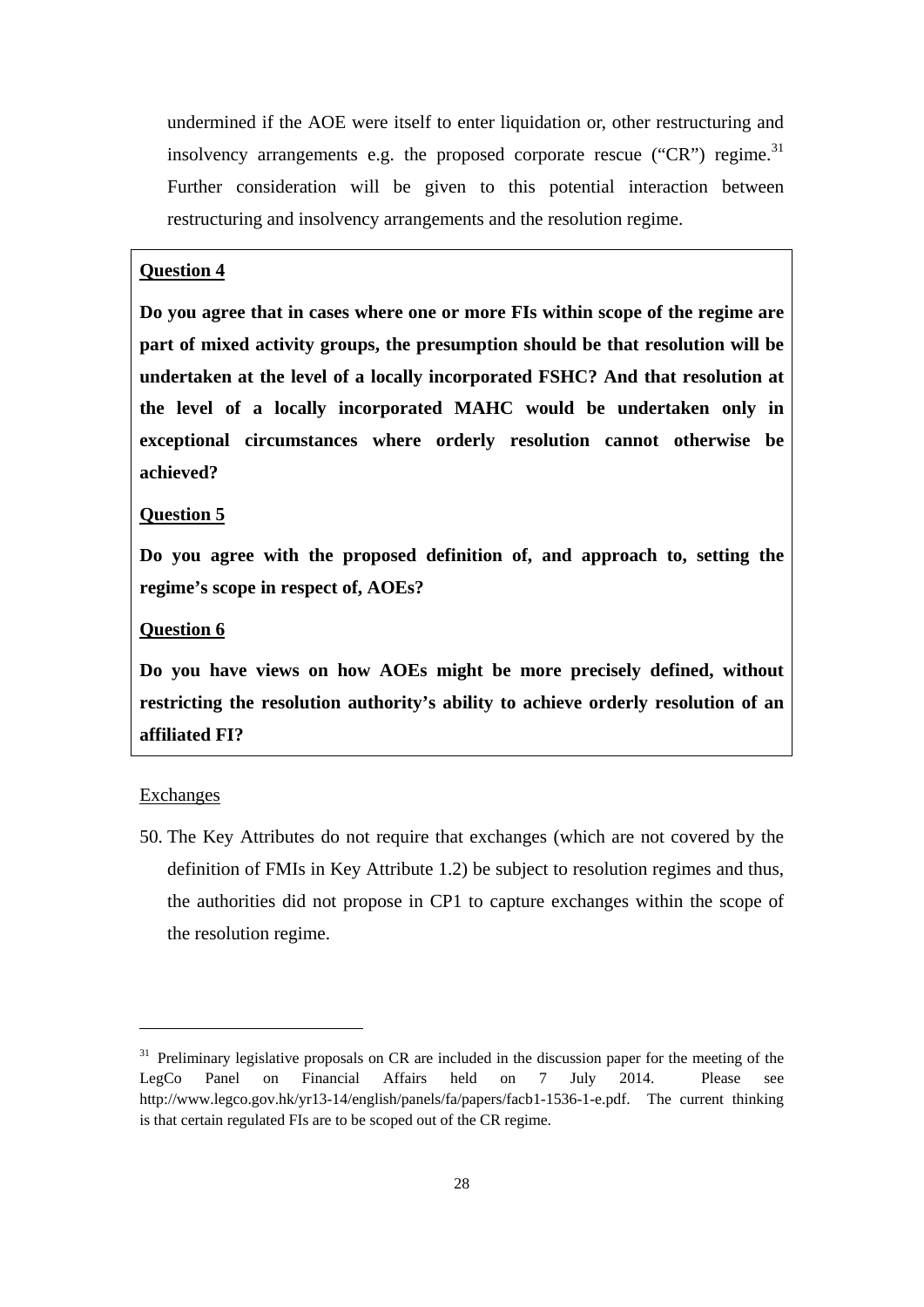- 51. While it is noted that exchanges, as trading platforms, do not face financial and default risks similar to those associated with CCPs, the price discovery and risk transfer functions which they perform are critical to the efficient and orderly functioning of the financial market. As such, the failure of an exchange may affect the effective functioning of the financial markets.
- 52. Depending on market structure, the failure of an exchange could have a significant impact on the orderly functioning of financial markets and may thus be of systemic importance. The authorities therefore believe that it is necessary to evaluate, taking into account the local market structure, whether existing powers would allow the authorities to respond effectively to the failure of, or a major disruption at, an exchange to prevent significant disruption to the domestic and global financial systems or whether additional measures are required.

### *Recognized Exchange Companies*

53. The SFC is responsible for supervising exchange companies recognized under the SFO. As in the case of recognized clearing houses.<sup>32</sup> the SFO provides the SFC with a range of powers for use in relation to recognized exchange companies. These powers are similar to those that apply to recognized clearing houses and include the power to impose conditions, amend, revoke or add new conditions on recognized exchange companies, withdraw the recognition of an exchange company or direct it to cease providing services or operating such facilities, issue a "restriction notice" requiring an exchange company to take (or desist from taking) particular actions or a "suspension order" to suspend the functions of the board of directors or the governing body or a committee or a director or the chief executive officer of a recognized exchange company. The SFO requires the SFC to consult with the FS prior to the exercise of any of these powers. In addition to the above, the SFC may direct a recognized exchange company to cease to provide services or operate such facilities for not more than 5 business days in emergency situations if the SFC is of the opinion that the orderly transaction of

 $32$  See paragraph 107 of CP1. See Footnote 1 for reference.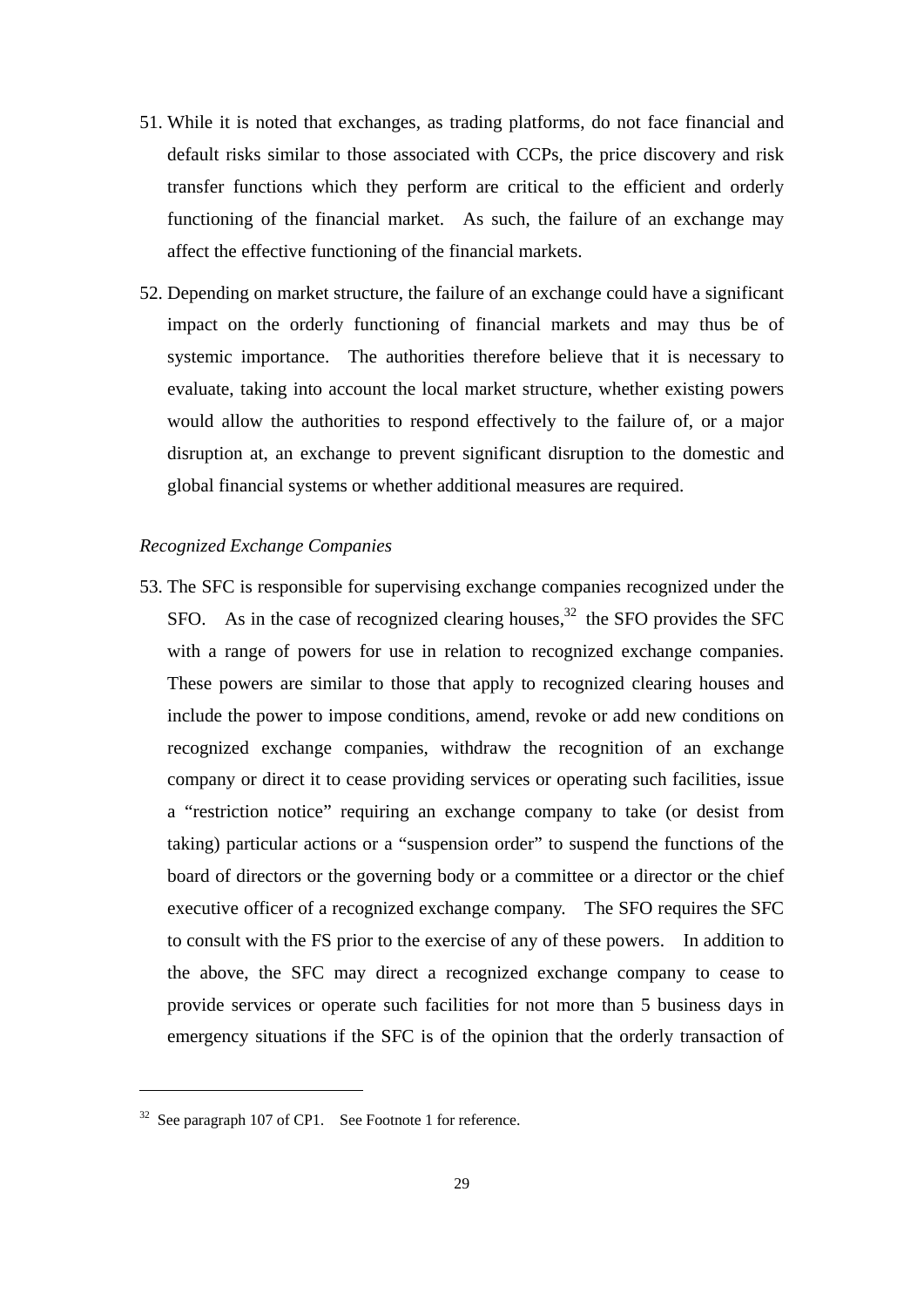business on a stock market or futures market is being, or is likely to be, impeded. The SFC may extend this emergency measure for another 10 business days, if necessary.

- 54. As explained in CP1, these existing powers available to the SFC are not primarily intended for resolution and would not enable the SFC to execute any of the resolution options set out in CP1 and Chapter 3 of this CP2, such as to effect the compulsory transfer of the critical financial services provided by an exchange to another viable entity or to a bridge institution, or to sell its shares, or to take the exchange into temporary public ownership.
- 55. Currently, there is only one recognized exchange company that operates a stock market (i.e. The Stock Exchange of Hong Kong) and one other recognized exchange company that operates a futures market (i.e. Hong Kong Futures Exchange) in Hong Kong. In view of the current market structure, the authorities believe that there would be severe disruptions to the Hong Kong financial system and damage to Hong Kong's role as an international financial centre if one or both of these exchanges were to fail. Therefore, in the unlikely event that an exchange were to fail, the authorities assess that it would be prudent to have resolution powers to facilitate its orderly resolution. The authorities therefore see the need to consider including exchanges in the scope of the resolution regime.
- 56. The authorities however note that if there are multiple exchanges that operate in the same market, the impact of the failure of an exchange may be less disruptive and may be less likely to have a systemic impact. This is because the existence of multiple exchanges may provide an alternative to market participants and minimise the impact of the failure of one exchange. Under such circumstances, it is arguable whether it is necessary to extend the resolution regime to all exchanges.
- 57. As articulated in CP1, in deciding whether an FI should be subject to a resolution regime, the key consideration is whether its failure *could* be systemically significant or critical. To address the issue of whether a particular exchange should be covered by the resolution regime, the authorities thus propose that only those exchanges considered to be systemically important to the effective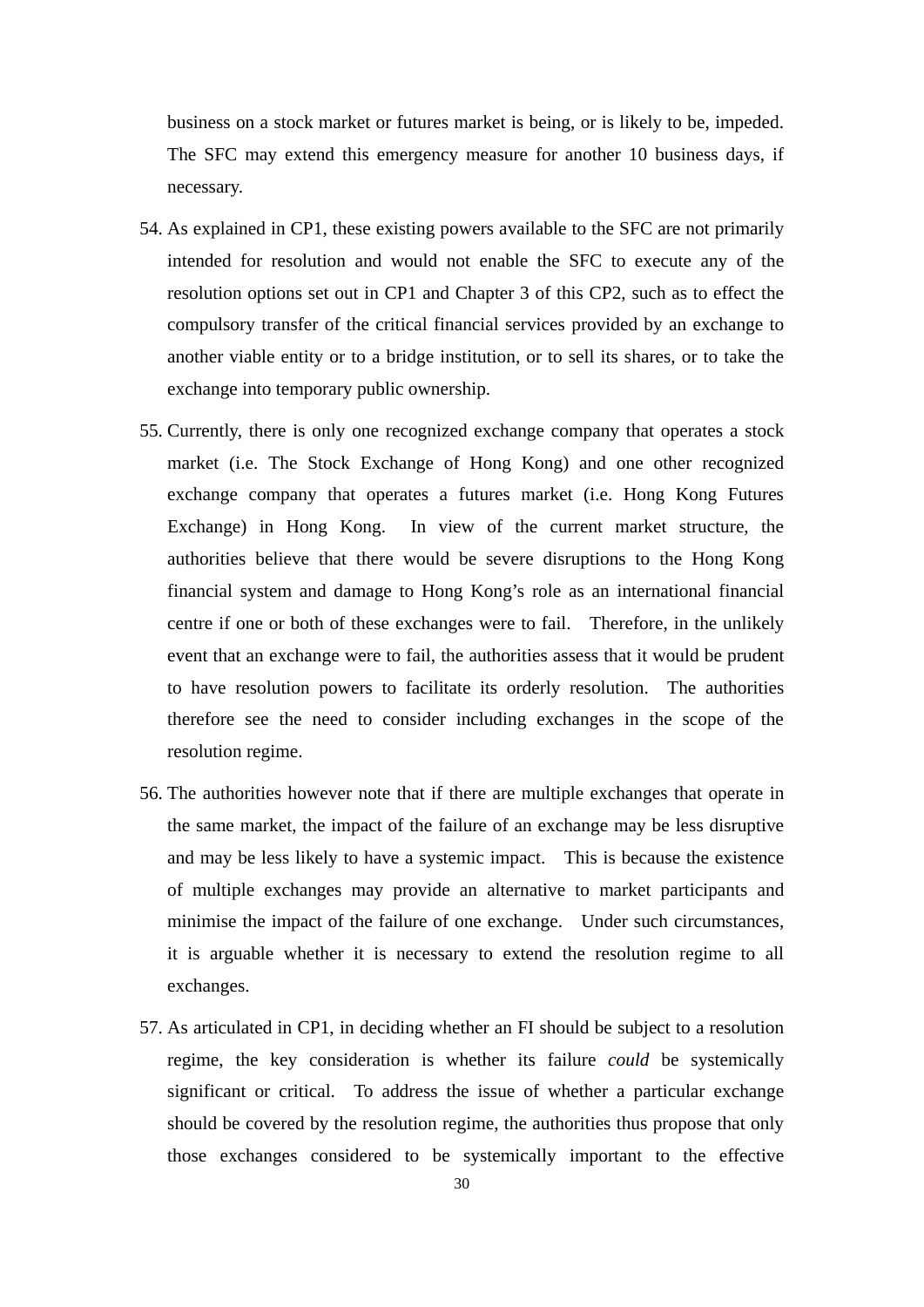functioning of the financial markets in Hong Kong will be covered by the regime and to this end, there will be an assessment and designation process based on objective criteria to identify such systemically important exchanges.

- 58. The authorities therefore propose that the SFC, as the regulator of recognized exchange companies, will be responsible for the designation of systemically important recognized exchange companies. In determining whether a recognized exchange company is, or is likely to become, systemically important, it is proposed that the SFC will take into consideration the following:
	- (i) The role and importance of the recognized exchange company in the Hong Kong financial market, such as the importance and continued availability to the financial market of the financial products traded on the exchange;
	- (ii) The availability of any alternative recognized exchange companies to assume the functions of the failed recognized exchange company;
	- (iii) The relationship, interdependencies, or other interactions of the recognized exchange company with FMIs in Hong Kong;
	- (iv) The potential impact of the failure of or a disruption to the services provided by the recognized exchange company on the financial market in Hong Kong; and
	- (v) Any other factors that the SFC deems appropriate.

# **Question 7**

**Do you agree that it would be appropriate to extend the scope of the proposed resolution regime to recognized exchange companies that are considered systemically important to the effective functioning of the Hong Kong financial market?** 

### **Question 8**

**Do you agree with the factors to be taken into consideration in designation of systemically important recognized exchange companies set out above? Do you have suggestions as to what other factors should also be taken into consideration?**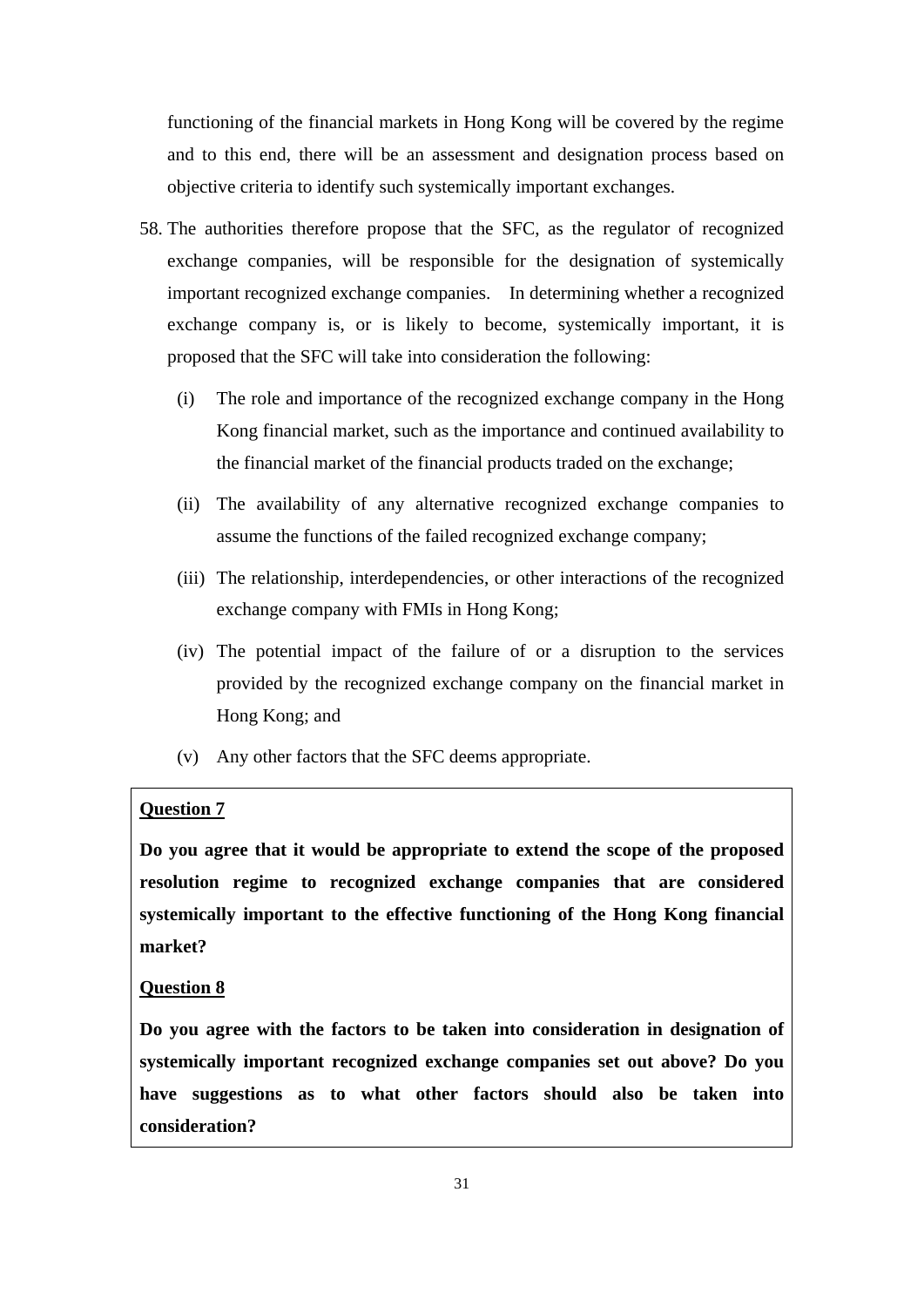### CHAPTER 2 – GOVERNANCE ARRANGEMENTS

This chapter builds on the proposals set out in CP1 regarding the governance arrangements for the resolution regime. It covers:

- the conditions which would need to be met before an FI could be resolved under the regime;
- the objectives which resolution should seek to advance;
- the designation of public authorities to act as resolution authorities;
- the arrangements to support effective coordination, including through designation of a lead resolution authority and consultation with a "higher authority".

#### Conditions for initiating resolution

- 59. To reflect the intention that a high threshold should be set for the initiation of resolution, it was proposed in CP1 that an FI would have to meet two conjunctive conditions, to be assessed by the resolution authority of the FI in distress, before the resolution authority could intervene. Those conditions are:
	- a) the first non-viability condition, which is met where it is assessed that an FI is, or is expected to become, no longer viable; where this implies that: (a) the FI is, or is expected to become, unable to meet one or more of the conditions set for its continued authorisation or licence to carry out regulated business or activities; or in the case of a recognized clearing house it is, or is expected to become, unable to meet one or more conditions for recognition or to discharge one or more of the duties set out under the SFO, such that removal of its permission to carry out those regulated activities or the withdrawal of its recognition would be warranted; and (b) it is assessed that there is no reasonable prospect that private sector or supervisory action, outside of resolution, will result in the FI once again satisfying the relevant conditions or the recognized clearing house satisfying the relevant recognition conditions or discharging the duties under the SFO, over a reasonable timeframe; and
	- b) the second financial stability condition which is met where it is assessed that resolution will serve to contain risks posed by non-viability to: (a) the continuity of critical financial services, including payment, clearing and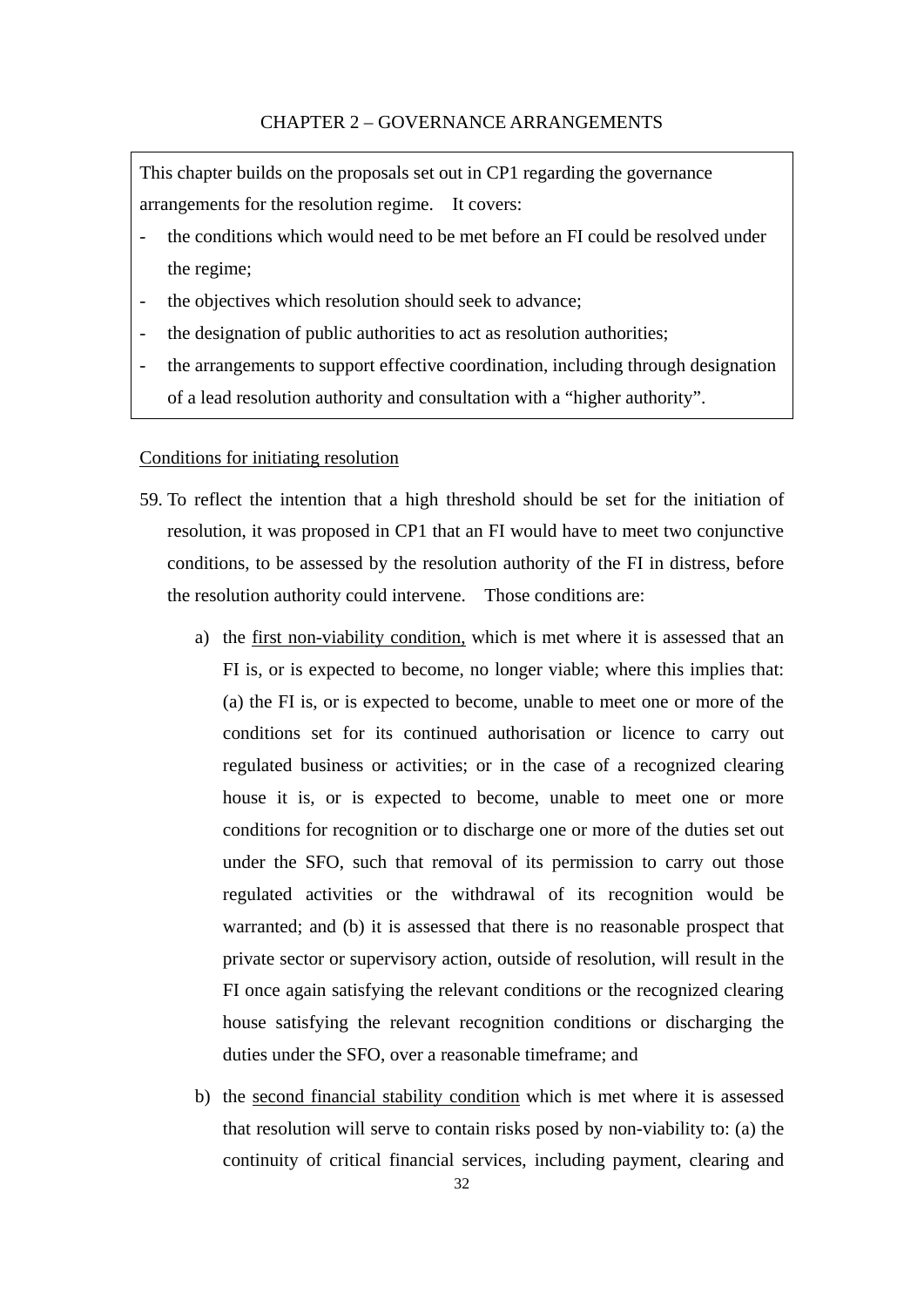settlement functions; and (b) the general stability and effective working of the financial system.

A majority of respondents agreed that these two conditions were generally appropriate for initiating resolution.

- 60. Notwithstanding the examples provided in Box E of CP1, which is set out again in Annex II to this CP2, a number of respondents requested greater clarity on the factors that would be considered by the resolution authority when making an assessment of whether the first non-viability condition had been met. As explained in CP1, it is difficult to identify each and every situation in which an assessment of an FI's non-viability could be made, since the circumstances may be unique in each case and, as such, judgment will need to be applied on a case-by-case basis. Given the wording of the resolution conditions, whereby the non-viability condition is explicitly linked to the conditions for authorization (for an AI and insurer); licence to carry out regulated activities (for an LC); or the conditions for recognition or the duties set out under the SFO (for a recognized clearing house), it is the authorities' view that (as is currently the case) counterparties with investments in and/or exposures to FIs should continue to monitor the risk of those FIs by reference to these conditions, which the resolution authorities would take into account when assessing an FI's non-viability.
- 61. Two respondents felt that, in addition to the conjunctive non-viability and financial stability conditions proposed, the authorities should give consideration to adopting broader conditions for triggering resolution, such as it being in the "public interest". Clearly, there could be some merit in this approach from the perspective of retaining flexibility for the resolution authority to address a range of unforeseen and unpredictable circumstances. However, it is noted that the financial stability condition effectively incorporates a public interest element, by requiring that resolution can only be initiated where doing so will serve to contain the risks posed by an FI's failure to the continuity of critical financial services and the general stability of the financial system, which is clearly in the public interest. In any case, the resolution authority will need to observe administrative law principles in making sure that its assessment of the resolution conditions is not unreasonable, and is rational and proportionate.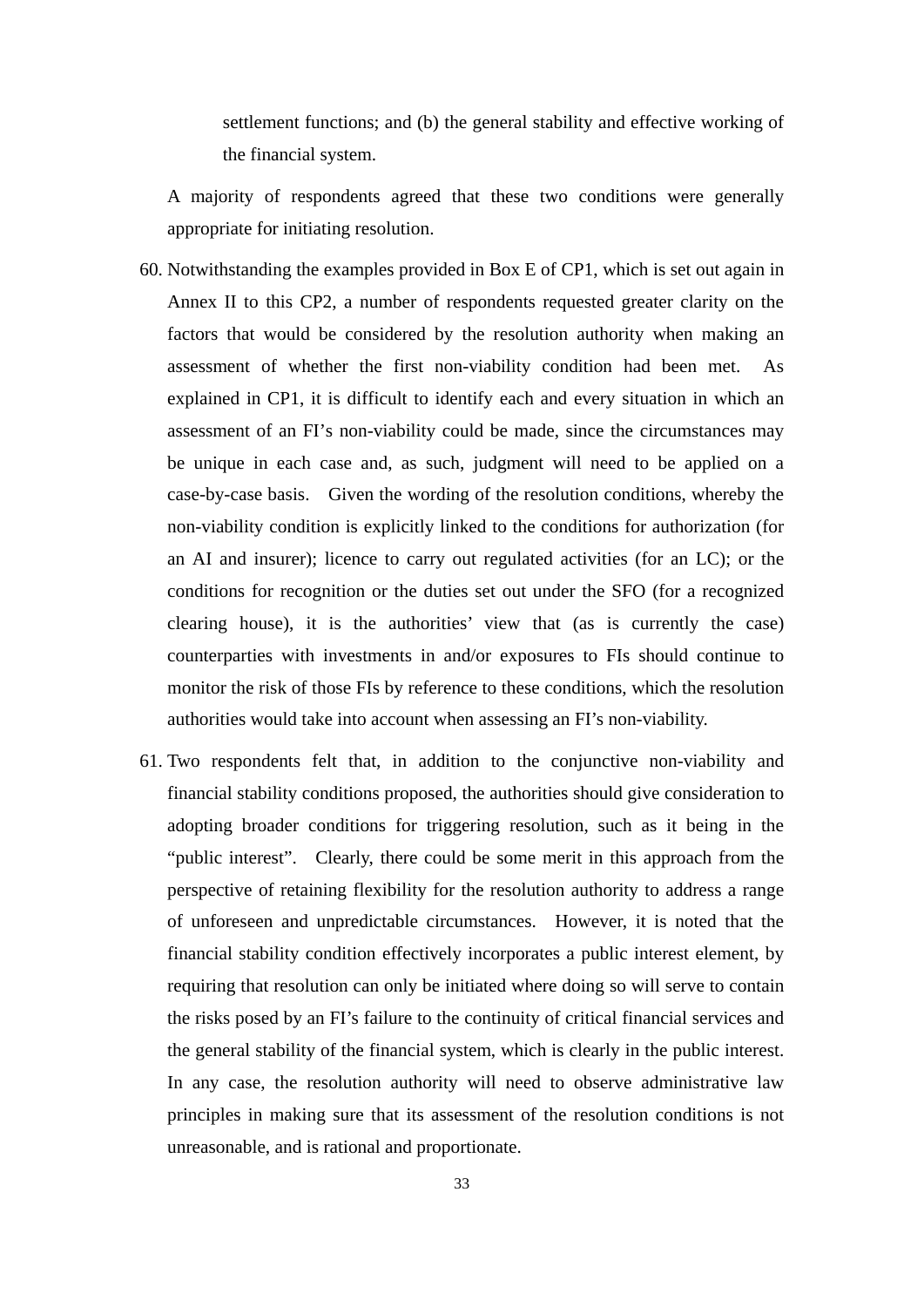62. A couple of respondents queried whether the drafting of the financial stability condition, in particular the use of the wording that resolution "will serve" to contain the systemic risks posed by an FI's non-viability, might be interpreted as setting too low a threshold for initiating resolution. The authorities would reiterate that, as discussed in paragraph 59, the two conjunctive resolution conditions are designed to set a high threshold for resolution to be initiated. The wording "will serve" in the financial stability condition is not intended to indicate a view that resolution would make a marginal difference as compared with any alternative proceedings to deal with an FI's failure. Rather it reflects the authorities' intention that, absent initiating resolution, it is assessed that the result of alternative proceedings being initiated against a non-viable FI would pose an unacceptable threat to the continuity of critical financial services and financial stability. While the precise terminology to be adopted in the legislation is yet to be decided, the policy intention, as set out above, is to ensure a sufficiently high threshold for the exercise of resolution powers.

#### Resolution objectives

- 63. Three resolution objectives that would guide the resolution authority's decision-making process in undertaking resolution were proposed in CP1, namely that in exercising its powers the resolution authority should: (i) promote and seek to maintain the general stability and effective working of the financial system in Hong Kong, including by securing continued provision of critical financial services, including payment, clearing and settlement functions; (ii) seek an appropriate degree of protection for depositors, investors and policyholders; and (iii) subject to pursuing resolution objectives (i) and (ii), seek to contain the costs of resolution and, in so doing, to protect public funds. These were modelled largely on the resolution objectives set out under Key Attribute 2.3. Respondents broadly supported the intention of the three objectives proposed, with comments focusing on the precise drafting and hierarchy of the objectives, in addition to identifying additional objectives that respondents felt should be added.
- 64. In respect of the hierarchy of the three resolution objectives, some respondents raised concerns about the primacy of resolution objectives (i) and (ii) over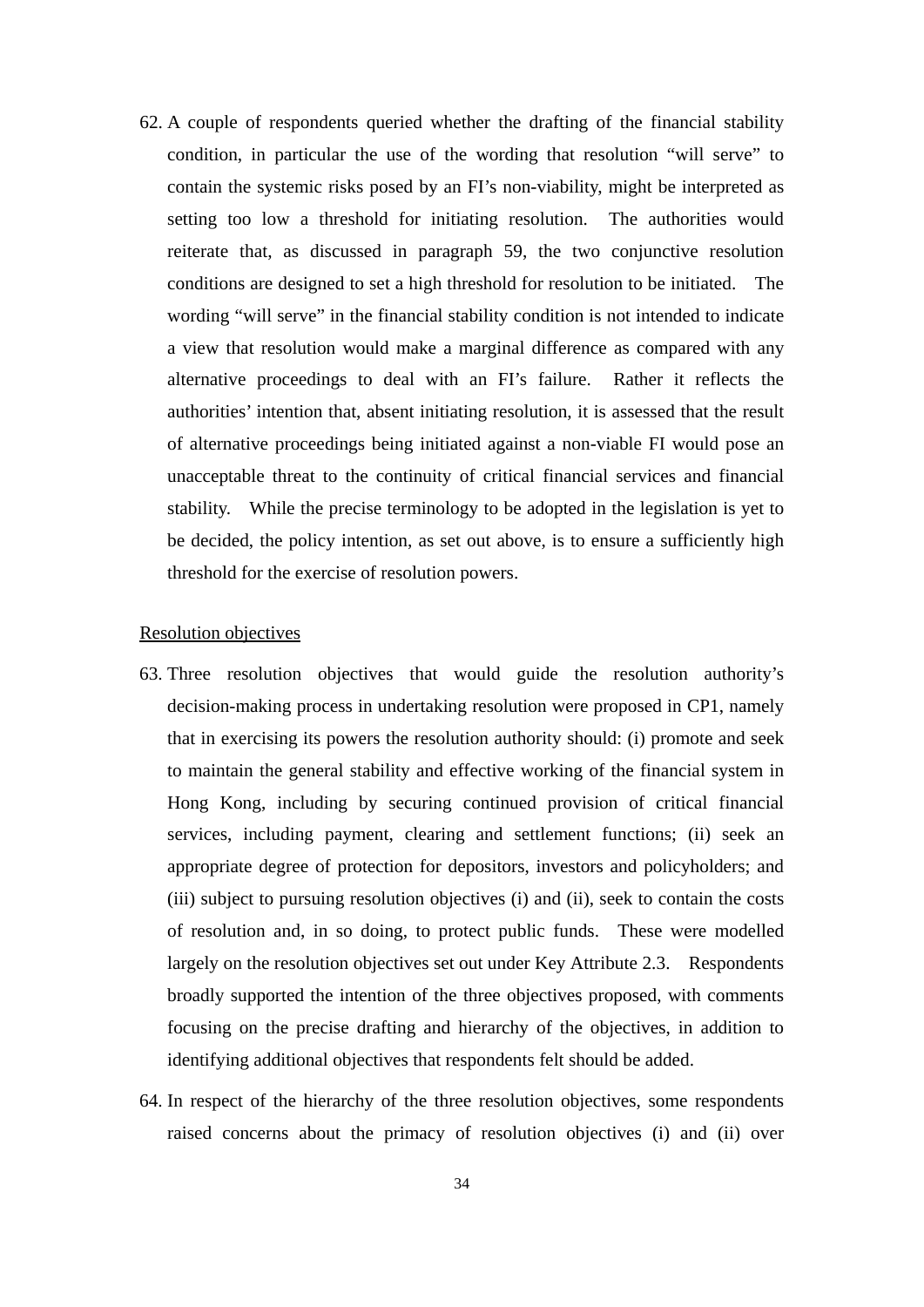resolution objective (iii). In general, the authorities are clear that the intention of the resolution regime is to protect financial stability while minimising the risk that use of public funds will be required to achieve the orderly resolution of a non-viable FI. However, the authorities do not see an equally ranking objective to the effect that the resolution authorities should seek to contain the costs of resolution as desirable because it could effectively prevent or deter the resolution authority from taking action it deems appropriate to achieve the overarching objective of protecting financial stability. The authorities see the approach set out in CP1 as being in line with Key Attribute 2.3(iii), which states that the resolution authority should "seek to minimise the overall costs of resolution in home and host jurisdictions and losses to creditors, where that is consistent with the other statutory objectives" (emphasis added), and which, in the view of the authorities, implies a level of subordination to the other resolution objectives. The authorities therefore propose to retain the hierarchy between objectives (i) and (ii) and objective (iii).

65. In respect of additional objectives proposed by respondents, some noted that, in line with Key Attribute 2.3(iv), a fourth objective should be added requiring the resolution authority to duly consider the impact of its actions on financial stability in other jurisdictions. Significant attention was given in CP1 to the importance of cross-border resolution given the nature of the financial sector in Hong Kong and CP1 also highlighted that the authorities would give consideration to "how to ensure that the resolution authority in Hong Kong may take into account any other relevant factors, such as the impact of its actions on financial stability in other jurisdictions, which may be relevant in the resolution of cross-border FIs". The authorities, however, have concerns that a formal objective for the resolution authority to duly consider the impact of its actions on financial stability in overseas jurisdictions may conflict with other resolution objectives (e.g. the objective to protect financial stability locally) as well as with the conditions proposed for supporting cross-border resolution actions<sup>33</sup> since it could restrict

<sup>&</sup>lt;sup>33</sup> It was proposed in CP1 that "the local resolution authority should be able to use the local resolution regime in cases where: (a) a home resolution authority is initiating resolution in relation to a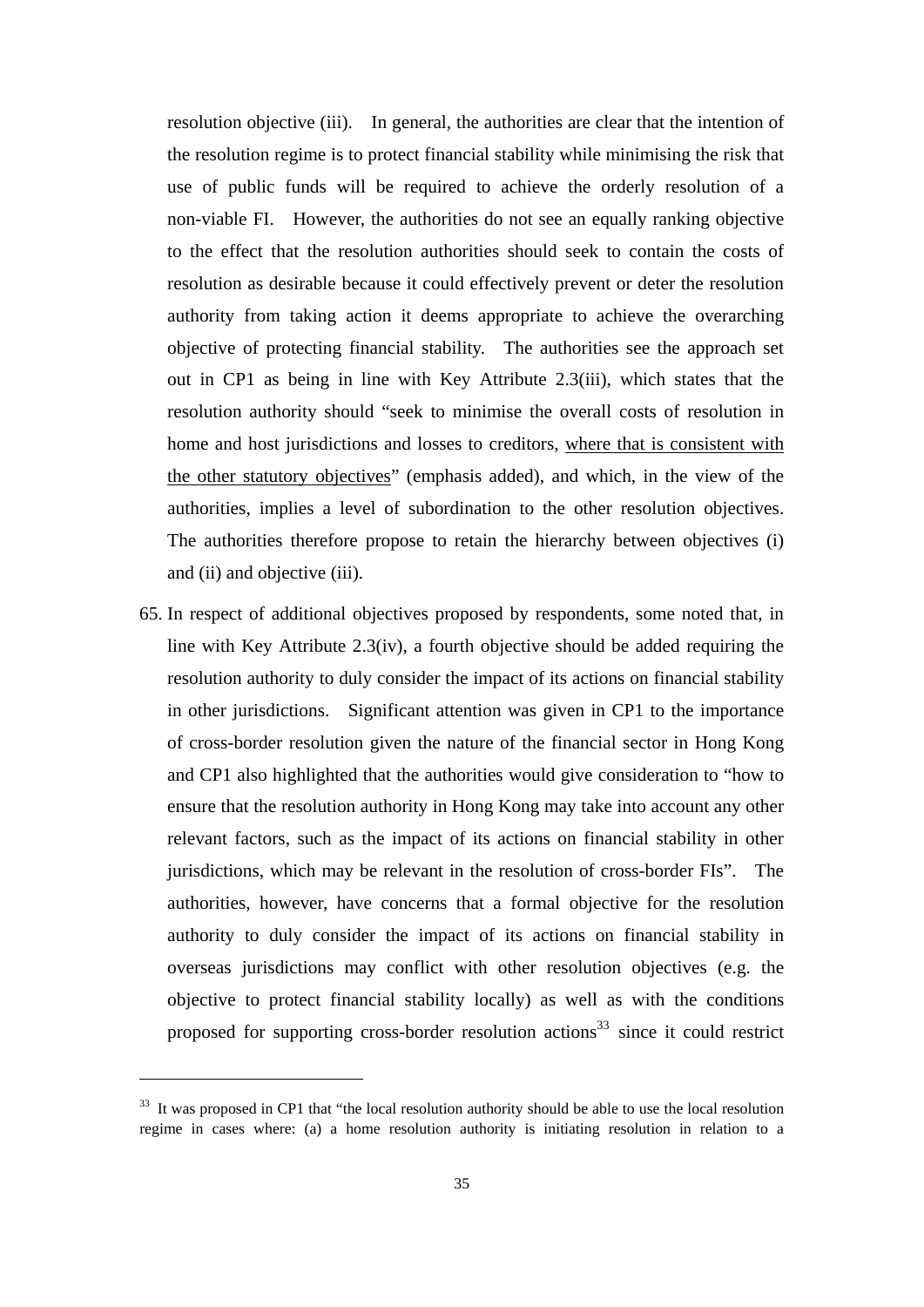the local resolution authority's ability to take independent action in respect of an 'in scope' FI in Hong Kong, even where the resolution strategy proposed by an overseas authority did not meet the local conditions for supporting cross-border resolution action. Hence, rather than establish an additional formal resolution objective, the authorities propose to require the resolution authority to duly consider the potential impact of its actions on financial stability in other jurisdictions in the context of deciding how to apply their powers in respect of a cross-border resolution.

66. As noted in paragraph 63, resolution objective (ii) states that the resolution authority should "seek an appropriate degree of protection for depositors, investors and policyholders". CP1 explained that the drafting of resolution objective (ii) was intended to require the resolution authority to ensure outcomes in resolution that were no worse than would have been the case in liquidation for those depositors, investors and policyholders protected by the Deposit Protection Scheme ("DPS"), the Investor Compensation Fund ("ICF"), the Insolvency Fund (which is administered by the Motor Insurers' Bureau of Hong Kong), the Employees Compensation Insurer Insolvency Scheme (which is administered by the Employees Compensation Insurer Insolvency Bureau) and the proposed Policyholders' Protection Fund ("PPF") respectively as well as having regard to other relevant protections in liquidation.  $34$  Notwithstanding this, some respondents expressed a preference for including an additional resolution objective specifically requiring the protection of client assets.<sup>35</sup> The authorities

<u> Andreas Andreas Andreas Andreas Andreas Andreas Andreas Andreas Andreas Andreas Andreas Andreas Andreas Andr</u>

cross-border group whose Hong Kong operations are within the scope of the local regime; and (b) it is assessed, by the resolution authority in Hong Kong, that the approach to resolution which the home authority proposes to adopt will deliver outcomes that are consistent with the objectives for resolution and will not disadvantage local creditors relative to foreign creditors". Cross-border resolution is considered further in Chapter 5 of this CP2.

<sup>&</sup>lt;sup>34</sup> It was stated in CP1 that "depositors, investors and insurance policyholders are already offered a measure of protection through modifications made to corporate insolvency procedures (e.g. being preferred creditors at least in relation to certain claims up to specified limits) as well as through statutory protection schemes" and it is therefore important "that where an FI is resolved… resolution should take a form that seeks to secure a degree of protection for the relevant depositors, investors and policyholders, at least equal to that which they would have received in liquidation proceedings."

<sup>&</sup>lt;sup>35</sup> See Footnote 5 for definition.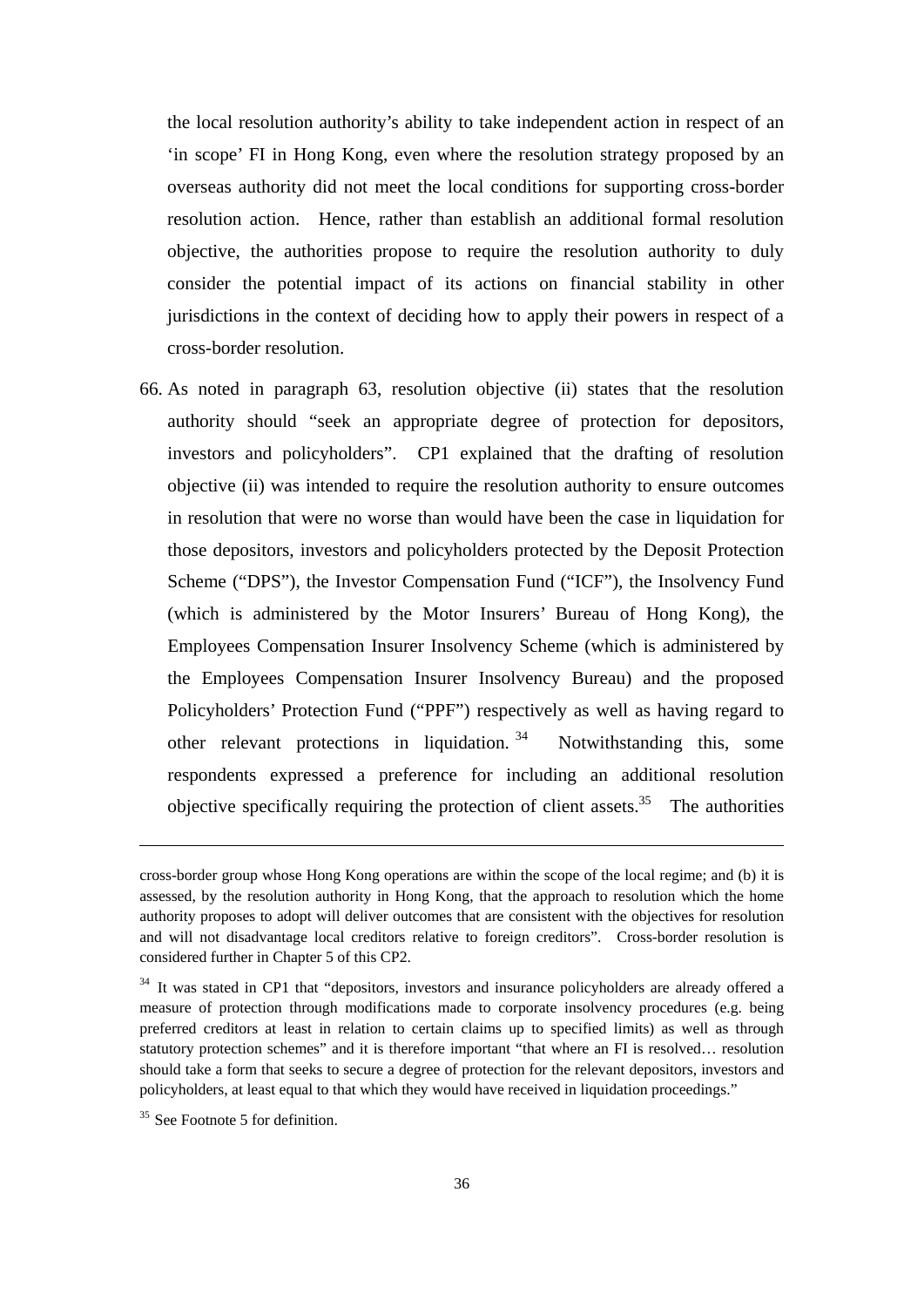will give further consideration to such an additional objective and set out the proposed approach in CP3. In line with the Key Attributes' Annex on Client Asset Protection in Resolution ("Client Asset Annex"),  $36$  it is intended that the local regime should cover those client assets which are subject to protection under the applicable laws or regulations in Hong Kong.

# **Question 9**

**Do you have any views on whether it is necessary to introduce an additional resolution objective in respect of the protection of client assets considering the policy intention behind the drafting of resolution objective (ii) in paragraph 63?** 

### Resolution authority

- 67. CP1 set out two alternative models for designating a resolution authority responsible for exercising the resolution powers under the regime. The first would see each of the sectoral regulators, namely the HKMA, the SFC and the IA, designated as the resolution authority for FIs, within scope of the regime, under their respective purviews (the "sectoral model"). The second would see the establishment of a new single, standalone cross-sector resolution authority. Having considered the pros and cons of each approach, the authorities proposed in CP1 that the sectoral model be adopted.
- 68. A majority of respondents agreed with this proposed approach, citing that: (i) the sectoral model is consistent with the regulators' existing mandates; and (ii) the regulators are already well-placed to identify when resolution should be initiated for the FIs operating under their respective purviews.
- 69. The minority of respondents expressing a preference for the establishment of a single resolution authority considered that this alternative model would: (i) concentrate cross-sector resolution-specific expertise in a single entity; (ii) promote consistency and coordination in decision-making and reduce the potential

<sup>&</sup>lt;sup>36</sup> See paragraph 3.1 of the Client Asset Annex. See Footnote 4 for reference.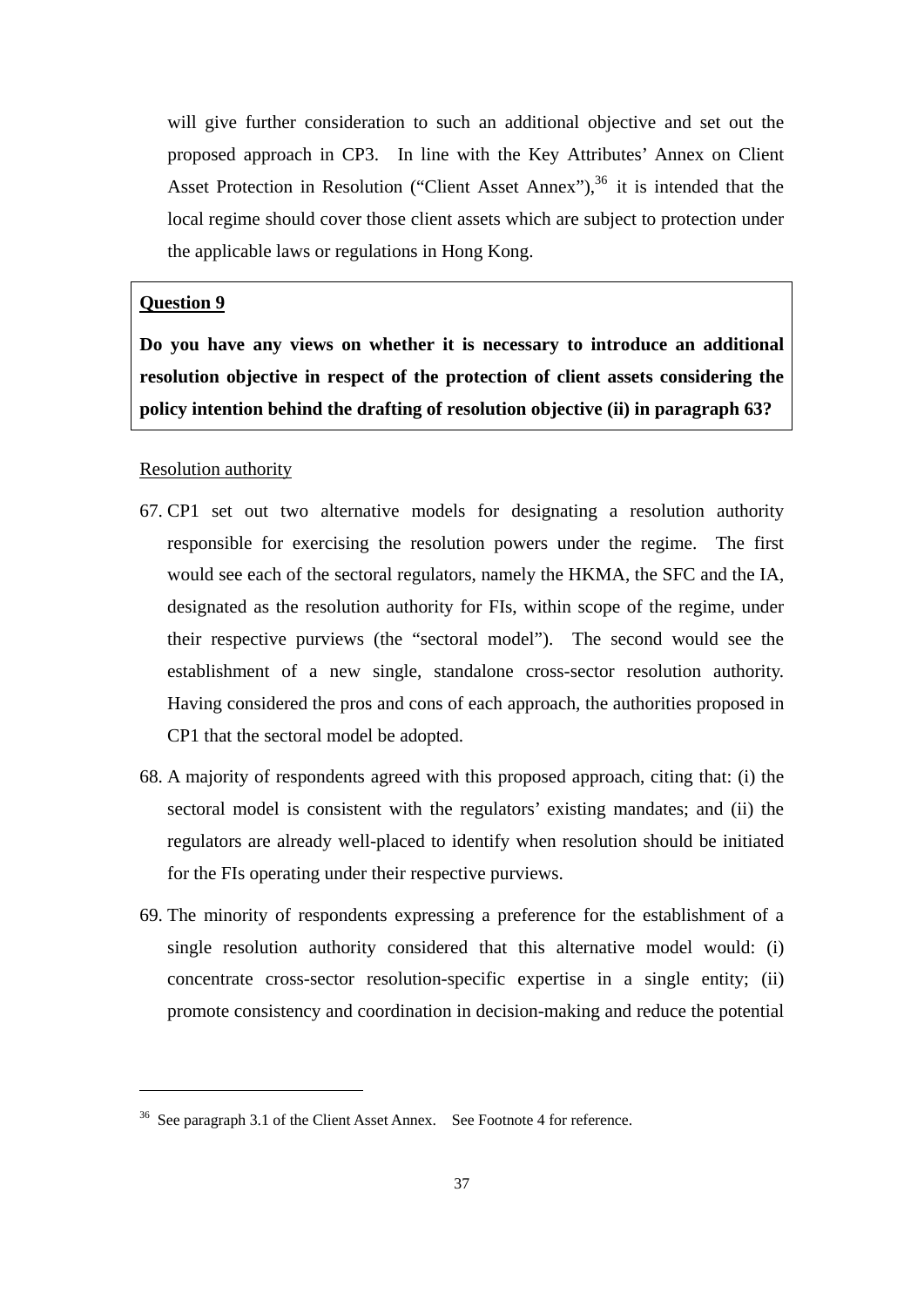for inter-institution conflict; and (iii) reduce the potential for perceived, and real, conflict of interest between supervisory and resolution functions.

- 70. Overall, the pros and cons of the two approaches identified by respondents were consistent with those identified in CP1. After carefully considering this matter further the authorities propose to proceed with the approach under which each of the HKMA, the SFC and the IA will be designated as the resolution authority for 'in scope' FIs operating under their respective purviews (i.e. the sectoral model). Each resolution authority will be responsible for ensuring that the issues raised by respondents, including the potential for a perceived, or real, conflict of interest (if any) between resolution and supervision functions within a single regulatory body, are effectively addressed.
- 71. As recognised in CP1, Key Attribute 2.2 requires that, under such a sectoral model, "the resolution regime of that jurisdiction should identify a lead authority that coordinates the resolution of the legal entities within that jurisdiction". A number of respondents also emphasised the importance of designating such a lead authority in Hong Kong under a sectoral model and ensuring that this arrangement was effective. Further consideration has been given to the designation of such a lead resolution authority ("LRA") and its role, which is described in greater detail below.

#### Lead resolution authority

- 72. As explained in CP1, and noted in paragraph 71 above, adopting the sectoral model for designating resolution authorities creates the need for an LRA that can coordinate the resolution of different FIs operating within a cross-sector group. Whilst no specific question was asked on this issue in CP1 (as no definitive position on the approach to designating resolution authorities had then been reached), respondents nevertheless offered views which the authorities have considered in determining how an LRA should be appointed.
- 73. Some respondents indicated that the role of the LRA should be performed by a single authority, with one respondent suggesting that the FSTB might fulfil this role. However, the authorities are of the view that the resolution authority should be, and should be seen to be, operationally independent (as specified in the Key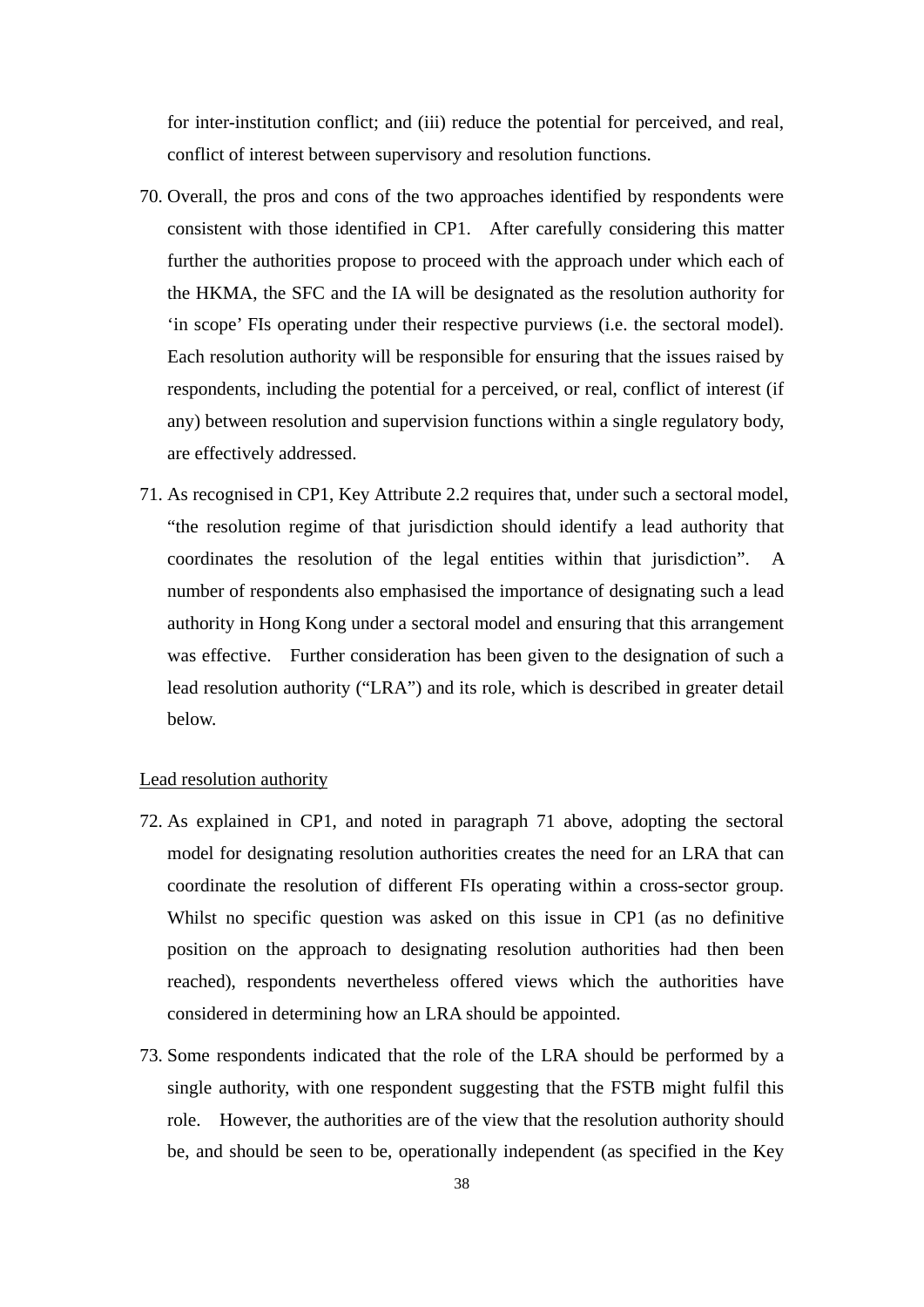Attributes). Hence, it is considered that the Government should not have an active role, beyond that of a party to be consulted in line with the proposal in paragraphs 78 and 79 below, in the resolution authority's decision-making processes.

- 74. The authorities therefore propose that the FS should designate, in advance, an LRA for each cross-sector financial group containing 'in scope' FIs, once the legislation establishing the regime has passed*,* based on an assessment of the relative systemic importance, including the nature of the business undertaken, of the 'in scope' FIs within that cross-sector group. The authorities will work together to determine the relevant factors to be used to objectively assess the relative systemic importance of the individual FIs within a cross-sector group.
- 75. In considering the relevant factors the authorities will, *inter alia*, make reference to the HKMA's recent consultation on the Supervisory Policy Manual ("SPM") module on "Systemically Important Banks", which sets out factors which the HKMA proposes should form the basis of an assessment of the systemic importance of AIs in Hong Kong.<sup>37</sup> Those factors are: size, interconnectedness, substitutability and complexity. The authorities will also consider the Basel Committee on Banking Supervision ("BCBS") methodology for assessing global ("G-") and its principles for assessing domestic ("D-") systemically important banks ("SIBs"). $^{38}$  The authorities will consider the extent to which these factors are also appropriate for determining the systemic importance of the individual FIs within a cross-sector group for resolution purposes, as well as whether any additional factors should be taken into account.
- 76. Once an LRA has been designated by the FS, following the authorities' assessment of the 'in scope' FIs' systemic importance, its primary role will be to lead any

<sup>&</sup>lt;sup>37</sup> See HKMA (2014), Systemically Important Banks, http://www.hkma.gov.hk/media/eng/doc/key-functions/banking-stability/supervisory-policy-manual/C A-B-2.pdf

<sup>&</sup>lt;sup>38</sup> See BCBS (2013), Global systemically important banks: updated assessment methodology and the higher loss absorbency requirement, http://www.bis.org/publ/bcbs255.pdf and BCBS (2012), A framework for dealing with domestic systemically important banks, http://www.bis.org/publ/bcbs233.pdf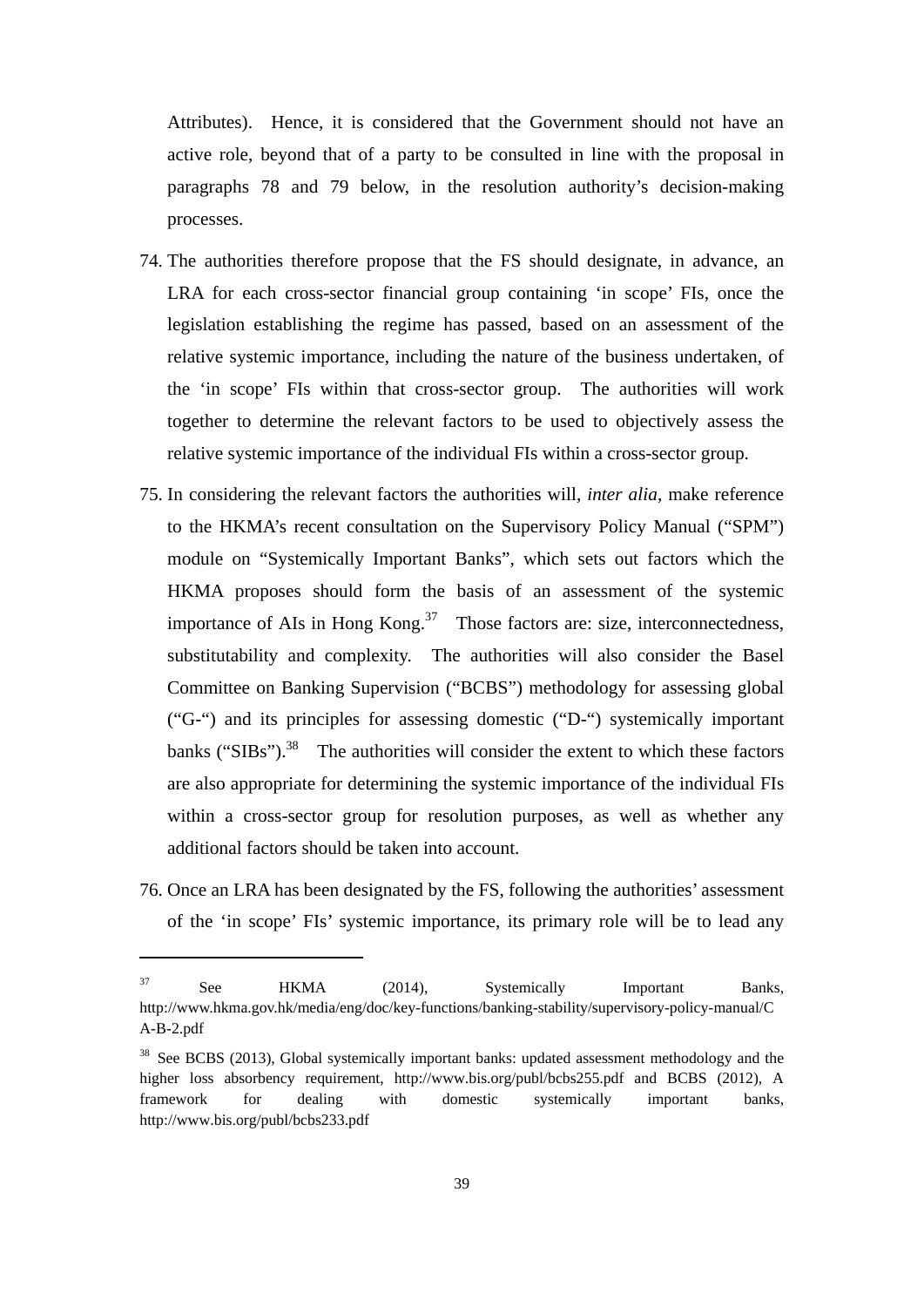local resolution planning for the relevant cross-sector financial group and, in the unlikely event that resolution is initiated, it will consult with and coordinate the other sectoral resolution authorities to achieve an orderly resolution of the group. Where a local cross-sector group is part of a wider cross-border group, the LRA may provide a single local point of contact with the relevant overseas authorities on matters pertaining to the resolution of the group and coordinate the actions of the local resolution authorities as appropriate.

77. In circumstances where consensus cannot be reached amongst the sectoral resolution authorities on resolution planning and/or on the exercise of resolution powers in respect of a cross-sector group, the LRA would assume an ultimate decision-making role. This is particularly important in respect of initiating and executing resolution since such action needs to be swift and decisive, given the objective to minimise the risks posed by non-viability to the continuity of critical financial services and financial stability. In leading the resolution and in its role as ultimate decision-maker the LRA would also have the responsibility to consult with the FS, in line with the proposal set out in paragraphs 78 to 79, ahead of initiating and carrying out the resolution of a cross-sector group.

# **Question 10**

**Do you agree that an LRA should be designated for each cross-sector financial group containing "in scope" FIs by the FS once the legislation establishing the regime has passed?** 

#### **Question 11**

**Do you agree that the designation of the LRA should be based upon the resolution authorities' assessment of the relative systemic importance of the individual 'in scope' FIs within a cross-sector financial group and that the resolution authority of the FI assessed to pose the greatest systemic risk be designated as the LRA for that group?** 

### **Question 12**

**Do you agree that the role of the LRA should be one of coordination and, when required, ultimate decision-maker?**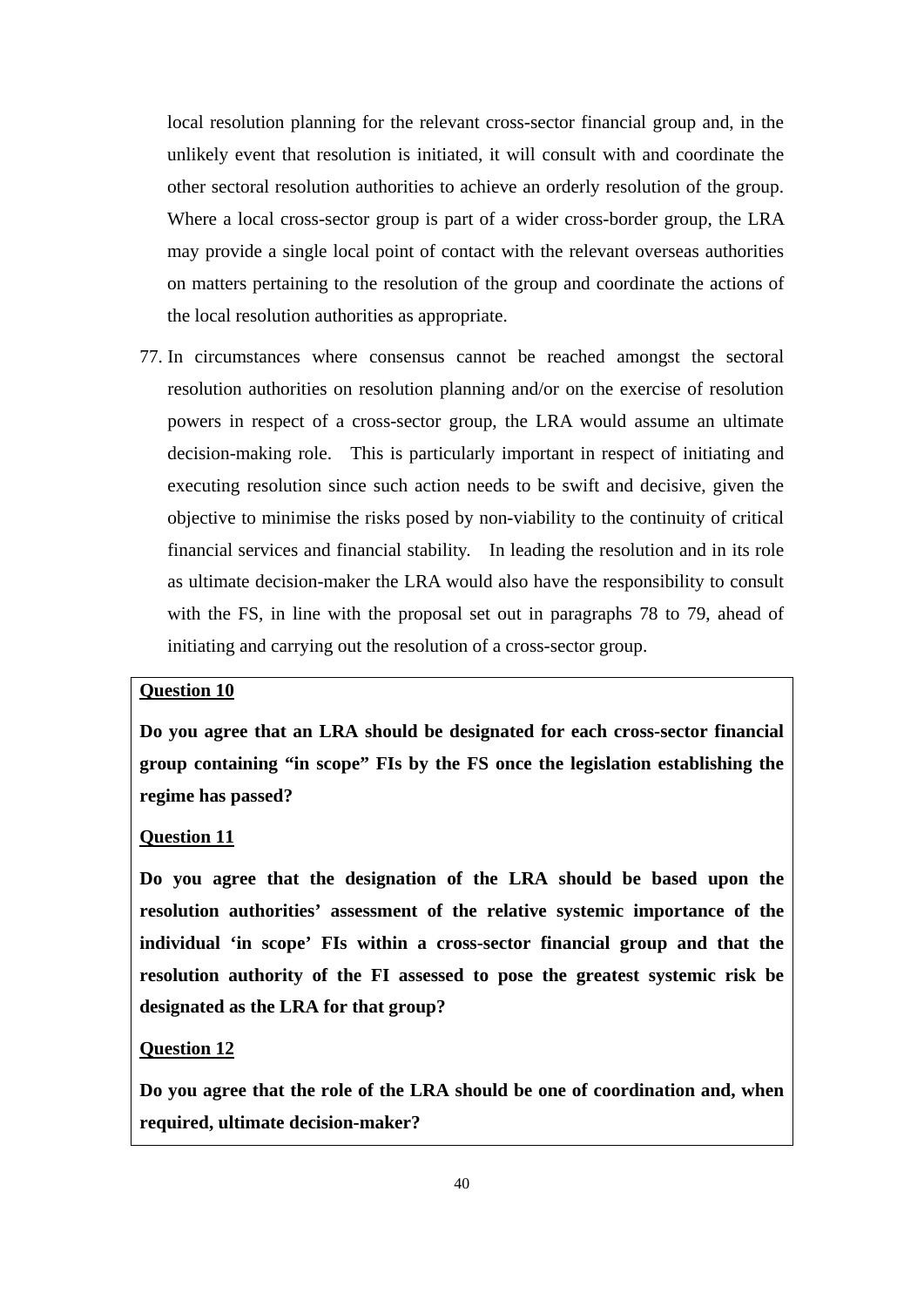Coordination: Consultation with a "higher authority"

- 78. CP1 highlighted the need for the resolution authority to coordinate effectively with the Government in light of the Government's overarching responsibilities in relation to the financial system and wider economy as well as for managing the public finances. It was proposed that a requirement for the resolution authority to consult a "higher authority" ahead of initiating and carrying out resolution could achieve this objective. It would, however, be vital that any consultation requirement did not compromise the ability of the resolution authority to act independently to initiate and carry out resolution quickly and decisively.
- 79. The authorities have determined that the FS would be the most appropriate "higher authority" for the purposes under consideration. In keeping with the requirement of Key Attribute 2.5 that the resolution authority should have operational independence, it is proposed that the FS be consulted, in line with similar existing requirements under the ordinances governing the respective regulators, before resolution could be initiated and carried out.<sup>39</sup> For example, both the MA and SFC may currently only exercise certain powers under their respective ordinances after consultation with the FS.<sup>40</sup>

<sup>&</sup>lt;sup>39</sup> Key Attribute 2.5 states that: "[t]he resolution authority should have operational independence consistent with its statutory responsibilities, transparent processes, sound governance and adequate resources and be subject to rigorous evaluation and accountability mechanisms to assess the effectiveness of any resolution measures...".

<sup>&</sup>lt;sup>40</sup> In respect of the MA, those powers include the supervisory intervention powers available to him under section 52 of the Banking Ordinance (Cap. 155). In respect of the SFC, those relevant powers under the SFO include: (i) recognizing a company as an exchange company (section 19(2)); (ii) recognizing a company as a clearing house (section 37); (iii) making a suspension order relating to a recognized exchange company, recognized clearing house, etc. (section 93(1)); (iv) making rules requiring LCs to maintain certain financial resources (section 145); and (v) intervening in proceedings (section 385(1)).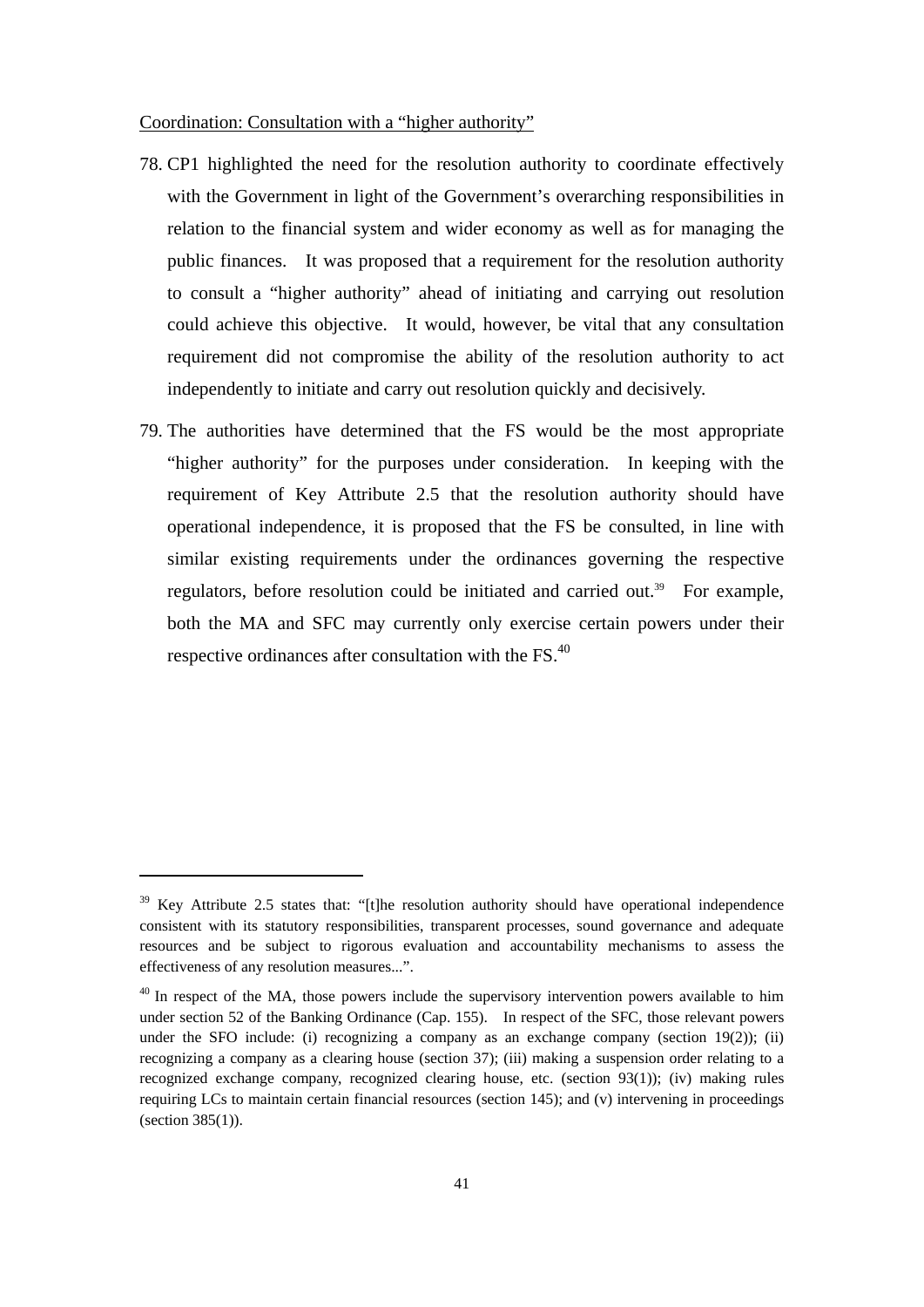This chapter sets out proposals regarding the resolution powers to be made available under the resolution regime in Hong Kong. It covers:

- expanded proposals for resolution options and powers initially described in CP1; and
- proposals for additional resolution powers recommended by the Key Attributes but not covered in detail in CP1.

## **Overview**

- 80. As explained in CP1 the following menu of resolution options is considered necessary for the local regime in order to secure orderly resolution of failing FIs which are systemic or critical:
	- (i) Transfer of a failing FI, or some or all of its business, to a commercial purchaser: $41$
	- (ii) Transfer of some or all of a failing FI's business to a bridge institution;
	- (iii) Transfer of a failing FI's assets and liabilities to an asset management vehicle ("AMV");
	- (iv) Statutory bail-in of liabilities to absorb losses and recapitalise a failing FI; and
	- (v) Taking a failing FI into temporary public ownership ("TPO").
- 81. CP1 outlined how the resolution authority would be responsible for determining which resolution option or options are most appropriate for a particular FI. Where resolution planning has been completed, a "preferred" strategy setting out the likely options for resolution should have been identified in advance. However, the resolution authority would retain discretion to take a different approach if it judges that the circumstances prevailing at the time are such that the

<sup>&</sup>lt;sup>41</sup> Whilst CP1 referred to transfer to "another FI" the term "commercial purchaser" may be more appropriate as described in paragraph 84 below.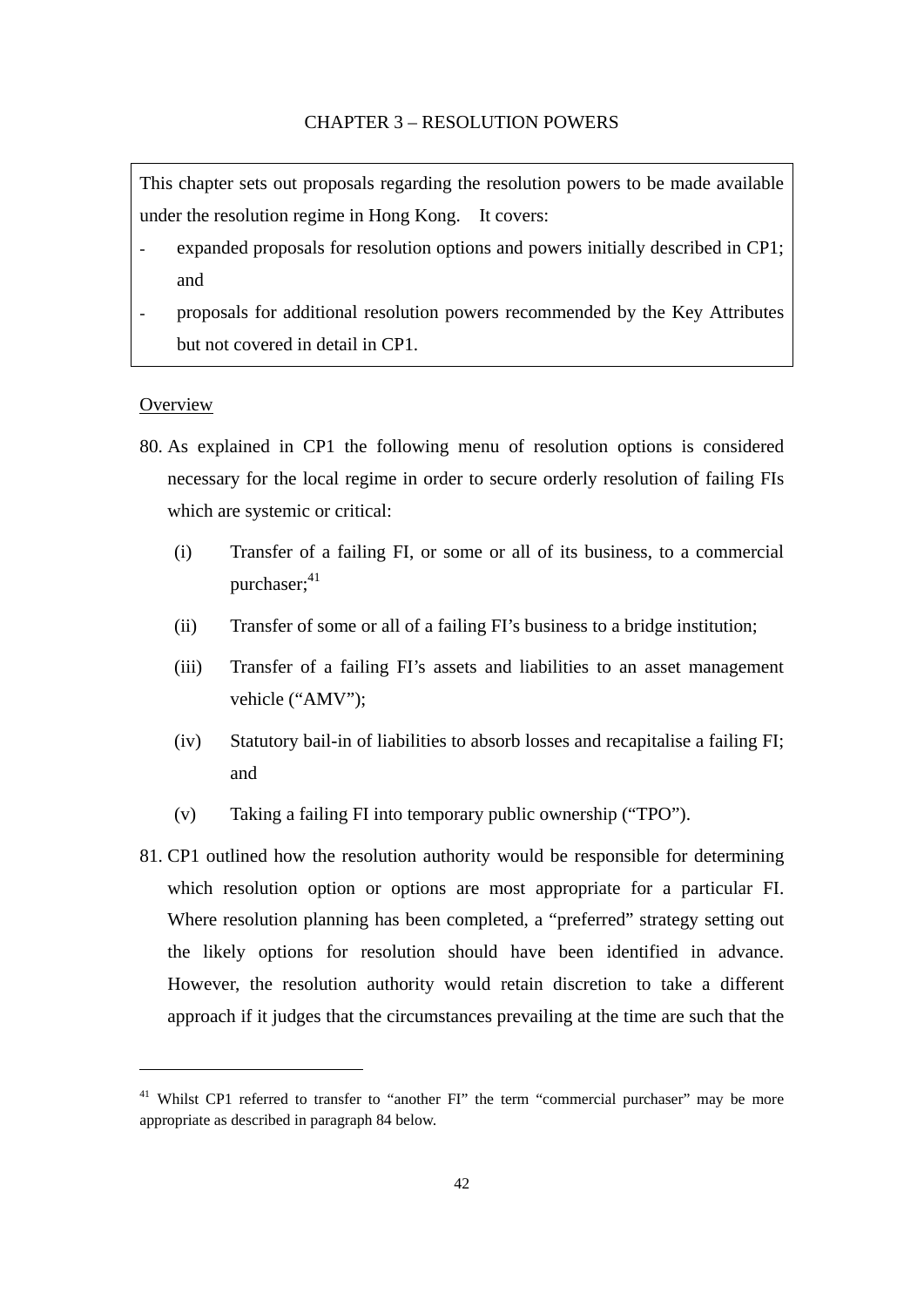preferred strategy no longer represents the optimal course of action in terms of delivering on the objectives set for resolution. Box A, reproduced from CP1, provides an overview of the proposed resolution regime for Hong Kong as well as illustrating the intention that the regime will sit alongside existing insolvency arrangements.

82. In order to execute the resolution options, the resolution regime obviously needs to provide for any specific powers integral to these options (including, for example, powers to transfer shares, assets, rights and liabilities without the consent of shareholders or creditors). Other general powers are, however, also needed to facilitate rapid execution of resolution (e.g. to require improvements to resolvability, see paragraphs 129 to 135). CP1 set out initial proposals for most of the key resolution options and powers with the details relating to certain of these (principally statutory bail-in, TPO, stay on early termination rights and powers to require improvements to resolvability) deferred to this CP2. This was to allow the authorities time to further develop proposals for local implementation including in the light of ongoing international developments in these areas as well as comments received in the initial consultation exercise.

|                                                                                                                                                                                                                       |                       |                        |                                         | <b>Box A: Overview of the proposed resolution regime for Hong Kong</b>                                                                |
|-----------------------------------------------------------------------------------------------------------------------------------------------------------------------------------------------------------------------|-----------------------|------------------------|-----------------------------------------|---------------------------------------------------------------------------------------------------------------------------------------|
| FI is, or is expected to become, non-viable with no reasonable prospect of<br>recovery<br>(i.e. the non-viability condition is met)?                                                                                  |                       |                        |                                         |                                                                                                                                       |
| <b>Yes</b>                                                                                                                                                                                                            |                       |                        |                                         |                                                                                                                                       |
| Resolution required to secure continuity of critical financial services, including<br>payment, clearing and settlement functions, and protect financial stability<br>(i.e. the financial stability condition is met)? |                       |                        |                                         |                                                                                                                                       |
| Yes                                                                                                                                                                                                                   |                       |                        |                                         | N <sub>0</sub>                                                                                                                        |
| <b>RESOLUTION REGIME</b>                                                                                                                                                                                              |                       |                        | <b>INSOLVENCY</b><br><b>PROCEEDINGS</b> |                                                                                                                                       |
| (a) Resolution options                                                                                                                                                                                                |                       |                        | Insolvency proceedings (as              |                                                                                                                                       |
| Compulsory transfer of<br>entire FI or some or all<br>of its business to:<br>$(i)$ A                                                                                                                                  | $(ii)$ A              | (iii) "Bail-<br>$in$ " | $(iv)$ TPO*                             | already amended for use with<br>$FIs**$<br>$\, +$<br>Protection schemes (for<br>depositors, investors and<br>insurance policyholders) |
| commercial<br>purchaser                                                                                                                                                                                               | bridge<br>institution |                        |                                         |                                                                                                                                       |
| (b) Dealing with residual parts of the FI                                                                                                                                                                             |                       |                        |                                         |                                                                                                                                       |
| $(v)$ AMV                                                                                                                                                                                                             |                       | Insolvency proceedings |                                         |                                                                                                                                       |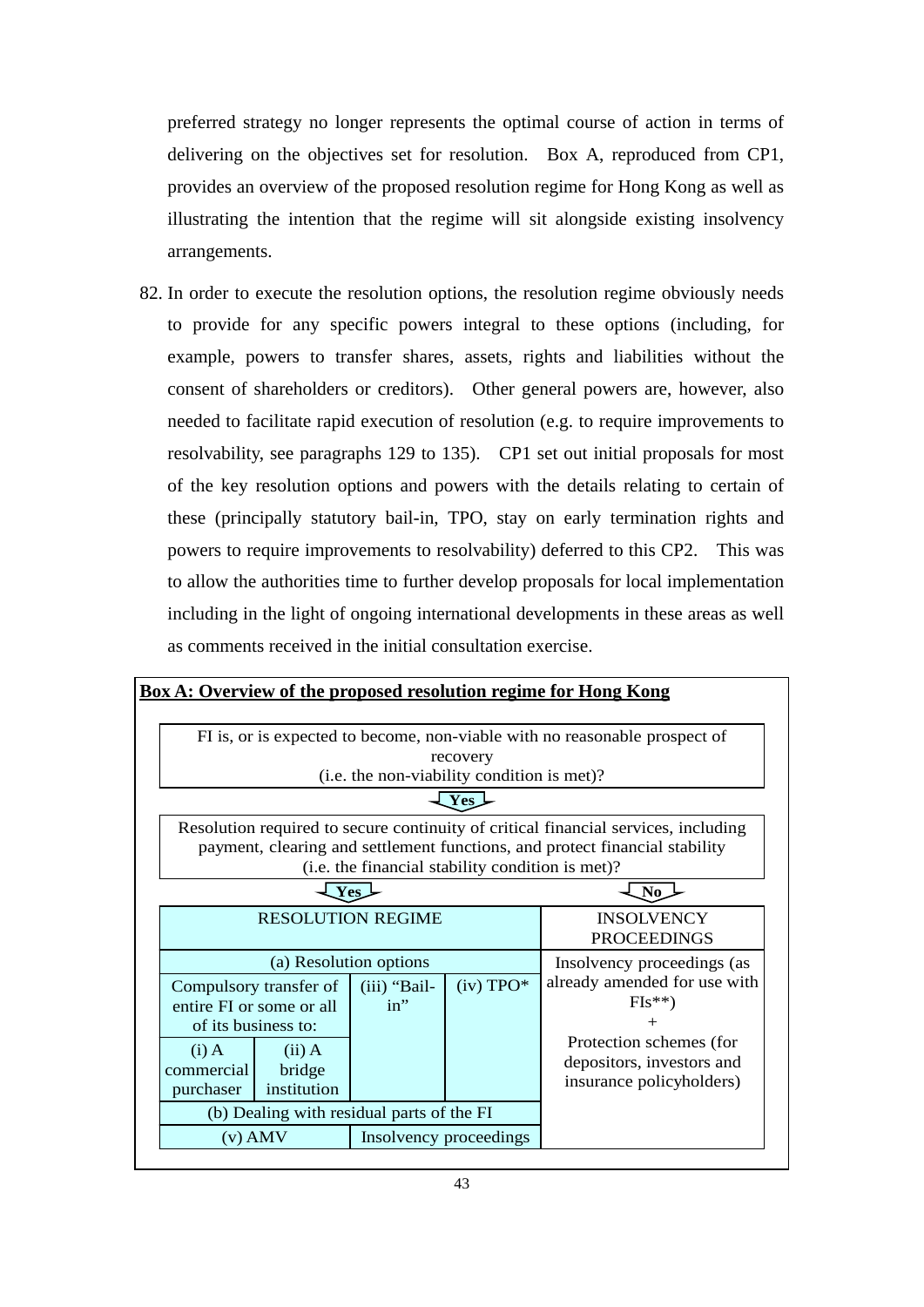*\* Not required by the Key Attributes, but standards set which should be met if available. \*\* Modifications to corporate insolvency procedures have already been made under the Companies (Winding Up and Miscellaneous Provisions) Ordinance (Cap.32) ("CWUMPO") and relevant sectoral ordinances as they apply to AIs, insurers and LCs in particular.*

#### Compulsory transfer to a commercial purchaser

- 83. This option would allow the resolution authority to carry out a compulsory transfer of an entire FI, or all or part of an FI's business, to one or more commercial purchasers. An illustration of how such transfer powers have been used elsewhere in relation to an FI in resolution to transfer selected assets and liabilities (through a "partial transfer") is shown in Box C below. If suitable (and willing) buyers can be found and it is feasible to safely complete the necessary transfer in the time available, then this option may be advantageous as it keeps the business in the private sector (as noted in CP1 however this option cannot be used in each and every case<sup>42</sup>). The consent of shareholders and other affected stakeholders would not be needed ahead of any transfer, but safeguards would offer a degree of protection, including those for certain financial arrangements and the 'no creditor worse off than liquidation' ("NCWOL") compensation mechanism (more detail is set out in Chapter 4).
- 84. In responding to CP1, the majority of submissions considered the option of compulsory transfer to a commercial purchaser to be a necessary part of the regime and were broadly content with the way in which it was described in CP1. Although no specific comments were received on this point, after further consideration the authorities propose that in describing the "transferee" it may be more appropriate to use the term "commercial purchaser" as opposed to "another

 $42$  This is particularly so for large and complex FIs where it may be difficult to find an acquirer willing and able to complete the necessary due diligence and absorb all of a failing FI's business; and given the operational challenges associated with completing partial transfers for all but the most simple FIs.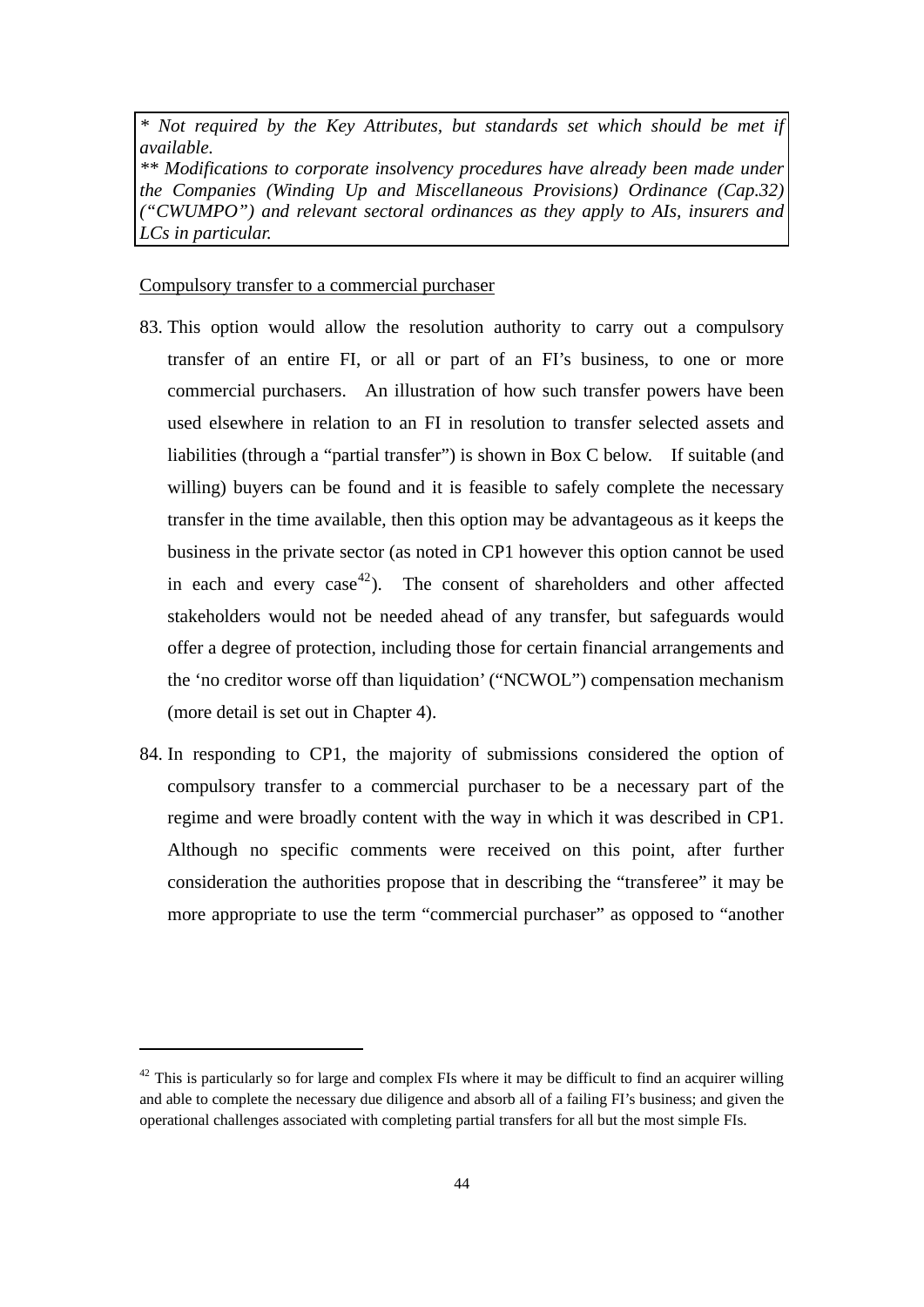FI" with a view to avoid unintentionally precluding other potentially suitable types of commercial purchaser from acquiring an FI.<sup>43</sup>

- 85. Some respondents helpfully identified issues that would need to be taken into account if using this power. These included: licensing and authorisation requirements, change of control approvals and the importance of assessing the suitability of the acquirer. The authorities recognise the issues raised by respondents as important factors, and are considering what may be needed under the regime as well as the steps that could be taken to plan for its use, including when developing resolution strategies and plans for individual FIs. Respondents also noted the need for a mechanism in the resolution regime to override contractual rights in the transfer of assets and liabilities. As outlined in CP1, the authorities agree that the resolution legislation will need to ensure that transfers carried out by the resolution authority take effect despite, and by overriding, any restrictions that would otherwise arise by virtue of legislation or contract. It is noted that for this option, as well as the others provided for under the regime, the formal commencement of resolution proceedings in relation to an FI would be accompanied by issuance of a public notice. Additionally, some respondents raised the need to consider tax treatments and the authorities are considering this matter and will set out proposals in CP3.
- 86. Some respondents questioned the suitability of an option to effect a compulsory transfer of business in the context of insurers. The authorities note that the resolution regime would only be used in cases where it is assessed that allowing a non-viable FI to enter existing restructuring or insolvency arrangements could pose a threat to financial stability and continuity of critical financial services. In other words, the proposed regime will sit alongside existing arrangements and would be used only in cases where it is assessed that commonly used procedures, which in the case of insurers include portfolio transfer and run-off.<sup>44</sup> would not

<sup>&</sup>lt;sup>43</sup> Any transferee will need to meet statutory requirements set for owners of, and substantial shareholders in, regulated entities.

<sup>&</sup>lt;sup>44</sup> An insurer enters "run-off" when it discontinues the writing of new policies while continuing to administer existing contractual policy obligations for in force business.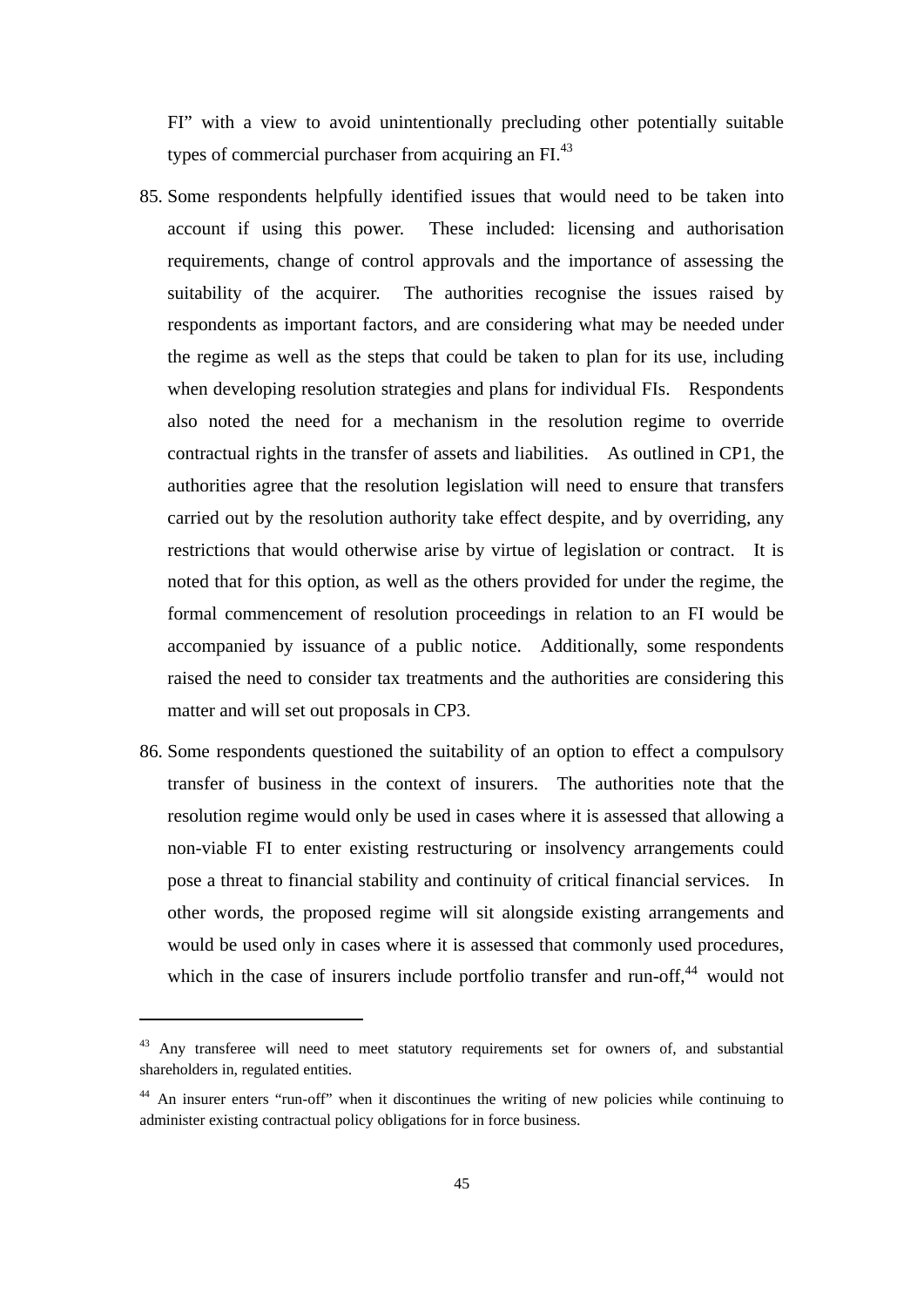adequately contain the risks posed. The authorities note that the Key Attributes require that a full menu of resolution options should be available for all FIs within the scope of the regime, including insurers, and that paragraph 4.6 of the Annex on insurer resolution requires, inter alia, that "the resolution authorities should have the power to transfer contracts of insurance and reinsurance".<sup>45</sup> The authorities therefore continue to consider that the compulsory transfer resolution option should be available for use in relation to the insurers in scope of the regime.

# *Temporary increase in DPS cover*

87. CP1 noted that there may be a case for a temporary increase in the cover provided under the Hong Kong Deposit Protection Scheme ("DPS") where a transfer of business includes a transfer of protected deposits. This would allow time for depositors to reallocate any balances over the cover limit if they hold deposits at both the failing and acquiring banks. In turn this reduces incentives to move such balances immediately on completion of the transfer (given that could result in a degree of liquidity stress at the acquiring bank). It is noted that other jurisdictions (including the US, Canada, Singapore and Malaysia) make provision in this regard; and proposals for the local regime are outlined below.

### *(i) Scope of application*

88. The authorities consider that the resolution objective set in relation to protection of depositors would generally preclude use of the regime in a manner that results in protected deposits being transferred to any institution which is not a DPS member.<sup>46</sup> The temporary additional cover will be applicable, therefore, only to the transfer of deposits both from one DPS member to another.

<sup>45</sup> See Footnote 4 for reference.

<sup>&</sup>lt;sup>46</sup> RLBs and DTCs are not members of the DPS (neither are a couple of overseas-incorporated banks which are covered by similar schemes in their country of incorporation).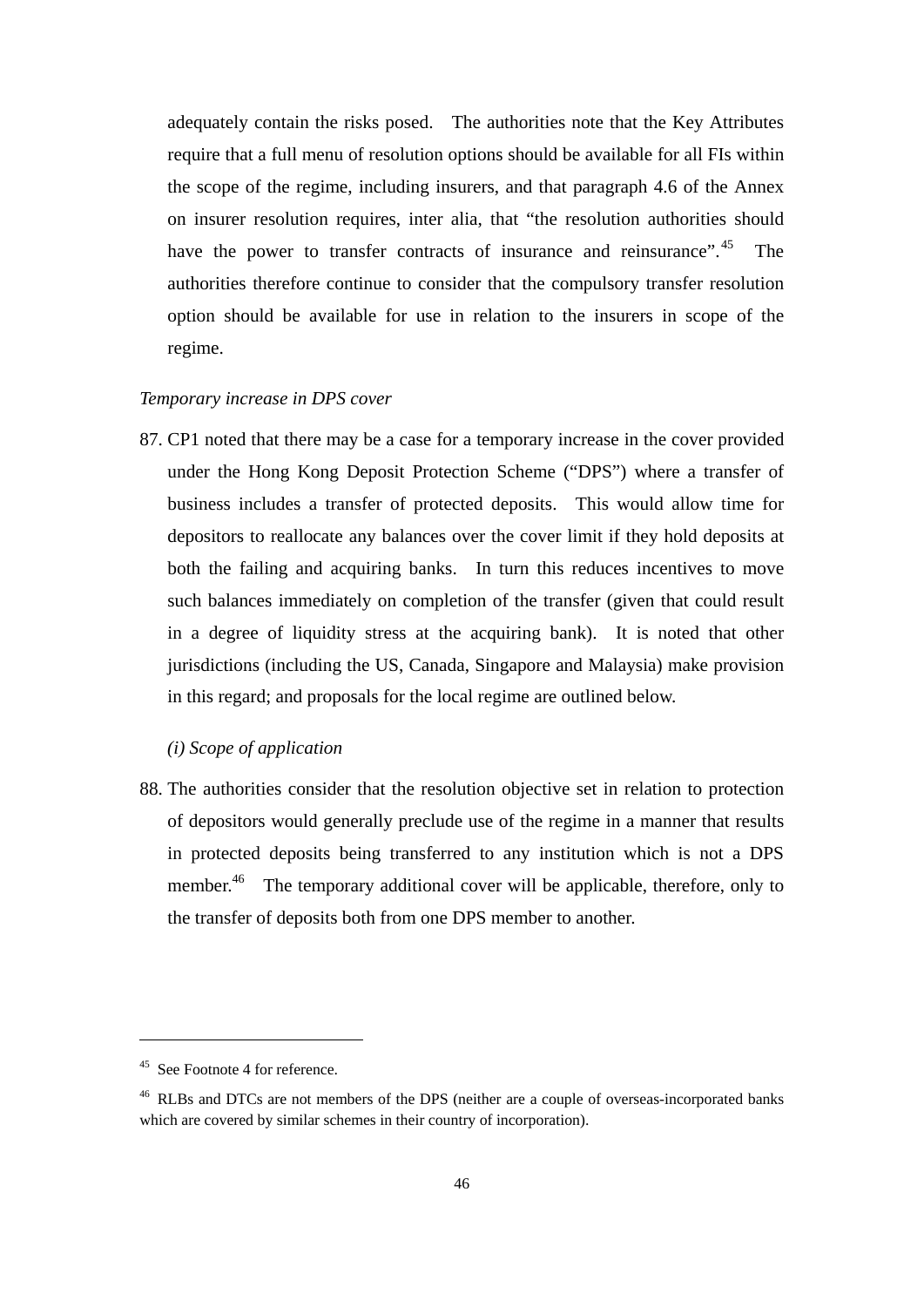#### *(ii) Extent and duration of additional cover*

- 89. After taking overseas practice into account, the authorities propose that a deposit transfer should not affect the amount of DPS protection available in respect of any existing deposits at the acquiring bank. Such deposits would be separately insured up to the maximum level of protection under the DPS (currently HKD 500,000). With respect to the deposits transferred from the failed bank, temporary additional cover will be capped at the amount of deposits transferred, plus any interest accrued to the end of the period specified below, up to the maximum limit of HKD 500,000 (see Box B for a worked example).
- 90. It is proposed that the temporary additional DPS cover for the transferred deposits should apply for a maximum of six months from the date of transfer or, in the case of term deposits maturing after the end of the six-month period, until the next maturity date. Where a term deposit matures within the six-month period and is renewed with the acquiring bank, the additional temporary protection under the DPS will continue to apply to the end of the original six-month period.<sup>47</sup> These deposits will be covered (up to the end of the six-month period) even if they are renewed under different terms.

# **Box B: Illustration of the temporary increase in DPS cover**

If a depositor has HKD 200,000 at the failed bank and HKD 400,000 at the acquiring bank, his maximum DPS protection following the transfer will be HKD 700,000 (i.e. the HKD 200,000 transferred from the failed bank plus the original protection cap of HKD 500,000 at the acquiring bank). The new HKD 700,000 protection limit will remain in place for six months irrespective of any change in the depositor's total deposit balance during that period. Six months after the transfer, the maximum protection available at the acquiring bank will revert to HKD 500,000.

 $47$  The authorities will give consideration to a mechanism to ensure that the acquiring bank is required to disclose to depositors seeking to roll their deposits beyond the six-month period the point at which the temporary additional DPS cover will fall away.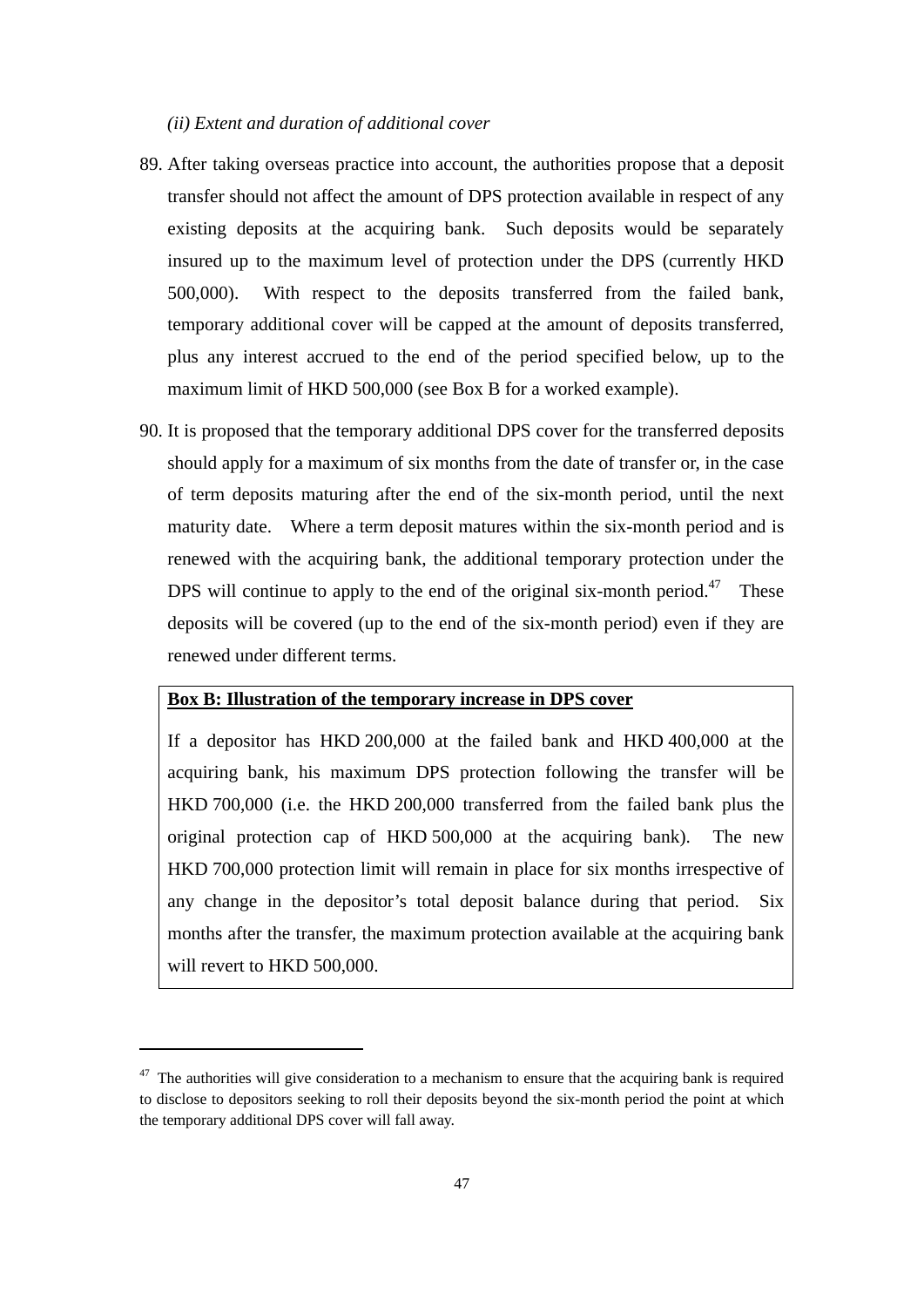### *(iii) Levies on additional cover*

91. Given it is proposed that the additional cover will only be temporary (lasting six months) and the annual DPS levy contributions are collected at the beginning of each year, it is not proposed that a levy will be imposed on the transferred deposits for the duration of the additional cover.<sup>48</sup> This avoids a sudden increase in the levy due from the acquiring bank in respect of the deposits it takes on.

# **Question 13**

**Do you agree that the proposals for providing temporary DPS cover should reduce the incentives for transferred depositors to withdraw excess balances immediately on completion of a business transfer in resolution?** 

#### Compulsory transfer to a bridge institution

92. The primary purpose of this option would be to allow the resolution authority to temporarily transfer all or part of an FI's business to a bridge institution in circumstances where the resolution authority assesses that a commercial purchaser might ultimately be found for the business of a failing FI, but where this cannot be arranged immediately.<sup>49</sup> Again, and as explained in CP1, whilst this option has been deployed successfully in this way in other jurisdictions for small- and medium-sized FIs, it may not be suitable for large and complex FIs.<sup>50</sup> Powers to create a bridge institution may also be deployed to support other resolution options, including bail-in, which necessitates a degree of flexibility over some aspects of its design. Box C provides an illustration of how bridge institution powers have been used previously in other jurisdictions.

<sup>&</sup>lt;sup>48</sup> It is noted that, as a quid pro quo, the levies paid by the failed bank at the start of the year in which it failed would not be refunded.

<sup>&</sup>lt;sup>49</sup> As noted in CP1, there may be cases where it ultimately proves impossible to find an acquirer for some or all of the business transferred to a bridge institution, and it may then be necessary to wind-up the transferred business instead.

<sup>&</sup>lt;sup>50</sup> As outlined in CP1, use of a bridge institution would not be advisable if the resolution authority assessed that the prospects for returning the transferred business to the private sector at a later date were poor or if there were substantive operational obstacles to transferring assets and liabilities on a selective basis.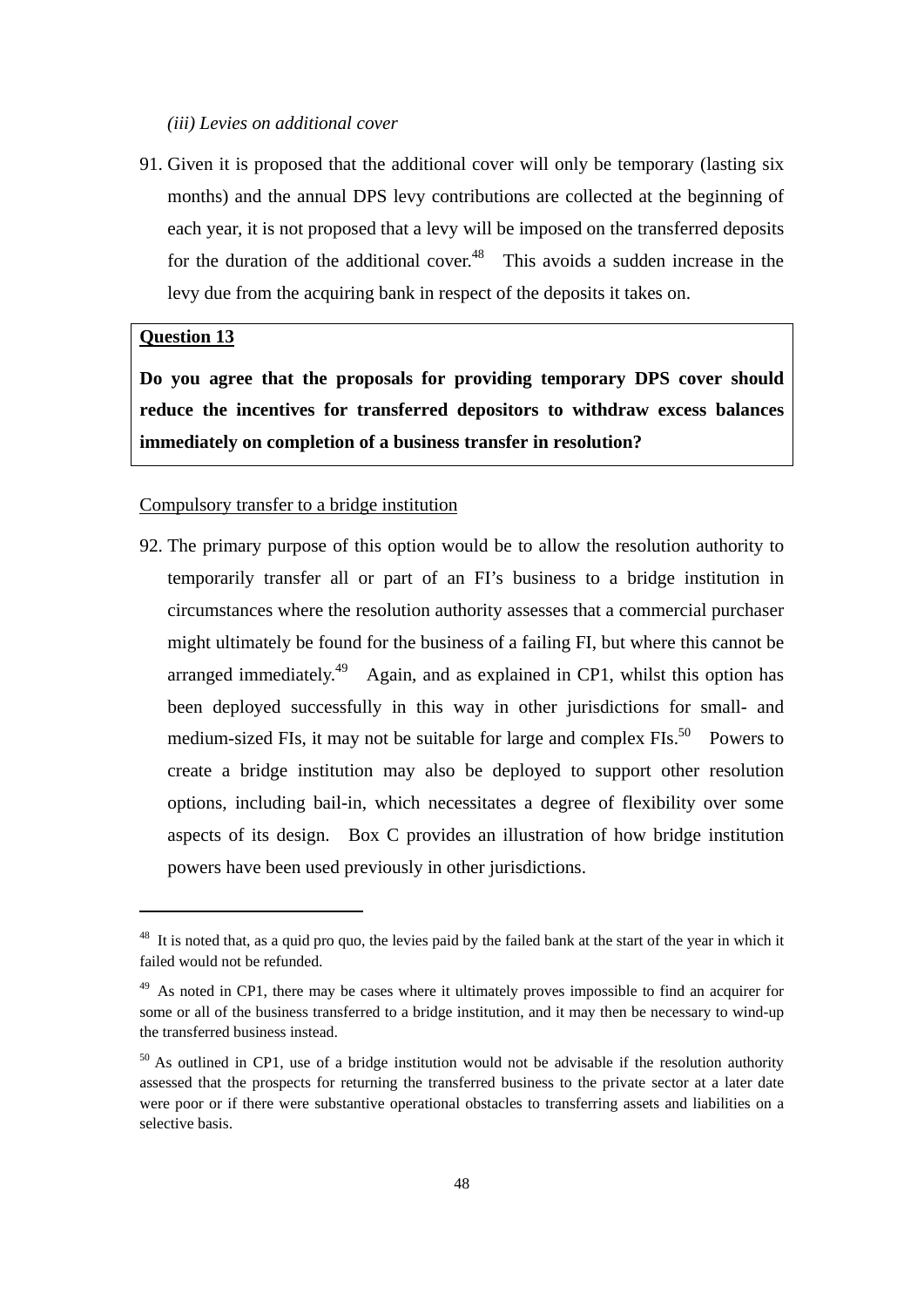- 93. Most respondents recognised the need to provide the resolution authority with powers to establish a bridge institution as well as to allow for the transfer to it of selected assets and liabilities (without needing the consent of affected stakeholders (e.g. shareholders and creditors)). CP1 outlined how this option might be structured, including the control of the bridge institution by the resolution authority to support the carrying out of the preferred approach to resolution, and respondents were broadly content with this approach. After further consideration, it is expected that the bridge institution would initially be owned by the Government and incorporated under the Companies Ordinance (Cap. 622) ("CO"). The authorities consider that some variant of the model adopted by the UK might be appropriate for Hong Kong, where a specific bridge institution could be created for a given resolution by incorporating a company (most likely a company limited by shares) under the CO, with the Government as the initial shareholder and staff of the resolution authority as directors. Such an approach would allow the bridge institution itself to be transferred to a third party commercial purchaser or, if appropriate, to bailed-in creditors.
- 94. As for the case of a transfer to a commercial purchaser, some respondents questioned whether transfer to a bridge institution was applicable in the context of the insurance sector. The authorities continue to consider that there may be circumstances where use of this option could secure continuity of critical financial services provided by a failing insurer (and thereby protect financial stability) with a view to returning the related insurance business to the private sector once circumstances permit. The Key Attributes' Annex on insurer resolution requires that this option be available for use with insurers within the scope of the regime, clarifying that this is with a view to ensuring that the bridge can: "(i) continue to fulfil in whole or in part existing obligations under contracts of insurance; (ii) permit the exercise of options under existing contracts of insurance, including the surrender or withdrawal of contract cash value and the payment of further premiums provided for under the existing contracts; and (iii) buy reinsurance (or retrocession) coverage".
- 95. Some respondents helpfully identified additional issues that would need to be taken into account if using a bridge institution power. These included the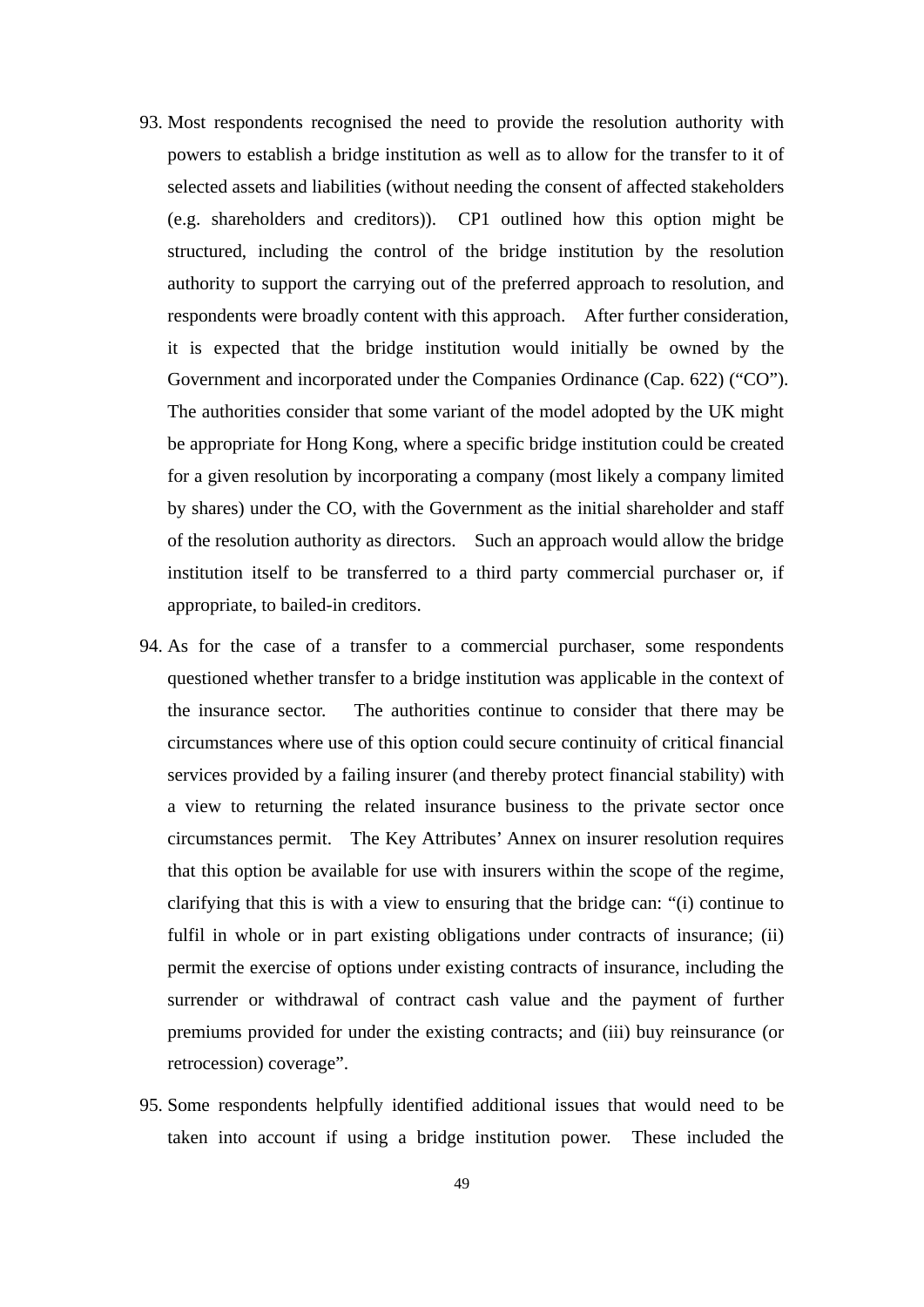approach to capitalising and funding the bridge institution to a level compliant with authorisation requirements; obtaining change of control approvals and the relevant regulatory status; managing the bridge institution and ensuring availability of people with the necessary skills and experience to operate it; considering what might be done with the residual  $FI$ <sup>51</sup> and the use of powers in cooperation with the home authority where a bridge institution is used in relation to a failing FI that is part of a cross-border group.

96. With respect to capitalising and funding the bridge institution, it is noted that the objectives set for resolution are such that the resolution authority will seek to ensure, insofar as is possible, that assets transferred to the bridge exceed liabilities transferred to it by a sufficient margin to ensure the adequate solvency of the bridge institution (as is the case in the illustration provided in Box C below). Establishing the bridge institution in this way will help to maximise the likelihood of securing any additional funding needed from market sources (as well as reducing risks posed to any public funds which may need to be deployed as a temporary measure). With regards to the other issues raised, the authorities are considering what (if any) provision is needed under the regime as well as the steps that could be taken in preparing for its use, including in developing resolution strategies and plans for individual FIs. As outlined in CP1, the authorities intend to issue guidance on how resolution options, including the bridge institution option, available under the resolution regime will be used.

### **Box C: Illustration of how transfer powers have been used in other jurisdictions**

The following illustration draws on case studies from other jurisdictions to provide a simplified hypothetical example of how proposed transfer powers might be used to resolve a non-viable FI.

1. Consider 'Bank X' that experiences a significant loss in one of its mortgage portfolios – mortgage book 'A' – a loss of such severity that the resolution

<sup>&</sup>lt;sup>51</sup> The residual FI is the part of the FI which remains after a partial transfer of an FI's assets and liabilities is made to a commercial purchaser and /or bridge institution.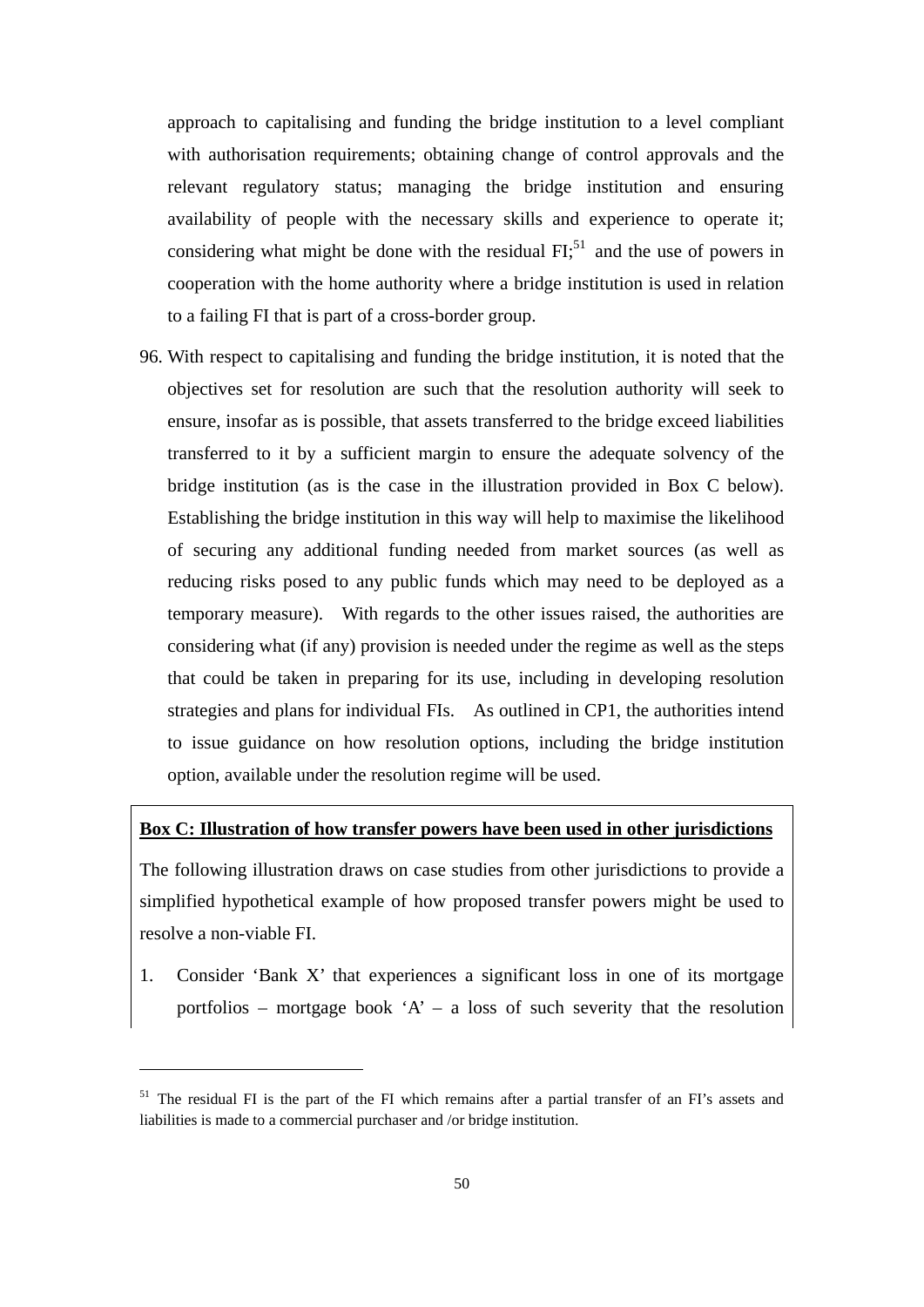

2. As illustrated in the diagram above, over the resolution weekend:

(a) The resolution authority negotiates the sale of mortgage book 'C', the bank's retail and wholesale deposits and other borrowing (consisting mainly of loans from other banks) to another FI – 'Bank Y'. These are transferred to Bank Y together with a balancing payment of cash.<sup>52</sup>

(b) The resolution authority assesses that any losses within mortgage book 'B' are likely to be negligible however, it cannot be reliably valued in the time available, and therefore, could not be sold for a reasonable consideration. To provide time to complete thorough due diligence and to ensure continued

<sup>&</sup>lt;sup>52</sup> Paragraphs 222 to 230 of Chapter 4 further consider the funding of resolution. In the example provided here, it is expected that the injection of cash would first be recouped from the liquidation of the residual entity and onward sale of mortgage book 'B' as far as possible.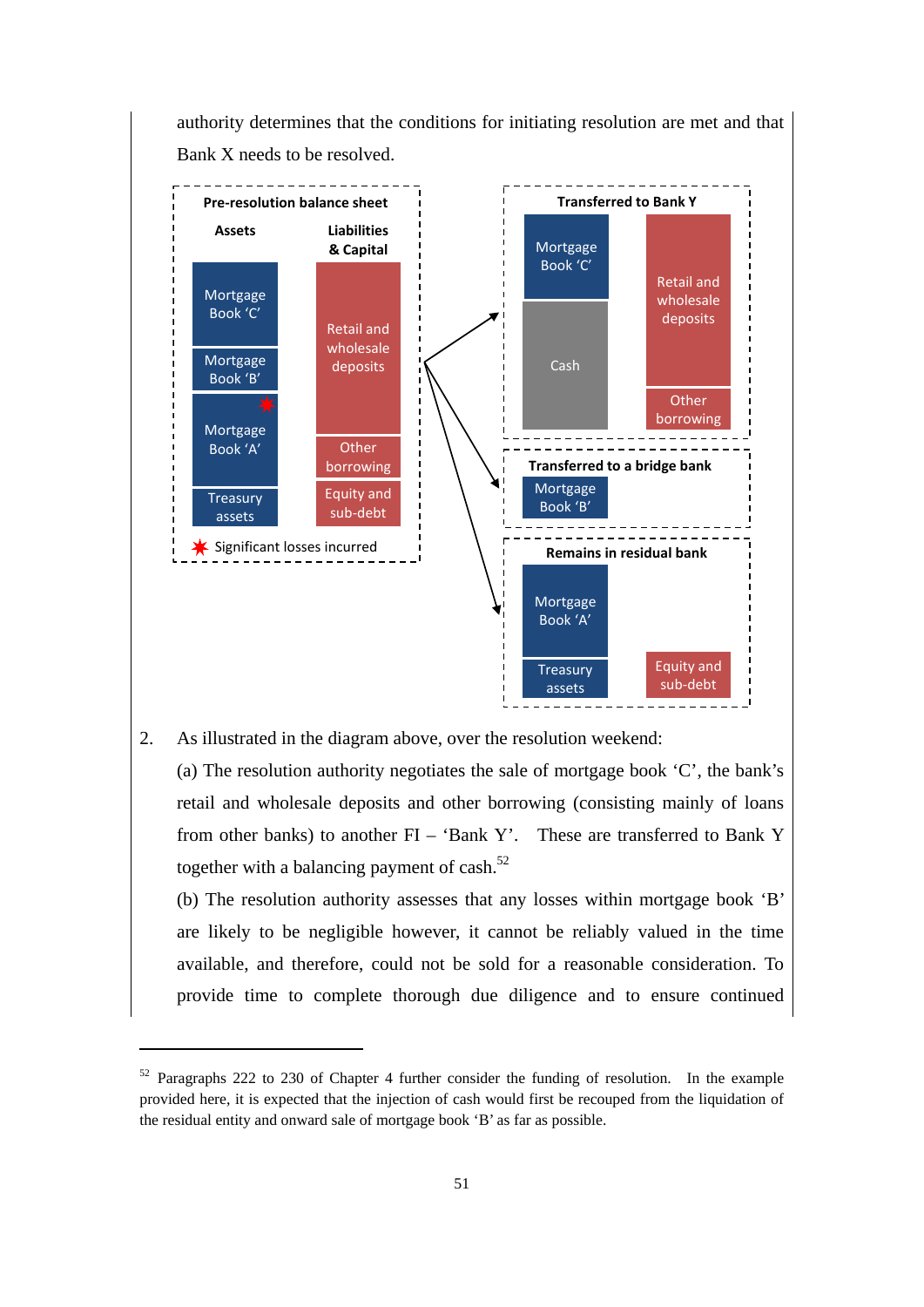servicing of these loans, mortgage book 'B' is transferred to a bridge bank. (c) The remaining assets and liabilities are left in the residual  $FI$ <sup>53</sup>

- 3. Mortgage book 'B' is managed within the bridge bank for a period of time. During this period the residual FI continues to provide essential services, such as technology and the use of premises, that were not transferred to Bank Y or to the bridge bank, to ensure continuity of the business that has been transferred.
- 4. Following a due diligence process, mortgage book 'B' is sold through competitive tender to another third party purchaser – 'Bank Z'.
- 5. Following the transfer of mortgage book 'B' from the bridge bank to Bank Z, there is a transitional period in which the residual bank continues to provide services to Bank Z that are required for the continuity of the transferred business. Once the necessary services have been fully transitioned from the residual bank to Bank Z, the residual bank is no longer required and the creditors petition to take it into liquidation.
- 6. To ensure that the resolution of Bank X has not left creditors worse off than they would have been had it been left to go into liquidation, a NCWOL calculation is conducted.54

#### Transfer to an AMV

97. CP1 proposed the inclusion in the resolution regime of an option to transfer some of an FI's business to an AMV for management for a period of time ahead of that business being sold on or wound-up. As described in CP1, use of an AMV as an alternative to liquidation, could be appropriate where there is a risk that immediately commencing a winding-up of the relevant portfolios or business could undermine delivery on the objectives set for resolution. Liquidation of a substantial portfolio of assets could have a materially adverse effect on one or more financial markets in some cases, for example.

 $53$  See paragraphs 139 to 142 regarding proposals as to how the residual FI may support the transferred business.

<sup>&</sup>lt;sup>54</sup> Please refer to paragraphs 168 to 179 for more detail on the NCWOL safeguard.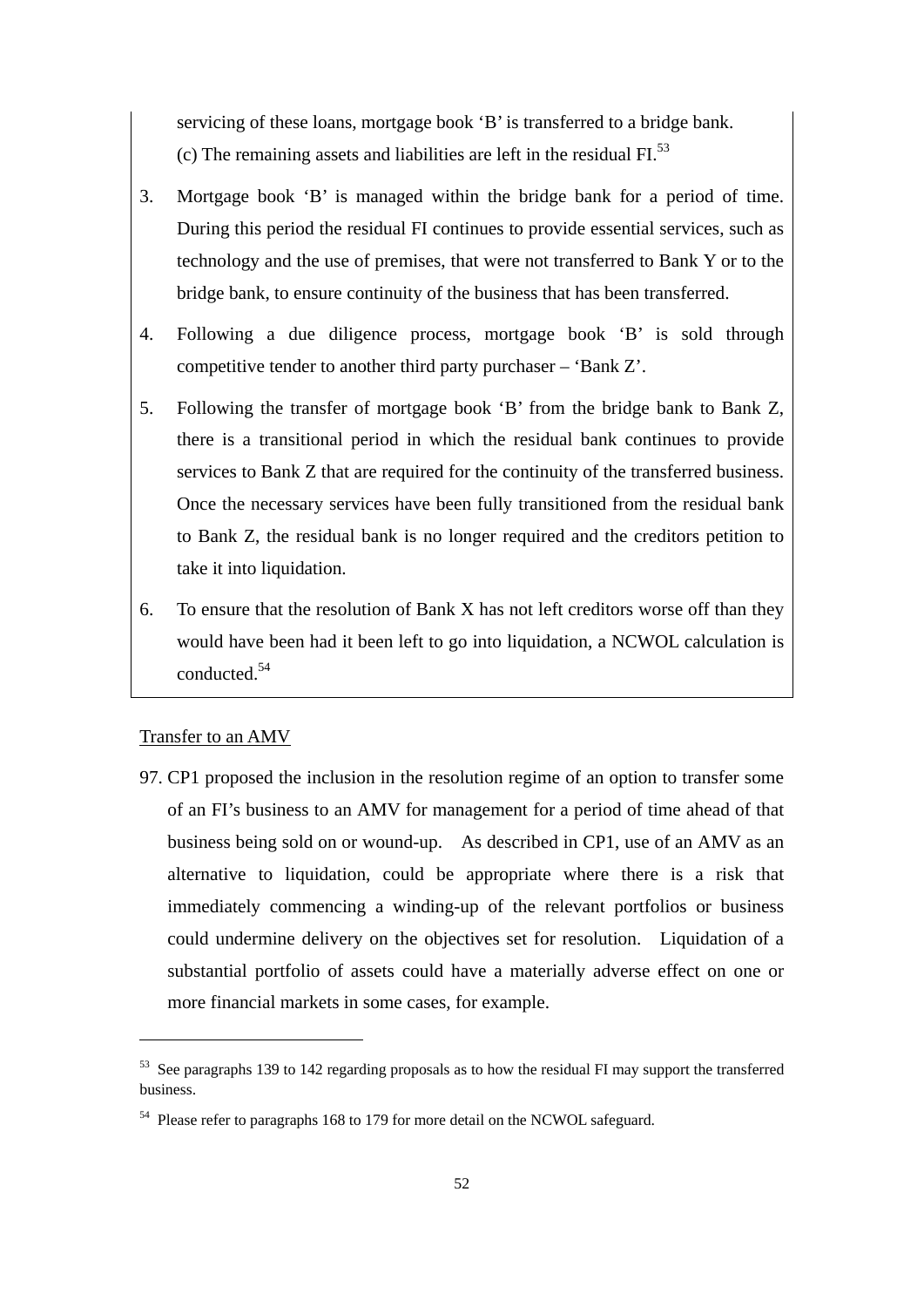- 98. The authorities confirm that this power is likely to be used in conjunction with one or more of the other resolution options. For example, following a transfer of good quality assets to a commercial purchaser or bridge institution, other assets, which could not be safely wound-up immediately, could be transferred to an AMV (and dealt with over a more appropriate timeframe).
- 99. Respondents were broadly supportive of this option, recognising its role in ensuring that the sale or winding-up of parts of a failing FI's business can be effected in an orderly manner (which may, in some circumstances, better protect financial stability and also maximise value for creditors). Given the broad support for this power, the authorities intend to include it within the regime, as outlined in CP1.

#### Statutory bail-in

- 100. There is now broad consensus that it may not be possible to carry out an orderly resolution of the largest and most complex FIs using the compulsory transfer powers outlined above. It was proposed in CP1 that, in line with the requirements of the Key Attributes, the local regime should include an option for resolution by means of a bail-in of liabilities.
- 101. Statutory bail-in seeks to ensure that shareholders and certain creditors of the failed FI, rather than public funds, absorb any losses incurred and meet the costs of recapitalisation so that the FI can continue to provide critical financial services to its customers. Following a recapitalisation through bail-in, restructuring measures can then be implemented to address the cause of the failure. In turn, this should help to limit disruption to the FI's customers and maintain public confidence in the financial system.
- 102. Under a bail-in option, the resolution authority would be able to write down shareholders of a failing FI and thereafter to write down and/or convert the claims of creditors to the extent needed to absorb losses and recapitalise the FI to a level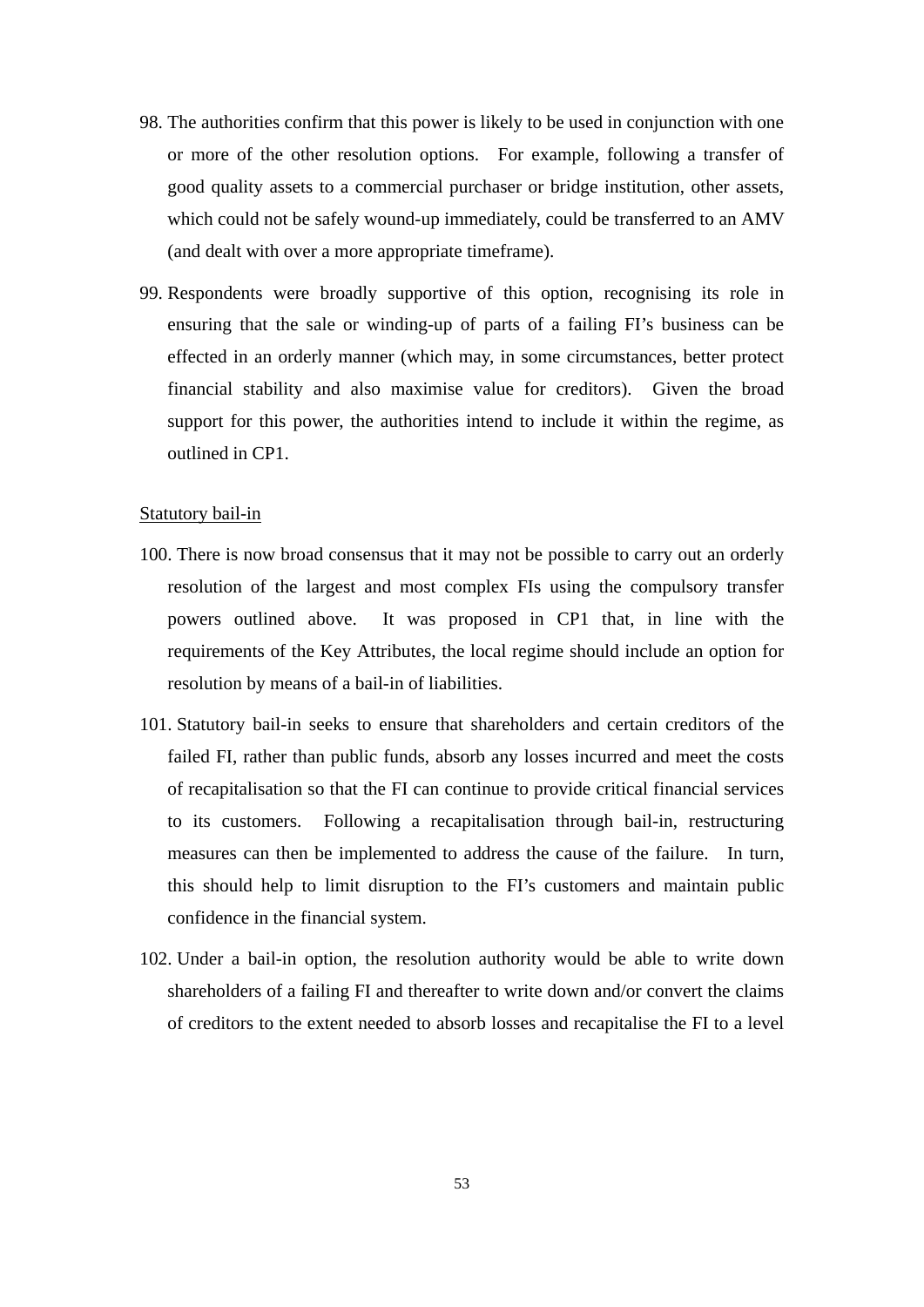capable of restoring market confidence.<sup>55</sup> Exposing shareholders and creditors to the costs of failure in this way should sharpen their incentives to curb excessive risk-taking in the normal course of business. Respondents were broadly supportive of including a bail-in option within the local resolution regime and some offered views on how to structure and use it.

103. With a view to ensuring that local implementation is consistent with that in other major financial centres, as well as with work underway within the FSB particularly with regards to articulating requirements for  $TLAC^{56}$  and to support cross-border resolution<sup>57</sup>, no firm proposals on a bail-in option for Hong Kong were included within CP1. Substantive progress has been made in certain jurisdictions and internationally over the past year, which has brought greater clarity around how best to structure and use this option. The European Union ("EU") Bank Recovery and Resolution Directive ("BRRD"), for example, makes provision for a bail-in option.<sup>58</sup> In light of this, some initial proposals for local implementation are set out below. As certain aspects of how best to provide for a bail-in option are still under development internationally, including with regards to ensuring this option is effective for use with insurers, FMIs and NBNI FIs, the authorities intend to provide further details on local implementation in CP3.

<sup>&</sup>lt;sup>55</sup> As outlined in CP1, a bail-in of liabilities may occur directly in relation to an FI – either at holding or operating company level – or through transfer of the assets and some of the liabilities of a holding company to a bridge institution.

<sup>&</sup>lt;sup>56</sup> The FSB published a consultation document on loss-absorbing capacity of G-SIBs in November. See FSB (2014), "Adequacy of loss-absorbing capacity of G-SIBs in resolution", http://www.financialstabilityboard.org/2014/11/adequacy-of-loss-absorbing-capacity-of-global-systemi cally-important-banks-in-resolution/

<sup>&</sup>lt;sup>57</sup> The FSB published a consultation document on cross-border recognition of resolution actions in September. See FSB (2014) "Cross-border recognition of resolution actions", http://www.financialstabilityboard.org/wp-content/uploads/c\_140929.pdf

<sup>58</sup> See Articles 43 to 55 of "Directive 2014/59/EU of the European Parliament and of the Council of 15 May 2014 establishing a framework for the recovery and resolution of credit institutions and investment firms,

http://eur-lex.europa.eu/legal-content/EN/TXT/PDF/?uri=CELEX:32014L0059&from=EN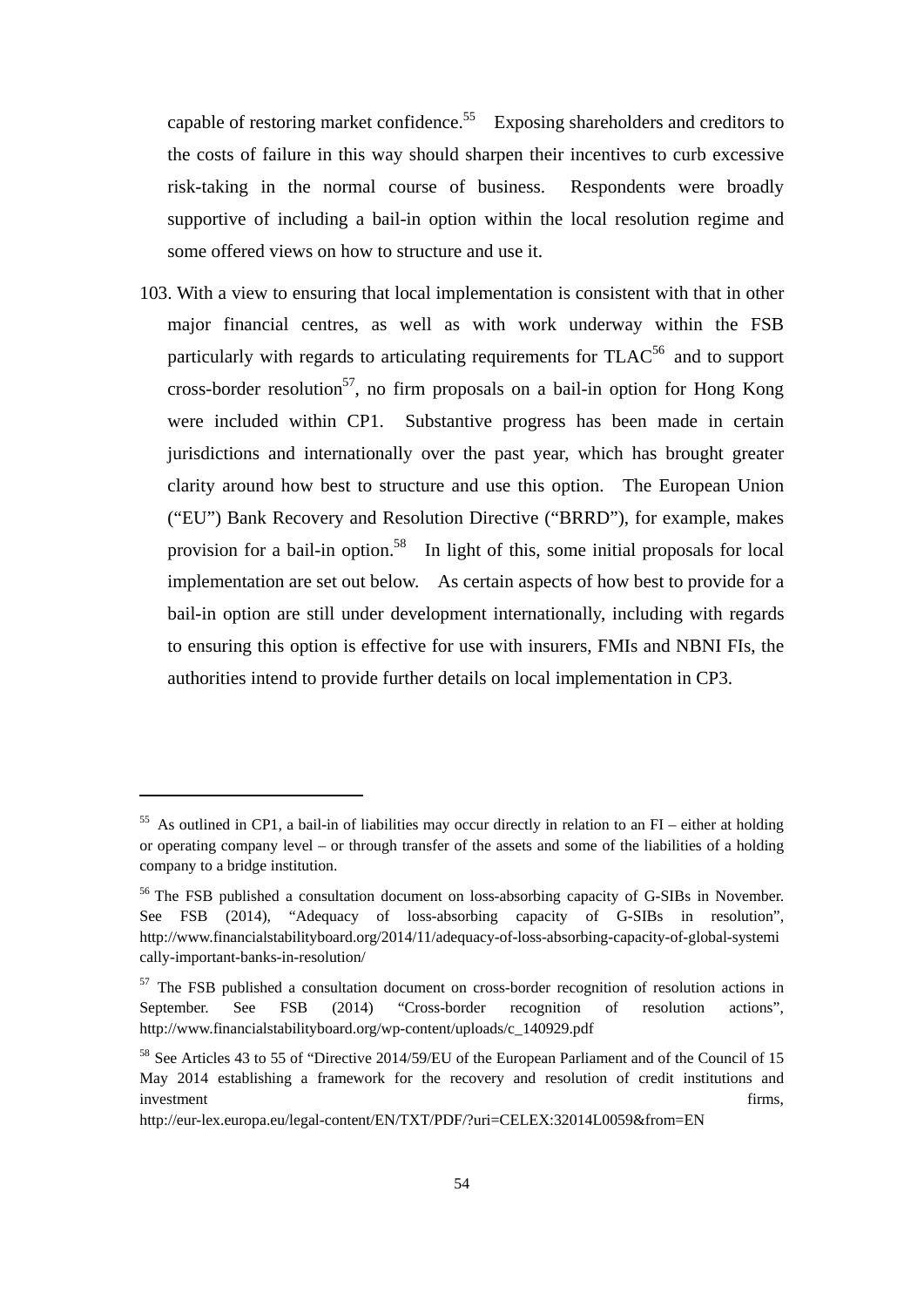- 104. Given the need to move quickly to commence resolution, the authorities propose that the resolution authority should be able to carry out a preliminary valuation upon entry of the FI into resolution with a view to identifying those liabilities that may be subject to write-down and/or conversion (the resolution authority could then make an initial announcement identifying the liabilities likely to be subject to bail-in). The preliminary valuation will, by necessity, need to be based on prudent assumptions as to the level of loss incurred and hence the value of equity and debt that needs to be written-down and converted. An announcement on the final terms of the bail-in could follow only once further detailed valuation work had been completed.
- 105. The authorities are further considering how to execute a bail-in and note the Bank of England ("BoE") has set out some detail on its intended approach.<sup>59</sup> The BoE has indicated that it may issue certificates of entitlement to those shareholders and creditors potentially within scope of the bail-in. This is because it may be necessary to suspend trading in the relevant instruments, with shares being held on trust for example, whilst a definitive valuation is completed. The shares could be distributed to former bondholders or other creditors, once the final terms of the bail-in are announced. The issuing of certificates of entitlement would provide creditors with continued access to their claims during the detailed valuation process when it may be necessary to block trading in the underlying liabilities subject to the bail-in.
- 106. Additionally, the authorities will further consider what provision is needed under the regime, and in guidance, with respect to a valuation process designed to support use of the bail-in option (as well as other resolution options). It is noted that a valuation designed to support the carrying out of resolution is likely to differ somewhat from that which is described in paragraph 176 in respect of the NCWOL compensation mechanism.

 $59$  See BoE (2014), "The Bank of England's Approach to Resolution", http://www.bankofengland.co.uk/financialstability/Documents/resolution/apr231014.pdf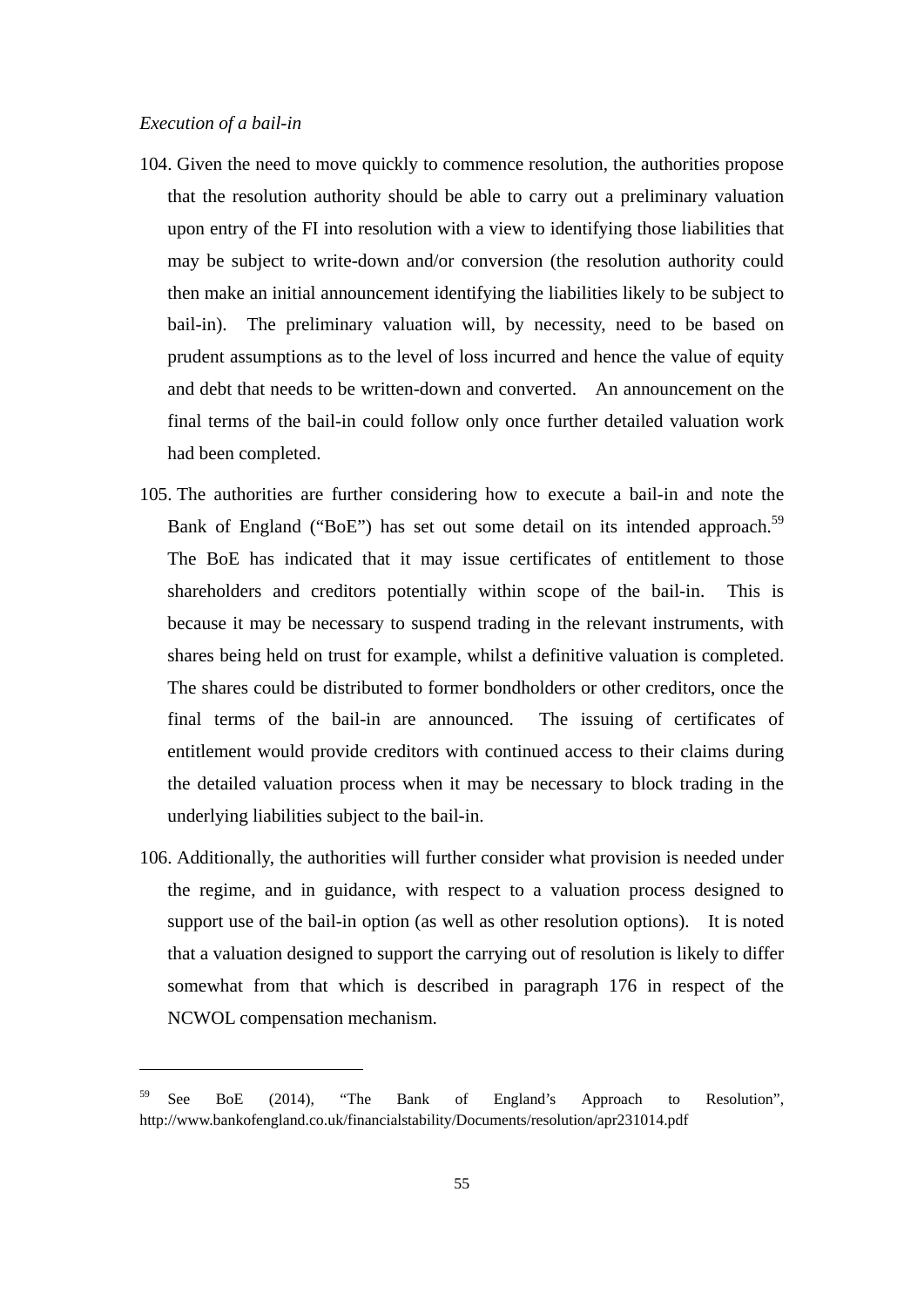#### **Question 14**

**Do you have any views on the steps and processes, outlined in paragraphs 104 to 106, with a view to making the bail-in process operational?** 

#### *Scope of write-down and conversion*

- 107. To the extent that the regime allows for bail-in of a relatively broad set of liabilities, it may help to ensure that resolution by this means is effective. At the same time, there are clearly liabilities which it would be inappropriate or otherwise undesirable to write-down and/or convert into equity claims in all cases. Following the recent global financial crisis, there is a greater degree of consensus that certain types of liabilities should always be excluded from the scope of any bail-in. The authorities agree with this approach and consider it appropriate to identify certain liabilities which would be excluded from any bail-in on the grounds that:
	- (i) the liabilities would not be exposed to losses in insolvency (through being secured, collateralized or otherwise guaranteed or preferred in insolvency and/or covered by a recognised protection scheme); and/or;
	- (ii) subjecting the liabilities to bail-in would be likely to undermine efforts to deliver on the objectives set for resolution, and in particular to secure continuity of critical financial services and/or the general stability and effective working of the financial system.
- 108. The following list represents the authorities' initial thinking on exclusions from bail-in, drawing on suggestions received in response to CP1. Following this consultation exercise, the list will be further refined, including to ensure it is comprehensive in respect of non-banks within the scope of the regime. The types of liabilities which it is proposed should be excluded are:
	- (i) Liabilities which are deposits protected by the DPS (as well as liabilities of a failing bank to the DPS in respect of any levies due);
	- (ii) Liabilities which relate to policyholder claims to the extent that the relevant policies are protected by the Insolvency Fund, the Employees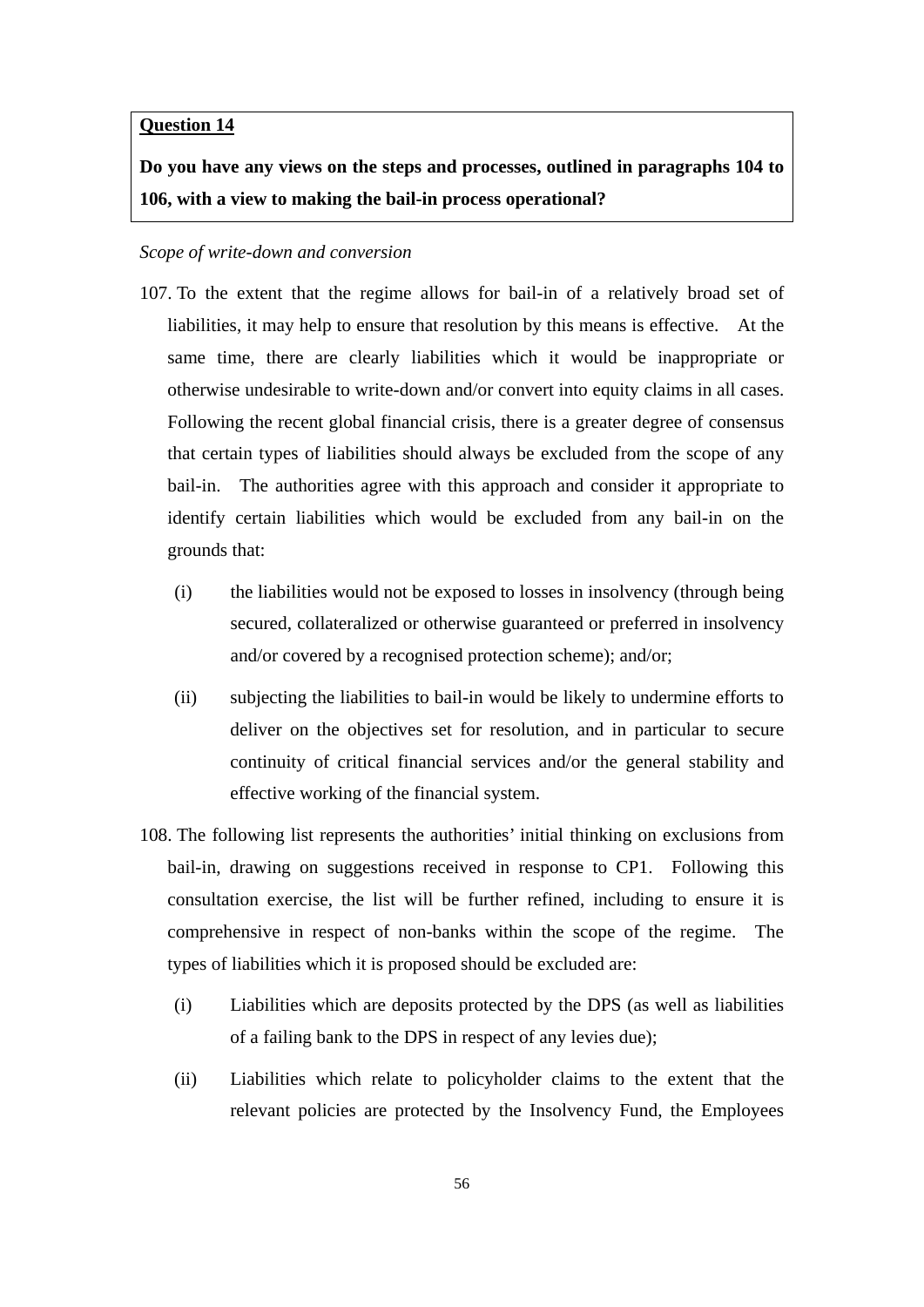Compensation Insurer Insolvency Scheme or the proposed PPF (as well as liabilities of a failing insurer to these Funds and Scheme); $60$ 

- (iii) Liabilities which are secured, collateralized or otherwise guaranteed (including covered bonds);
- $(iv)$  Client assets<sup>61</sup> protected under applicable domestic laws and regulations;
- (v) Liabilities to current or former employees of the FI in respect of fixed salary and pension benefits (but excluding variable remuneration);
- (vi) Liabilities which relate to commercial claims for goods and services critical to the FI's daily functioning;
- (vii) Unsecured short-term inter-bank liabilities with an original maturity of less than 7 days except for those which are intragroup;
- (viii) Liabilities arising from participation in payments, clearing and securities settlement systems and owed to such systems, or operators of or participants in such systems;
- (ix) Liabilities which are statutory debts due to the Government provided that those liabilities are preferred under CWUMPO; and
- (x) Any liability that arises by virtue of a fiduciary relationship between the FI in resolution (as fiduciary) and another person (as beneficiary) provided that such a beneficiary is protected under the insolvency framework.
- 109. It is clearly important to carry out resolution, including by means of bail-in, in a manner that ensures losses are imposed in a way that broadly respects the hierarchy of claims in liquidation. Therefore, shareholders should be completely written down before subordinated creditors are exposed to loss. Senior creditors should only experience losses where subordinated debt (including all regulatory

<sup>&</sup>lt;sup>60</sup> The Insolvency Fund is administered by the Motor Insurers' Bureau of Hong Kong and the Employees Compensation Insurer Insolvency Scheme is administered by the Employees Compensation Insurer Insolvency Bureau.

 $61$  See Footnote 5 for definition.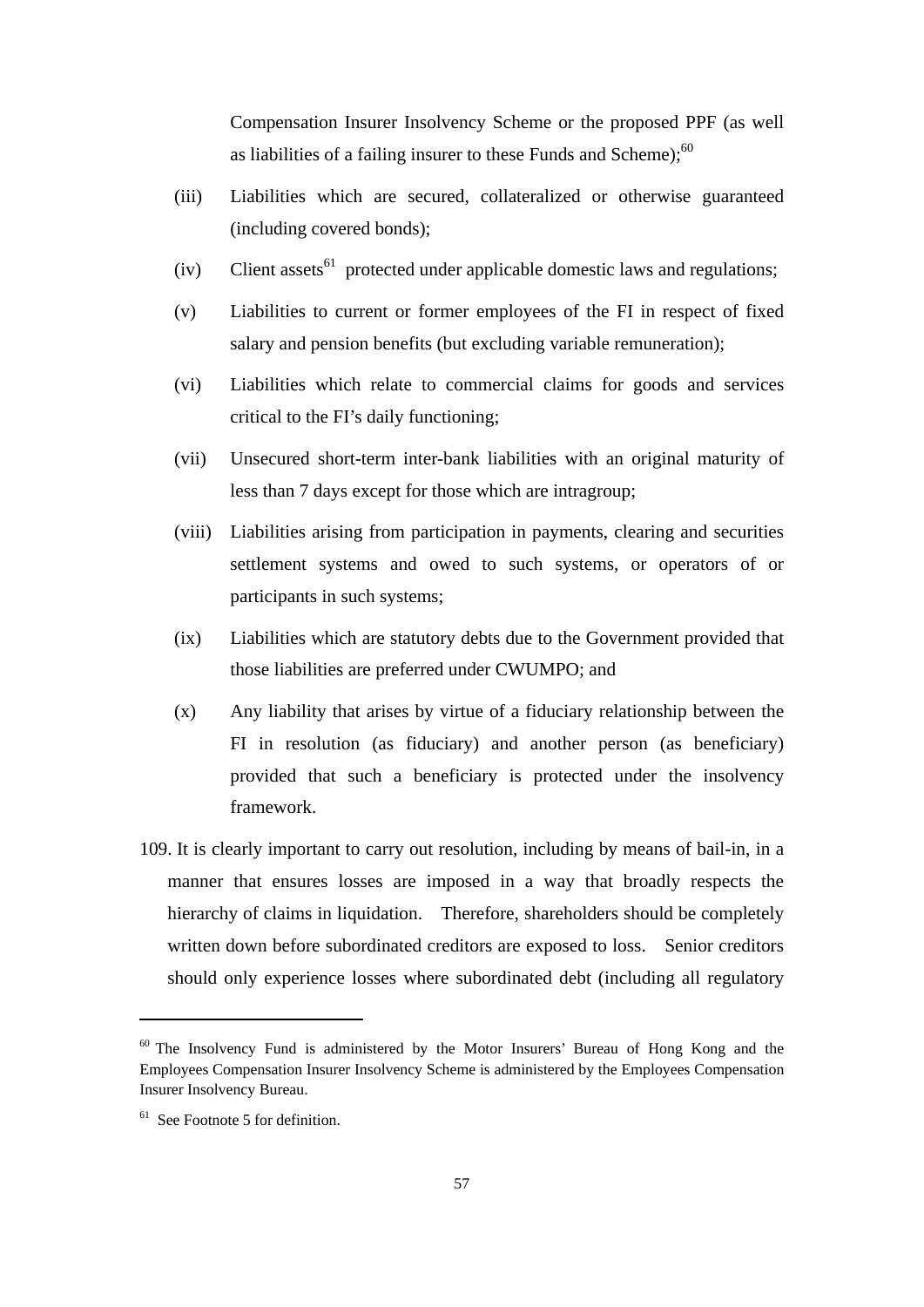capital) has been exhausted. And creditors in the same class should experience the same level of loss (i.e. pari passu treatment) as far as possible.

- 110. It was also proposed in CP1, consistent with K.A.  $5.1$ ,  $62$  to set as a guiding principle for use of the local regime that the statutory creditor hierarchy should be respected and that any departures from equal treatment of creditors in the same class should only be limited to cases where they can be justified against the objectives set for resolution. A number of respondents recognised that such flexibility might be particularly important in carrying out a bail-in, where additionally there may be cases where there are practical obstacles to bailing-in certain liabilities in a reasonable timeframe or where this might be unnecessarily value destructive. $^{63}$  The authorities consider it would be appropriate to set criteria which must be met if liabilities in addition to the excluded liabilities listed in paragraph 108 are to be wholly or partially excluded from bail-in. It is proposed that these criteria would, broadly speaking, be that the exclusion is justified on the grounds that bailing-in particular liabilities:
	- (i) is not possible within a reasonable timeframe despite the good faith efforts of the resolution authority;
	- (ii) could undermine efforts to secure continuity of critical financial services and the general stability and effective working of the financial system;
	- (iii) would be value destructive such that losses borne by other creditors would be higher than if those liabilities had not been bailed-in.

 $62$  Key Attribute 5.1 states that: "[r]esolution powers should be exercised in a way that respects the hierarchy of claims while providing flexibility to depart from the general principle of equal (*pari passu*) treatment of creditors of the same class, with transparency about the reasons for such departures, if necessary to contain the potential systemic impact of a firm's failure or to maximise the value for the benefit of all creditors as a whole. In particular, equity should absorb losses first, and no loss should be imposed on senior debt holders until subordinated debt (including all regulatory capital instruments) has been written-off entirely (whether or not that loss-absorption through write-down is accompanied by conversion to equity)."

 $<sup>63</sup>$  In respect of this latter point, the resolution authority will need to consider the scale of potential</sup> NCWOL compensation claims which could arise in relation to the treatment of particular liabilities in bail-in as a result of those liabilities being either (i) excluded from bail-in or (ii) subject to bail-in but resulting in value destruction.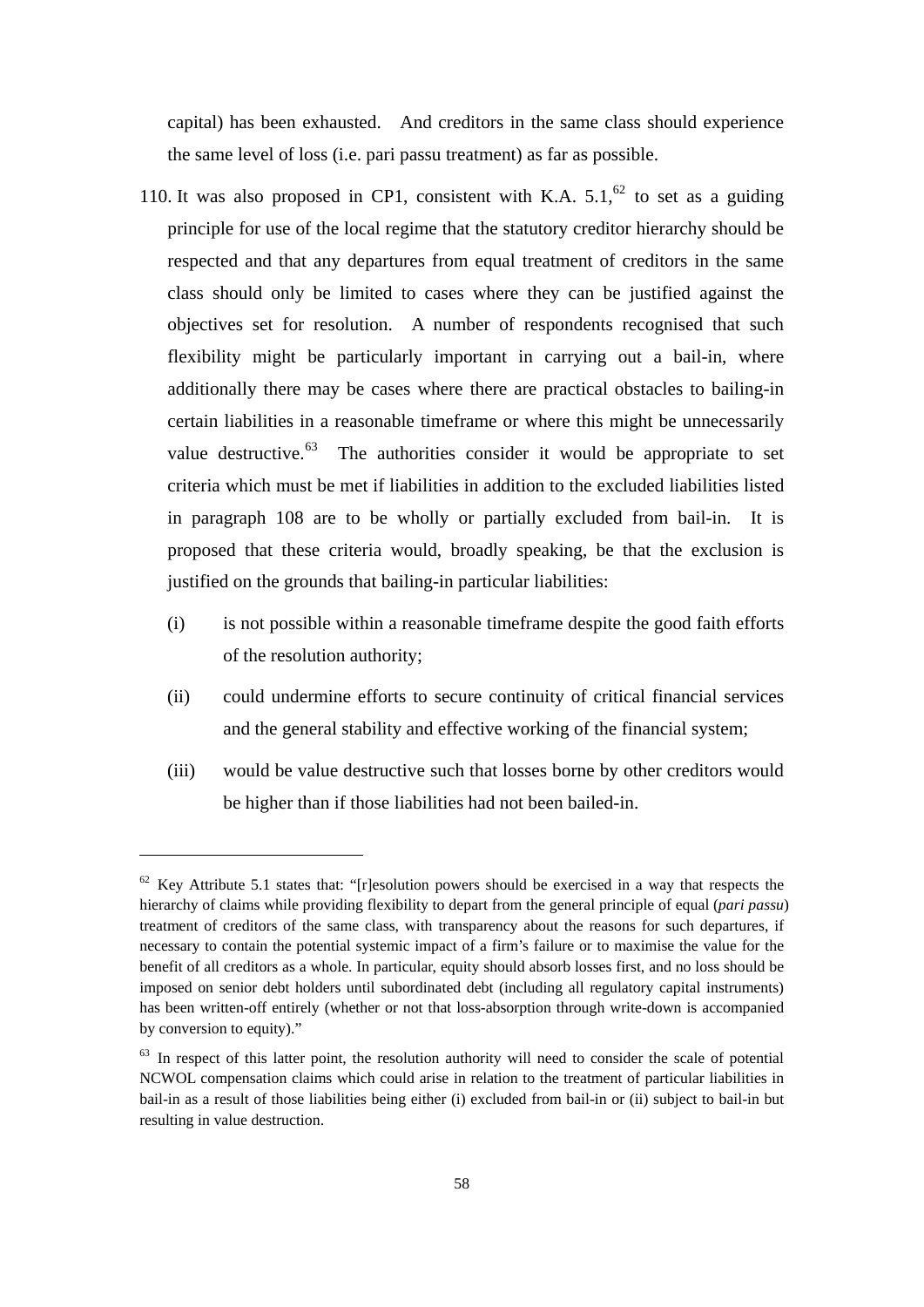111. Several respondents highlighted the issues that may arise in seeking to bail-in derivatives. 64 The authorities are of the view that liabilities arising from derivatives transactions should generally remain within the scope of the bail-in powers, whilst noting that some may be excluded by virtue of one or more of the exclusions outlined in paragraph 108 above. Furthermore, the resolution authority would need to consider, on a case-by-case basis, whether to subject other derivatives liabilities (i.e. those not covered by one of the exemptions in paragraph 108) to bail-in taking into account the criteria outlined in paragraph 110 above and the need to adhere to the safeguards protecting certain financial arrangements (outlined in paragraphs 191 to 201 of Chapter 4).

### **Question 15**

**Do you have views on the scope of the bail-in power within the resolution regime and specifically on (i) the list of liabilities identified in paragraph 108 which would always be excluded from bail-in and (ii) the grounds for excluding further liabilities from any bail-in on a case-by-case basis as identified in paragraph 110?** 

## **Question 16**

**Do you have views on how the list of excluded liabilities in paragraph 108 should be expanded to ensure that the bail-in option is suitable for use with FIs other than banks, and specifically in relation to insurers, FMIs and NBNI FIs?** 

#### **Question 17**

**Do you have views on the proposed approach to bail-in of liabilities arising from derivatives as outlined in paragraph 111?** 

## *Loss absorbing capacity*

112. Ultimately, the successful implementation of bail-in will be dependent upon the availability, on an FI's balance sheet, of a sufficient amount of eligible liabilities

<sup>&</sup>lt;sup>64</sup> To effect a bail-in, the resolution authority would first need to terminate and close-out the relevant derivatives transactions.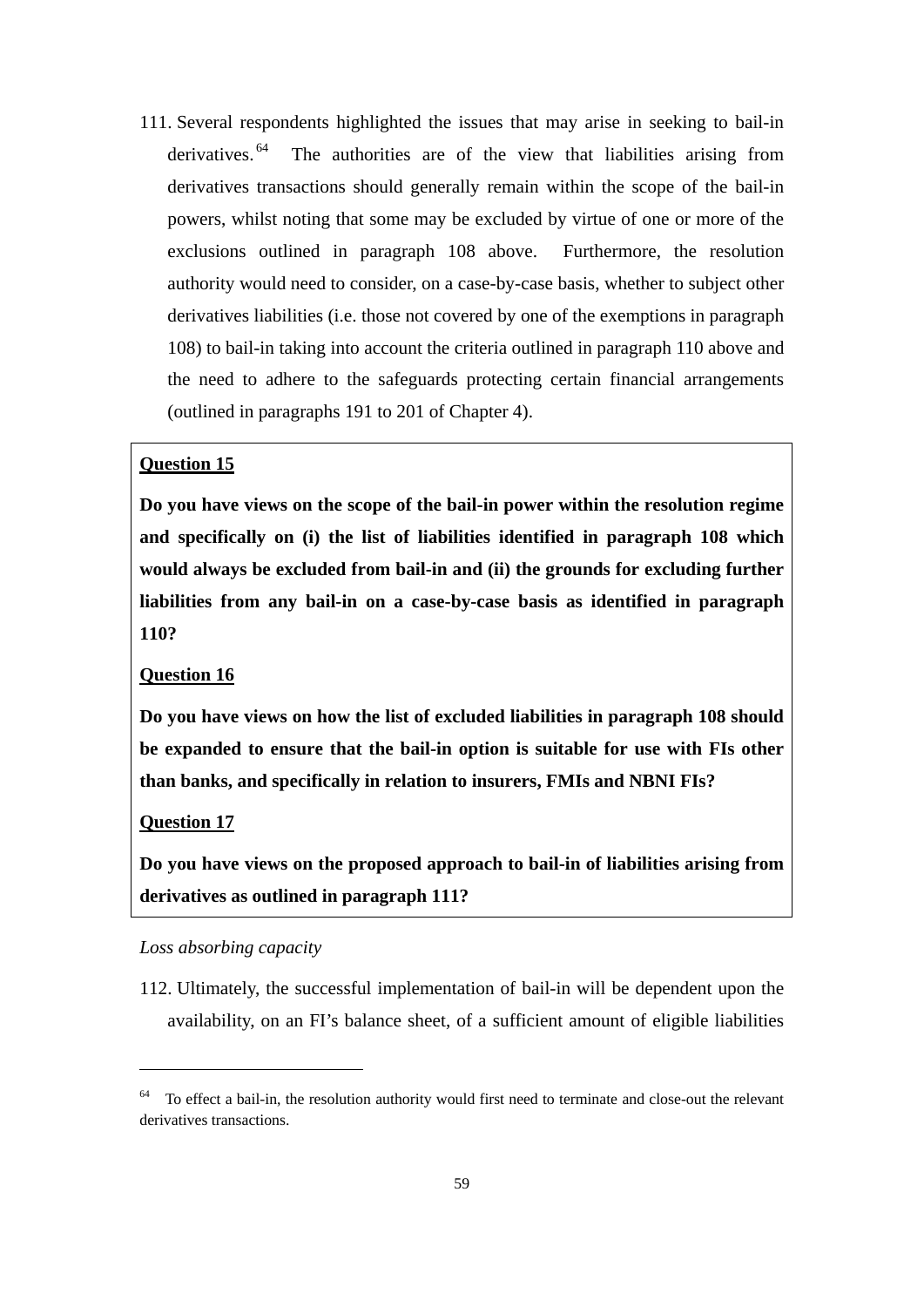that can feasibly and credibly absorb losses at the point of entry into resolution. As noted in paragraph 103, work is underway at the level of the FSB to enhance the loss absorbing capacity of G-SIBs in resolution in particular through the setting of TLAC requirements (a brief overview of the FSB's proposals in this regard is set out in Box D below). Further consideration will be given to how best to implement the resulting TLAC framework locally; noting that some key jurisdictions are already considering whether and how requirements set in relation to loss absorbing capacity should extend more broadly with a view to supporting orderly resolution by means of bail-in.

#### **Box D: Overview of FSB's TLAC proposals**

The FSB is seeking to ensure that adequate TLAC is available in resolution by setting a new requirement for G-SIBs to have in issue a common minimum amount of outstanding instruments satisfying certain eligibility criteria. This requirement is designed to ensure loss absorbency and capacity to support recapitalisation at the point of resolution and recognises both Basel 3 compliant capital instruments (subject to constraints on the amount of equity as opposed to liabilities included) as well as other instruments satisfying the TLAC eligibility criteria. It is also proposed that home and host authorities coordinate in setting a specifically tailored and additional TLAC requirement for their given G-SIBs, which would take into account a series of factors relevant to the risks that the failure of the individual G-SIB may pose. The FSB has outlined a term sheet identifying the criteria that liabilities eligible as TLAC must meet.

A key objective of the new TLAC standard is to provide both home and host authorities with confidence that G-SIBs can be resolved in an orderly manner. So the FSB proposals also seek to ensure that sufficient amounts of loss absorbing capacity will be available at the right locations within a G-SIB group. This means that the TLAC proposals cover both "external"  $TLAC - i.e.$  instruments held by third parties – and "internal" TLAC or intragroup arrangements designed to upstream losses within the group to the entities that, under the group's resolution plan, will be subject to the exercise of resolution powers. In setting requirements, authorities will therefore need to take into account the preferred resolution strategies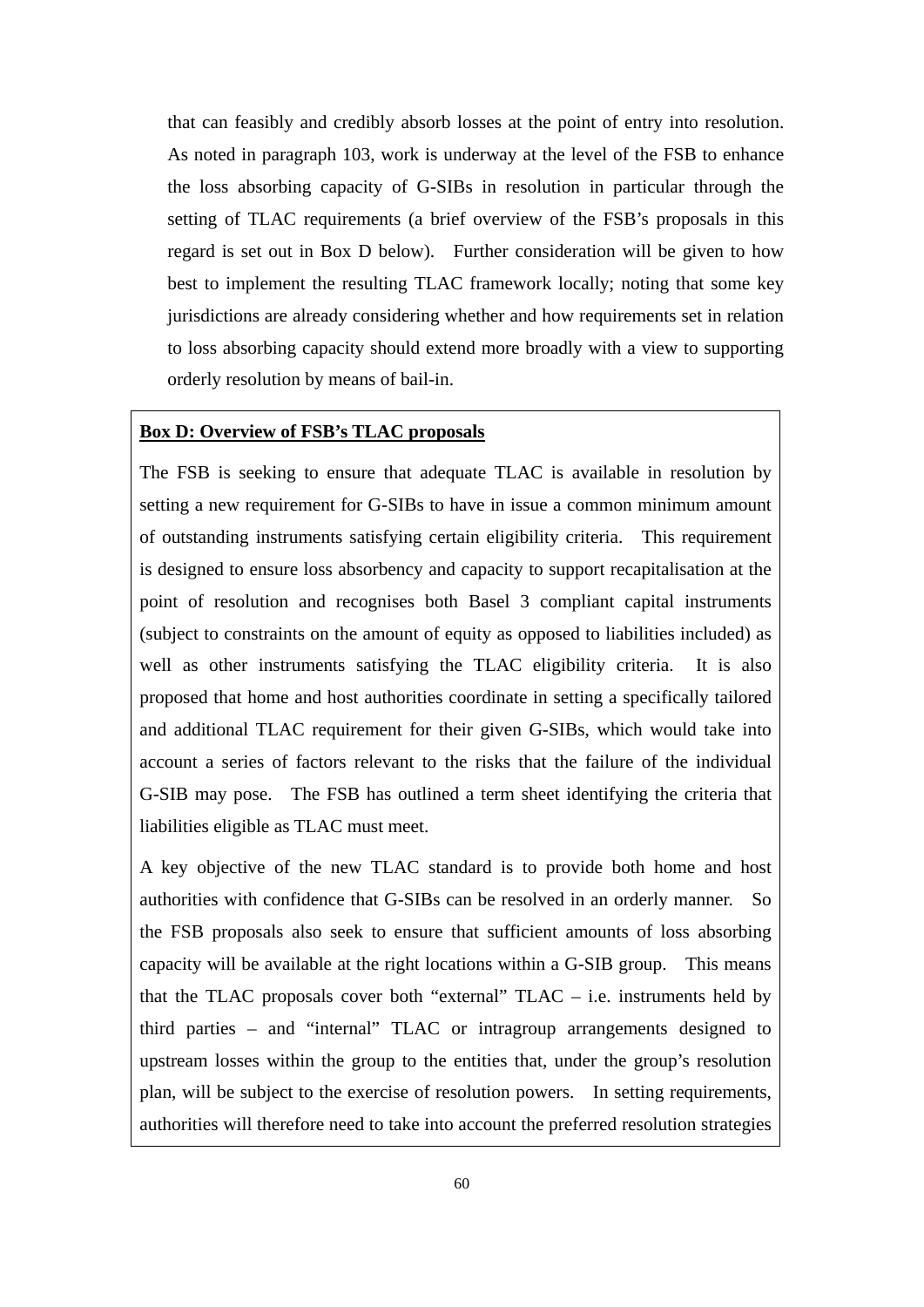for each G-SIB, and the entity (or entities) within a group to which resolution powers will be applied, as well as their wider resolution groups.<sup>65</sup>

# *Cross-border considerations*

113. The authorities recognise the importance of seeking to ensure that bail-in will be effective in a cross-border context and note that at least in relation to G-SIBs, preferred resolution strategies tend to be based on a bail-in carried out by the home resolution authority. Chapter 5 outlines early thinking on how the local regime could allow for the resolution authority to recognise and/or support resolution actions being taken by a foreign resolution authority.<sup>66</sup> As explained there, in addition to providing for the necessary statutory powers, FSB member jurisdictions are expected to promote the widespread adoption of contractual clauses to recognise the exercise of bail-in powers by a foreign resolution authority. The FSB considers that contractual clauses of this type could help to ensure that bail-in would be effective even in relation to instruments governed by the law of a jurisdiction other than that of the issuing entity.

### Temporary public ownership

- 114. CP1 explained the rationale for providing for, as a last resort, a TPO resolution option under the regime. Respondents were broadly supportive of this but highlighted the need for clarity on the conditions for its use. Some respondents also identified the importance of including a mechanism to recoup any net costs incurred in, and asked whether a limit would be set on the duration of, a TPO resolution.
- 115. Since TPO is viewed as a last resort, to be deployed where none of the other resolution options are sufficient to enable the resolution authority to deliver on the

 $65$  The resolution entity and any direct and indirect subsidiaries of the resolution entity which are not themselves resolution entities form the resolution group.

<sup>&</sup>lt;sup>66</sup> As outlined in Chapter 5, this would be contingent on an assessment that any such actions were consistent with the resolution objectives in Hong Kong and would not disadvantage local creditors relative to foreign creditors.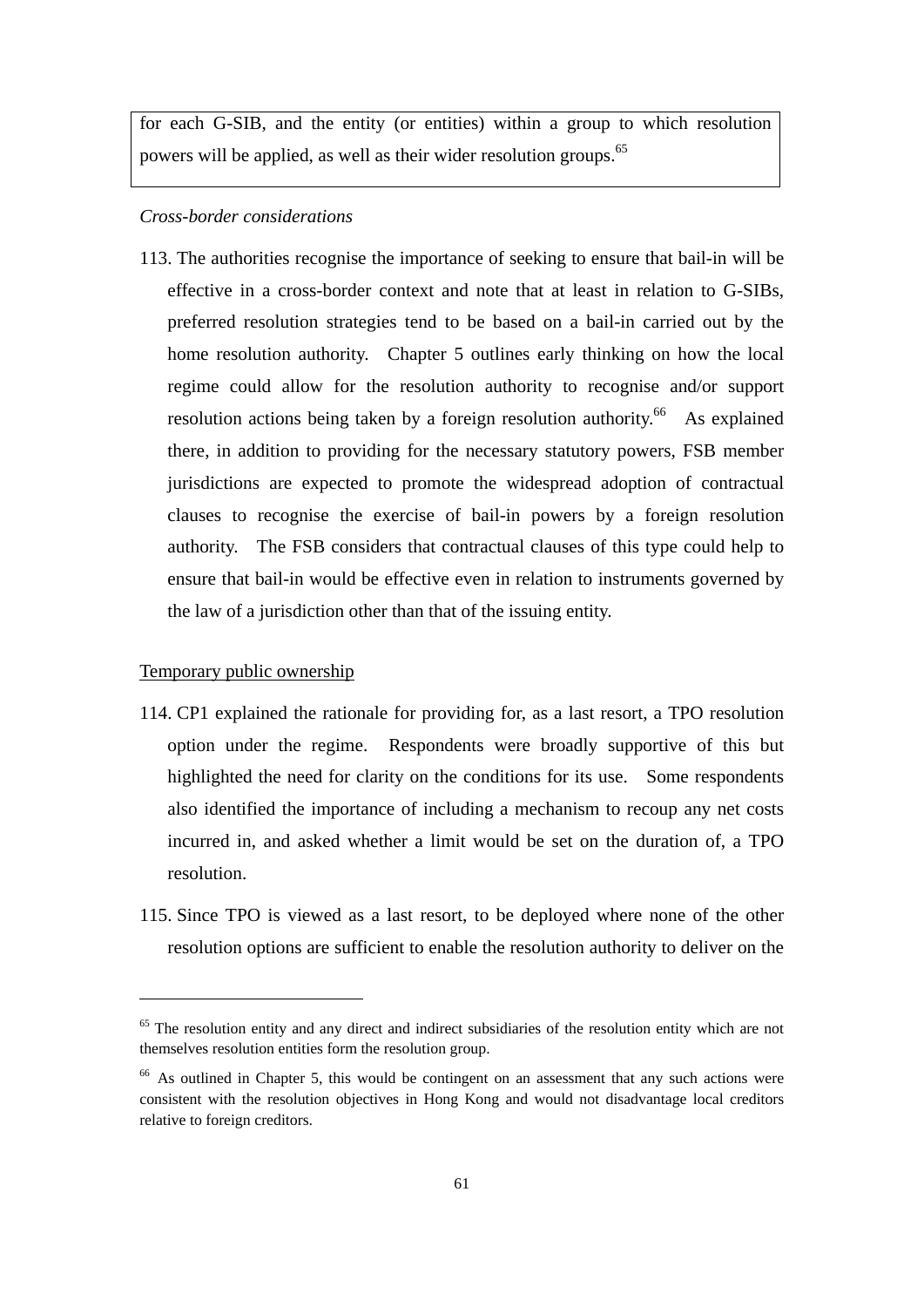resolution objectives, the authorities propose that an additional condition be set for its use. Such a condition would require that before TPO could be initiated, in addition to an FI having met the first non-viability and second financial stability conditions for initiating resolution, it would also have to be assessed that an orderly resolution, which delivers on the objectives set, cannot be achieved through use of any of the other resolution options available to the resolution authority under the resolution regime (at that time).

116. As the name temporary public ownership suggests, the intention would always be to return the business of the FI to the private sector. It is, however, difficult, if not impossible, to predict how long it would take to find a suitable acquirer, which may very much depend on financial and economic conditions prevailing when TPO is carried out. Further, it may not prove possible to dispose of all of the business taken into TPO and, after parts of it have been returned to the private sector, there may be a residual FI that would need to be wound down. The authorities do not, therefore, intend to limit the permitted duration of public ownership as this could vary significantly case-by-case and to do so could actually hinder the resolution authority's ability to fulfil the resolution objectives. It is, however, proposed that the resolution authority should be required to monitor and contain the duration of TPO to what is reasonably required to fulfil the resolution objectives. Initial proposals for funding resolution with a view to ensuring that any net costs incurred in using the regime could be recouped, across all of the resolution options including TPO, are set out in paragraphs 222 to 230 of Chapter

4.

#### **Question 18**

**Do you agree that an additional condition is required for TPO? Is the additional condition, proposed in paragraph 115, appropriate?** 

## Temporary stay on early termination rights in financial contracts

117. As outlined in CP1, and in keeping with the Key Attributes, a mechanism is needed within the local resolution regime to ensure that entry of an FI into resolution and the exercise of resolution powers does not trigger contractual acceleration, early termination or other close-out rights (collectively known as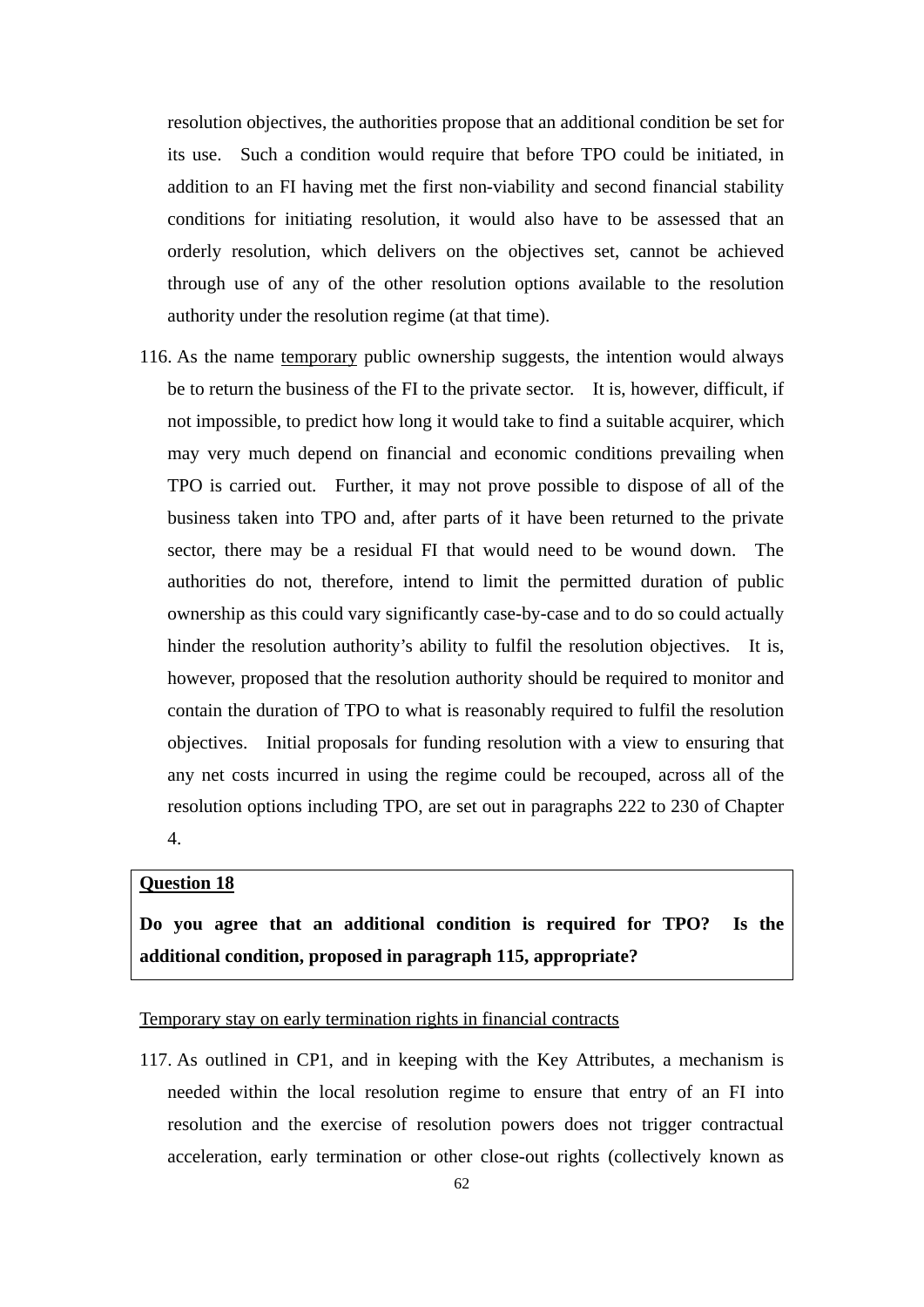"early termination rights"). At least in relation to large and complex FIs, it is conceivable that the termination of large volumes of financial contracts could otherwise lead to a disorderly "race for the exit", resulting in broader market instability as well as undermining the prospects for an orderly resolution of the failing FI itself. It was therefore proposed that the regime would include provision such that entry into resolution and the exercise of resolution powers would not, in itself, constitute an 'event of default' under which those rights may be exercised (as long as substantive obligations under the contracts continue to be performed).<sup>67</sup> Respondents were broadly in agreement with this proposal, with one noting that whilst resolution does not currently constitute an event of default, this was likely to change in light of widespread adoption (of Key Attribute-compliant) regimes.

118. In relation to cases where such rights would be nevertheless exercisable, most respondents were supportive of the proposal, designed to provide the resolution authority with a short window to determine what form resolution should take, for a temporary stay of early termination rights on entry of an FI into resolution. Some questioned whether such a stay, given it would by necessity be limited to a very short period of time, would be useful. Others stressed that in order to contain the potential for knock-on consequences for a failing FI's counterparties, it was important that the stay was underpinned by the sorts of safeguards identified in paragraph  $252$  of CP1.<sup>68</sup> The authorities continue to consider that the power to temporarily stay early termination rights is an important one, and note its inclusion in regimes in key jurisdictions (not least the EU BRRD). Clearly any such power would need to be structured appropriately and so this section builds upon CP1 to outline proposals with respect to: (i) the scope of the contracts to be covered by the stay; (ii) timing considerations; (iii) conditions for the stay; and (iv) cross border recognition.

 $67$  This provision would not be limited to contracts entered into by the non-viable FI but would also extend to cover contracts entered into by its subsidiaries, or any related entities, the obligations of which are guaranteed or otherwise supported by the FI, with a view to covering cross-default provisions.

<sup>68</sup> See Footnote 1 for reference.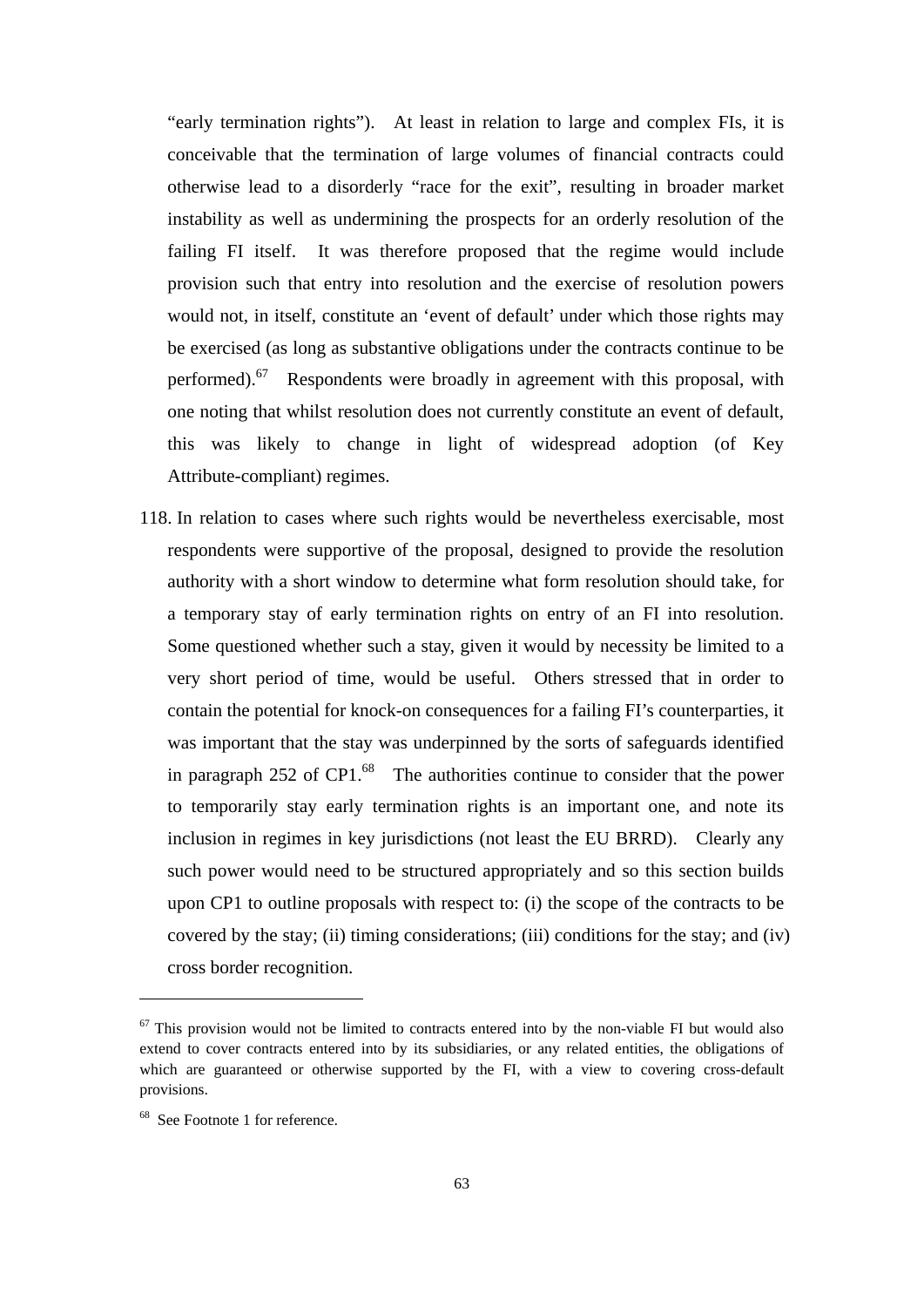119. It is proposed that the resolution authority should have the power to stay early termination rights of counterparties to financial contracts with an FI in resolution, or related group companies, provided the conditions set out in paragraph 121 are met. 69 "Financial contracts" would include the following broad types of contracts and agreements (with further detail provided in Annex III): (i) securities contracts; (ii) commodities contracts; (iii) futures and forwards contracts; (iv) swap agreements (v) inter-bank borrowing agreements where the term of the borrowing is three months or less; (vi) master agreements for any of the contracts or agreements referred to in points (a) to (e) of Annex III. Some other jurisdictions appear to have made provision such that a temporary stay may also apply to non-financial contracts and the authorities are further considering whether this would be appropriate for the local regime (noting that it is possible that other contracts relating to matters important to operational continuity may reference "event of default" type events). $^{70}$ 

### *Timing and duration of the temporary stay*

120. The authorities propose that the public notice issued on commencement of resolution proceedings, mentioned in paragraph 85 above, would specify that a temporary stay had come into effect. Some respondents expressed a view that thereafter, the stay should be limited in time and not exceed two business days. It is proposed, therefore, that the stay should be effective from the publication of the notice until, at the latest, midnight in Hong Kong on the business day following that publication. The term "business day" for this purpose would mean any day other than Saturday, Sunday, or any official Hong Kong public holiday.

 $69$  It is intended that the scope of this stay as it relates to FIs within scope of the regime, and related entities, would be as described in Footnote 67 above.

 $70$  Article 71 of the EU BRRD, for example, requires that member states provide resolution authorities with "the power to suspend the termination rights of any party to a contract with an institution under resolution".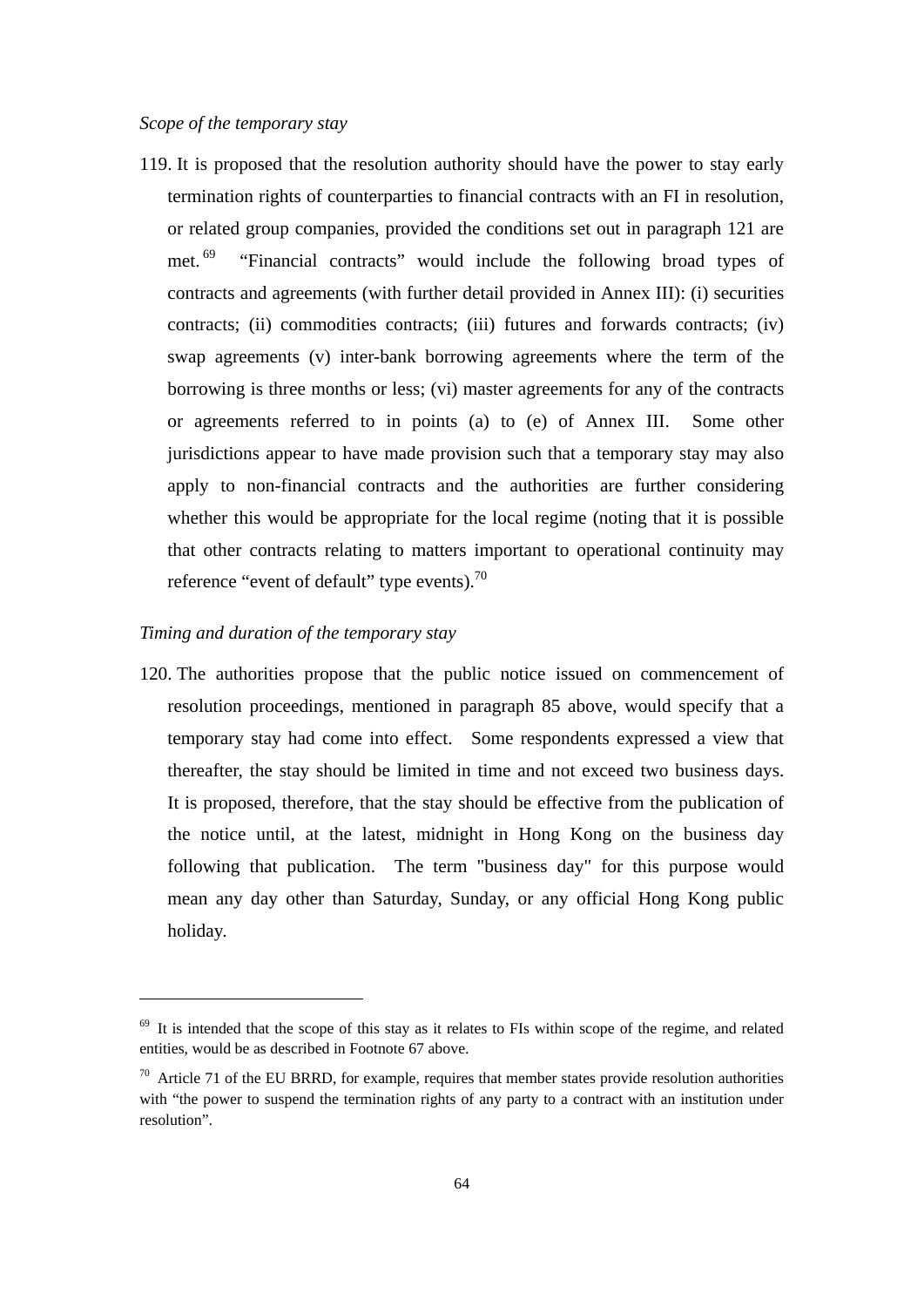- 121. Taking into account the requirements set out in the Key Attributes, and responses to CP1, the authorities propose that the temporary stay on early termination rights should be subject to the following conditions:
	- (i) The stay is limited in time (as set out in paragraph 120 above);
	- (ii) The stay only applies to early termination rights that arise for reasons of entry into resolution or in connection with the use of resolution powers (this implies that the substantive obligations under a contract must continue to be performed);
	- (iii) The early termination rights of the counterparty are preserved against the FI in resolution in the case of any default occurring before, during or after the period of the stay that is not related to entry into resolution or the exercise of a resolution power (for example, a failure to make a payment or to deliver or return collateral, in either case, on a due date occurring during the period of the stay);
	- (iv) The counterparty can exercise the right to close out: (i) immediately on expiry of the stay (if the conditions for contractual termination exist);  $^{71}$ or (ii) before expiry of the stay if the counterparty receives notice from the resolution authority that the rights and liabilities covered by the relevant financial contracts will not be transferred to another entity;
	- (v) Where resolution involves the transfer of assets and liabilities, the resolution authority is permitted to transfer either all or none of the eligible financial contracts (together with any related collateral) with a particular counterparty to a new entity.<sup>72</sup> In other words, the resolution authority would not be permitted to selectively transfer individual

 $71$  If the substantive obligations under the contracts continue to be performed, there should be no further cause to close out.

 $72$  Noting this is provided for under the safeguard for certain financial transactions as outlined in paragraphs 191 to 200.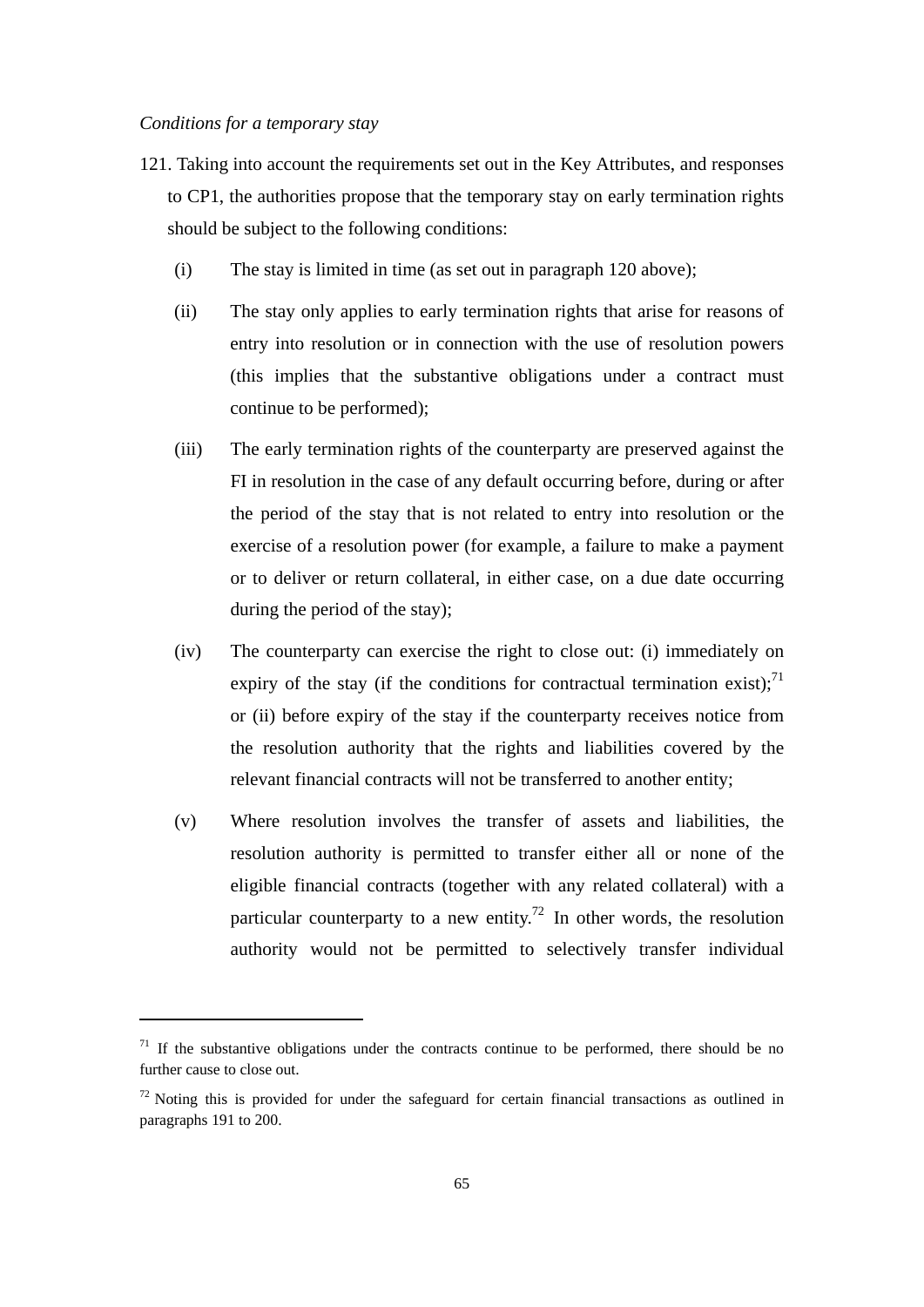financial contracts with a particular counterparty subject to a netting agreement;

- (vi) For financial contracts that are transferred to a third party or bridge institution, the acquiring entity would assume all the rights and obligations of the FI from which the financial contracts were transferred;
- (vii) Following a transfer of financial contracts the early termination rights of the counterparty are preserved against the acquiring entity in the case of any subsequent independent default by the acquiring entity;
- (viii) After the period of the stay, early termination rights could be exercised for those financial contracts that are not transferred to a sound third party (e.g. commercial purchaser or bridge institution).
- 122. One respondent proposed that any transferee should be a financially sound entity with whom the counterparty would prudently be able to contract in the normal course of its business and that the transferee should be subject to the same or a substantially similar legal and tax regime so that the economic and tax position of the counterparty is not materially affected by the transfer. This suggestion is reflected, in part, in condition (viii), and the authorities additionally propose to identify these as factors for the resolution authority to consider when assessing the suitability of a commercial purchaser.

# **Question 19**

**Do you agree with the scope, timing and conditions proposed for temporary stays on early termination rights in financial contracts?** 

# **Question 20**

**Do you have views on whether a temporary stay on early termination rights should apply solely to financial contracts or whether broader provision should be made?** 

# **Question 21**

**Do you have views on whether there are other issues which need to be considered in relation to staying early termination rights in resolution?**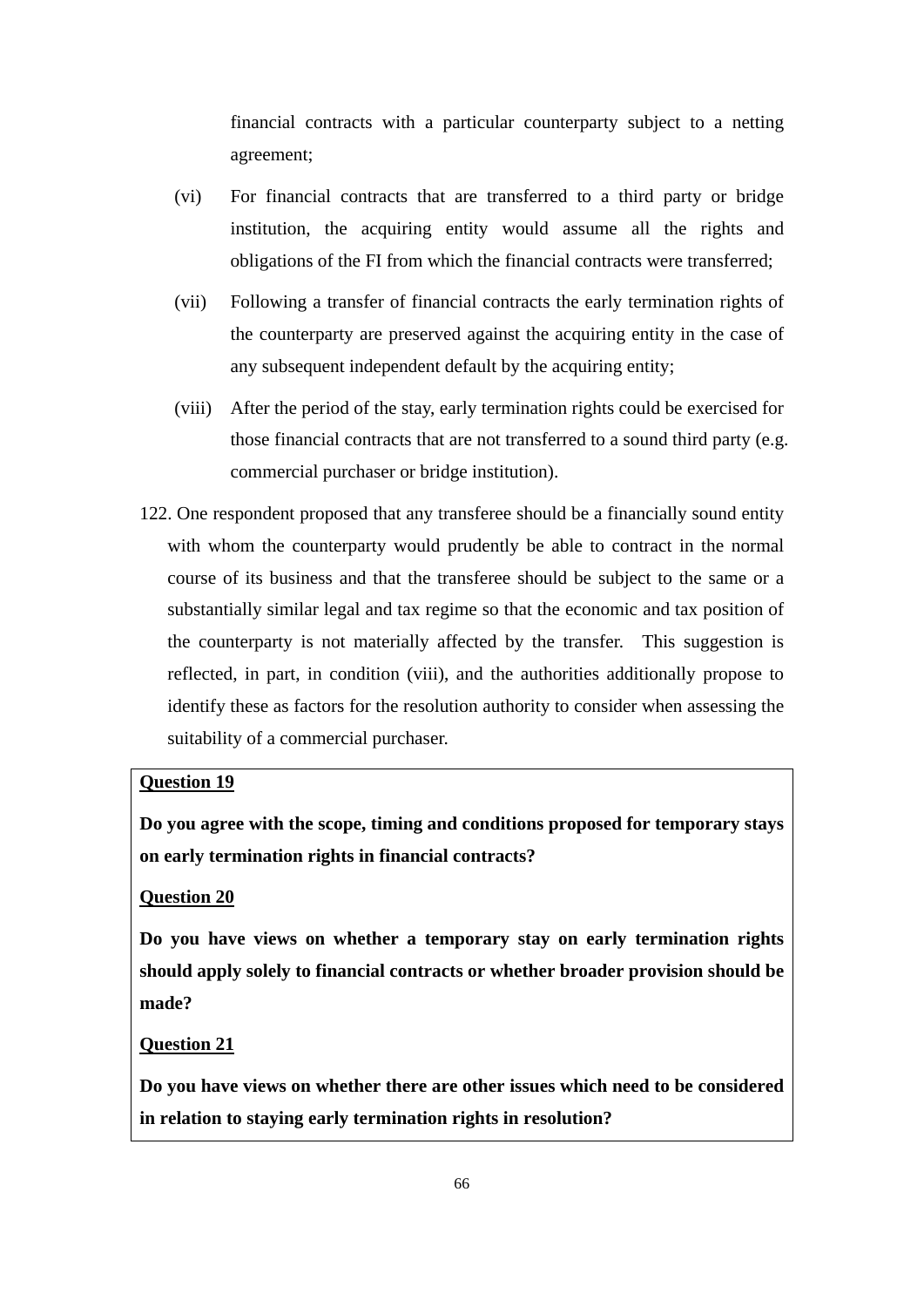### *Recognition of temporary stays under the laws of foreign jurisdictions*

123. As noted by some respondents, FIs enter into large volumes of financial contracts with counterparties in different jurisdictions and those contracts are often governed under foreign law. The authorities recognise that full implementation of the Key Attributes may imply ensuring that a temporary stay of early termination rights can be enforced in respect of contracts governed under Hong Kong law in support of an overseas-led resolution of a cross-border FI. Chapter 5 outlines more generally how, under the local regime, the resolution authority might recognise and/or support resolution actions being taken by a foreign resolution authority, subject to certain conditions being met.<sup>73</sup> In addition to considering what is needed under the local regime in this regard, the authorities are also considering the merits, as well as the most effective means, of promoting the adoption of contractual clauses in financial contracts governed by Hong Kong law.

#### *Temporary stays on early termination rights in resolution of FMIs*

124. The Annex on FMI resolution provides that the entry into resolution of, or the exercise of any resolution power in relation to, an FMI should not trigger a right to acceleration or early termination by any participant in, or any other counterparty of, an FMI. However, such rights should remain exercisable where the FMI fails to meet payment or delivery obligations, including collateral transfers, in accordance with its rules, subject to any application of loss allocation to margin or collateral under the rules of the FMI. Where such early termination rights nevertheless arise, the resolution authority should have the power to temporarily stay such rights. In considering whether to impose a temporary stay on the exercise by FMI participants and other relevant counterparties of their early termination rights, the resolution authority should take into account the impact on

 $73$  See Footnote 66 for reference in relation to those conditions.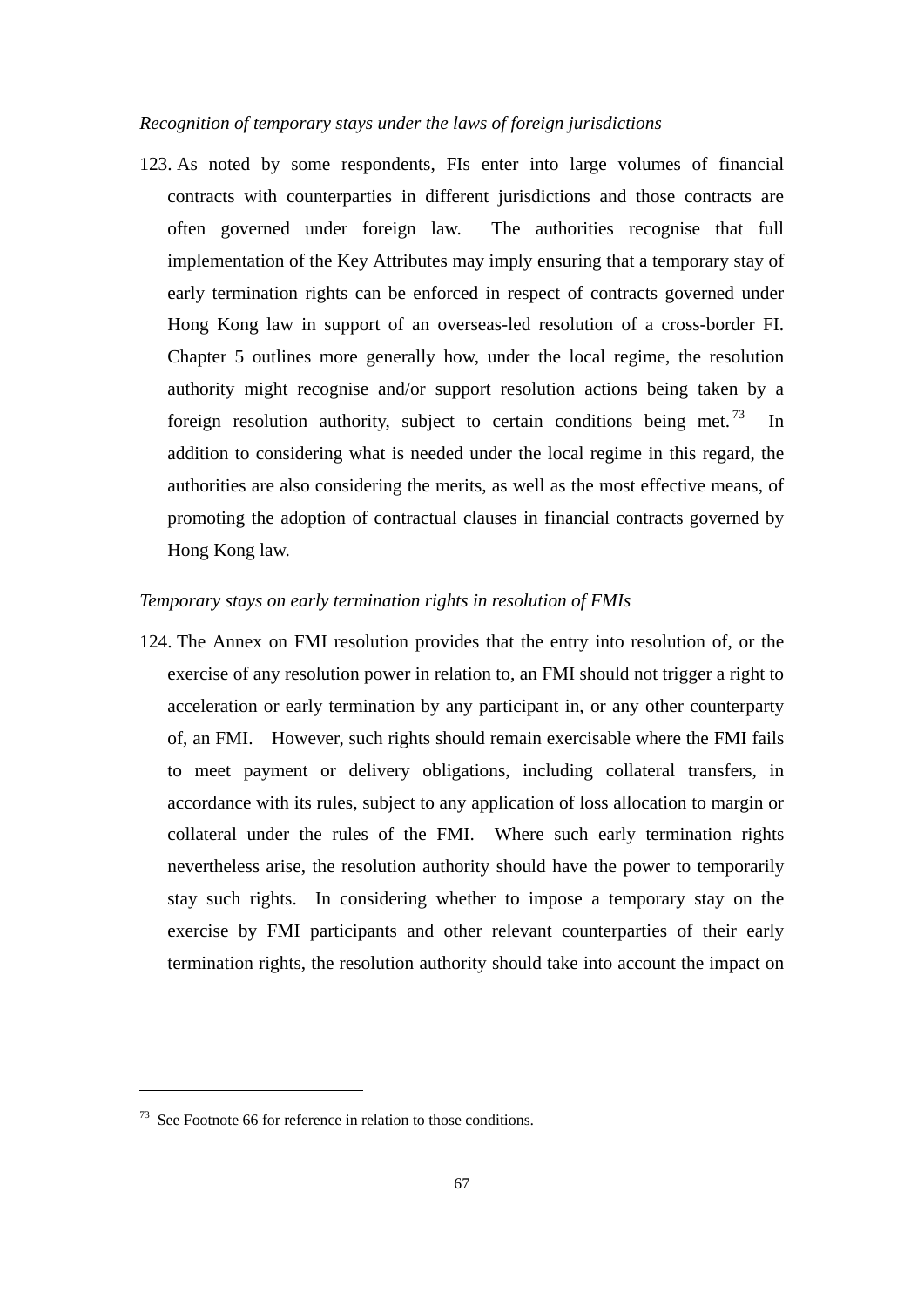the financial markets and the impact on the safe and orderly operations of the FMI and any linked FMI.74

- 125. A stay on early termination rights may be particularly important in resolution of CCPs. Absent the ability to impose such a stay, a large number of participants could exercise their early termination rights, placing further strain on the CCP's operations and financial resources and undermining efforts to secure, through resolution, continuity of critical clearing services. Early termination by participants may also result in the CCP no longer having a "matched book" and hence increase the CCP's exposure to market risk. This might impede the resolution authority's efforts in trying to achieve an outcome that preserves financial stability.75
- 126. While this consultation paper recognises the importance of providing the resolution authority with the power to temporarily stay the exercise of early termination rights on resolution of an FMI, it does not provide detailed proposals specifically relating to the sector for consideration. As the Annex on FMI resolution was issued relatively recently by the FSB,76 the authorities believe that further time is required to consider whether the general power described in paragraphs 117 to 123 above is appropriate or would need to be adapted somewhat. Further, given the interconnections between global financial markets, the authorities consider it desirable that the approach developed locally for the

 $74$  Safe and orderly operation of the FMI includes ensuring the settlement of payments and transfers both to and from the FMI.

<sup>&</sup>lt;sup>75</sup> The importance of a stay on early termination rights in resolution of CCPs is noted in Explanatory Note ("EN") 4.1(g) of the FSB's "Consultative Document: Assessment Methodology for the Key Attributes of Effective Resolution Regimes", http://www.financialstabilityboard.org/wp-content/uploads/r\_130828.pdf. The draft Assessment Methodology is to facilitate the assessment of a jurisdiction's compliance with, and to guide jurisdictions in implementation of, the Key Attributes. The methodology proposes a set of essential criteria ("EC") for each Key Attribute that should be used to assess compliance with the relevant Key Attributes. The authorities recognize that the Assessment Methodology is yet to be finalised by the FSB and will monitor any relevant changes in the final version, that impact on policy development for Hong Kong.

<sup>&</sup>lt;sup>76</sup> The Annex on FMI resolution was released on 15 October 2014, alongside three further annexes. See Footnote 4 for reference.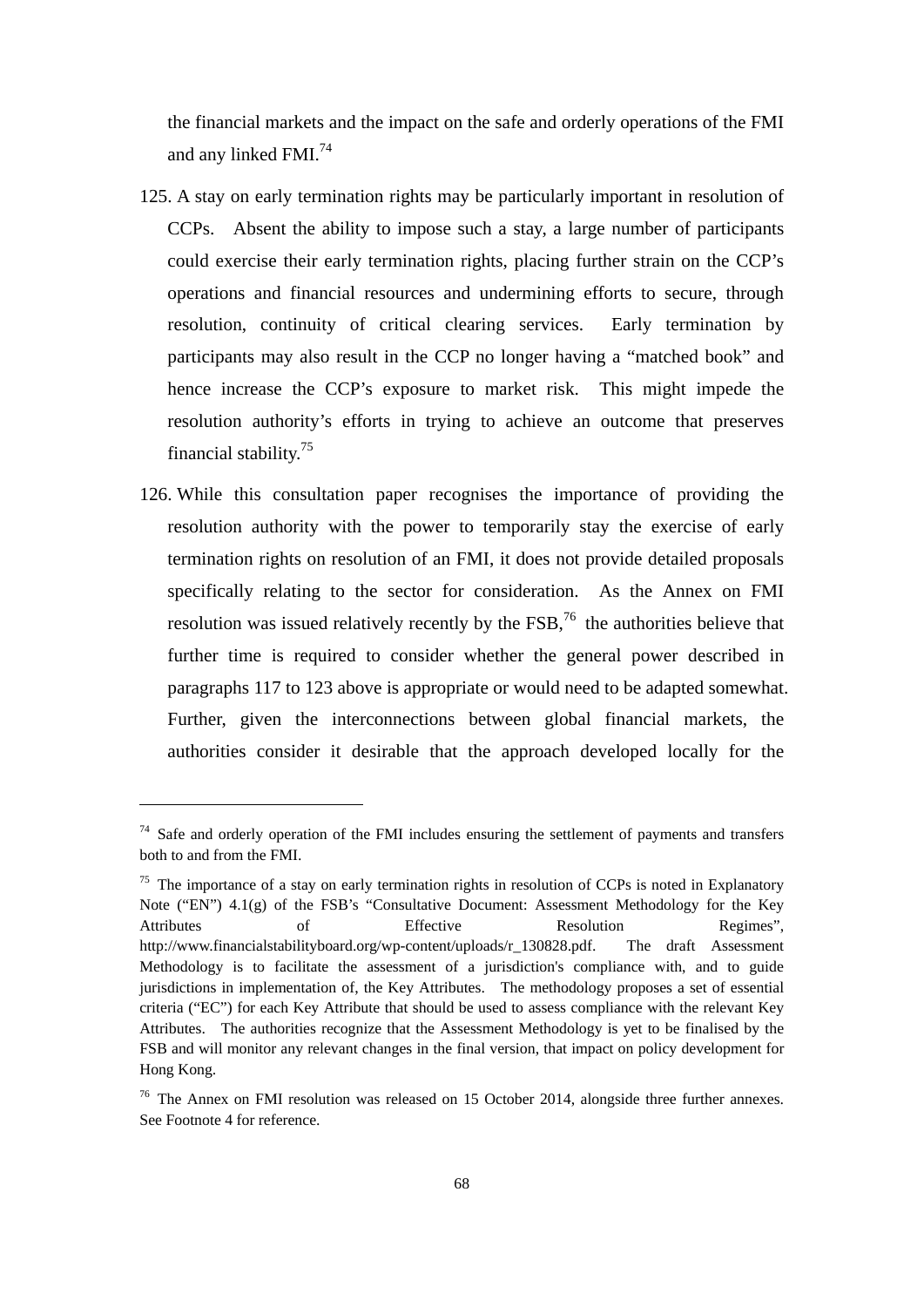resolution of FMIs is consistent with that adopted in other jurisdictions and will therefore continue to observe how the Annex on FMI resolution is being implemented in other overseas jurisdictions, and will take those approaches into consideration when formulating further proposals.

# **Question 22**

**Do you have views on how best to implement a temporary stay of early termination rights such that it is effective in supporting resolution of FMIs in particular?** 

### *Stays in relation to contracts of insurance*

- 127. In the event of resolution of an insurer, there is a risk that policyholders rush to terminate their policies and get back the surrender value of the policies or exercise contractual rights to a refund of premiums to secure their rights as far as possible if they think that the insurer in resolution may not be able to honour their insurance contract. This could exacerbate the operational and financial pressure faced by an insurer in resolution. To avoid this risk, and in keeping with requirements set out in the Annex on insurer resolution, $^{77}$  the authorities propose that the resolution authority should have powers to temporarily restrict or suspend the rights of policyholders to withdraw from their insurance contracts with an insurer. The authorities propose that issuance of the public notice that serves as the formal commencement of resolution proceedings, as mentioned in paragraph 85, should be the point at which the suspension would take effect. This would then run until, at the latest, midnight in Hong Kong on the business day following that publication. This is consistent with the proposals for temporary stays of early termination rights for financial contracts described in paragraph 120.
- 128. The Annex on insurer resolution also requires that the resolution authority be able to stay rights of reinsurers of an insurer or of another reinsurer in resolution to terminate or not reinstate coverage relating to periods after the commencement of resolution. By means of reinsurance/retrocession, the ceding insurer/reinsurer

<sup>77</sup> See Footnote 4 for reference.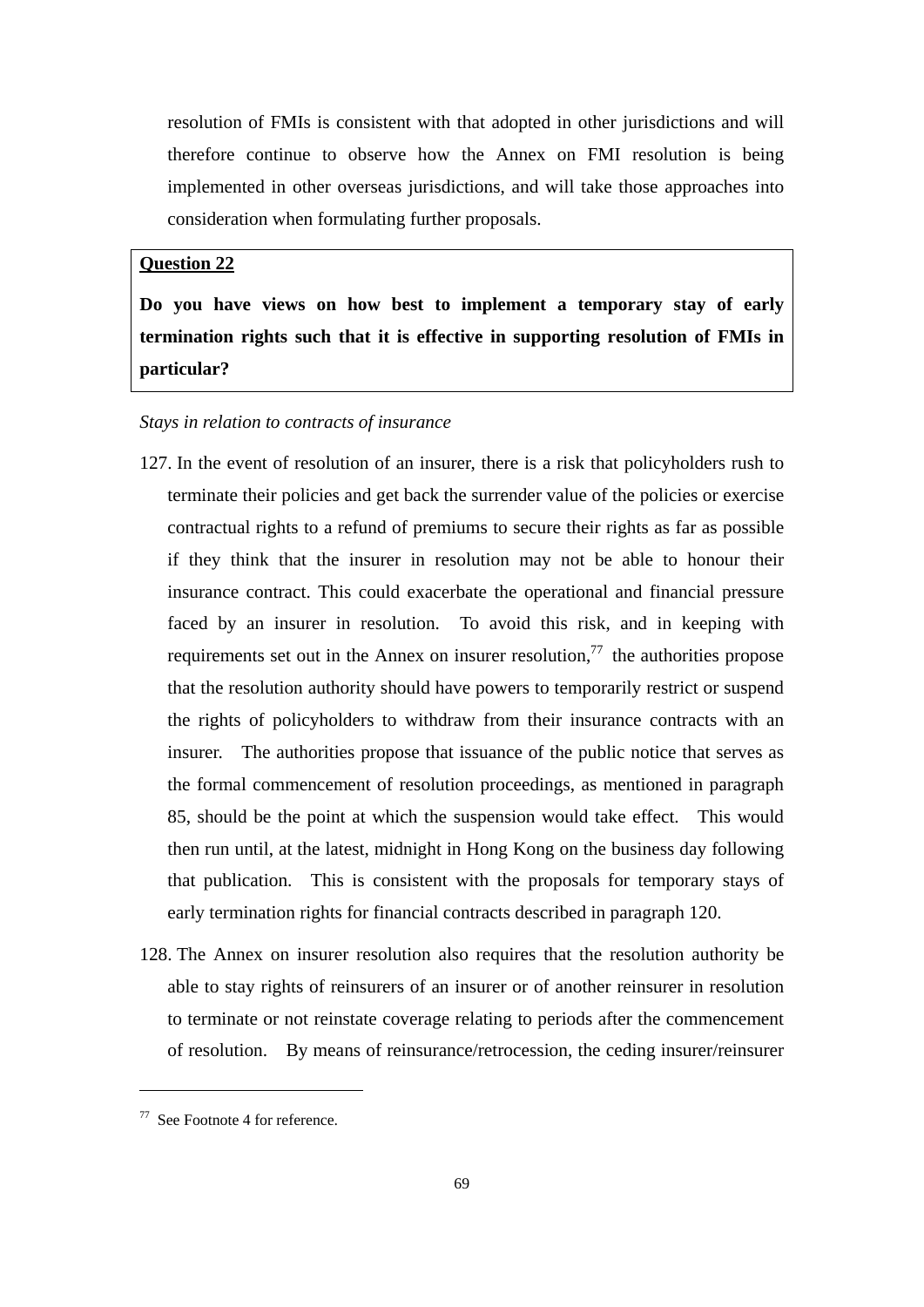is able to reduce its exposure to loss (gross exposure) by transferring part of the risk of loss to its reinsurers who will pay a share of the claims incurred by the ceding insurer/reinsurer. If reinsurers were to use resolution as a trigger to terminate or not reinstate coverage, this could leave the ceding insurer/reinsurer in resolution exposed to unacceptable risk. Similar to the temporary stay on early termination rights for financial contracts, it is necessary that this stay be subject to the following conditions:

- (i) The stay is limited in time as set out in paragraph 127 above;
- (ii) The stay only applies to early termination rights that arise for reasons of entry into resolution or in connection with the use of resolution powers;
- (iii) The early termination rights of the reinsurers are preserved against the ceding insurer/reinsurer in resolution in the case of any default occurring before, during or after the period of the stay that is not related to entry into resolution or the exercise of a resolution power;
- (iv) For reinsurance contracts that are transferred to a third party or bridge institution, the acquiring entity would assume all the rights and obligations of the ceding insurer/reinsurer from which the contracts were transferred;
- (v) Following a transfer of contracts, the early termination rights of the reinsurer are preserved against the acquiring entity in the case of any subsequent independent default by the acquiring entity; and
- (vi) After the period of stay, early termination rights could be exercised for those reinsurance contracts that are not transferred to a sound third-party.

## **Question 23**

**Do you have views on the proposals for the temporary suspension of insurance policyholders' surrender rights, including the proposed duration of the suspension?** 

**Question 24**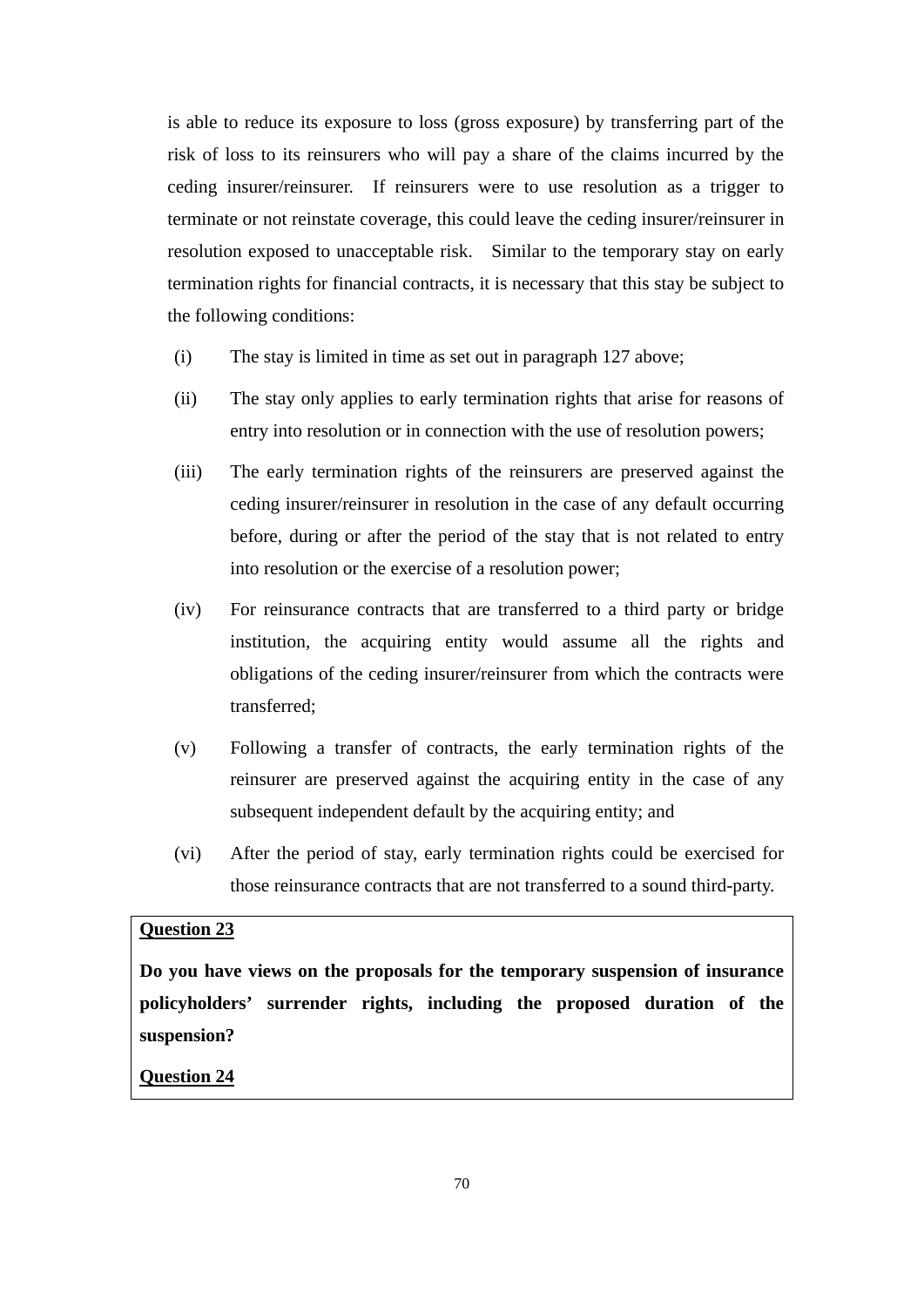**Do you have views on the proposals for a temporary stay on reinsurers of an insurer or of another reinsurer in resolution to terminate or not reinstate coverage relating to periods after the commencement of resolution?** 

Powers to require improvements to an FI's resolvability

- 129. CP1 identified that, even with the implementation of the full range of resolution options proposed for the regime in Hong Kong, some FIs are structured and/or operate in a manner that may frustrate efforts to carry out their orderly resolution (in other words, the FIs are not adequately resolvable). In keeping with Key Attribute 10.5, it was therefore proposed that the regime should enable the authorities to require FIs to adopt appropriate measures to remove identified barriers to effective resolution.<sup>78</sup> The MA and IA do have some existing powers to require FIs under their purview to take measures regarding their affairs, business or property as well as to provide information. Similarly, the SFC has powers to require a recognized clearing house to take certain actions with regards to the management, conduct or operation of its business and to provide information. Such powers are not, however, in full compliance with the requirements under Key Attribute 10.5, as confirmed by the outcomes of the FSB's Peer Review Report, which concluded that "a clear power to require changes explicitly for the purposes of improving resolvability is necessary" and that such a power was not yet available in Hong Kong.<sup>79</sup>
- 130. Overall, respondents to CP1 recognised the need for this power although one suggested that actual barriers to resolution should be assessed before it can be considered what powers need to be provided to the resolution authority. Many

<sup>&</sup>lt;sup>78</sup> Key Attribute 10.5 states that: "[t]o improve a firm's resolvability, supervisory authorities or resolution authorities should have powers to require, where necessary, the adoption of appropriate measures, such as changes to a firm's business practices, structure or organisation, to reduce the complexity and costliness of resolution, duly taking into account the effect on the soundness and stability of ongoing business. To enable the continued operations of systemically important functions, authorities should evaluate whether to require that these functions be segregated in legally and operationally independent entities that are shielded from group problems".

 $79$  See table 3, page 32 of the FSB's "Thematic Review on Resolution Regimes: Peer Review Report", http://www.financialstabilityboard.org/wp-content/uploads/r\_130411a.pdf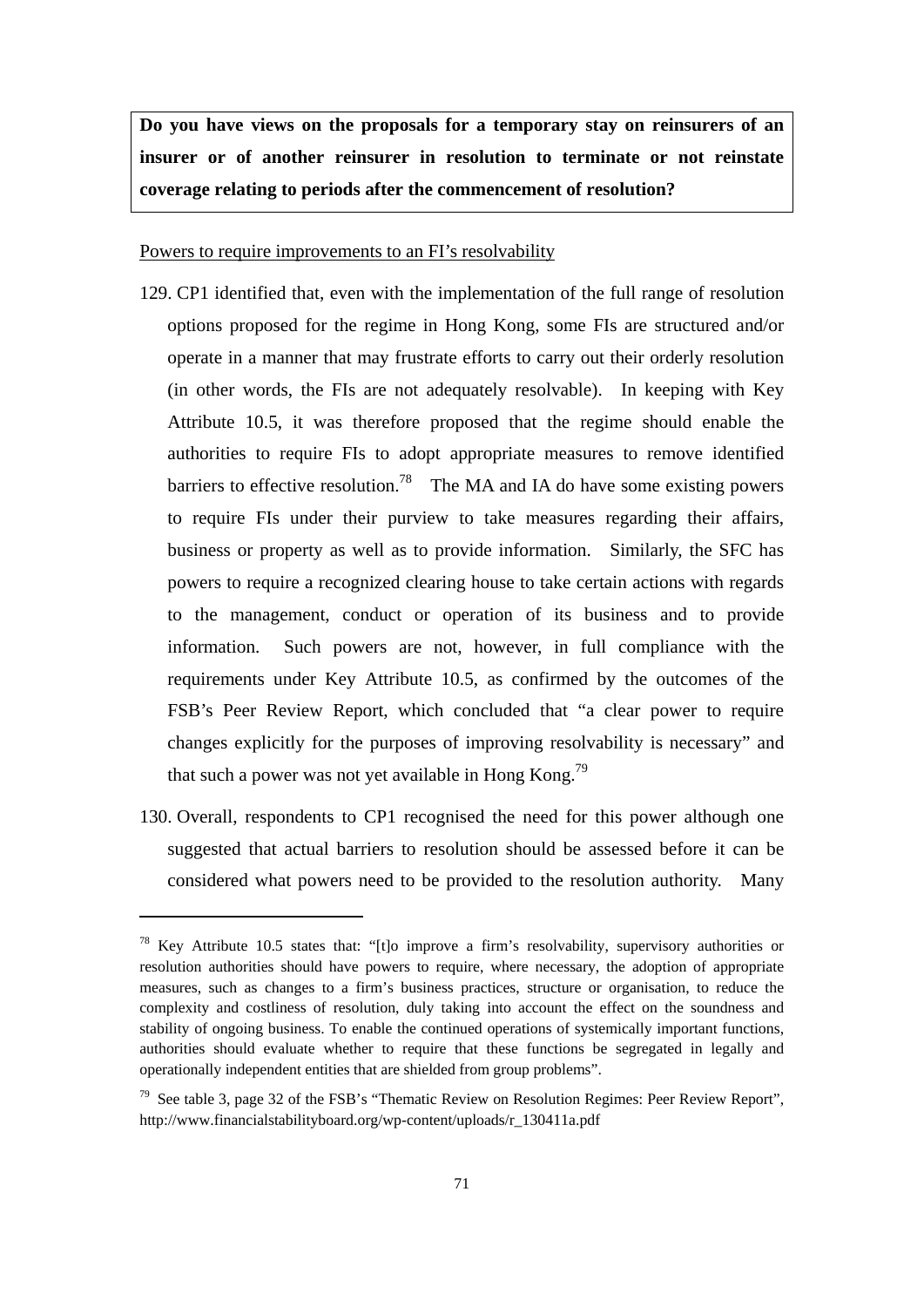respondents highlighted the importance of such powers only being used for FI-specific changes when an alternative solution cannot be agreed with the FI. It was suggested that changes be subject to rigorous analysis and justification in which costs and undesired outcomes are carefully considered, including the impact on other jurisdictions. Further, it was suggested that the FI be given time to consider changes proposed by the resolution authority and that there should be an appropriate appeals mechanism. These suggestions have been taken into account when developing the proposals set out below.

- 131. The authorities confirm that it is not intended that powers to improve resolvability would be used to require blanket structural or other reform across FIs in scope of the regime. Whilst certain practices and structures may generally tend to diminish resolvability, the extent to which such practices actually represent substantive barriers to the resolution of a given FI, which need to be addressed, would be assessed on a case-by-case basis. $80$  The authorities also recognise the importance of engaging with the FI on the removal of barriers, and propose that use of the powers would be subject to a formal consultation process. This would commence with the resolution authority formally notifying the FI of any substantive barriers identified (as a result of resolution planning and a resolvability assessment). The FI, within a timeframe set by the resolution authority (for example, three months), would then have an opportunity to make representations to the resolution authority on how it proposed to address those barriers. The resolution authority would then only use its powers to direct FIs to take specific actions to improve its resolvability in the event that it is assessed that the FI's proposals would not to achieve the resolution authority's desired objective and no alternative measures can be agreed.
- 132. In assessing whether to exercise such powers, the resolution authority would be required to take into account the effect of any such changes on the soundness and stability of the FI's ongoing business. Additionally, and as explained in CP1, in determining how to exercise these powers the resolution authority will seek to

<sup>&</sup>lt;sup>80</sup> Such a case-by-case assessment would likely be undertaken through resolution planning and resolvability assessments.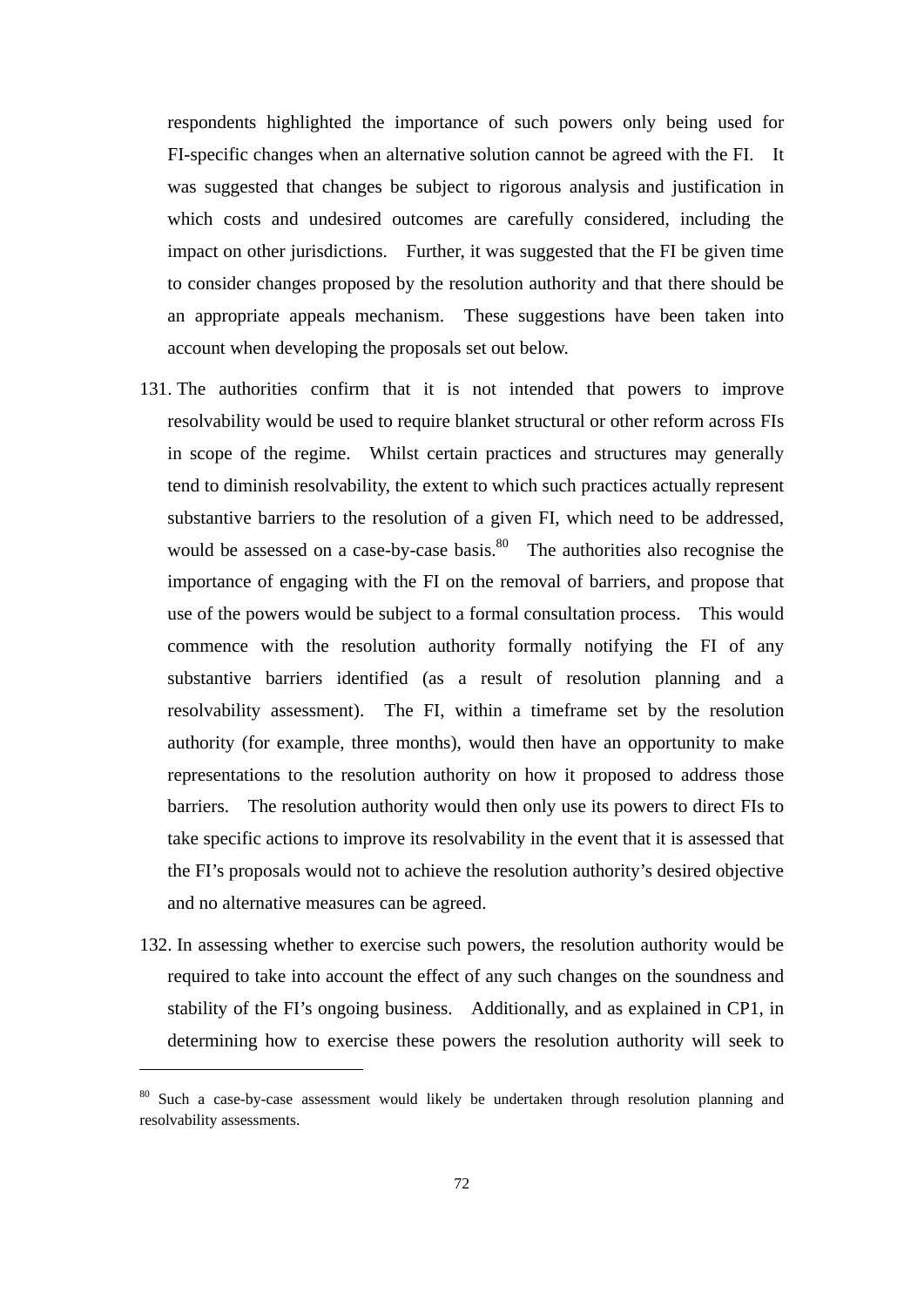ensure their proportionate application. It therefore remains the case that, ahead of requiring that individual FIs take measures to improve resolvability, the resolution authority will be required to have regard to:

- (i) the extent to which it will otherwise be difficult to carry out resolution in a manner that fulfils the resolution objectives; and
- (ii) the likely impact on the FI, including in relation to its future viability and ability to continue to provide critical financial services and thereby support economy activity.
- 133. In respect of cross-border FIs with operations in Hong Kong, the authorities recognise that requiring FIs to make changes to enhance their resolvability should be undertaken in close consultation and cooperation with the FI's home resolution authority. The authorities emphasised throughout CP1 that they recognise the importance of effective cross-border co-operation and coordination in resolution of a cross-border FI. In keeping with that overall policy stance, the authorities would not expect to independently exercise powers to require that a foreign FI operating in Hong Kong enhance its resolvability, unless the resolution authority had not been provided with enough information on how the group-wide strategy might impact group entities in Hong Kong or had substantiated concerns that the strategy would not deliver on the resolution objectives locally.
- 134. In light of the range of FIs proposed to be within the scope of the resolution regime and the different business models they operate, it would be difficult (if not impossible) to identify in advance all of the powers which might potentially be needed by a resolution authority to require changes to improve their resolvability. It is intended, therefore, that the regime should include a non-exhaustive list of changes that the resolution authority could require of an in-scope FI, while also allowing for other changes as deemed appropriate by the resolution authority (see Box E for the proposed list).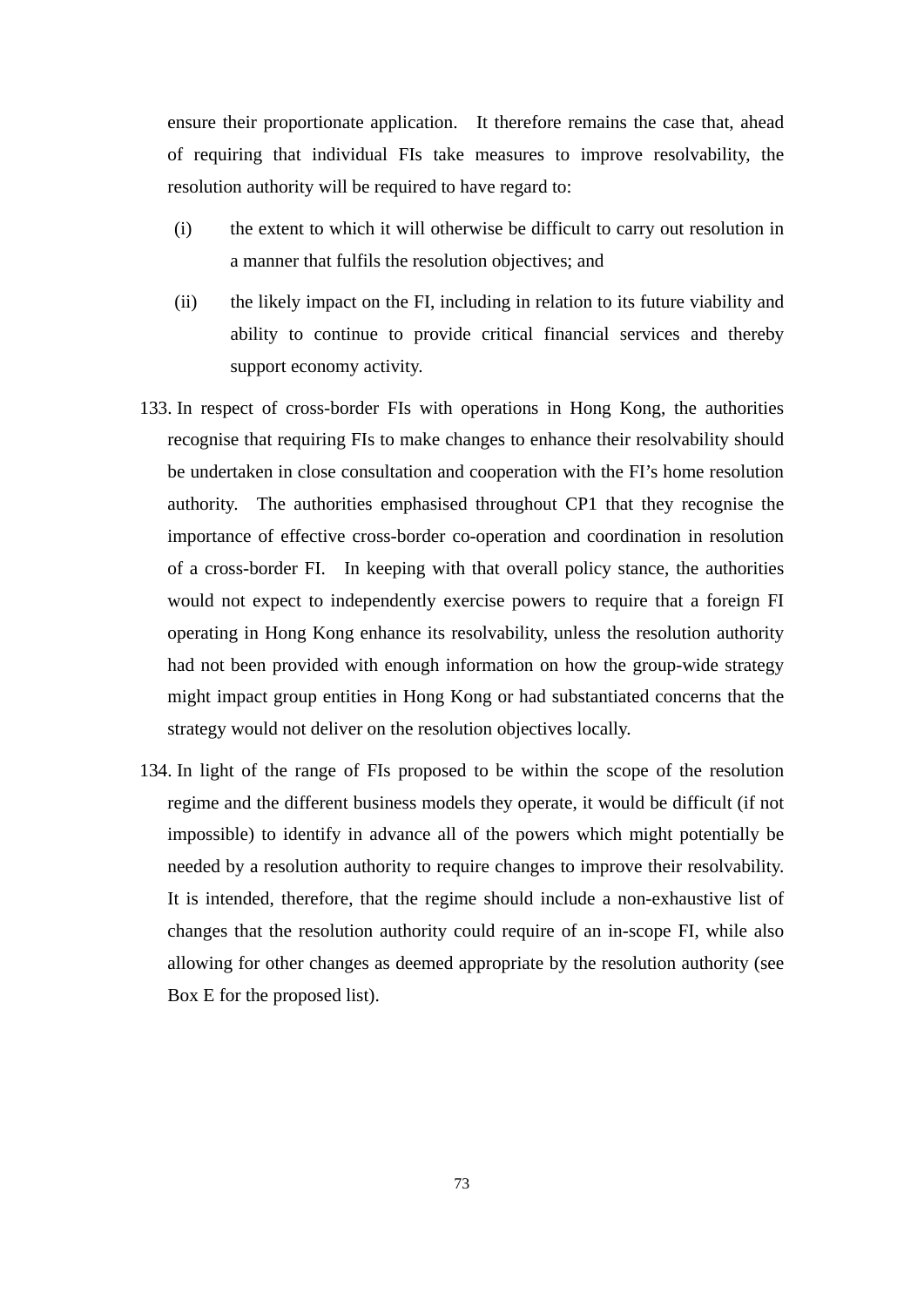# **Box E: Non-exhaustive list of measures to improve FIs' resolvability**

The below sets out a non-exhaustive list of measures that, if required and consistent with the conditions for their use, $81$  the resolution authority could require FIs to implement to improve their resolvability:

# *Structural*

- Make changes to legal or operational structures to reduce complexity and ensure that critical financial services can be legally and operationally separated from the group through use of the resolution powers;
- Establish an intermediate holding company to facilitate bail-in or to avoid there being a need to use resolution powers in relation to any parts of the FI's wider group which are not otherwise relevant to delivering on the objectives set for resolution;

# *Business*

- Limit or cease specific existing or proposed activities or products;
- Divest specific assets;
- Restrict the development of new business lines or sale of new products, or impose structural or organisational requirements on the way such business lines or products are provided;

# *Financial*

- Limit maximum individual and aggregate exposures;
- Issue additional loss absorbing capacity from particular parts of the group to support a specific resolution strategy;
- Meet enhanced reporting requirements;

# *Operational*

- Improve management information systems such that key information necessary for

<sup>&</sup>lt;sup>81</sup> See paragraph 132 for those conditions.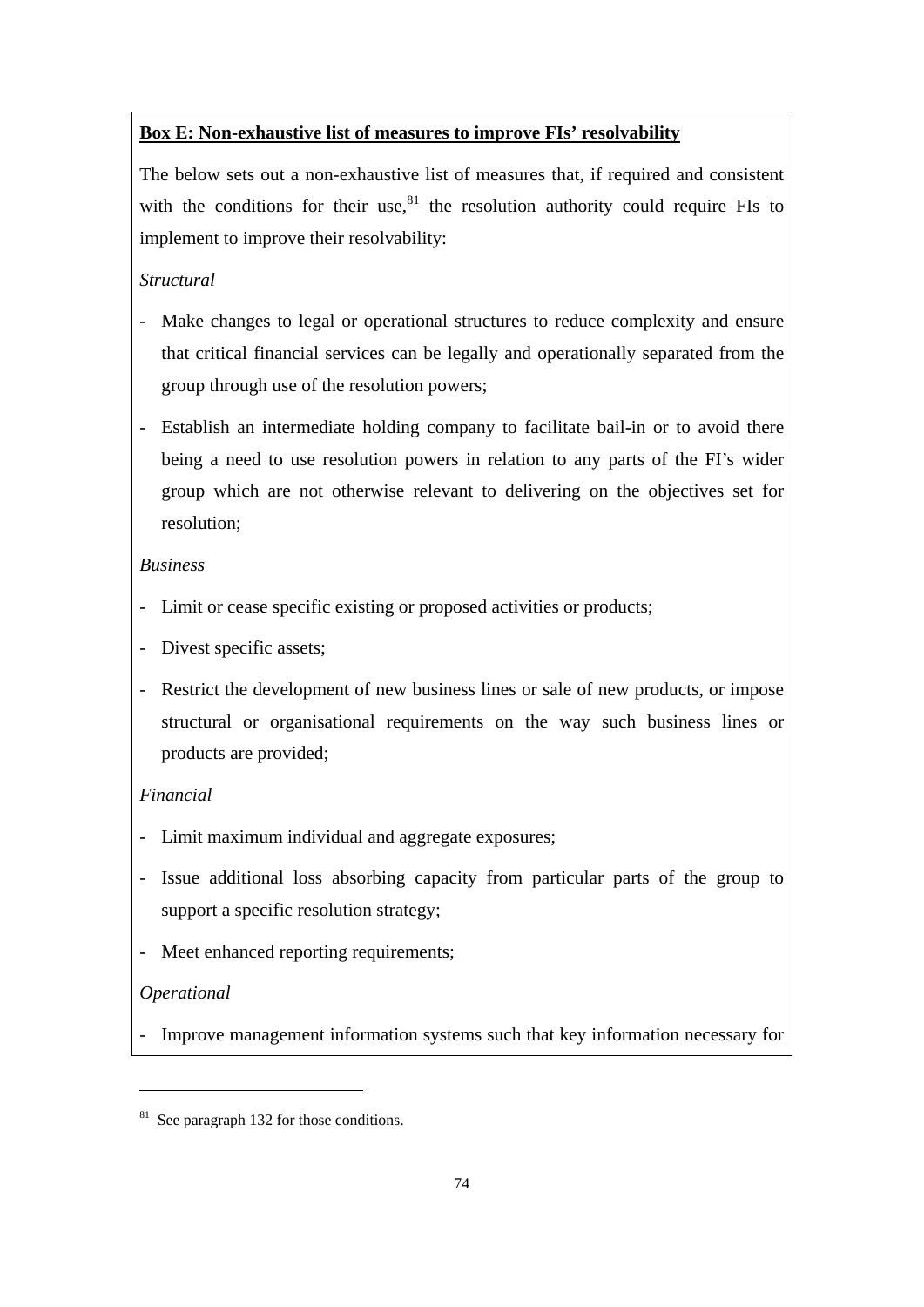executing the preferred resolution strategy can be produced on a timely basis;

- Improve arrangements for the continued provision of shared or third party services needed to maintain critical operations;
- Ensure effective segregation of client assets; and
- Implement effective processes for the management, identification and valuation of collateral.

Additionally the authorities propose that the resolution authority would be able to require that the FI take other measures as it deems appropriate, in accordance with proposed conditions and subject to the FI's right to appeal.

135. Given the potentially intrusive nature of such powers, and taking into account respondents' views, the authorities consider it appropriate that an FI should have the right to appeal against a resolution authority's decision to exercise these powers. As indicated in paragraphs 209 to 211 in Chapter 4, proposals on how an appropriate appeals mechanism might be provided for will be set out in CP3.

#### **Question 25**

**Do you agree with the proposals set out above to provide the resolution authority with powers to require an FI to make changes to improve its resolvability?** 

#### Relationship with existing corporate insolvency proceedings

136. The resolution regime is intended for use only in cases where it is assessed that resolution of a non-viable FI is justified with a view to securing continuity of critical financial services and protecting financial stability more broadly. It is not intended that the regime would have any material effect on the use of existing corporate insolvency procedures, both compulsory and (where applicable) voluntary winding-up, in cases where the non-viability of an FI is assessed to pose little threat to financial stability. However, there are still circumstances where resolution proceedings and existing insolvency proceedings interact, and need to be accommodated under the regime, as described below.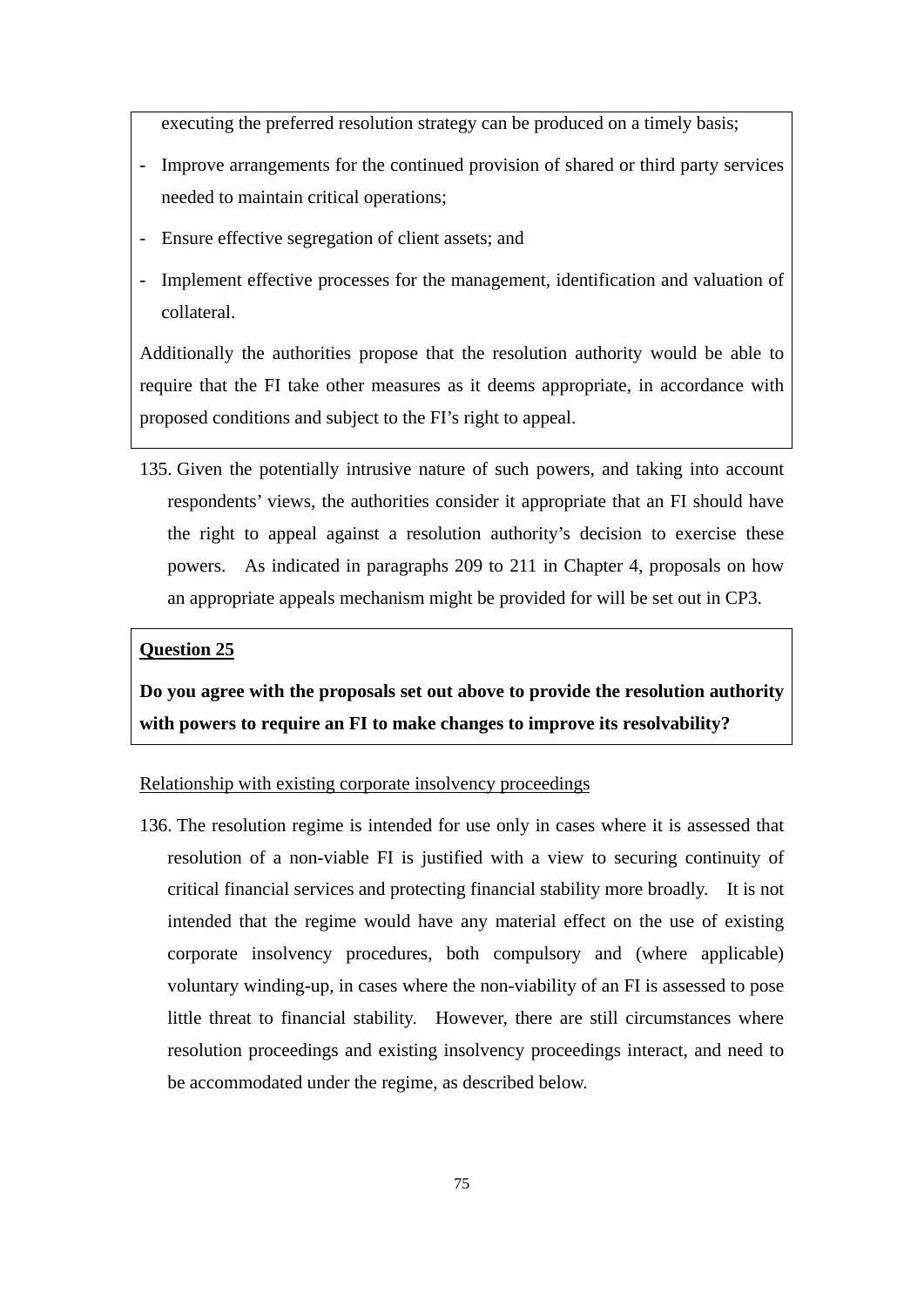### *Powers in relation to the filing of a winding-up petition*

- 137. Paragraphs 261 and 262 of CP1 highlighted the risk that resolution proceedings could be pre-empted or frustrated by a person petitioning for the winding-up of an FI within the scope of the regime. As explained, this could have severe consequences for financial stability, other affected parties and the costs of resolution. It was therefore proposed that a mechanism be devised whereby the resolution authority is notified before any winding-up petition can be filed with the court. On receiving this notification, the resolution authority would be permitted a set period of time ("notice period") to decide whether to initiate resolution instead. One respondent queried whether it is necessary to prohibit the filing of a winding-up petition, instead allowing winding-up proceedings to proceed but prevent a winding-up order from being determined by the court. The authorities are however, concerned that the presentation of a winding-up petition could itself initiate default and cross-default triggers in an FI's financial contracts that may exacerbate financial instability and accelerate the deterioration of the FI's condition.
- 138. Accordingly, the authorities propose to pursue an approach whereby the filing of a winding-up petition to the court would be prohibited, unless the relevant resolution authority has been notified and afforded the requisite notice period to assess whether resolution should be initiated. Under this approach the petition could not be filed until either (i) the resolution authority has determined whether (or not) to initiate resolution; or (ii) the notice period within which the resolution authority must make its decision has expired. It is proposed that the resolution authority should be permitted a maximum notice period of 14 days to make its determination.<sup>82</sup>

## **Question 26**

**Do you agree with the proposal that the resolution authority should be notified of an intention to petition for an in-scope FI's winding-up and be afforded a** 

 $82$  This timing is consistent with the approach adopted in the UK, under s120(7) of the Banking Act 2009.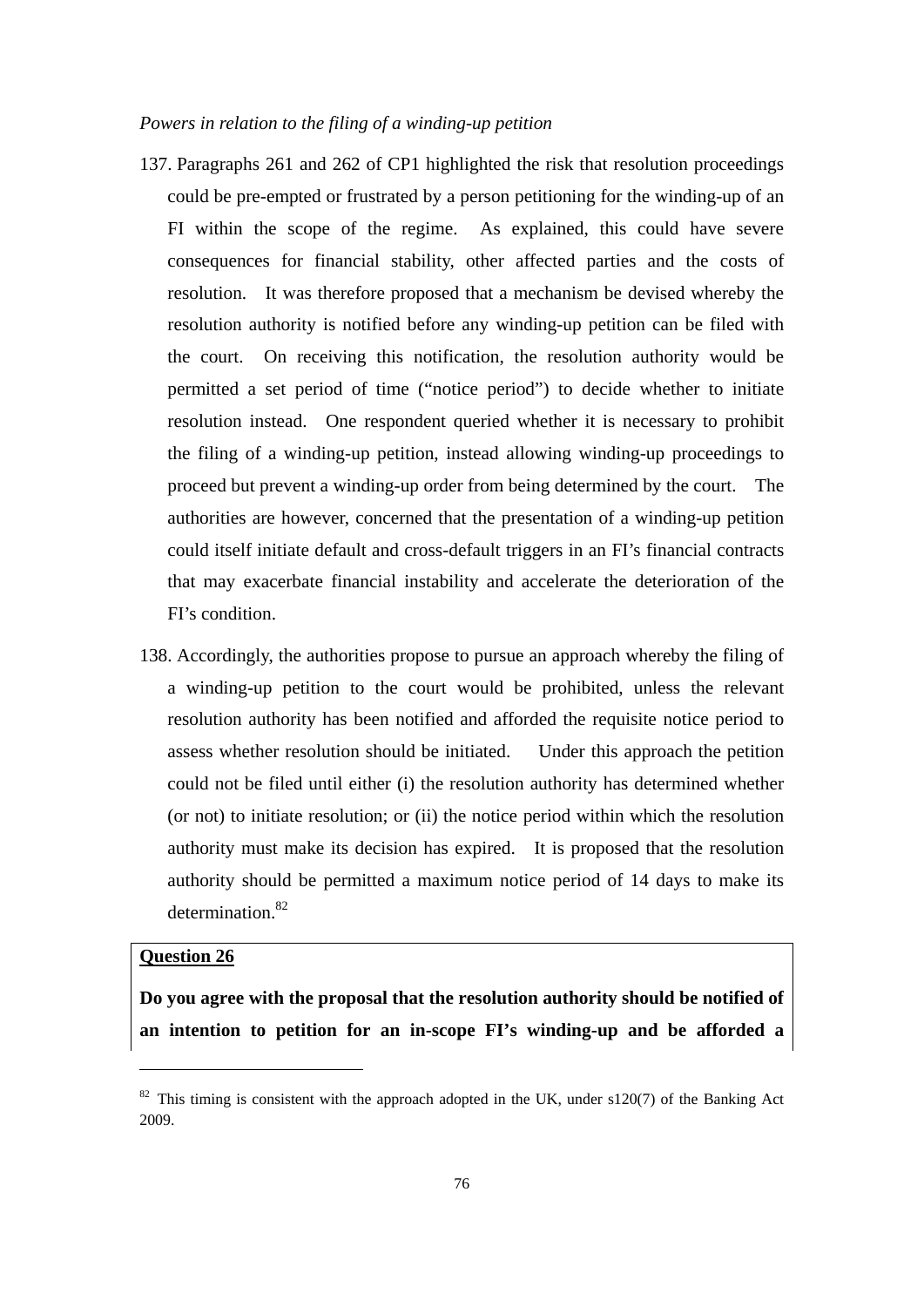**maximum 14 day notice period to determine whether or not to initiate resolution before that winding-up petition can be presented to the court?** 

#### *Supporting the transferred business*

- 139. Where resolution involves a partial transfer of business to a commercial acquirer, either directly or via a bridge institution, those assets and liabilities not transferred will remain in the residual FI. In some cases, the part of the business not transferred could include services and functions (people, systems and property, for example) essential to continuing the transferred business.<sup>83</sup> This implies, as recognised by Key Attribute 3.2(iv), that the resolution authority should have powers to secure continuity of essential services and functions by "ensuring that the residual entity in resolution can temporarily provide such services to a successor or an acquiring entity".
- 140. Whilst the regime could empower a resolution authority to impose continuity requirements on a residual FI, using the power described in paragraphs 153 to 157 below in relation to regulated and non-regulated entities in an FI's wider group, this could be ineffective were the residual FI to enter winding-up proceedings. Absent further provision under the regime there may be cases, therefore, where resolution by means of a transfer of business may be precluded on the grounds of feasibility (even if it would otherwise have delivered on the objectives set for resolution).
- 141. In implementing this aspect of the Key Attributes in a local context, it appears difficult to replicate the sort of approach adopted in, for example, the UK given that relies on modifications made to the corporate administration procedure.<sup>84</sup>

<sup>&</sup>lt;sup>83</sup> Such a situation could arise where commercial purchasers want to acquire some of the assets and liabilities, but not the underlying infrastructure, of the failed FI. Additionally, services which were shared by different parts of a failing FI (or group) could not be transferred to a single acquirer if resolution involves transferring the business of the FI (or group) to multiple commercial purchasers.

<sup>&</sup>lt;sup>84</sup> As noted in CP1, in the UK, following a partial transfer, the residual part of a failed bank could be placed into a Bank Administration Procedure, under which the administrator is able and required to provide support for a period of time to a commercial purchaser or bridge institution taking on other parts of the business (by allowing for subsequent adjustments to the initial transfer as well as by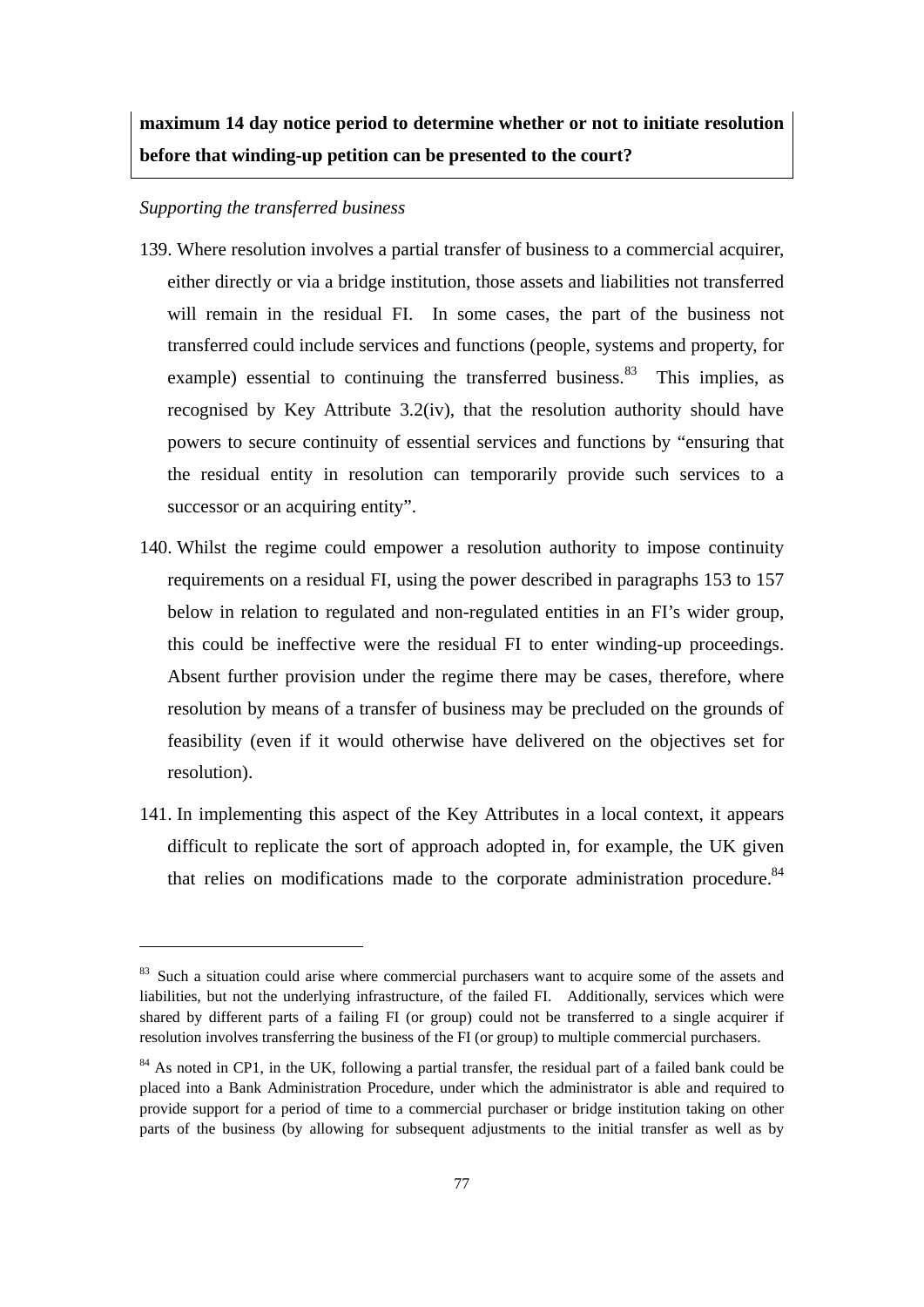The authorities are currently considering two different approaches to securing the provision of the services and functions essential to continuity of the transferred business on a temporary basis and until alternative provision could be made. Those are:

- a) The appointment of a person to the residual FI to take control of, and manage, the residual FI, and who would be set a primary objective of securing the provision of the essential services and functions and may be granted powers similar to those provided for in relation to a Manager under Section 52 of the Banking Ordinance (Cap. 155) ("BO"). Under this approach, there would appear to be a need to defer any winding-up of the residual FI for an appropriate period of time;
- b) The establishment of a service company ("servco") into which any assets and liabilities relevant to supporting the transferred business could be moved leaving other assets, and importantly liabilities, in the residual entity. At the same time, and under existing legislation, the residual FI could be allowed to enter a winding-up proceeding (such that the process of disposing of its assets to meet creditor claims could begin).
- 142. One potential disadvantage of the approach outlined in (b), relative to (a), is that it may not readily accommodate any adjustments to the assets and liabilities transferred in resolution (as described in paragraphs 196 and 197). The authorities would welcome respondents' views on how one or both of these models might be developed so as to be effective in a local context.

#### **Question 27**

**Do you have views on which of the approaches outlined in paragraph 141 above might best deliver continuity of services from a residual FI and which are essential to secure continuity of the business transferred to an acquirer?** 

<u> Andreas Andreas Andreas Andreas Andreas Andreas Andreas Andreas Andreas Andreas Andreas Andreas Andreas Andr</u>

continuing to supply any other services and functions necessary for the acquirer or bridge institution to operate effectively).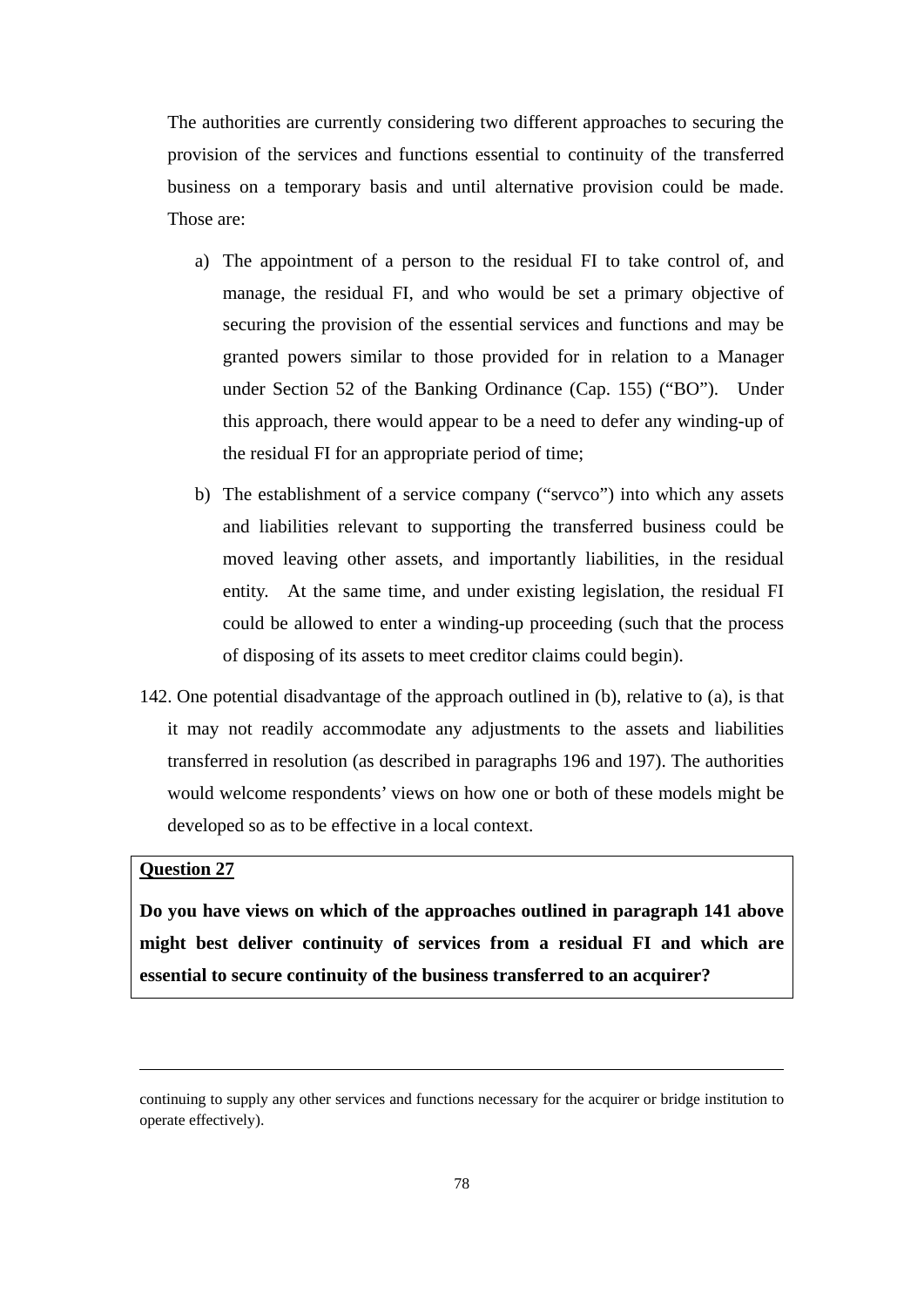## *Other matters relating to insolvency*

- 143. It is recognised that some of the provisions available to a liquidator under CWUMPO, such as to seek to avoid or adjust certain transactions which, but for the liquidation, would have remained binding on the FI, could be relevant where an FI enters resolution. These avoidance of dispositions provisions cover, amongst other transactions, any disposition of the FI's assets made after the commencement of the winding-up of the company. $85$  The authorities will further consider whether to make similar provision under the regime to avoid or adjust certain transactions made in the run up to and/or following commencement of a resolution.
- 144. Respondents to CP1 confirmed that they did not consider it a priority to pursue changes designed to better ensure that the claims of protected parties (such as insured depositors) can be transferred out of liquidation proceedings, alongside the reforms being pursued to establish an effective resolution regime. The Key Attributes say that liquidation procedures and protection schemes should secure an appropriate degree of protection for depositors, investors and insurance policyholders and that this implies not only that their claims are dealt with, or their client assets returned, sufficiently quickly, but also that where possible access to deposit and client asset accounts and so to related financial services, be protected by transferring them out of the liquidation to an acquiring FI.
- 145. The primary purpose of establishing the regime is to provide means of dealing with non-viable FIs which may be systemic or critical and only non-systemic FIs would be allowed to enter liquidation proceedings. Given this, and respondents' views, the authorities are not currently proposing to include provisions under the regime relating to the treatment of the claims of protected parties in cases where an entire FI is liquidated.

<sup>&</sup>lt;sup>85</sup> See Section 182 of the CWUMPO.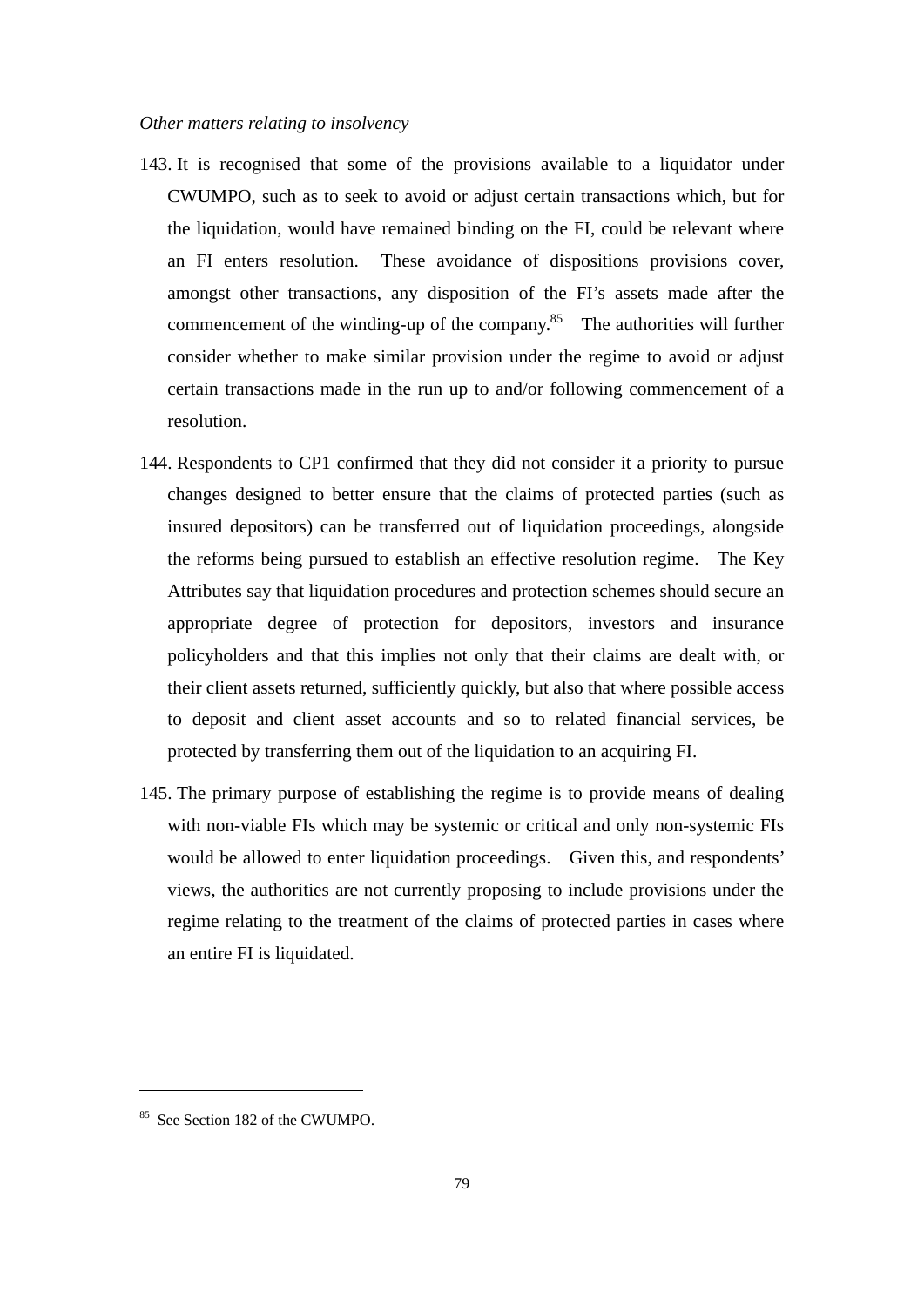#### Power to suspend certain obligations

- 146. Clearly, and as explained in CP1, a general moratorium coming into effect on entry of an FI into resolution would be inconsistent with delivering on the objective of securing continuity of critical financial services and protecting financial stability. The Key Attributes require, however, that some provision be made in relation to temporarily suspending certain payment and delivery obligations, as well as restricting the enforcement of security interests (with respect to attaching assets and collecting monies), in relation to contracts with an FI in resolution.<sup>86</sup>
- 147. So whilst the authorities propose that the resolution authority should have such powers these would need to be subject to a set of exclusions. Taking into account the requirements set by the Key Attributes as well as practice elsewhere, it is proposed that exclusions in relation to suspending payment and delivery obligations be set in relation to: (i) eligible claims under any of the DPS, ICF, the Insolvency Fund, the Employees Compensation Insurer Insolvency Scheme and the proposed PPF; and (ii) payments and delivery obligations to an FMI. In relation to restricting enforcement of security interests, exclusions would include the security interests of FMIs over assets pledged or provided by way of margin or collateral by the FI under resolution. In using this power, it is proposed that the resolution authority would need to have regard to the impact it may have on the functioning of financial markets.
- 148. It is additionally noted, in relation to resolution of FMIs, that in its (draft) Key Attributes Assessment Methodology ("KAAM"), Explanatory Note ("EN") 3.2(v) states that "the resolution authority should not impose a moratorium on payments due by the FMI to its participants or to any linked FMI if that would affect the ordinary flow of payments, settlements and deliveries being processed by the FMI

<sup>&</sup>lt;sup>86</sup> Specifically, Key Attribute 3.2(xi) requires that resolution authorities have powers to "[i]mpose a moratorium with a suspension of payments to unsecured creditors and customers (except for payments and property transfers to central counterparties (CCPs) and those entered into the payment, clearing and settlements systems) and a stay on creditor actions to attach assets or otherwise collect money or property from the firm, while protecting the enforcement of eligible netting and collateral agreements".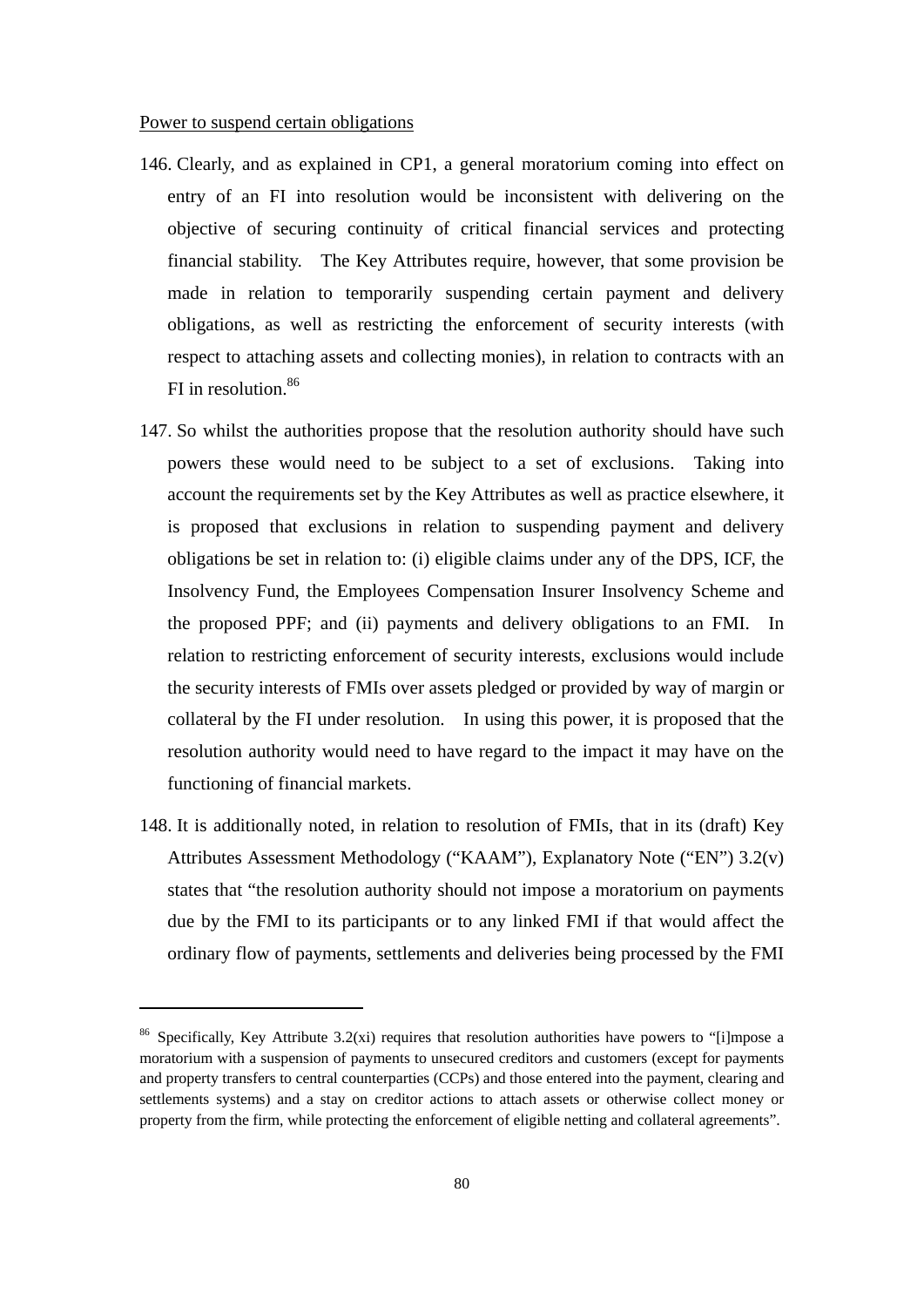in the course of its core functions… and be inconsistent with the resolution objective of ensuring continuity of critical functions".87 However, for most FMIs, the ability to make payments, including within payment, clearing and settlement systems, is fundamental to the continuity of their critical financial services. The imposition of a moratorium on payments due by the FMI to its participants or any linked FMI that are associated with the performance of critical financial services would mean a full or partial interruption of the system, which would be likely to defeat the objective of continuity of critical financial services. Moreover, by preventing outgoing payments even for a short period, the imposition of a moratorium on payments by certain FMIs would carry the risk of continuing or amplifying systemic disruption, in particular by causing a build-up of exposures between market participants, placing liquidity strains on some market participants and causing or exacerbating market illiquidity. However, a resolution authority should not be prevented from imposing a moratorium on payments to general creditors, that is, creditors whose claims on the FMI (a) are not the result of the use of the FMI's critical financial services or (b) do not arise from services necessary for the provision of those services.

149. Consistent with the approach for temporary stays on early termination rights for financial contracts<sup>88</sup> and similar to the approach adopted by the BRRD,<sup>89</sup> it is intended that the moratorium on payments to unsecured creditors and the stay on creditor actions would take effect from the point at which the public notice is issued announcing the formal commencement of resolution proceedings until, at the latest, midnight in Hong Kong on the business day following that publication.

## **Question 28**

**Do you agree that the regime should empower the resolution authority to impose a temporary moratorium on payments to unsecured creditors and to restrict the** 

<sup>&</sup>lt;sup>87</sup> See Footnote 75 for reference.

<sup>88</sup> Please refer to paragraph 120.

<sup>&</sup>lt;sup>89</sup> Please refer to Article 69(1) and Article 70(1) of the EU BRRD. See Footnote 58 for reference.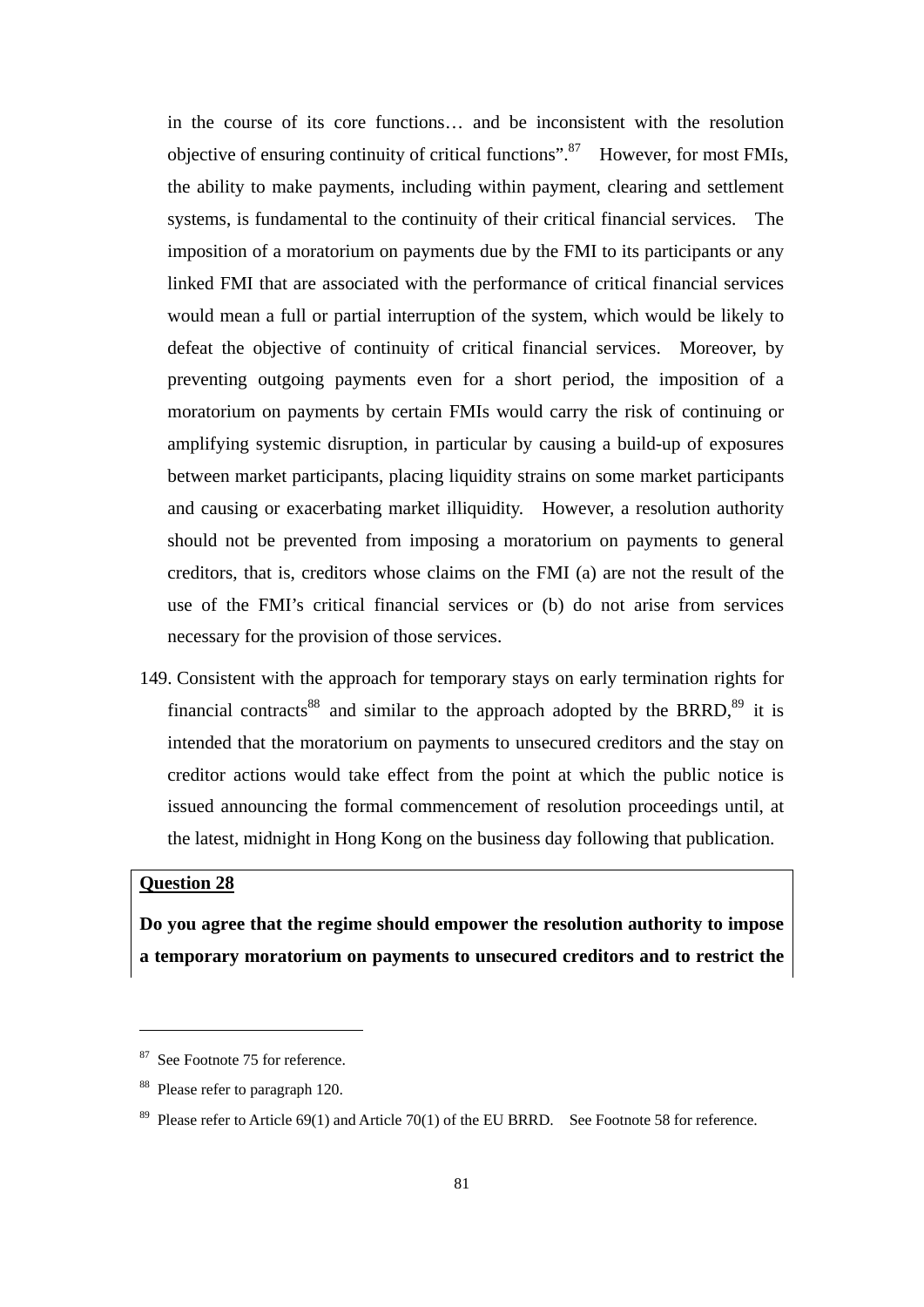**enforcement of security interests in line with proposals set out above? Do you have views as to the exclusions to which this power should be subject?** 

#### Powers to operate and resolve the FI

150. In keeping with Key Attribute 3.2(iii), the authorities propose that the regime should empower the resolution authority to temporarily operate an FI during resolution, including by providing powers to terminate contracts, continue or assign contracts, purchase or sell assets, write down debt and to take any other action to restructure or wind down the FI's operations. To illustrate the importance of these powers it is helpful to consider the example of an FI that has been recapitalised and stabilised through bail-in. In this situation, while the FI has been stabilised, the factors that have led to its resolution have not yet been addressed and the FI's resolution is incomplete. The FI will need to be restructured, with certain parts of the business being sold or wound down, and throughout this restructuring period it is essential that the resolution authority is able to ensure the continued operation of the FI. In the case of resolution of FMIs, it is further proposed that the regime should also include the power to continue the payment, clearing and settlement functions performed by an FMI in resolution. The authorities consider these powers important to facilitate an FI's resolution. As set out in paragraphs 151 and 152, it is intended that the resolution authority should be able to appoint a resolution manager in this regard.

#### Appointment of resolution managers

151. While the resolution authority would of course need to be able to exercise all of the resolution options and powers directly, there may be cases where it could be appropriate or necessary to appoint a person to act on its behalf. For instance, the resolution authority may need to appoint a person to take control of and manage an FI that is being stabilised through bail-in (as explained in paragraph 150). The authorities therefore propose that the regime should empower the resolution authority to appoint one or more people to assist them in the execution of their duties (a "resolution manager"). The resolution manager would have a responsibility to promote the resolution objectives in the course of carrying out their functions and duties. The resolution authority would be responsible for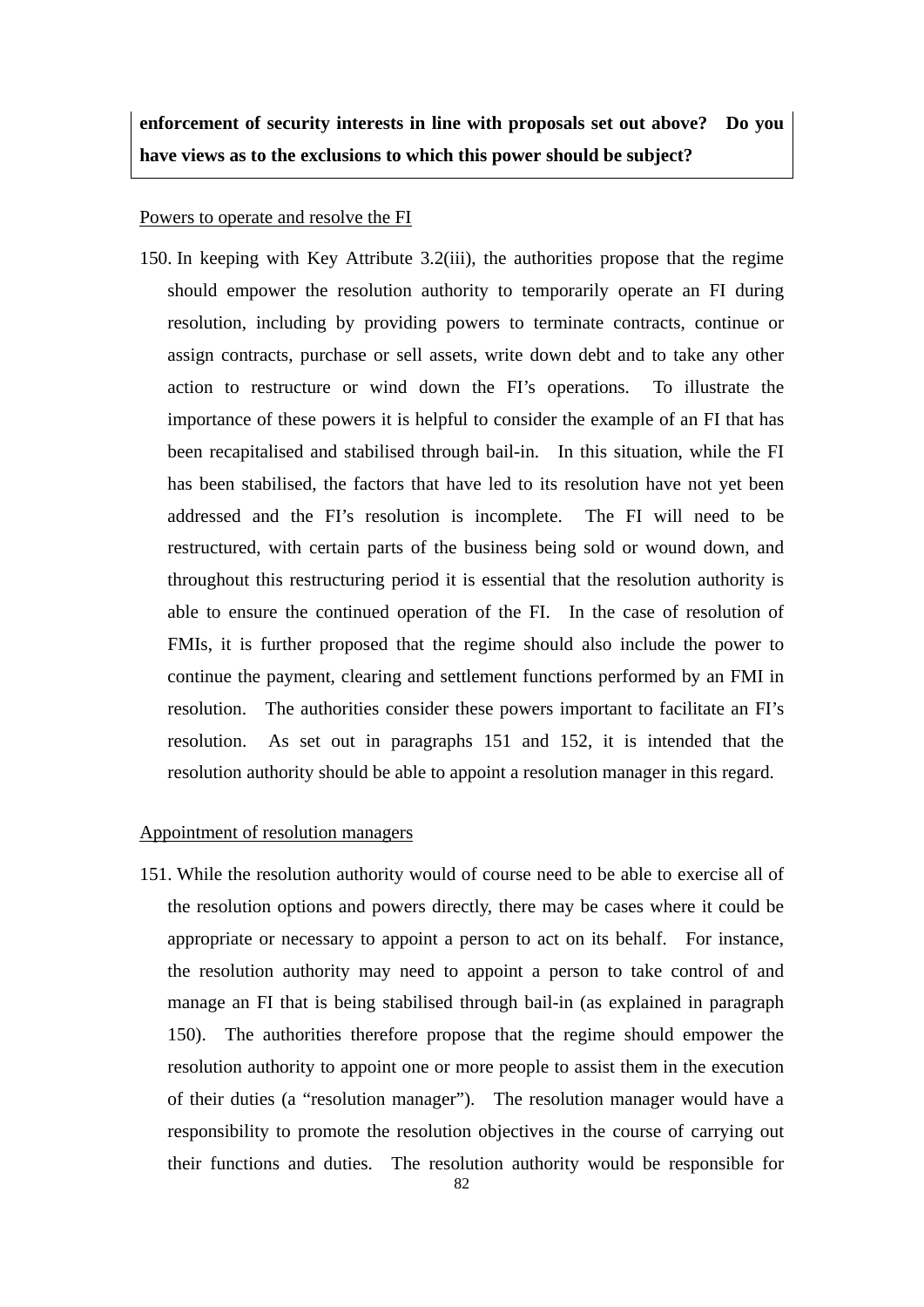ensuring that the resolution manager has the qualifications, ability and knowledge required to carry out his or her functions and duties. It is noted that such qualifications, ability and knowledge would need to be determined on a case-by-case basis, including consideration of the nature of the business of the FI in resolution.

- 152. The resolution manager's role and responsibilities would be set out by the resolution authority in the terms of his or her appointment. Examples of potential responsibilities for the resolution manager might include:
	- (i) to prepare a business reorganisation plan setting out measures aiming to restore the long-term viability of the FI or entity or parts of its business within a reasonable timescale and based on realistic assumptions as to the economic and financial market conditions under which the institution or entity will operate;
	- (ii) to report on the economic and financial situation of the FI and on the acts performed in the conduct of his or her duties, at regular intervals set by the resolution authority and at the beginning and the end of his or her mandate;
	- (iii) to provide periodic budgets or forecasts to the resolution authority for review or approval;
	- (iv) to notify or obtain the consent or approval of the resolution authority and / or relevant regulatory authority before taking or prohibiting certain major actions:<sup>90</sup> and
	- (v) to co-operate with all relevant authorities, including regulatory authorities, to fulfil their mandates.

<sup>&</sup>lt;sup>90</sup> These might including: the sale of major assets or parts of the business; placing of encumbrances on assets; hiring and dismissal of senior or key employees and managers; payment of bonuses to employees; pay-out to creditors, commencing litigation.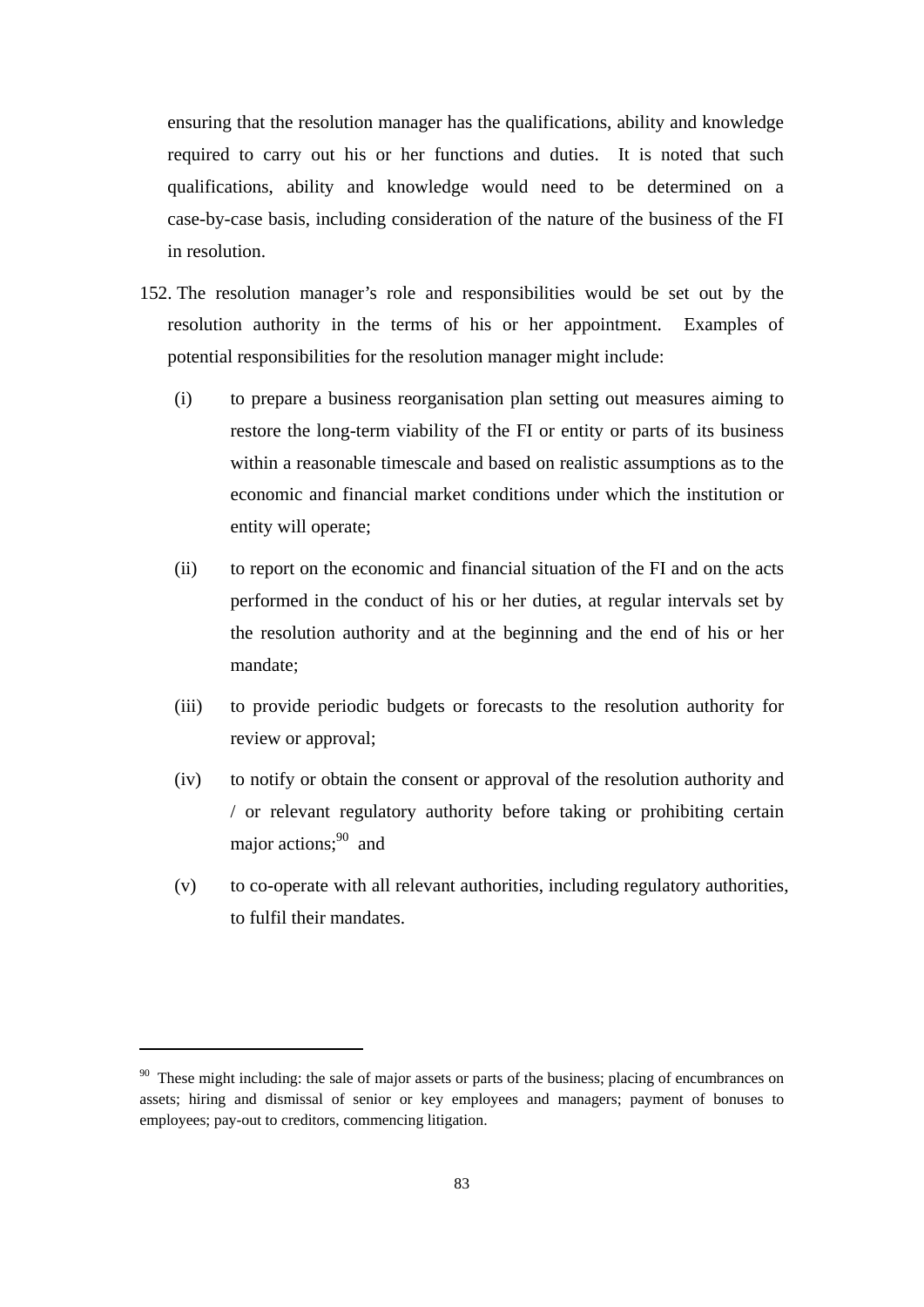#### **Question 29**

**Do you agree that the regime should empower the resolution authority to appoint a resolution manager in line with the proposals set out above?** 

### Continuity of essential services

- 153. Paragraphs 139 to 142 discuss the need for the resolution authority to be able to secure continuity of essential services from a residual FI, where a compulsory transfer of part of an FI's business has been carried out. There may also be cases where the resolution authority needs to secure the continuity of essential services provided by other regulated and non-regulated entities in a group. As explained in paragraphs 44 to 49 of Chapter 2, it is proposed that AOEs be covered within the scope of the resolution regime. However, as explained in that section, it may not always be justified or desirable to take resolution action in respect of AOEs and providing for effective continuity provisions under the regime could reduce the need for such action.
- 154. CP1 set out the rationale for including powers within the regime to help secure the provision of services, which are required to maintain the critical financial services provided by an FI for at least a period of time. The consultative draft of the KAAM, Essential Criteria ("EC") 3.25, sets out that the resolution authority should have powers to require both regulated and non-regulated companies in the same group and within the same jurisdiction as an FI in resolution to continue to provide services to that FI or to any successor entity (including a bridge institution or commercial purchaser) that has acquired all or part of its business in order to secure the continuity of critical financial services.<sup>91</sup>
- 155. As outlined in Chapter 2, respondents highlighted some actions that can be taken in advance of resolution to help improve operational continuity in resolution such as resolution planning and reviewing contracts to ensure they are resilient to resolution actions. The authorities emphasise that providing for continuity provisions in the legislation establishing the regime would not be intended to

 $91$  See Footnote 75 for reference.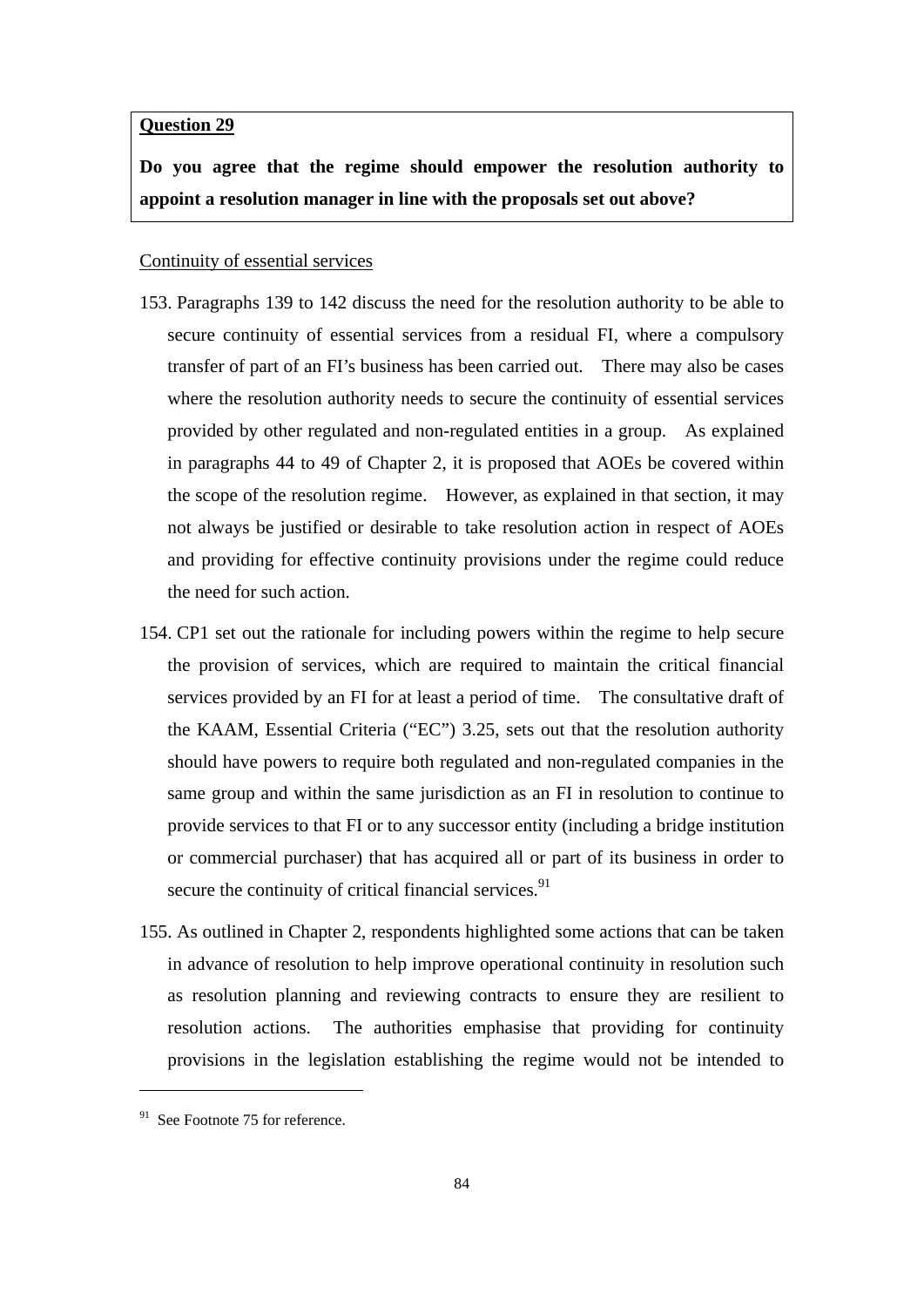negate or lessen the need for effective resolution planning, including enhancing operational continuity arrangements. The power would be intended to provide the resolution authority with an additional level of confidence that those essential services provided by another group entity and that are needed to secure continuity of an FI's critical financial services can reliably be made available in resolution. It is essential that stakeholders have confidence that the resolution actions being taken will be effective and the inclusion of this power should help to reinforce this in relation to operational continuity.

- 156. To help ensure continuity of essential services and functions, the authorities propose that the regime provide for the resolution authority to do any of the following:
	- (i) Require that both regulated and non-regulated companies in the same group and within the same jurisdiction as an FI in resolution continue to provide services that are necessary to support operational continuity to the FI under resolution or to any bridge institution, third party purchaser or AMV at a reasonable consideration; and
	- (ii) Procure such services from unaffiliated third parties at a commercial rate.
- 157. It is proposed that the requirement for temporary provision of services specified in (i) and (ii) above would stand until such time as the resolution authority determines that such services are no longer required in connection with the FI in resolution and any commercial purchaser, bridge institution or AMV.

## **Question 30**

**Do you agree that the regime should provide the resolution authority with the necessary powers to secure the continuity of essential services as set out in paragraph 156?** 

#### Powers to remove directors and remuneration claw-back

158. Key Attribute 3.2(i) provides that resolution authorities should have the power to "[r]emove and replace the senior management and directors and recover monies from responsible persons, including claw-back of variable remuneration". The consultative draft of the KAAM (EC 3.2.1 and 3.2.2) elaborates that the power to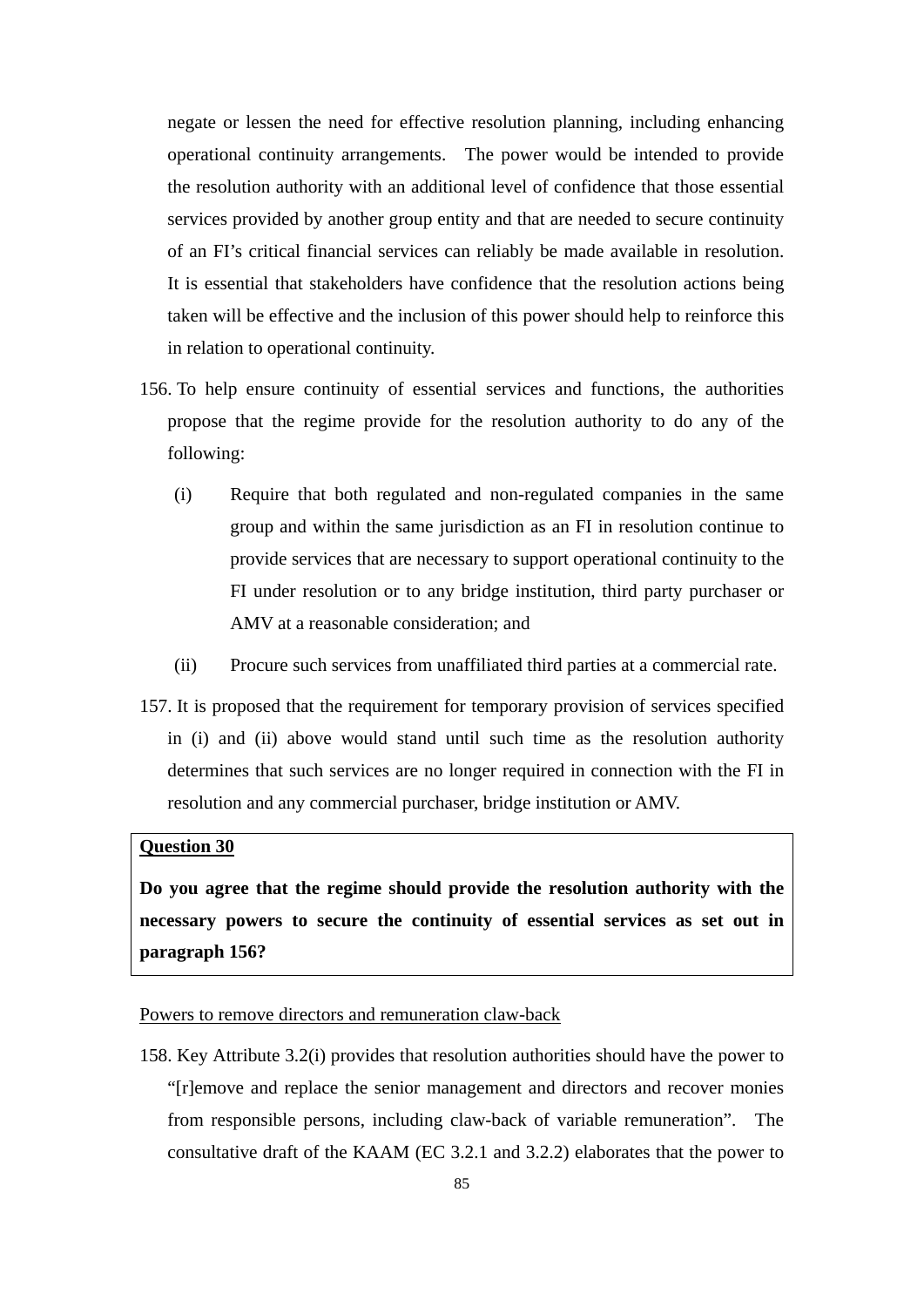claw-back remuneration should constitute a power to "pursue claims against responsible persons with a view to recovering monies from such persons" and enable the resolution authority to "recover variable remuneration, both awarded and deferred, as appropriate from senior management and directors whose actions or omissions have caused or materially contributed to the failure of the firm, irrespective of whether those persons have been removed from their position.".

- 159. In respect of the removal of directors and senior management, the HKMA, SFC and the IA have a variety of powers that may, in some instances, permit some or all of the following: the relevant authority removing certain officers of regulated FIs from their position;<sup>92</sup> banning them from participating in providing regulated financial services; or banning them from participation in corporate management. However, the powers are not uniform across the authorities and are not specifically designed to be applicable in the event of a resolution of an FI.
- 160. In respect of remuneration claw-back, the HKMA's Guideline on a Sound Remuneration System states that firms should operate a claw-back provision in respect of "unvested deferred remuneration in circumstances where it is later established that any performance measurement was based on data which is later proven to have been manifestly misstated, or it is later established that there has been fraud or other malfeasance on the part of the relevant employee, or violations by the employee of internal control policies". The SFC may, in certain circumstances, seek orders to recover unjust enrichment or losses from certain people who have contravened the SFO or participated in such a contravention or been involved in listed company fraud or misconduct and make compensatory payments to those who have suffered as a result, and may also seek orders to make contracts void or voidable.<sup>94</sup> The IA does not currently have an explicit power to

 $92$  Under the Banking Ordinance (Cap. 155) the MA's power to remove directors is confined to directors of authorized institutions incorporated in Hong Kong.

<sup>&</sup>lt;sup>93</sup> See HKMA "Supervisory Policy Manual: Guideline on a Sound Remuneration System", paragraph 2.4.3,

http://www.hkma.gov.hk/media/eng/doc/key-functions/banking-stability/supervisory-policy-manual/C G-5.pdf

<sup>&</sup>lt;sup>94</sup> See SFO, Sections 213 and 214, for reference.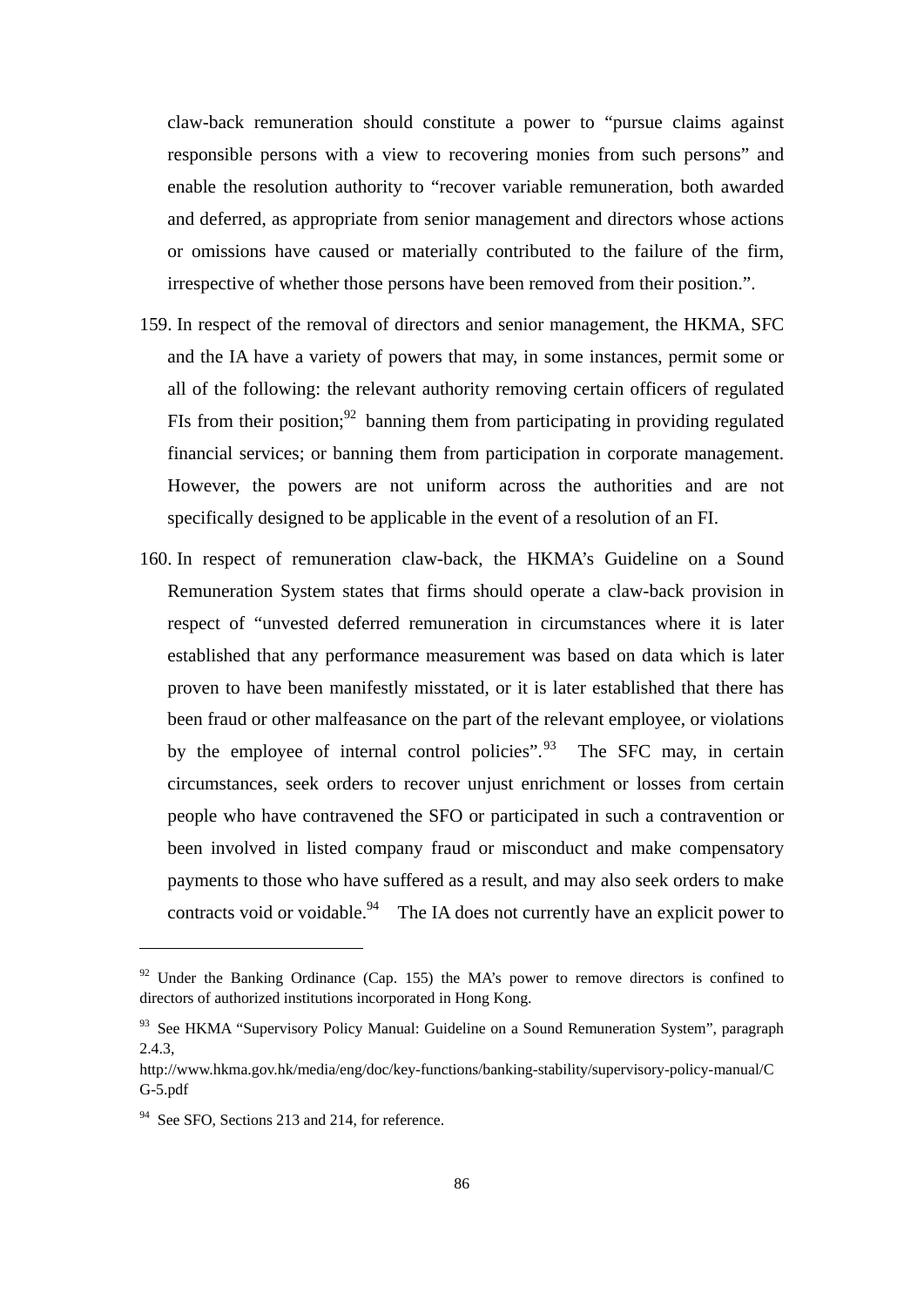claw-back remuneration paid, or payable, by authorized insurers. The powers relating to remuneration are not uniform among the authorities and are not designed to specifically apply to the situation of an FI entering into resolution or to permit recovery of remuneration when the acts or omissions of an FI's directors and senior management have contributed to the FI becoming non-viable and so entering into resolution.

161. The regulators' existing powers for both director and senior management removal and remuneration claw-back are therefore considered not to fully meet the standards set by Key Attribute 3.2(i). The authorities propose to enact, as part of the resolution regime, uniform powers to enable the removal from office of directors and members of the senior management of FIs that enter into resolution. It is also proposed that it should be possible to claw-back remuneration from certain people whose acts or omissions have materially contributed to an FI becoming non-viable and so entering into resolution.

#### *Director and senior management removal*

162. It was noted in CP1 that a resolution authority should be empowered to remove and replace the senior management and directors, retaining flexibility to determine what is appropriate on a case-by-case basis whilst acknowledging that that the resolution authority may not be able to secure continuity for some or all of the FI's business if all directors and senior management are dismissed.<sup>95</sup> On further reflection, the authorities are considering an approach whereby removal of all of a failed FI's directors, its Chief Executive Officer ("CEO") and Deputy Chief Executive Officer ("DCEO") (where relevant)<sup>96</sup> is automatic on the initiation of resolution, in order to ensure no conflict between directors' fiduciary duties and the objectives of resolution. The removal of other senior management could still be effected on a case-by-case basis.

<sup>&</sup>lt;sup>95</sup> See paragraph 247 and the footnote thereto in CP1. See Footnote 1 for reference.

<sup>&</sup>lt;sup>96</sup> By whatever name called.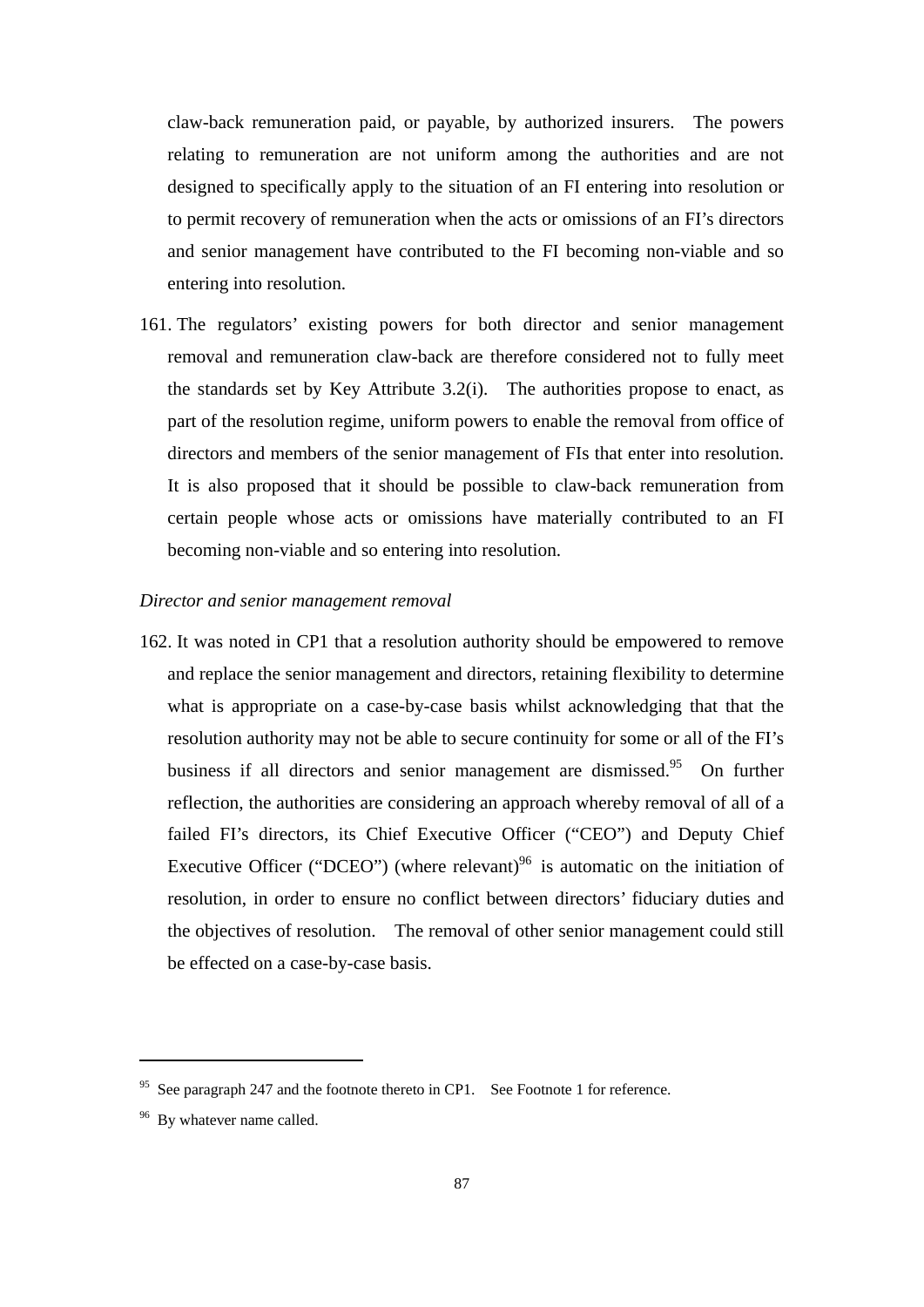- 163. When an FI enters resolution, the resolution authority will have to assume full management control over the FI very quickly in order to secure continuity for some or all of the FI's business. It may be desirable, therefore, that an FI's entry into resolution automatically, by operation of law, results in the removal of all of its existing directors and its CEO. Removal would apply without reference to wrongdoing. If directors and CEO are removed, rather than suspended, this will relieve them of their fiduciary duties which could otherwise be in conflict with the resolution objectives and impede resolution. Other members of senior management who are not directors may also exercise substantial management control over the FI and this may inhibit the resolution authority's managerial control or otherwise be undesirable. The authorities therefore also propose that the resolution authority should be able, at its discretion, to remove other members of senior management of an FI in resolution. This too would be without reference to wrongdoing and could be effected through the serving of a notice by the resolution authority. As the resolution authority may, however, need to retain the expertise and knowledge of some of the directors and senior management to best manage the FI in resolution, it is proposed that the resolution authority be able to appoint these persons to act as agents of the resolution authority to assist in the discharge of its functions.
- 164. As creditors of the FI, in respect of wages earned but unpaid at the point of resolution, those directors or members of senior management removed by operation of law at the initiation of resolution, or subsequently by the resolution authority, would have a right to seek compensation under the arrangements outlined in Chapter  $4.97$  However, any monies recovered by the resolution authority as a result of a valid claw-back order (see paragraphs 165 to 167 below) could not be recovered under the proposed NCWOL compensation mechanism.

#### *Remuneration claw-back*

165. The authorities propose that the resolution authority be given the power to pursue claims in court for remuneration claw-back against relevant current or former

 $97$  See paragraphs 168 to 181.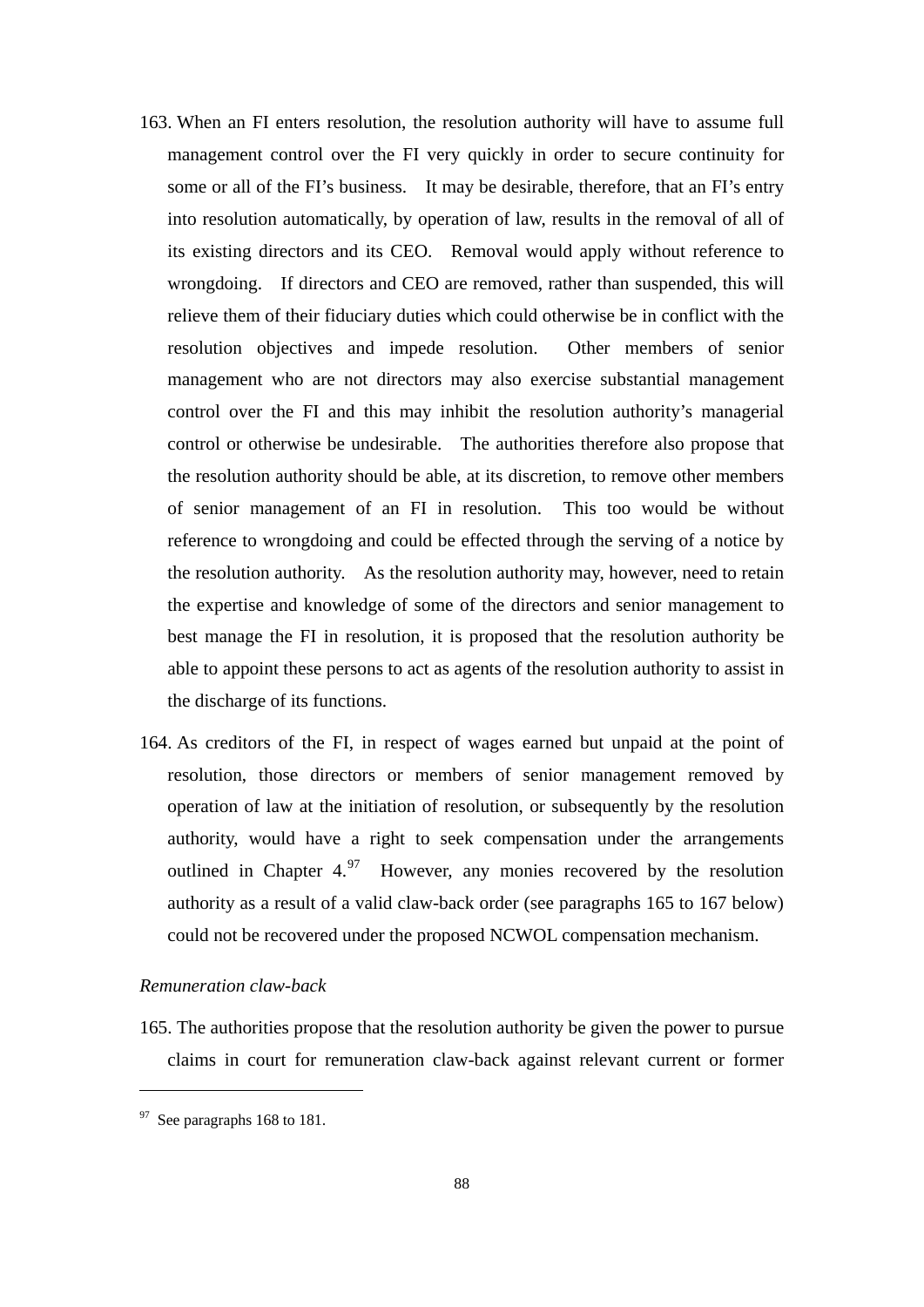directors, those involved in management and those identified and categorised as risk-takers 98 of an FI in resolution. Powers would extend to recovering remuneration in any form from any such people whose actions or omissions have caused or materially contributed to an FI becoming non-viable and so entering into resolution. Powers would apply irrespective of whether those people remained in their position before or after the FI enters resolution.

- 166. The authorities would welcome respondents' comments on whether remuneration claw-back should apply to both fixed and variable remuneration (both vested and unvested) or only to variable remuneration (both vested and unvested). While it could be argued that the variable (bonus) component has the greater potential to incentivise excessive risk-taking, the possible downside of including only the variable component of remuneration within a claw-back power is that it could encourage restructuring of pay packages towards fixed (and away from variable) pay. The authorities propose that the resolution authority would be required to demonstrate to the court that the individual, individually or collectively, materially contributed to the FI becoming non-viable, with the court then determining whether, and the extent to which, a claw-back order should be granted.<sup>99</sup> The court would be required to take into account how the individual, individually or collectively, contributed to the FI becoming non-viable, the loss or damage to the FI attributable to them (if quantifiable) and the extent to which they benefitted from their actions and their own financial condition. It is proposed that any clawed-back remuneration should contribute towards paying the costs of the relevant FI's resolution.
- 167. Some jurisdictions (for example the US and Singapore) have imposed a time limit on the number of years preceding initiation of resolution in relation to which remuneration can be subject to claw-back. In the US and Singapore, this limit is

<sup>&</sup>lt;sup>98</sup> A "risk taker" might be defined as a person whose professional activities have, or have the potential to have, a material impact on the risk profile of an FI and who is held to be responsible because of their impact on an FI's risk profile regardless of whether they have any day-to-day decision-making capacity in the ongoing management of the FI.

<sup>&</sup>lt;sup>99</sup> The authorities will give further consideration to providing guidance on those acts of wrongdoing which could give rise to a valid claw-back order in the drafting of the legislation.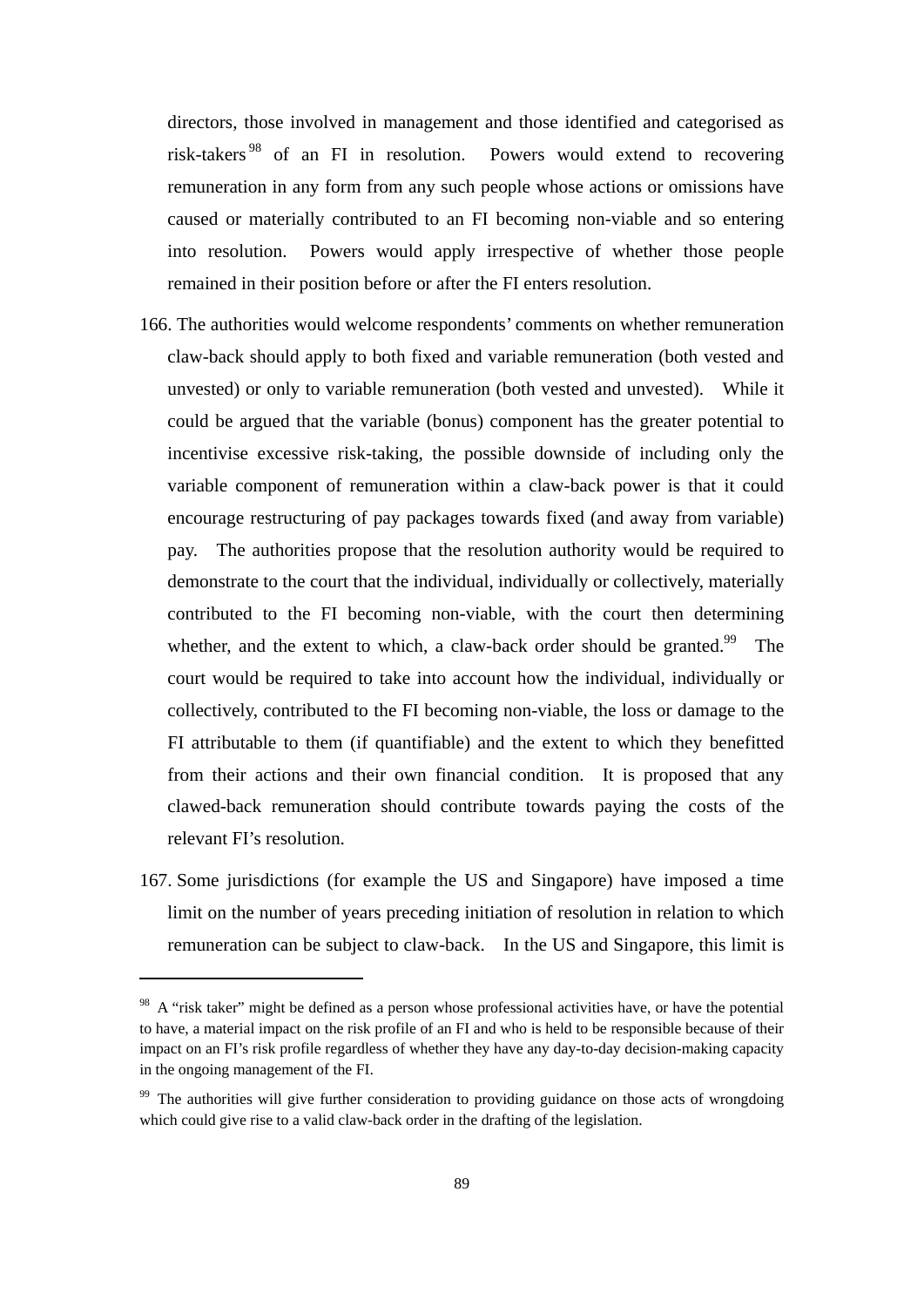either dis-applied or can be extended in certain cases, for example in the case of an officer who acted recklessly, fraudulently or dishonestly. The authorities consider that there may be a need to impose a similar limit in Hong Kong and will give further consideration to what would be appropriate in this regard.

# **Question 31**

**Do you agree that resolution should result in the automatic removal of all the directors, the CEO and Deputy Chief Executive Officer ("DCEO") (where relevant) of an FI in resolution and that the resolution authority should have powers to remove other senior management at its discretion?** 

## **Question 32**

**Do you agree that the resolution authority should be able to apply to the court to seek remuneration claw-back from those parties identified in paragraph 165 whose actions or omissions have caused or materially contributed to an FI entering resolution?** 

## **Question 33**

**Do you have views on whether remuneration claw-back should apply to both fixed and variable remuneration (both vested and unvested) or only to variable remuneration (both vested and unvested)?** 

## **Question 34**

**In light of the practices adopted in other jurisdictions, do you have views on how far back in time a remuneration claw-back power should reach?**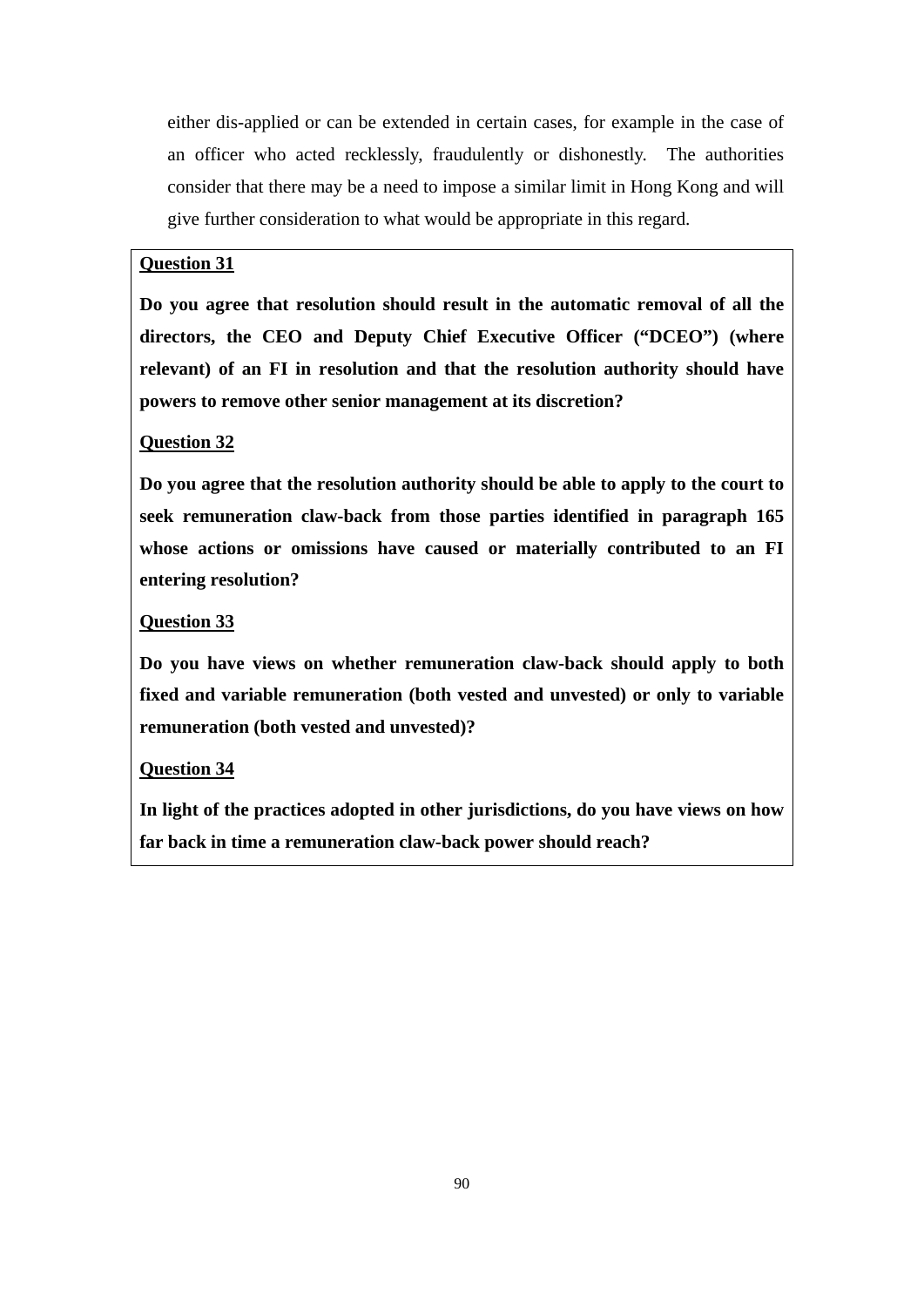This chapter considers the safeguards to be incorporated into the resolution regime, as well as how resolution should be funded. It covers:

- the structure of a NCWOL compensation mechanism;
- how other restrictions on the exercise of resolution powers could be structured most effectively;
- how any costs of resolution, including those arising because NCWOL compensation is due, might be met.

## Providing for an NCWOL compensation mechanism

- 168. CP1 explained that creditors of a non-viable FI could be made worse off by a particular approach to resolution as compared with the treatment they would have received had the FI otherwise entered into liquidation. Recognising this, Key Attribute 5.2 states that "[c]reditors should have a right to compensation where they do not receive at a minimum [in resolution] what they would have received in a liquidation of the firm under the applicable insolvency regime". CP1 outlined the importance of providing for such a compensation mechanism, and the authorities, having considered the matter further, including by drawing on respondents' views, set out a proposal below.<sup>100</sup>
- 169. Most respondents agreed that the regime should provide for an NCWOL compensation mechanism identifying that more detail would be welcome on: (i) who would undertake the necessary valuation to determine compensation due; (ii) what assumptions would form the basis of the valuation; (iii) how any

<sup>&</sup>lt;sup>100</sup> While it should be expected that shareholders would generally receive little, if anything, by way of a "distribution" in resolution, it is noted that the Key Attributes state that resolution should be able to be initiated "before a firm is balance sheet insolvent and before all equity has been fully wiped out". As such, there may be cases where an NCWOL valuation identifies residual value that would have remained for shareholders in a hypothetical liquidation and so compensation should be due if that hypothetical valuation is greater than the shareholders' outcome in resolution. The authorities consider it appropriate, therefore, that the NCWOL safeguard apply to shareholders as well as creditors.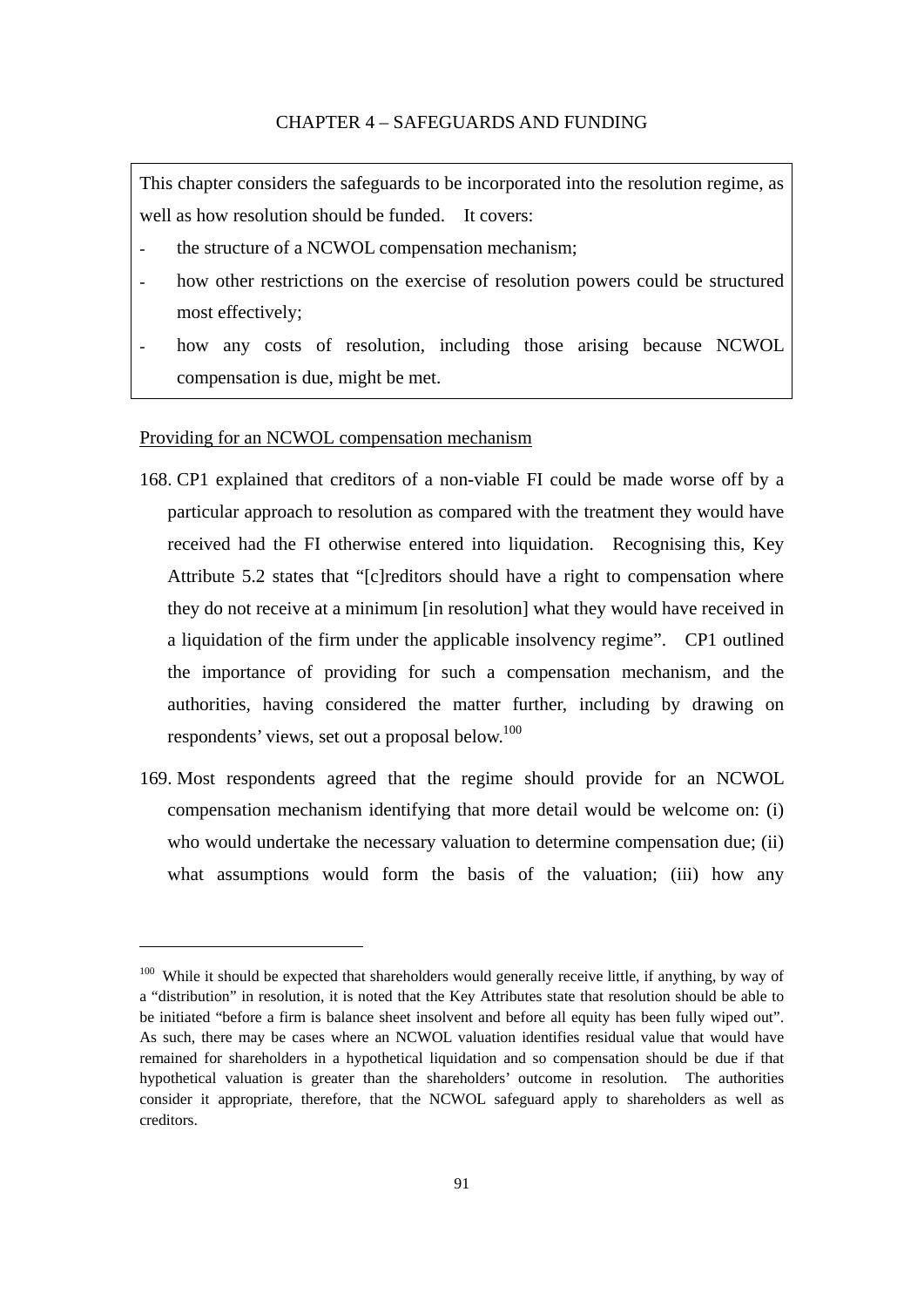compensation due would be funded; and (iv) what channels would be available for affected parties to appeal. Each of these issues is addressed in more detail below.

## *Who should undertake an NCWOL valuation*

- 170. Some respondents commented that it was important for an NCWOL valuation process to be transparent and fair, which the authorities agree would lend integrity and credibility to the mechanism. With this in mind it appears that a requirement should be set that the person undertaking the valuation ("NCWOL valuer") must be independent and not conflicted in a way that may, or may be perceived to, influence their neutrality. Conflicts could arise, or be seen to arise, where the valuer has, or is seen to have, a current or recent direct relationship with any of the stakeholders in an FI's resolution who have an interest in the outcome of the NCWOL valuation (such as the FI in resolution and its significant creditors and shareholders). Box F below sets out the authorities' initial thinking on those criteria against which a potential NCWOL valuer could be assessed for independence during the appointment process. The list is intended to be indicative since the appointing party will need to exercise a degree of judgment as identifying each and every potential conflict of interest is likely to be infeasible in advance.
- 171. In addition to the proposed criterion of independence, an NCWOL valuer would also need to possess the necessary professional skills and experience to undertake the valuation, particularly in respect of large, complex FIs. Therefore, Box F also sets out further indicative criteria in this regard.

# **Box F: Indicative criteria for appointing an NCWOL valuer**

The indicative criteria for establishing the independence of an NCWOL valuer are that he should:

- not have material interest in common or in conflict with the public authorities, the FI in resolution (including related group companies and all employees) or its significant creditors and shareholders;
- not be a public officer;
- be a separate legal entity with respect to both the resolution authority and the FI in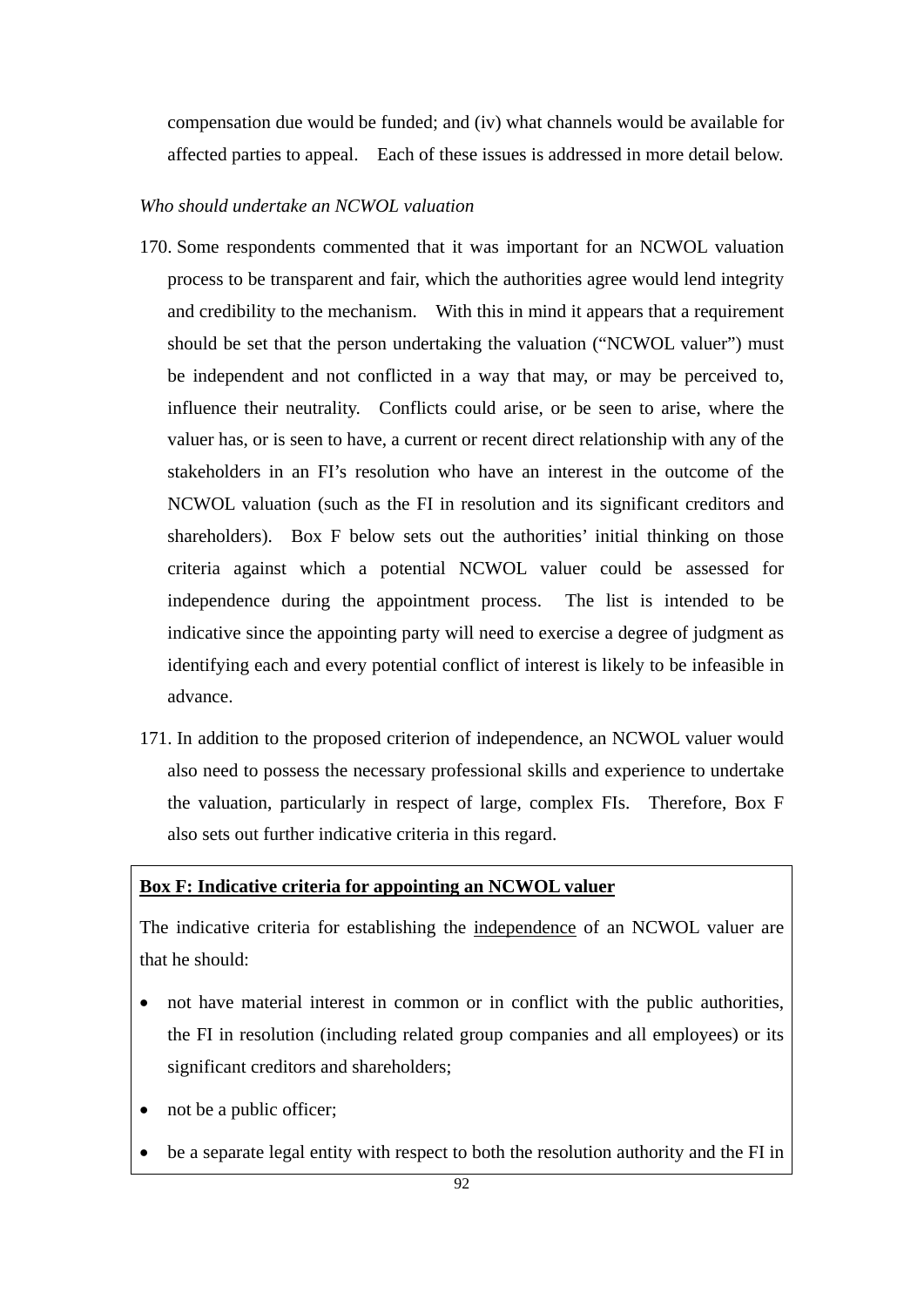resolution and not part of the same group of companies as the FI in resolution.

The indicative criteria for establishing the expertise of an NCWOL valuer are that he should possess:

- ability, knowledge and expertise in relevant technical subjects, particularly accounting and finance, including in relation to the sector in which an FI in resolution operates, restructuring and insolvency; and an understanding of the resolution framework;
- experience in the valuation of complex companies;
- the standing and ability to carry out a high-profile public process;
- sufficient technical and human resources to carry out the valuation (including adequate and properly equipped premises and competent personnel), taking into account the nature, size and complexity of the FI to be valued.
- 172. In terms of appointing an NCWOL valuer, the authorities are considering whether an approach whereby the resolution authority makes the appointment, guided by the indicative criteria for independence and expertise set out in Box F, as well as any situation-specific factors at the time, would lend adequate credibility and independence to the process.
- 173. As concerns the timeframe for an NCWOL valuer's appointment, an NCWOL valuation cannot begin until resolution proceedings have formally commenced in order that the relevant reference date for the valuation can be determined.<sup>101</sup> The authorities would, however, expect the process for appointment to commence as soon as practicable once formal resolution proceedings have been initiated (or in advance where possible).

## **Question 35**

**Do you agree that the indicative criteria to assess the independence and expertise** 

<sup>&</sup>lt;sup>101</sup> Paragraph 85 in Chapter 3 notes that the formal commencement of resolution proceedings will be marked by the issuance of a public notice by the resolution authority.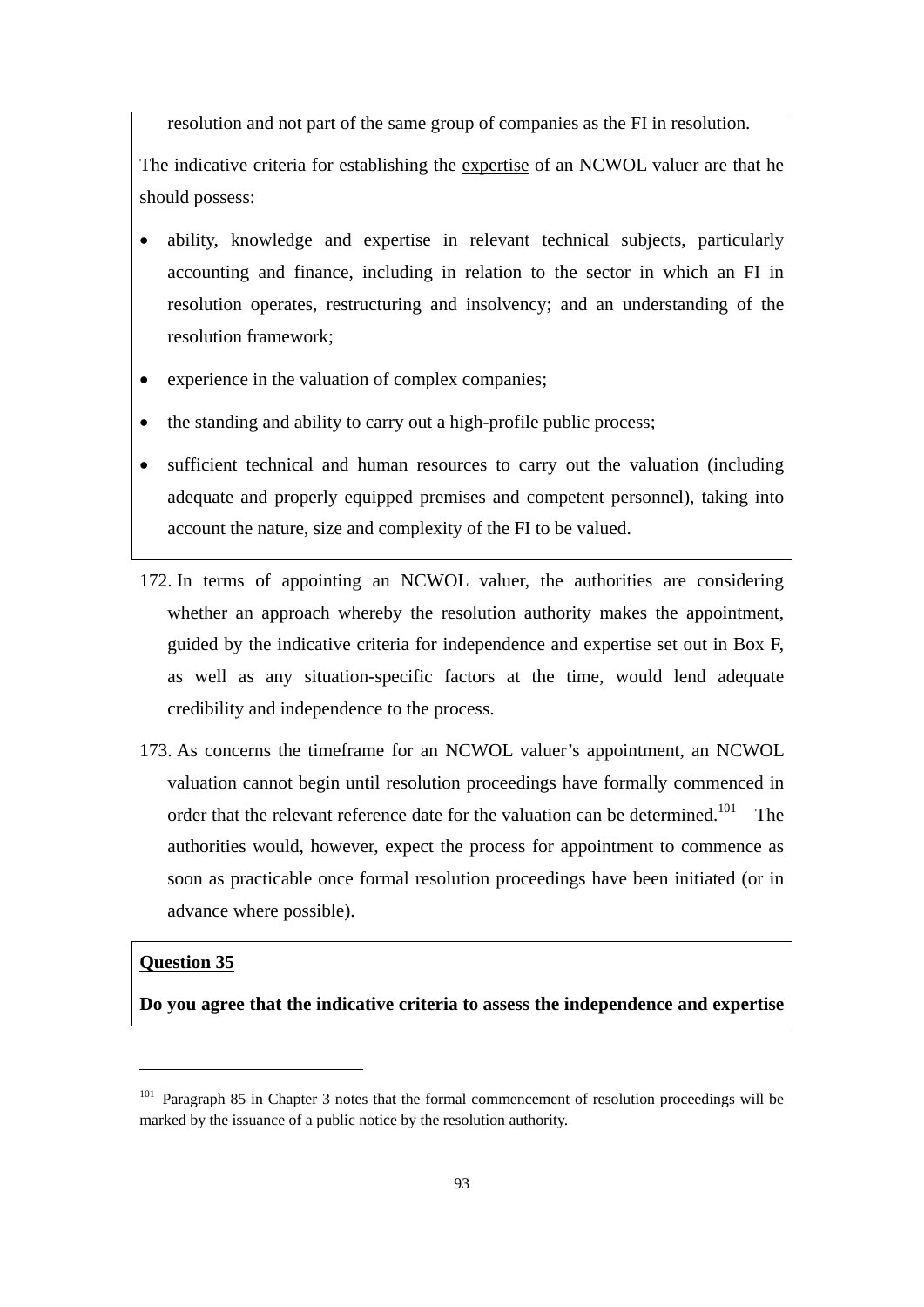**of an NCWOL valuer, as set out in Box F, are appropriate and that a degree of judgment will be inherent in assessing whether these, or any other, factors are relevant in individual cases?** 

## **Question 36**

**Do you agree that the resolution authority should appoint the NCWOL valuer, guided by the indicative criteria set out in Box F?** 

#### *Grounds for removal of an NCWOL valuer*

- 174. Although it would clearly be undesirable, situations might arise where there is a need to revoke the appointment of an NCWOL valuer. It is therefore proposed that the legislation establishing the local resolution regime should set out the grounds on which an application for removal of an NCWOL valuer can be made as well as by, and to, whom such an application can be made. This approach would appear to be consistent with the approach taken to the removal of persons from broadly similar offices, e.g. a liquidator may "on cause shown, be removed" from his office by the court (which would have made the original appointment) under Section 196 of the CWUMPO. The authorities therefore propose that similar provision should also apply to an NCWOL valuer and that the grounds for removal should be limited to: (i) death; (ii) incapacity; (iii) bias; (iv) serious misconduct; and/or (v) the valuer no longer meeting the appointment criteria.
- 175. Given the proposal set out in paragraph 172 that an NCWOL valuer would be appointed by the resolution authority it is proposed, for consistency, that the resolution authority should also have the power to revoke that appointment, subject to cause for doing so being presented to, and accepted by, it. In terms of who may apply to the resolution authority for the revocation of an NCWOL valuer's appointment, the authorities propose to limit this to the shareholders and creditors of an FI in resolution given that these are the parties most directly concerned with an NCWOL valuer's performance of his/her duties. Should the resolution authority determine that the grounds for removal of an NCWOL valuer proposed by the applicant are valid, then it would formally revoke his appointment and commence the process to appoint a replacement NCWOL valuer. The resolution authority would also be able to remove an NCWOL valuer from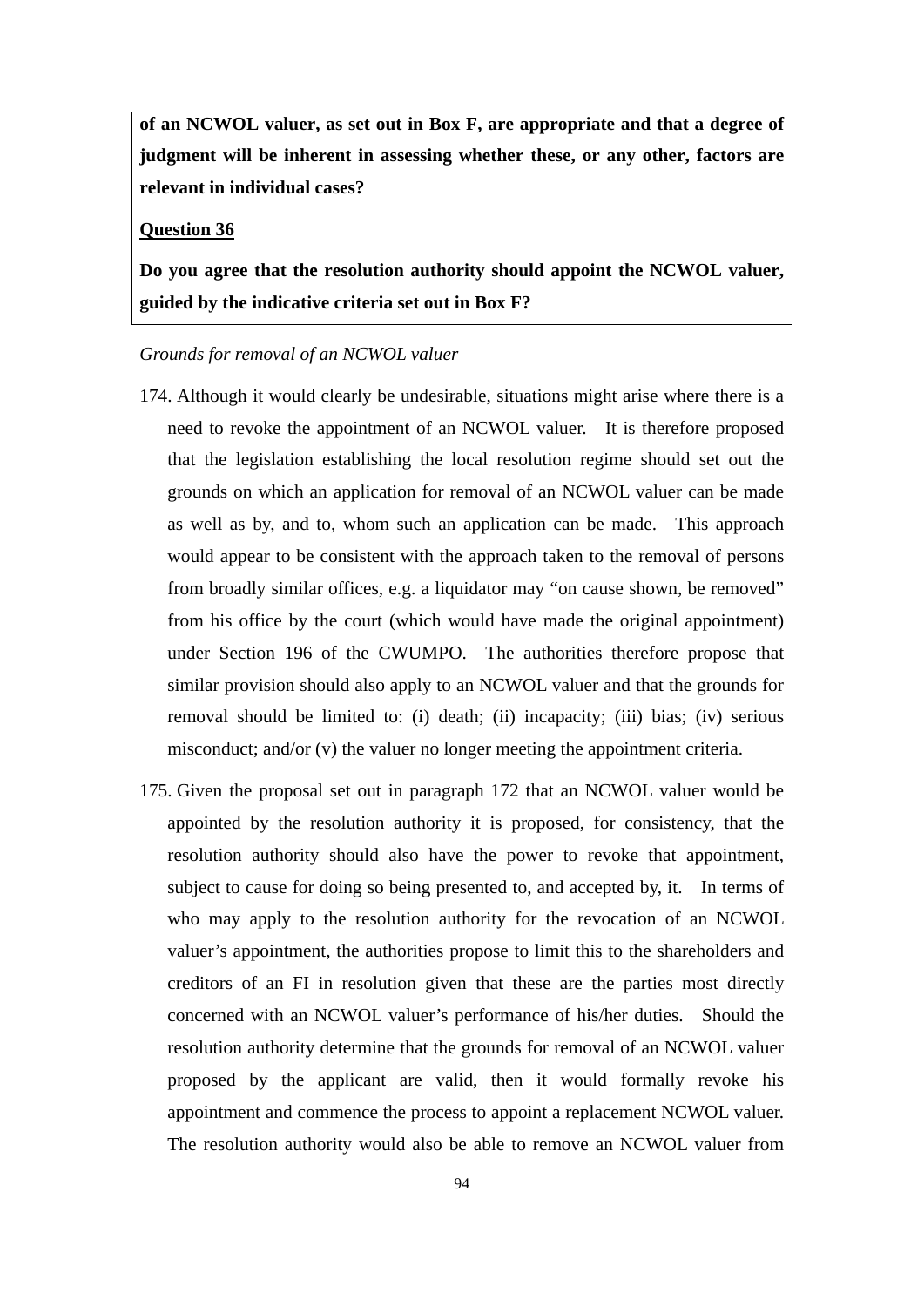office of its own volition, should it identify that one or more of the grounds for removal listed in paragraph 174 had been met. Should an NCWOL valuer be removed from office, the treatment of any work undertaken prior to the revocation of appointment would be a matter for the replacement valuer, and it would be expected that such treatment would be explained as part of the replacement NCWOL valuer's work.

## **Question 37**

**Do you agree with the proposed grounds for removal of a NCWOL valuer, as set out in paragraph 174? Do you agree that the proposed mechanism for seeking removal on those grounds is appropriate?** 

#### **Question 38**

**Do you agree that the treatment of the outgoing valuer's work up to the point of removal is a matter for any incoming valuer, who should clearly explain that treatment in his/her final valuation?** 

#### *Valuation Principles*

- 176. One aspect of an NCWOL valuer's role is to determine the treatment that a non-viable FI's creditors and shareholders would have received had the FI instead entered into liquidation in its entirety.<sup>102</sup> By its nature the NCWOL valuation is hypothetical and therefore needs to be based upon assumptions, some of which could depend upon firm-specific and market conditions at the time. However, in line with the approach taken in other jurisdictions, the authorities consider there to be three high-level valuation principles that should be applied in any NCWOL valuation, independent of firm-specific and market circumstances at the time, and which, therefore, should be included in the primary legislation to guide any NCWOL valuation:
	- (i) Valuation reference date A key assumption underpinning a determination of whether any NCWOL compensation is due to affected creditors and

<sup>&</sup>lt;sup>102</sup> The NCWOL valuer would then compare this hypothetical valuation against creditors' and shareholders' actual outcomes in resolution to determine whether NCWOL compensation is due.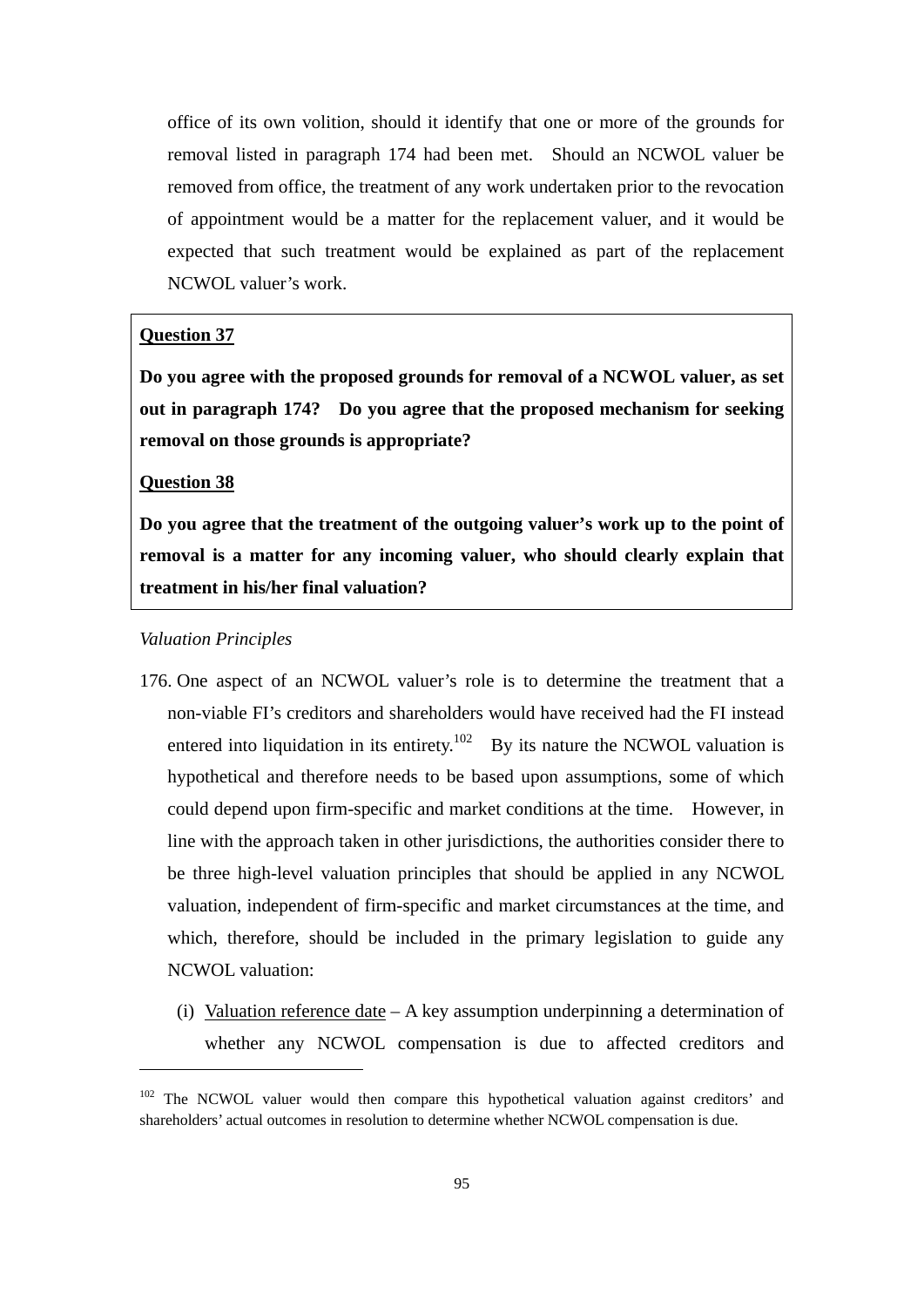shareholders of an FI in resolution is the date on which it should be assumed that a non-viable FI would have entered into liquidation (had it not been placed into resolution). The authorities' view is that this reference date should be that which marks the earliest point it could be assumed that the FI would otherwise have entered into liquidation (absent a resolution). While this will be further considered, one option is that the date on, and time at, which the resolution authority issues the public notice<sup>103</sup> announcing the formal commencement of resolution proceedings would be used.

- (ii) Creditor hierarchy An NCWOL valuer will also be required to adhere to the creditor hierarchy in a winding-up and thus assume that preferential debts will be paid in priority to other unsecured debts, which in turn will be paid in priority to deferred debts, and any surplus remaining after paying and discharging all the debts and liabilities of the FI will be paid to the shareholders of the FI. Although having no bearing on actual distributions, as the NCWOL valuation is hypothetical, respecting the creditor hierarchy is vital to ensuring that an NCWOL valuation can be relied upon as an accurate representation of the payments that would have been due to creditors and shareholders had the FI otherwise entered into liquidation. This valuation is then compared to those creditors' and shareholders' actual treatment in resolution in order to determine whether any NCWOL compensation is due.
- $(iii)$ Provision of financial assistance An FI that is placed into resolution is likely to have experienced at least some distress in the preceding weeks and months. In response to this, the authorities may have provided some support, such as through the MA's role of Lender of Last Resort ("LoLR") under which short-term liquidity support can be provided to an AI if it meets certain conditions.<sup>104</sup> In such cases, it is proposed that an NCWOL valuer should disregard the actual or potential provision of any financial assistance

<sup>&</sup>lt;sup>103</sup> See Footnote 101.

<sup>&</sup>lt;sup>104</sup> HKMA (March 2009), Policy Statement on the Role of the Hong Kong Monetary Authority as Lender **Contract Contract Contract Contract Contract Contract Contract Contract Contract Contract Contract Contract Contract Contract Contract Contract Contract Contract Contract Contract Contract Contract Contract Contrac** http://www.hkma.gov.hk/eng/key-functions/monetary-stability/liquidity-support-to-banks.shtml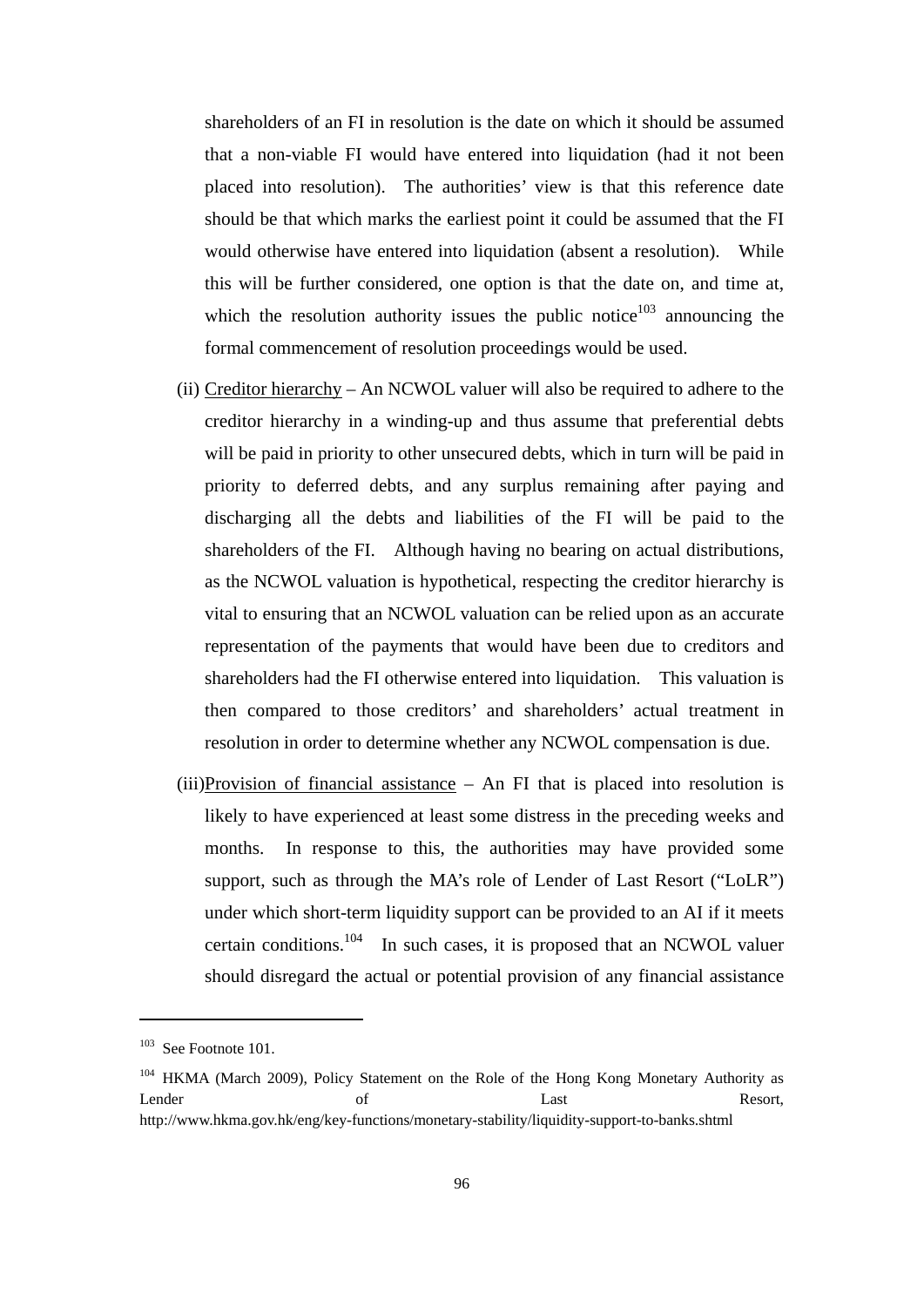from the authorities to an FI in resolution, outside of the course of 'business as usual' ("BAU") operations.<sup>105</sup> The key principle in disregarding such support is that the shareholders and creditors of the failed FI should not benefit from any extraordinary support provided by the authorities to an FI in order to protect financial stability in Hong Kong. Such support is provided to protect the public interest generally and not with the objective of protecting the individual shareholders and creditors of the recipient FI.

## **Question 39**

**Do you agree that the three overarching valuation principles identified in paragraphs 176 (i) to (iii) should be applied each time an NCWOL valuation is undertaken? Do you have views on other valuation principles that should underpin an NCWOL valuation?** 

#### *Scope of right to seek NCWOL compensation*

177. Under the proposed mechanism, a right to compensation would only be available to those who are creditors and shareholders of the FI in resolution as at the point resolution proceedings formally commence. In this way, only those stakeholders whose property rights have been affected by the exercise of resolution powers, and who have suffered a greater loss in resolution than it is assessed would have been the case in liquidation, would be entitled to NCWOL compensation.

## **Question 40**

**Do you agree that the right to receive NCWOL compensation (if due) should be restricted to those creditors and shareholders who held liabilities of a failed FI as at the point resolution proceedings formally commenced and who suffer an economic loss as a direct result of the resolution authority's actions?** 

<sup>&</sup>lt;sup>105</sup> An example of BAU liquidity provision is the HKMA's discount window, which provides overnight liquidity to banks against eligible collateral to facilitate interbank settlement.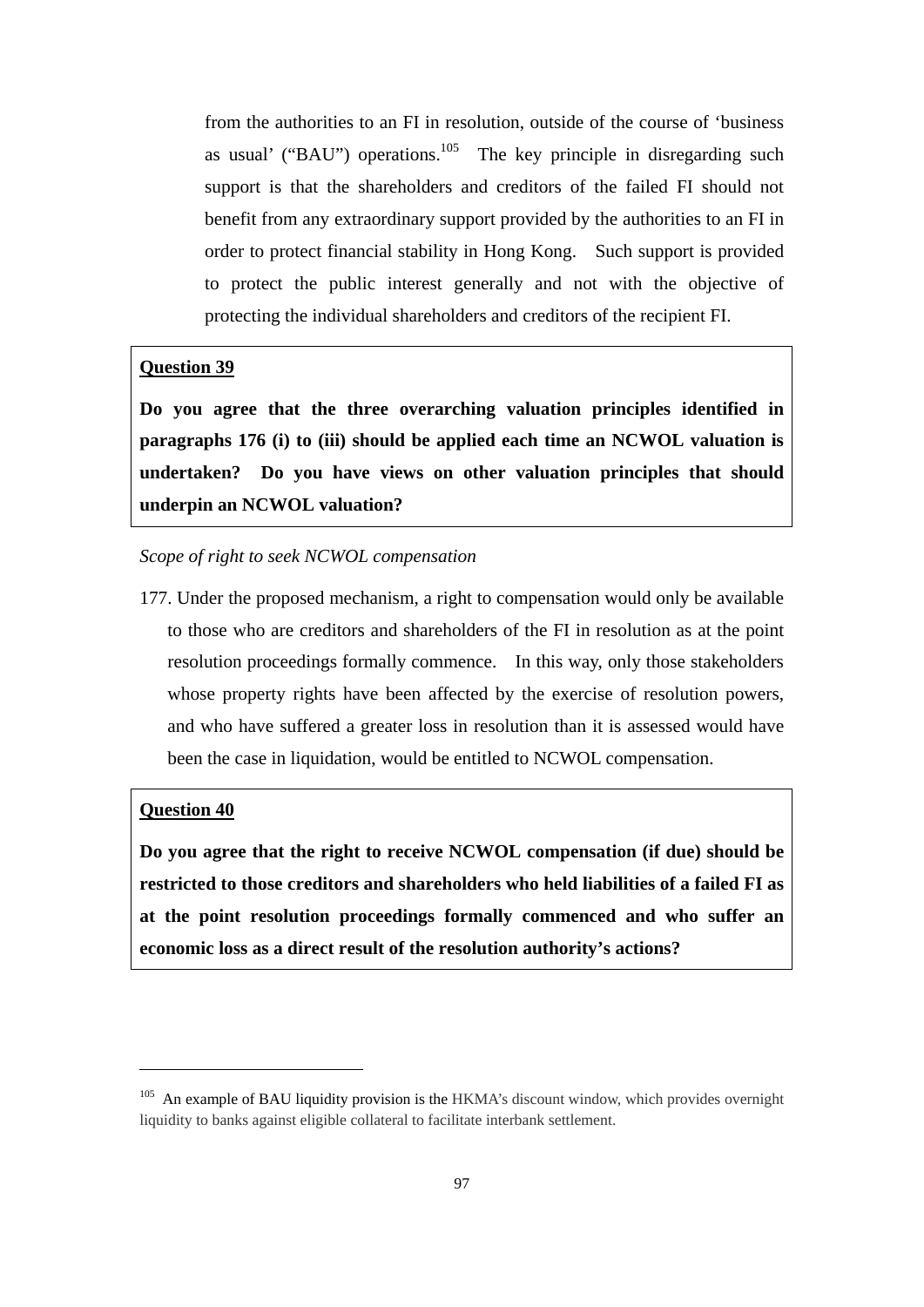## *Timing of NCWOL compensation payments*

178. Undertaking an NCWOL valuation, particularly in cases where the FI in question is large and complex, will naturally take some time and could result in (i) a final determination on whether NCWOL compensation is due and (ii) payments being made occurring materially in arrears of the resolution taking place. The authorities recognise that a significant time gap between the formal commencement of resolution proceedings and the determination and payment of any NCWOL compensation due is undesirable, given the uncertainty it creates for affected stakeholders. To address this concern, the authorities will give consideration to the practicality of including procedural mechanisms to expedite NCWOL compensation payments where it is possible to establish with a sufficient degree of certainty at least part of any NCWOL compensation due.

#### **Question 41**

**Do you have views on how a mechanism might be provided for to expedite the payment of NCWOL compensation due where at least part of any valid NCWOL claims can reliably be identified?** 

## *Funding NCWOL compensation*

179. In cases where an NCWOL valuation results in an assessment that compensation is due, then obviously the provision of that compensation will need to be funded. As outlined in paragraphs 222 to 230 in this Chapter, respondents recognised that NCWOL compensation is a resolution cost that, by necessity, would need to be met, ultimately, through recourse to the wider financial services industry. Recouping such costs in this way is also recognised by the BoE, which has stated that any compensation due to creditors and shareholders as a result of resolution action must be met by the industry.106

<sup>106</sup> See paragraph 37 of "The Bank of England's Approach to Resolution". See Footnote 58 for reference.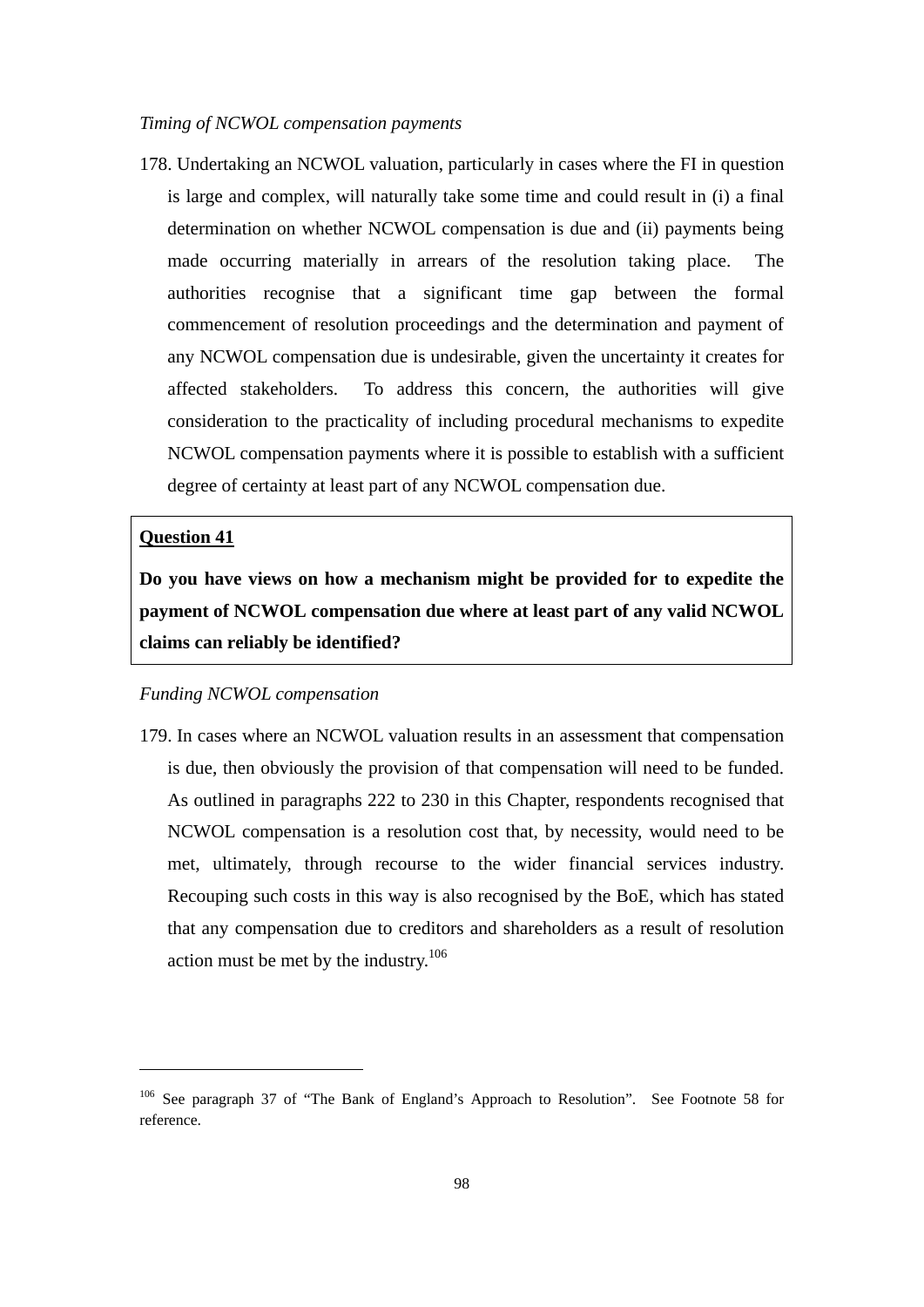## *Appealing an NCWOL compensation valuation*

- 180. Some respondents expressed the view that parties affected by the exercise of resolution powers should have the right to appeal an NCWOL valuation. The authorities acknowledge that the NCWOL valuation process is so significant to the rights of affected stakeholders that a specific avenue of appeal should be established. It is therefore proposed that a Resolution Compensation Tribunal ("RCT") be established under the regime to enable: (i) the shareholders and creditors of an FI in resolution who have suffered an economic loss as a direct result of resolution; and (ii) the resolution authority to appeal an NCWOL valuation.
- 181. Given the proposal that the RCT be established specifically to hear appeals against an NCWOL valuation, the relief available to successful applicants to the RCT will be limited to pecuniary compensation amounting to the difference between the valuer's assessment of the NCWOL compensation payable and the RCT's assessment of the NCWOL compensation payable.<sup>107</sup> Limiting the relief available to successful applicants to pecuniary compensation only is commensurate with the type of appeal being heard and is also in line with Key Attribute  $5.5.^{108}$

#### **Question 42**

**Do you agree that the RCT should be established under the regime to hear appeals of: (i) the shareholders and creditors of an FI in resolution; and/or (ii) the resolution authority against a NCWOL valuation?** 

 $107$  Such amounts could be zero since the RCT may assess that an NCWOL valuation: (i) is accurate; or (ii) assumes a greater return for creditors and shareholders in liquidation than the RCT assesses would have been the case.

<sup>&</sup>lt;sup>108</sup> Key Attribute 5.5 states that "[t]he legislation establishing resolution regimes should not provide for judicial actions that could constrain the implementation of, or result in a reversal of, measures taken by resolution authorities acting within their legal powers and in good faith. Instead, it should provide for redress by awarding compensation, if justified".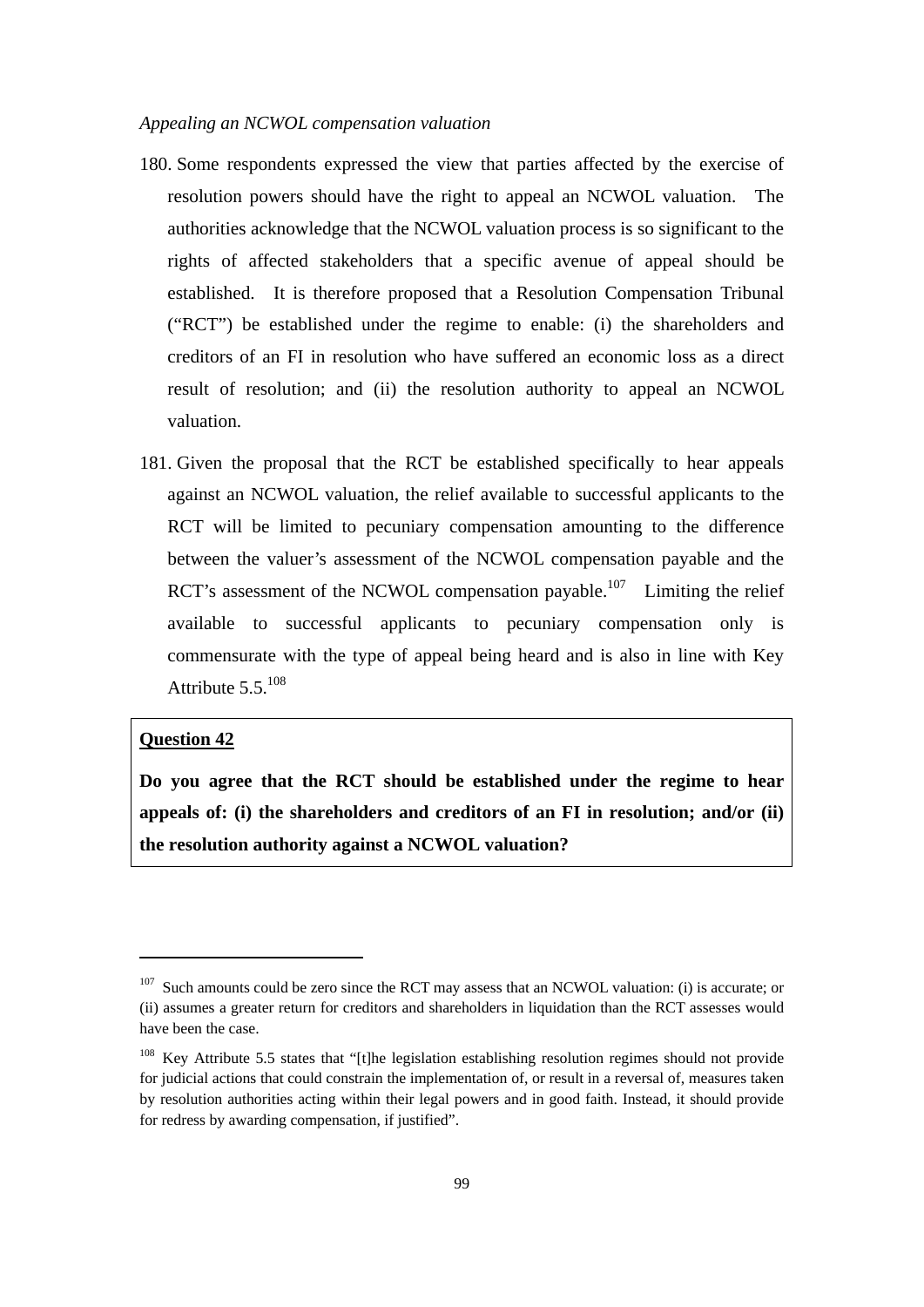- 182. In line with existing tribunals established (or to be established) under the regulators' respective ordinances, it is proposed that the RCT should comprise three persons in total i.e. a Chair plus two Members.<sup>109</sup> Although it is expected that resolution would not be initiated frequently, and that the RCT would therefore not be expected to sit frequently, the authorities consider that it would still be appropriate to establish the RCT as a standing body and appoint the Chair and Members once the legislation providing for the regime has been passed.
- 183. The authorities propose that the Chair of the RCT be appointed for a five-year term. A long-list of suitably qualified persons who could sit as Members, should the RCT need to be convened, would also be appointed for a five-year term. This approach would establish, ahead of time, a broad pool of potential RCT Members who could be empanelled to the RCT as needed and so mitigate the risk for conflicts of interest crystallising (which would be more likely to occur if a more limited set of RCT Members were identified in advance).
- 184. To lend credibility to the NCWOL appeals process, the Chair and Members of the RCT would need to be, and be seen to be, independent of those parties concerned in the appeals which it hears (e.g. the FI in resolution, $110$  its creditors and shareholders and the resolution authority). Therefore, in line with the existing approach to appointing the Chair and Members of the Banking Review Tribunal ("BRT") and the Securities and Futures Appeals Tribunal ("SFAT"), $^{111}$  it is proposed that the Chief Executive of Hong Kong should appoint the Chair and long-list of Members of the RCT.

<sup>&</sup>lt;sup>109</sup> See paragraph 184 for more detail on the tribunals established under the regulators' respective ordinances.

<sup>&</sup>lt;sup>110</sup> Reference to the FI in resolution in this context includes all former and current staff involved in the management of the firm and with an interest in the outcome of an NCWOL valuation.

<sup>&</sup>lt;sup>111</sup> The Banking Ordinance (Cap.155) (under Part XVIIA) and the Securities and Futures Ordinance (Cap. 571) (under Part XI) provide for the establishment of the BRT and the SFAT respectively, which provide channels through which parties aggrieved by certain decisions of the MA and SFC respectively can appeal those decisions. Similarly, it is expected that the Insurance Appeals Tribunal will be established once the Insurance Companies (Amendment) Bill 2014 has passed.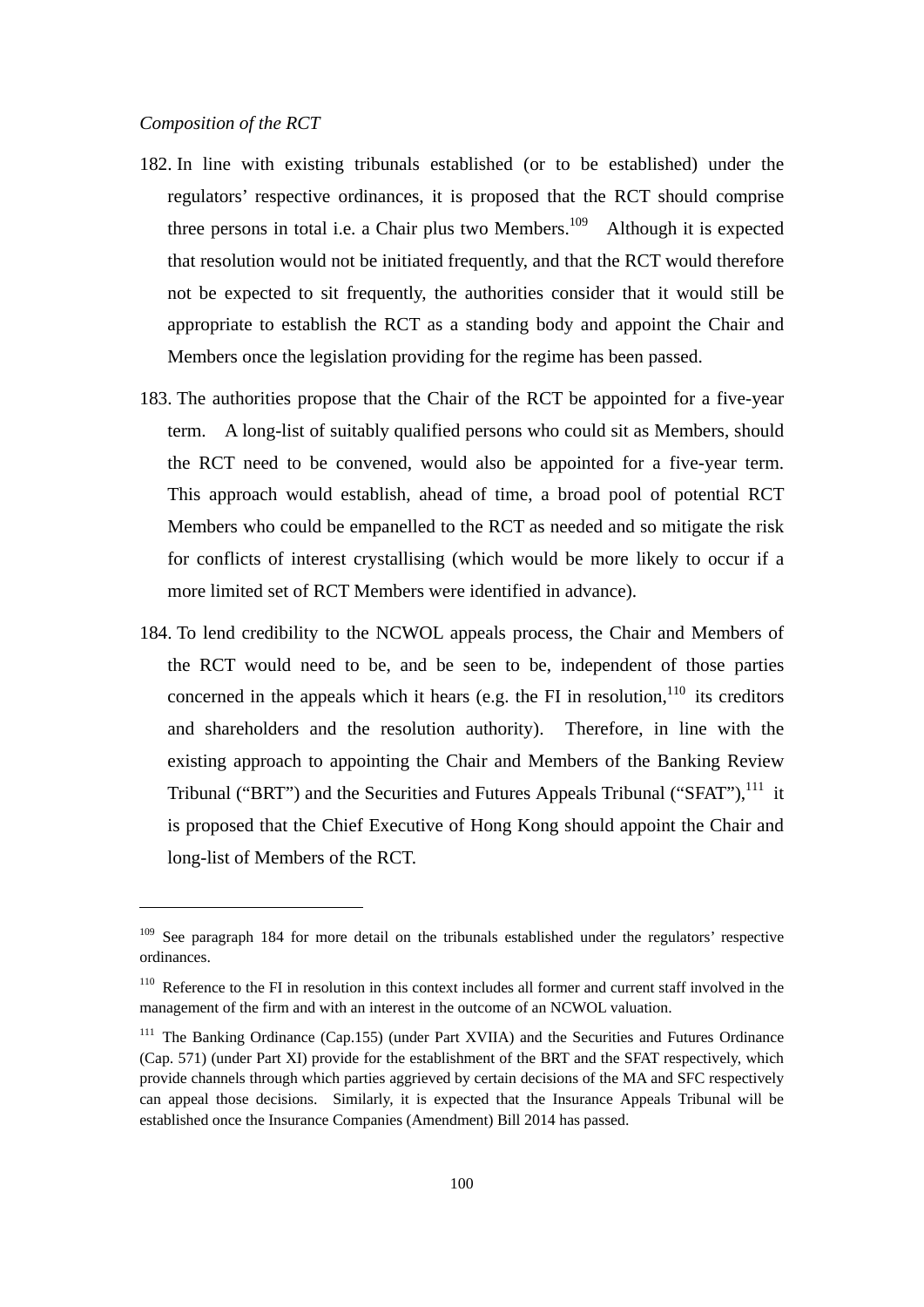185. In order to guide the appointment process, the authorities propose that certain criteria must be met by the RCT's Chair and Members before they can be appointed. To provide the necessary judicial experience and neutrality the Chair of the RCT should: (i) be qualified for appointment as a judge of the High Court; and (ii) not be a public officer. While Members of the RCT would not be required to meet the criterion of being qualified for appointment as a judge of the High Court, they too should not be public officers. Additionally, the Members of the RCT should possess relevant expertise and practical experience in valuation as well as an understanding of the resolution framework. These criteria pertaining to expertise will be similar to those set out in Box F, against which a person being considered as an NCWOL valuer would also be assessed.

## *Powers of the RCT*

186. To be able to effectively hear appeals submitted to it, the RCT would need to be vested with an extensive range of powers to regulate the conduct of the review proceedings in an appropriate manner. These might include powers to receive and consider evidence, require the production of documents and require persons to attend the review proceedings as a witness. In determining the exact set of powers to be conferred on the RCT, the authorities will have regard to the powers available to the BRT and the SFAT (as set out under section 219(1) of the SFO) as well as those proposed to be available to the Insurance Appeals Tribunal, ("IAT").

## *Appeals against determinations of the RCT*

187. The authorities recognise that a party bringing an appeal to the RCT for review may be dissatisfied with the outcome. It is therefore proposed that provision be made under the regime so that decisions of the RCT can be taken to the Court of Appeal on a point of law. This approach is similar to that available to parties taking appeals to the BRT and SFAT*.*

# **Question 43**

**Do you agree with the proposed composition of, and process for appointment to, the RCT?**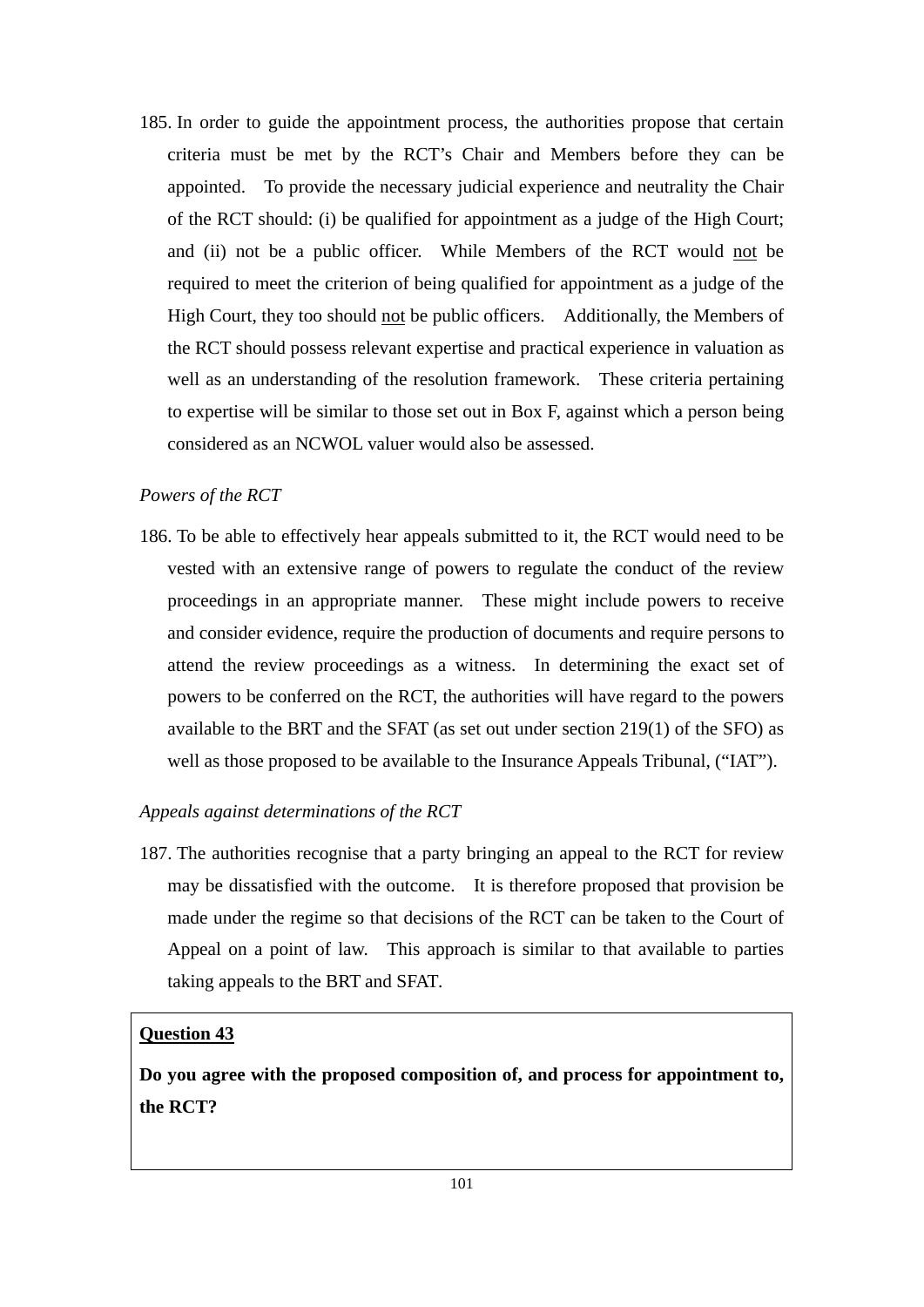## **Question 44**

**Do you have any views on the powers that should be available to the RCT in addition to those identified in paragraph 186?** 

#### **Question 45**

**Do you agree that applicants should have the right to appeal against a determination of the RCT on a point of law, as set out in paragraph 187?** 

#### Protecting client assets

- 188. CP1 asked whether any adjustments are needed to the existing framework for protecting client assets for the purposes of resolution. Respondents tended to agree with the position set out in CP1 that the resolution regime should provide for the prompt return of client assets to investors or for their transfer to another institution in order to secure continuity of access for the beneficial owners. All the same, only a minority of respondents felt that delivery of this desired outcome would be dependent on provisions made under the regime. Some did, however, identify certain issues that should be taken into account, including that: (i) client assets should be excluded from the scope of a bail-in resolution option; and (ii) the complexity of custody and sub-custody arrangements, particularly in a cross-border context, emphasises the importance of international cooperation.
- 189. In respect of 188(i), paragraphs 100 to 113 of Chapter 3 set out the proposed approach to structuring the local bail-in resolution option and it is explicitly stated in paragraph 108(iv) that client assets protected under the applicable domestic laws and regulations will be excluded from the scope of bail-in. In respect of paragraph 188(ii), Chapter 5 further considers how the local regime may be used in the context of, and with a view to supporting the carrying out, a cross-border resolution.
- 190. In light of the recently issued Client Asset Annex and keeping any other international developments in view, the authorities will continue to assess whether any further measures are required to enhance the protection of client assets under the existing framework, including in resolution.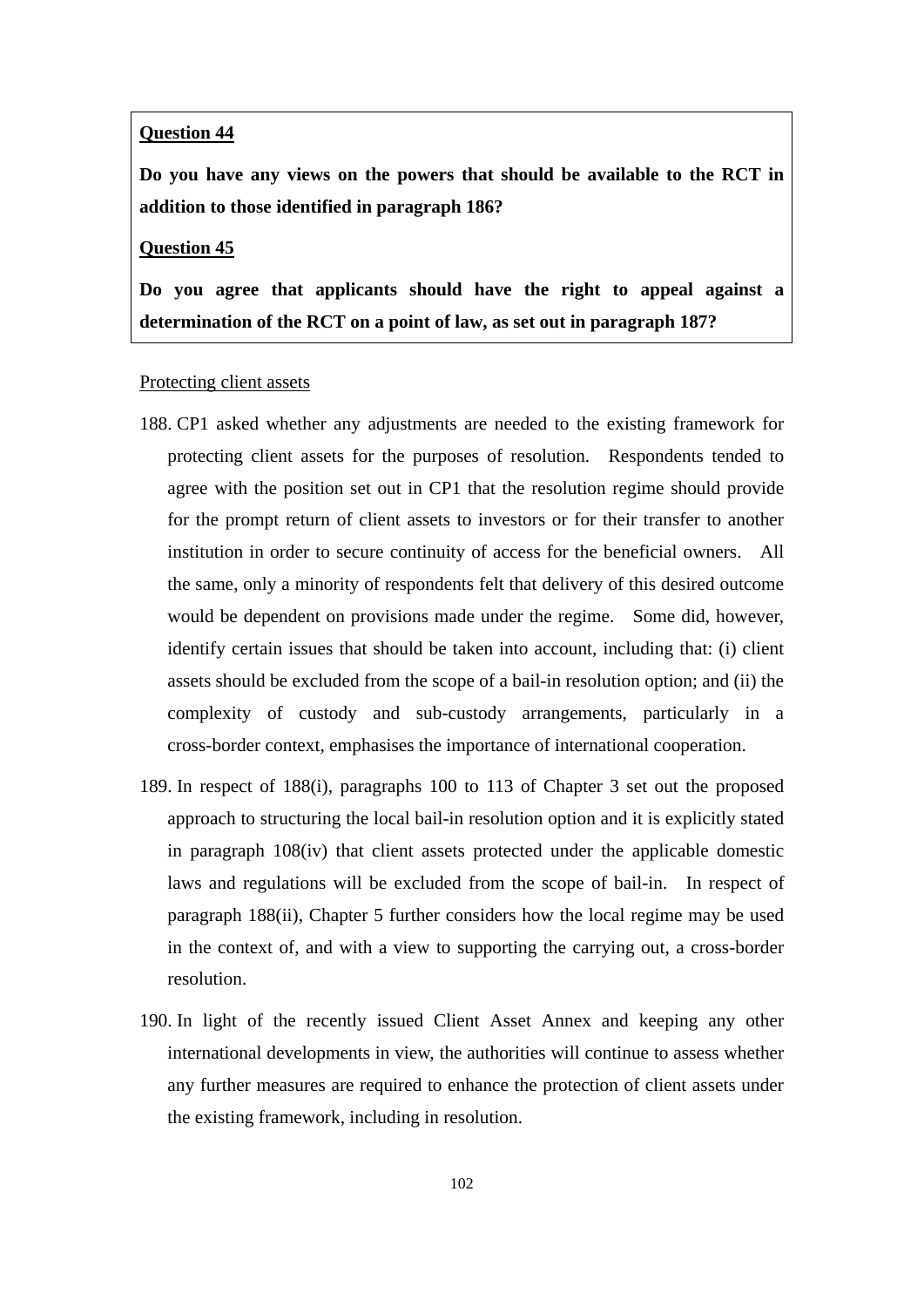#### Protecting other types of financial arrangement

- 191. CP1 identified that a safeguard may be needed to protect certain financial arrangements (as "protected arrangements") in resolution and set out some initial thinking in this regard. Use of certain resolution options and powers, in particular those allowing for a partial transfer of business, $112$  creates potential for the contractual rights and obligations, which collectively constitute financial arrangements, to be separated from one another or dealt with in a way that undermines their economic purpose. This is undesirable because market participants generally rely on these arrangements to limit their exposure to loss in the event that a counterparty, such as an FI, fails. As such, Key Attribute 4.1 says that "[t]he legal framework governing set-off rights, contractual netting and collateralisation agreements…should be clear, transparent and enforceable during a crisis or resolution of firms".
- 192. Respondents generally agreed that certain financial arrangements should be protected and that the arrangements identified in paragraph 291 of CP1 were the relevant ones. Those "protected arrangements" are: (i) secured (or collateralised) arrangements; (ii) set-off and netting arrangements; (iii) title-transfer arrangements; (iv) structured finance arrangements; and (v) rules and arrangements with trading, clearing and settlement systems. One respondent noted that the safeguard should extend to repurchase agreements, stock borrowing and stock lending transactions and the authorities confirm that it is intended that these would be protected by virtue of being title-transfer arrangements. Other than this, respondents did not suggest additional arrangements which should, in their opinion, be routinely protected. Several respondents questioned whether structured finance arrangements should be safeguarded given that these might be used for risk taking. The authorities confirm that they consider that structured finance arrangements should be treated as protected arrangements given that if such arrangements were undermined by resolution, both the FI and its

 $112$  A partial transfer of business may occur in the course of a compulsory transfer to a commercial purchaser, bridge institution and AMV but also where use is made of onward, supplemental or reverse transfer powers.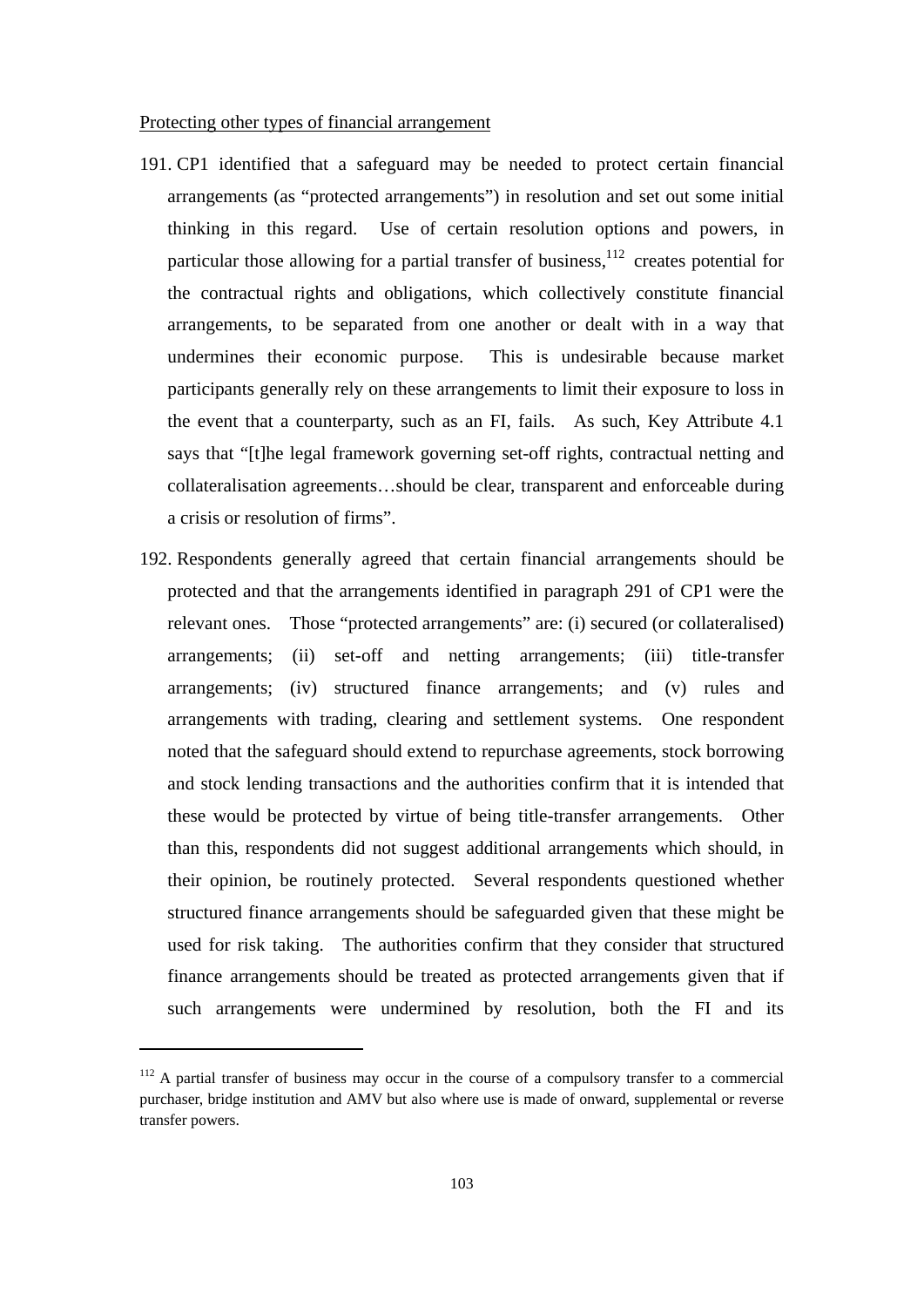counterparties may be significantly adversely affected with consequences for efforts to secure continuity as well as wider financial stability.

- 193. Several respondents asked for more details on the specific financial arrangements that would be protected, under the broad headings set out in CP1, and the authorities have sought to provide this in Annex IV. The authorities consider that it would be appropriate for the definition of secured arrangements to extend to include those secured by means of floating charges as well as fixed charges, except where those arrangements have been entered into in contravention of rules set by the relevant regulator with a view to limiting the scale of such charges.<sup>113</sup>
- 194. CP1 identified that deposits from, and loans to, individual retail customers should not be considered "protected arrangements", $^{114}$  such that in resolution those relating to an individual customer would need to be transferred together (or not) or otherwise set-off against one another. This is because were these assets and liabilities, and deposits protected under the DPS in particular, to be treated as "protected arrangements" it would pose a substantive barrier to resolutions involving transfers of retail deposits (for little obvious benefit). No respondents objected to this proposal.
- 195. Several respondents asked for further details on the way in which the relevant financial arrangements would be protected and the remedies proposed for cases where there was an inadvertent breach of the safeguard.<sup>115</sup> As outlined in CP1, it is proposed that provision be made under the regime that use of resolution powers, particularly those to effect partial transfers, may neither: (i) separate the relevant assets and liabilities, legal rights and obligations, underpinning protected

<sup>&</sup>lt;sup>113</sup> It is noted, for example, that under section  $106(1)$  of the BO, AIs are precluded, absent the approval of the MA, from creating an aggregate charge over their assets of 5% or more of the value of those assets.

<sup>&</sup>lt;sup>114</sup> Protections available to retail deposits under the regime are described elsewhere in this CP2, including in paragraph 66 on the objectives set for resolution.

<sup>&</sup>lt;sup>115</sup> It was noted in CP1 that "[f]aced with the need to undertake resolution action as swiftly as possible in order to protect public confidence and financial stability, it is possible that a resolution authority could inadvertently breach the safeguard restrictions and corrective action may be necessary".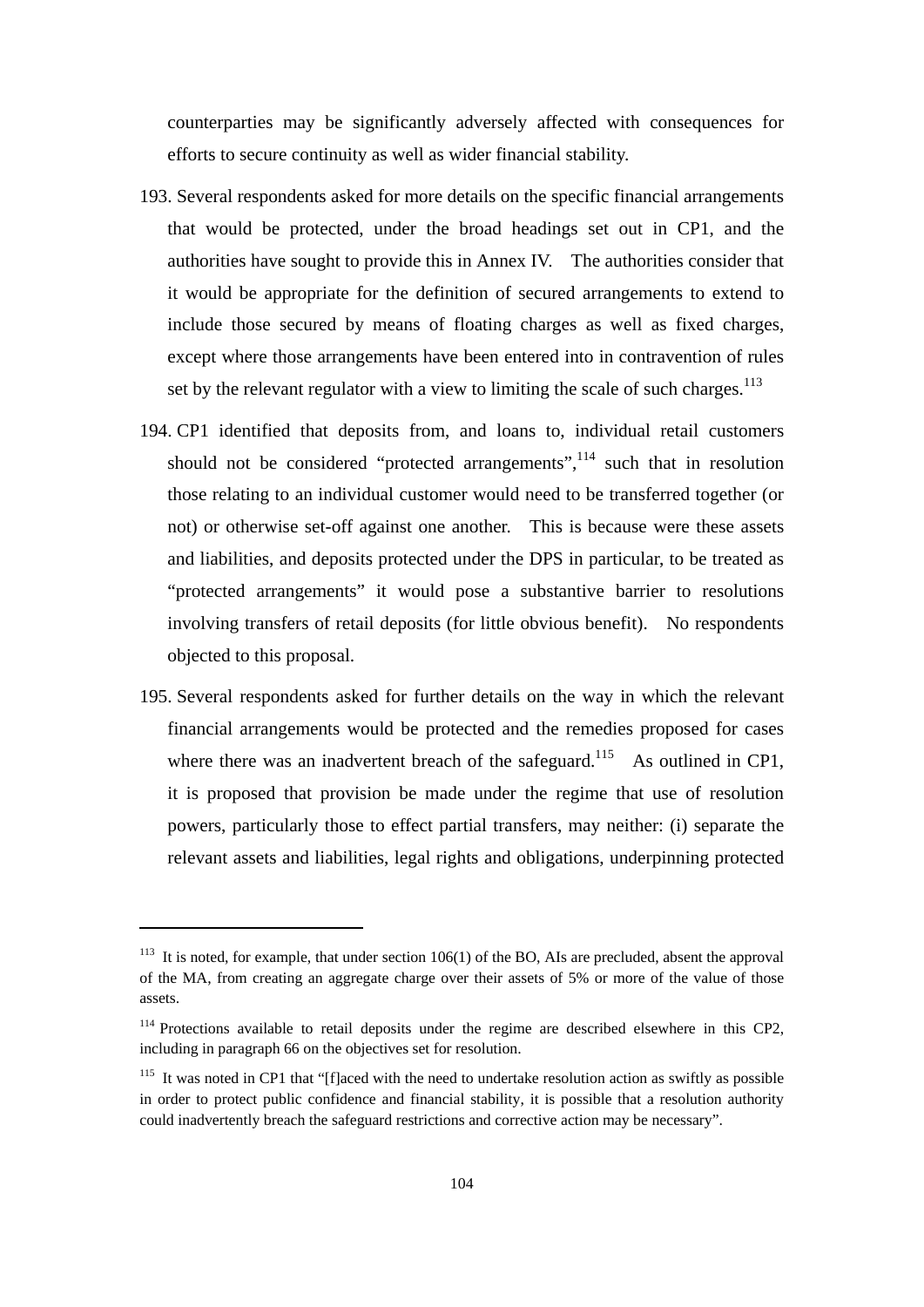arrangements with either all being transferred (or not); nor (ii) terminate or modify the contracts underpinning the arrangements.

- 196. At the same time, CP1 identified that any inadvertent breaches of a protected financial arrangement might be addressed by restoring "the protected financial arrangement by carrying out a further transfer that reverses the original transfer" or "in relation to set-off and netting arrangements, …to allow the affected counterparty to continue to set-off or net any amount it owes to the failed FI, under the protected financial arrangement in order to reduce the counterparty's exposure." Some respondents stressed the importance of ensuring legal certainty and, as far as possible, respecting private law contractual and property rights. Furthermore, and in relation to secured, set-off and netting arrangements in particular, it was suggested that the remedy for a breach should be "immediate and self-executing" rather than being purely "administrative".<sup>116</sup>
- 197. The authorities consider that it may be appropriate to provide a remedy such that set-off and netting are enforceable notwithstanding a transfer of some but not all of the rights and obligations under a master netting agreement. Additionally, it appears a transfer which breaches protected arrangements in the form of rules and arrangements within trading, clearing and settlement systems) could be declared void.<sup>117</sup> In other cases, however, it may be more appropriate for affected parties to notify the resolution authority of a potential breach so that the resolution authority could consider the nature of the arrangement, and its treatment in resolution, and make any adjustments assessed to be appropriate. This is because a general reliance on declaring transfers that *may* breach the safeguard void, might not, in fact, provide the market with a sufficient degree of certainty.
- 198. A number of respondents highlighted that the authorities should consider how this safeguard might work in a cross-border context, recognising that some of the

<sup>&</sup>lt;sup>116</sup> An administrative remedy would be one requiring application to an authority and may imply a period of time over which the authority would reach a determination and, if the application is granted, the payment of compensation or award of some other relief only at the end of that period.

<sup>&</sup>lt;sup>117</sup> This is the approach taken under Section 10 of the UK Banking Act 2009 (Restrictions on Partial Property Transfers) Order.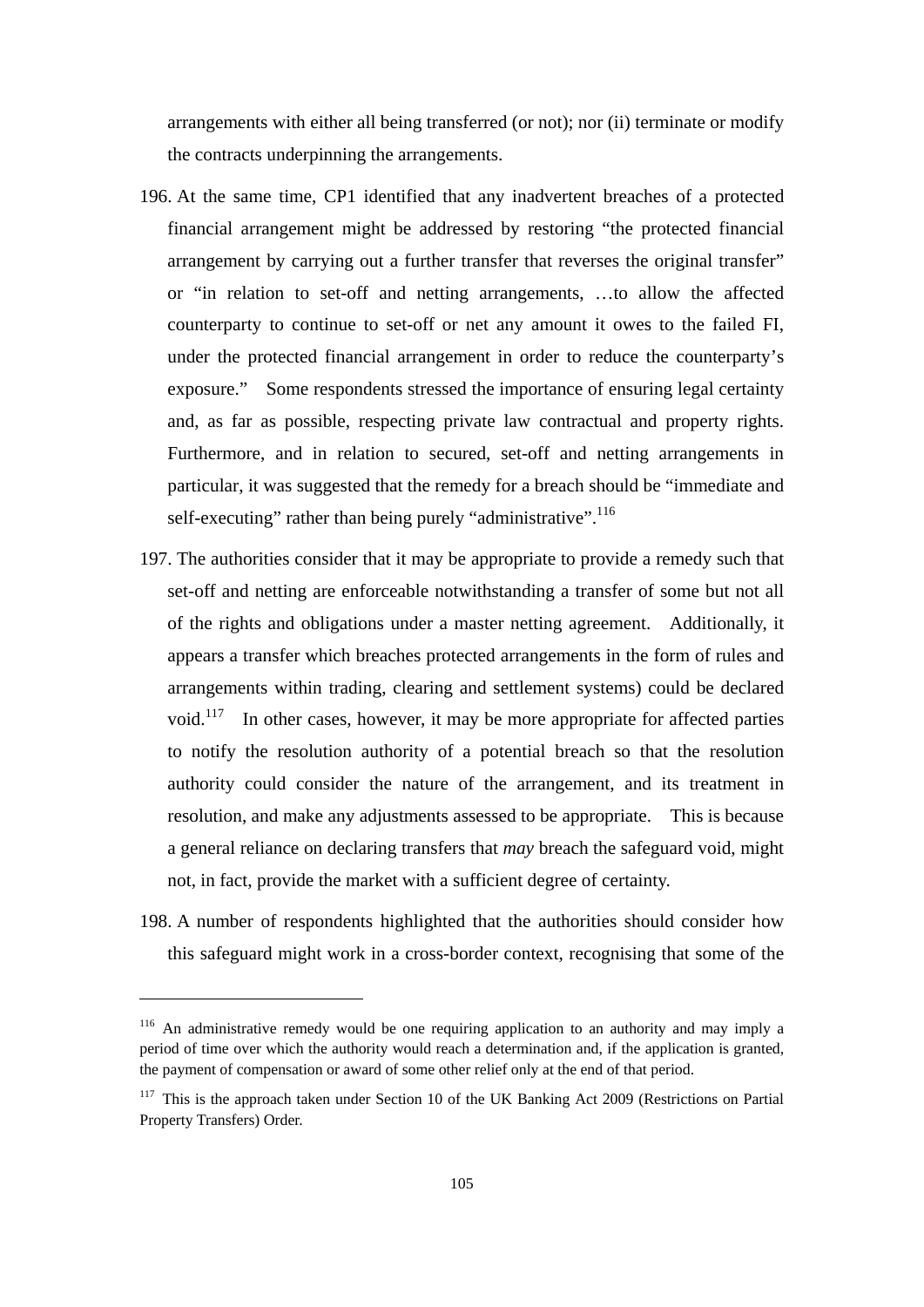assets, rights and liabilities, which constitute a protected arrangement, may be located in another jurisdiction and/or governed under the law of another jurisdiction. The authorities consider that it is relatively likely, in particular in cases where an FI operates cross-border, that the financial arrangements it has in place will be cross-border in nature, at least in part. Securing orderly resolution in this context will likely require that the safeguard proposed for the local regime applies irrespective of whether the arrangements arise under, or are governed in whole or part by, the law of another jurisdiction and as such provision for this should be made under the regime.<sup>118</sup>

- 199. Finally some respondents suggested that the resolution authority would need to be able to identify, *inter alia*, the constituent parts of protected arrangements ahead of exercising resolution powers (given that doing so at the point of resolution would likely be extremely time-consuming and could therefore act as a barrier to orderly resolution). The authorities recognise this concern and may require that FIs, as part of the resolution planning they undertake, establish Management Information Systems ("MIS") to monitor arrangements entered into which may constitute protected arrangements, and have the capability to deliver information on the relevant arrangements at short notice.
- 200. The authorities are considering including the enabling powers for this safeguard in the primary legislation for the regime, but leaving the technical details of which financial arrangements are protected (and any exclusions) and remedies for inadvertent breaches to be set out in secondary legislation. Given the complexity of this safeguard, and the need to ensure it can be adjusted to reflect any issues identified through resolution planning and execution, the authorities believe it is desirable to retain this flexibility.
- 201. The authorities are aware that a safeguard of this sort, in other words one which ensures that financial arrangements relied upon by market participants to manage counterparty risk are not undermined in resolution, is relevant in the context of

<sup>&</sup>lt;sup>118</sup> It will clearly also be important that other jurisdictions make similar provision under their own regimes.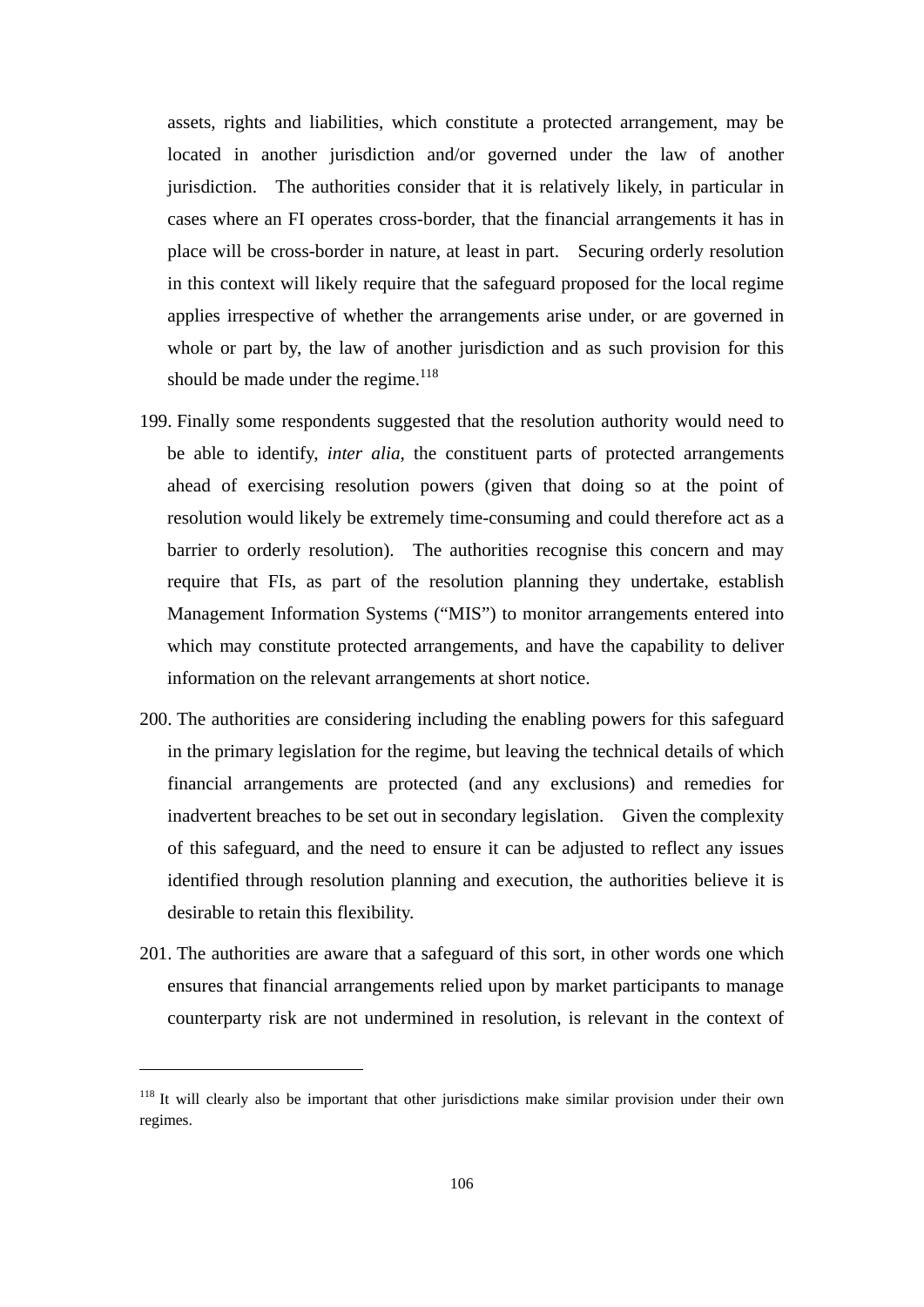bail-in also. The authorities are further considering whether to make the necessary provision by identifying those financial arrangements which must be protected in bail-in and will return to this issue in CP3.

## **Question 46**

**Do you have any further comments on the way in which it is proposed that the various types of protected financial arrangement would be safeguarded and remedies for inadvertent breaches executed?** 

## **Question 47**

**How could a similar safeguard be provided for to support use of the bail-in option?** 

## Protection from civil liability

202. CP1 set out the case for providing: (a) officers, employees and agents of the resolution authority exercising resolution powers; and (b) directors and officers of FIs acting in compliance with the instructions of the resolution authority with protection from civil liability for anything done, or omitted to be done, where those parties acted in good faith. It was argued that absent such protections the timely execution of resolution actions could be prevented or impeded due to the potential legal liability that could otherwise be faced by those parties. The authorities also identified that the Key Attributes, namely Key Attributes 2.6 and 5.3, require an effective resolution regime to make provision for such protections.<sup>119</sup> The majority of respondents supported the proposal, while providing further suggestions on how it might be further enhanced. These suggestions are explored below.

<sup>&</sup>lt;sup>119</sup> Key Attribute 2.6 states that "[t]he resolution authority and its staff should be protected against liability for actions taken and omissions made while discharging their duties in the exercise of resolution powers in good faith, including actions in support of foreign resolution proceedings"; and

Key Attribute 5.3 states that "[d]irectors and officers of the firm under resolution should be protected in law (for example, from law suits by shareholders or creditors) for actions taken when complying with decisions of the resolution authority".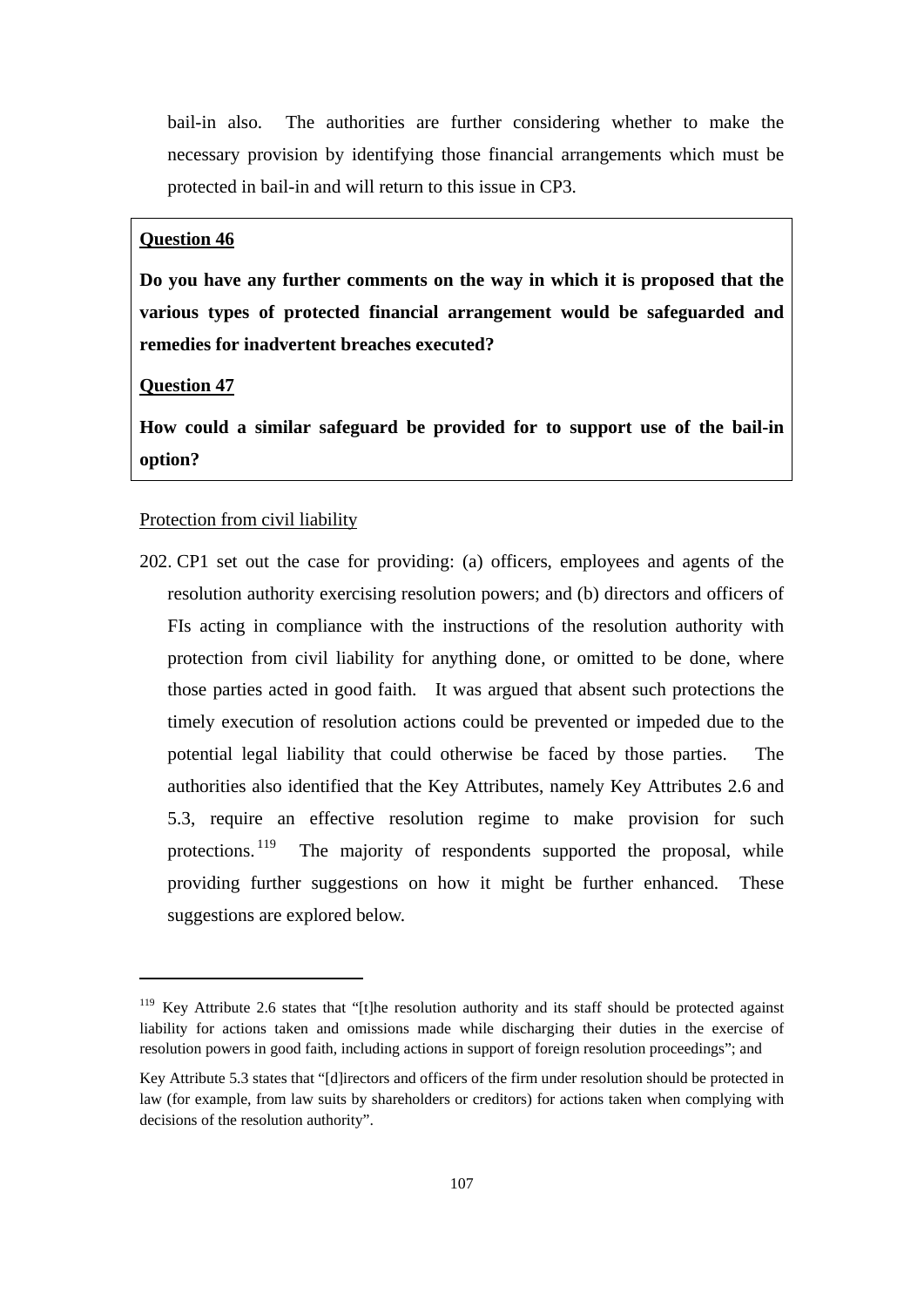## *The resolution authority and its staff and agents*

203. Few respondents commented specifically on the proposal that such protections should be afforded to the resolution authority and its officers, employees and agents for anything done, or, omitted to be done, by them in good faith in the exercise of their resolution functions. Those that did comment emphasised that, while appropriate, the scope of the protection should be limited to civil liability only and should not interfere with stakeholders' rights to appeal decisions of the resolution authority. As noted in CP1, the authorities reiterate that the protections proposed are to be strictly limited to civil liability and furthermore should not fetter stakeholders' right to seek to appeal the resolution authority's decisions through the relevant appeals mechanisms provided for under the regime, or existing legal remedies available in respect of the exercise of administrative powers. The authorities therefore intend to pursue the approach proposed in CP1 whereby the protections apply to the officers, employees and agents of the resolution authority.

## *Directors and officers of a failed FI*

- 204. Similarly, respondents generally agreed that the directors and officers of a failed FI should also be afforded the same protections. Some respondents also felt that the proposed protections should extend to include *all* employees of an FI. The authorities agree with this view and therefore propose to extend the scope of the proposed protections to apply all employees of an FI in resolution (including directors and officers), as before limited to those cases where the relevant person's actions were taken in good faith to comply with the decisions or instructions of the resolution authority.
- 205. Some respondents felt that unlike in the case of the resolution authority, the protection from civil liability applicable to directors, officers and employees of an FI should not require that they act in 'good faith' when complying with the decisions or instructions of the resolution authority since they may have little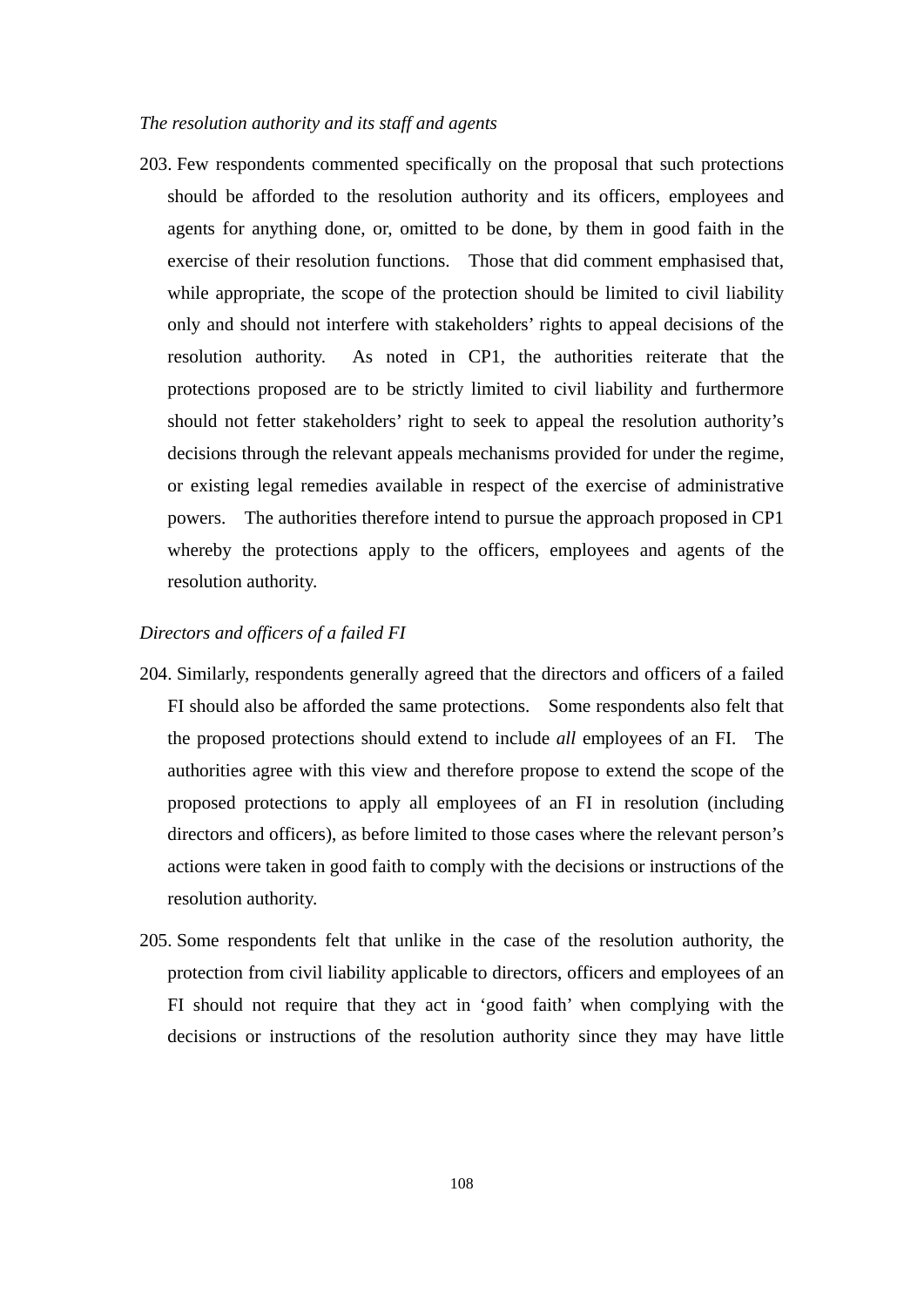discretion in how to comply. EN 5.3(a) of the draft KAAM<sup>120</sup> further elaborates that it is considered appropriate that protections for directors and officers of an FI "extend to civil actions by shareholders or creditors relating to all actions taken in good faith when acting in accordance with or giving effect to decisions and instructions in connection with resolution measures of the relevant domestic authorities and of foreign authorities where such decisions and instructions have been recognised or given effect in the jurisdiction under review" (emphasis added). The authorities are therefore inclined to maintain that the directors, officers and employees of an FI should be required to act in good faith when taking actions (or not) in compliance with the instructions of the resolution authority in order to be covered by the proposed protection from civil liability.

- 206. One respondent suggested that the proposed protections "should be limited to the implementation of resolution and not cover failings pre-resolution". The authorities confirm this is intended to be the case and the proposed protections will not apply to other actions taken by the directors, officers and employees absent decisions or instructions from the resolution authority. So other actions, which could include detrimental actions they may have taken (or not) that contributed to an FI's entry into resolution, will not be covered. However, the protections will apply in cases where instructions have been issued by the resolution authority to the directors, officers and/or staff of an FI without formal resolution proceedings having been commenced, for example where an FI is instructed to make changes to its business practices, structure or operations in order to improve its resolvability.
- 207. In light of the above, the authorities intend to pursue the general approach proposed in CP1 whilst taking into account respondents' views and extending the proposed protections to directors, officers *and* employees of the FI in resolution (subject to their actions being taken (or not taken) in good faith on the decisions or instructions of the resolution authority).

<sup>&</sup>lt;sup>120</sup> See Footnote 75 for reference.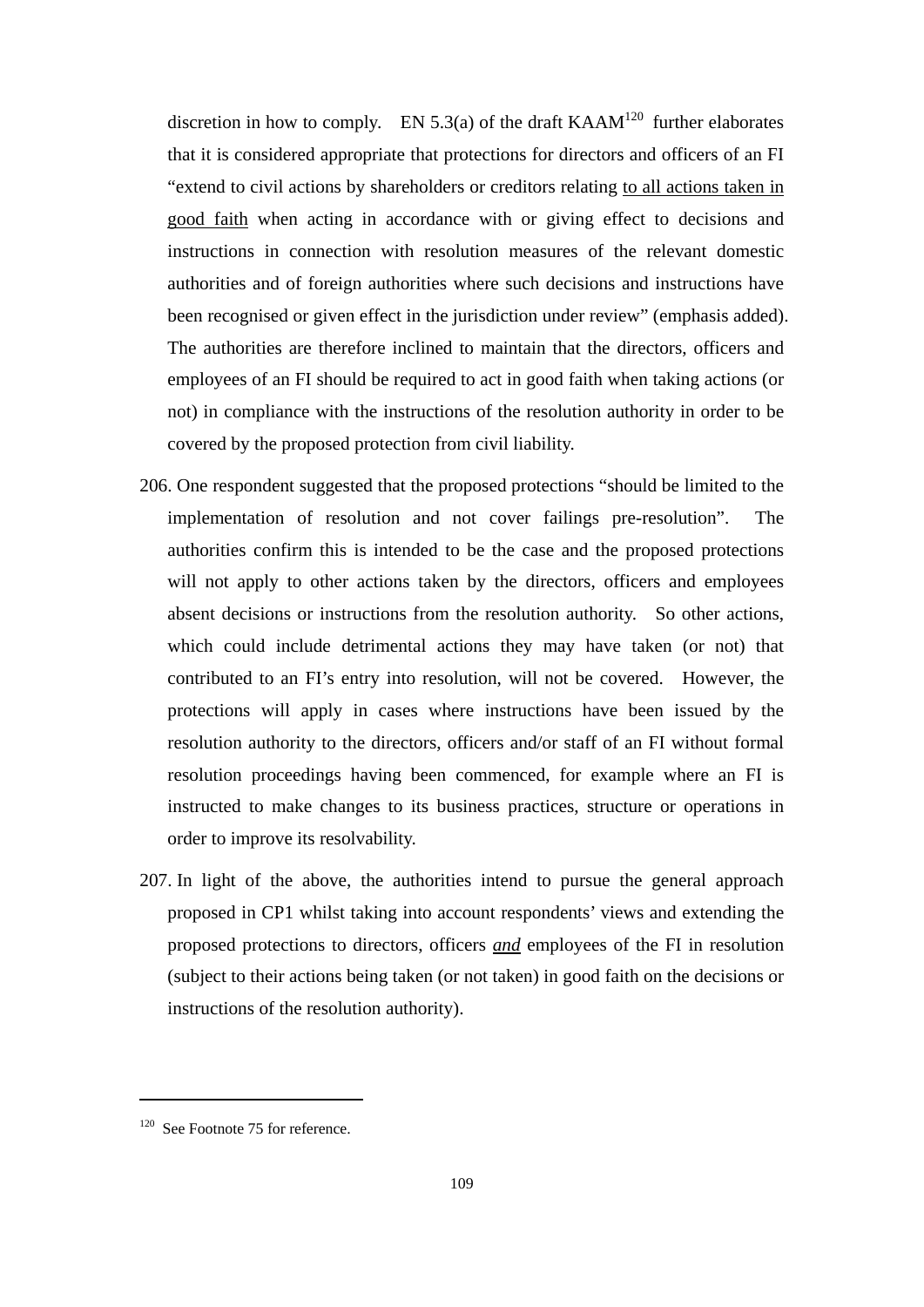208. The authorities also note that some respondents indicated that such protections should also apply in a cross-border context and therefore to: (i) directors, officers and employees of an FI in Hong Kong acting on the instructions of an overseas resolution authority (e.g. in an agreed group resolution strategy); and (ii) overseas staff (e.g. contracted by an overseas incorporated entity) acting on the instructions of the local resolution authority. The authorities are cognisant of the need for such protections to facilitate the smooth implementation of cross-border resolution and therefore intend to address this, along with other cross-border issues, in more detail in CP3, taking into account international developments on how best to provide for effective cross-border resolution mechanisms.

# **Question 48**

**Do you have any views on the factors the authorities should take into account in developing effective protections from civil liability for: (i) the resolution authority and its staff and agents; and (ii) the directors, officers and employees of an FI in resolution in a cross-border context?** 

# Legal remedies and judicial action

- 209. CP1 stated that "it may be necessary for the regime to provide parties affected by resolution with a right to appeal against the decisions of the resolution authority and to be awarded compensation where appropriate". It was also noted that any such appeals mechanism should neither "hinder the swift deployment of resolution powers" nor "impede, halt or reverse the carrying out of resolution (otherwise than because of illegality or bad faith), given that this would undermine efforts to secure continuity of critical financial services and protect financial stability".
- 210. As explained earlier in this Chapter, recognising the importance of an NCWOL compensation valuation within the resolution process, the authorities propose to establish the RCT under the regime to hear appeals of: (i) the creditors and shareholders of an FI in resolution and; (ii) the resolution authority against a NCWOL valuation. The authorities also recognise that certain other decisions of the resolution authority, not directly relating to matters pertaining to compensation, should be appealable; in particular directions to an FI to make ex ante changes to its business practices, structure or operations to improve resolvability. The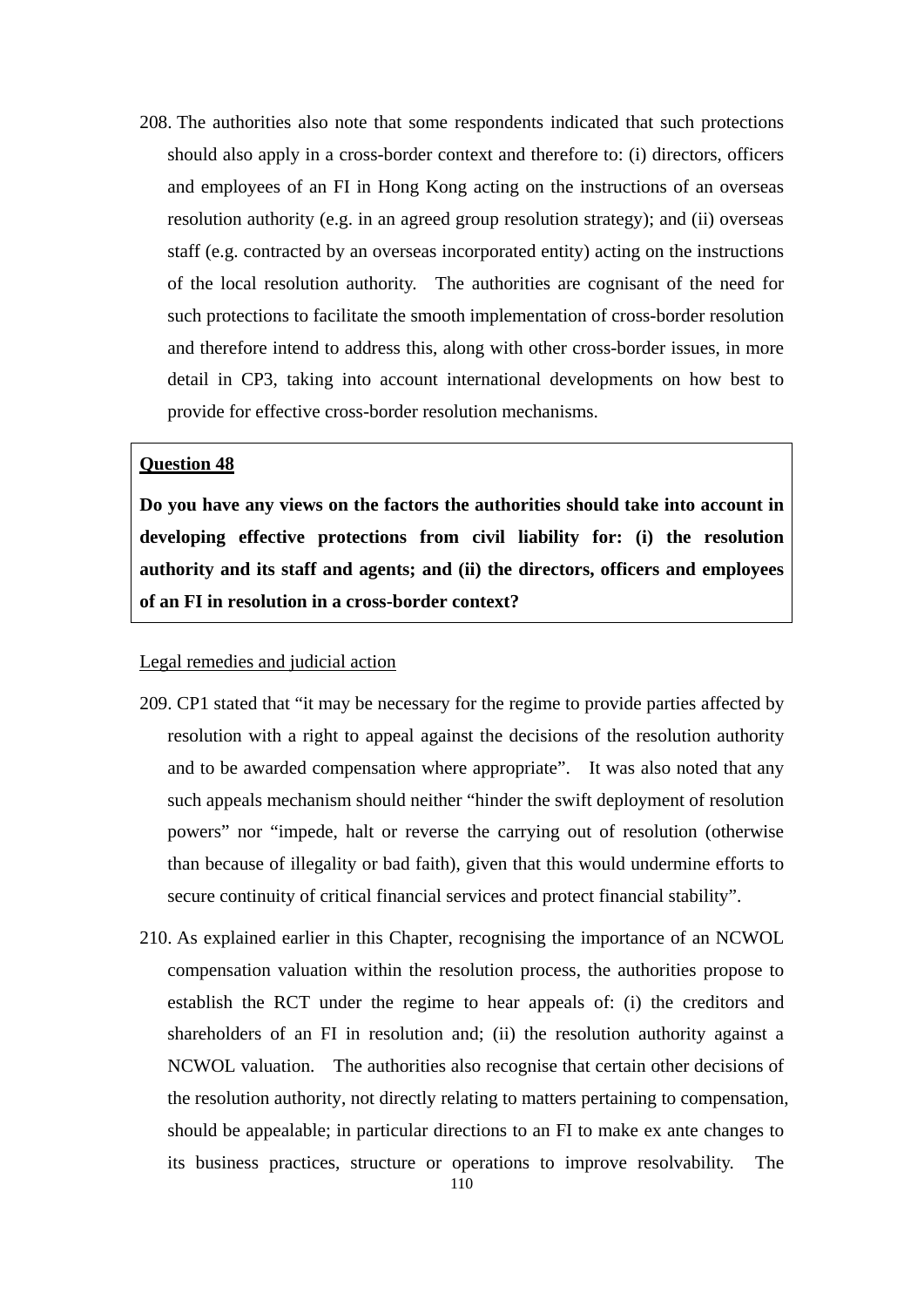authorities will further consider how best to provide for a suitable mechanism and set out proposals in CP3.

211. Importantly, none of the specific appeals mechanisms to be established under the regime will allow the initiation or carrying out of resolution to be halted (in line with Key Attribute 5.5).<sup>121</sup> It is also emphasised that the appeals mechanisms being considered are not intended to interfere with existing legal remedies available to those stakeholders affected by administrative acts, which will remain available. Having considering the existing avenues of appeal available to stakeholders affected by the exercise of administrative powers, the authorities do not believe it necessary that all decisions that could be made by the resolution authority be appealable to a body established specifically under the regime since it is assessed that existing legal remedies are sufficient.

# Safeguarding the integrity of financial markets - exemptions from and deferral of disclosure and other obligations of a listed FI or related listed entity

# *Deferral of disclosure requirements under the SFO*

212. As discussed in CP1, a listed FI which is failing, or the listed affiliate of a failing FI, may become obligated to disclose that information under Part XIVA of the SFO (disclosure of inside information) and/or the Listing Rules. In addition Part XV of the SFO requires, among other things, the holders or acquirers of a 5% or greater voting interest in, and the directors and chief executives of, a listed corporation to disclose their interests or changes to such interests within three business days of the relevant transaction. It is envisaged that a failing FI or one of its affiliated entities or persons may be required to disclose certain information prior to the announcement of the initiation of resolution. To the extent that the exercise of resolution powers subjects a listed FI, or a listed affiliate, to one or more transactions that meet certain conditions specified in the Takeovers Code and/or Listing Rules, additional disclosure and other requirements may also arise. Any premature disclosure might prejudice orderly resolution by damaging public

<sup>&</sup>lt;sup>121</sup> See Footnote 108 for Key Attribute 5.5 in full.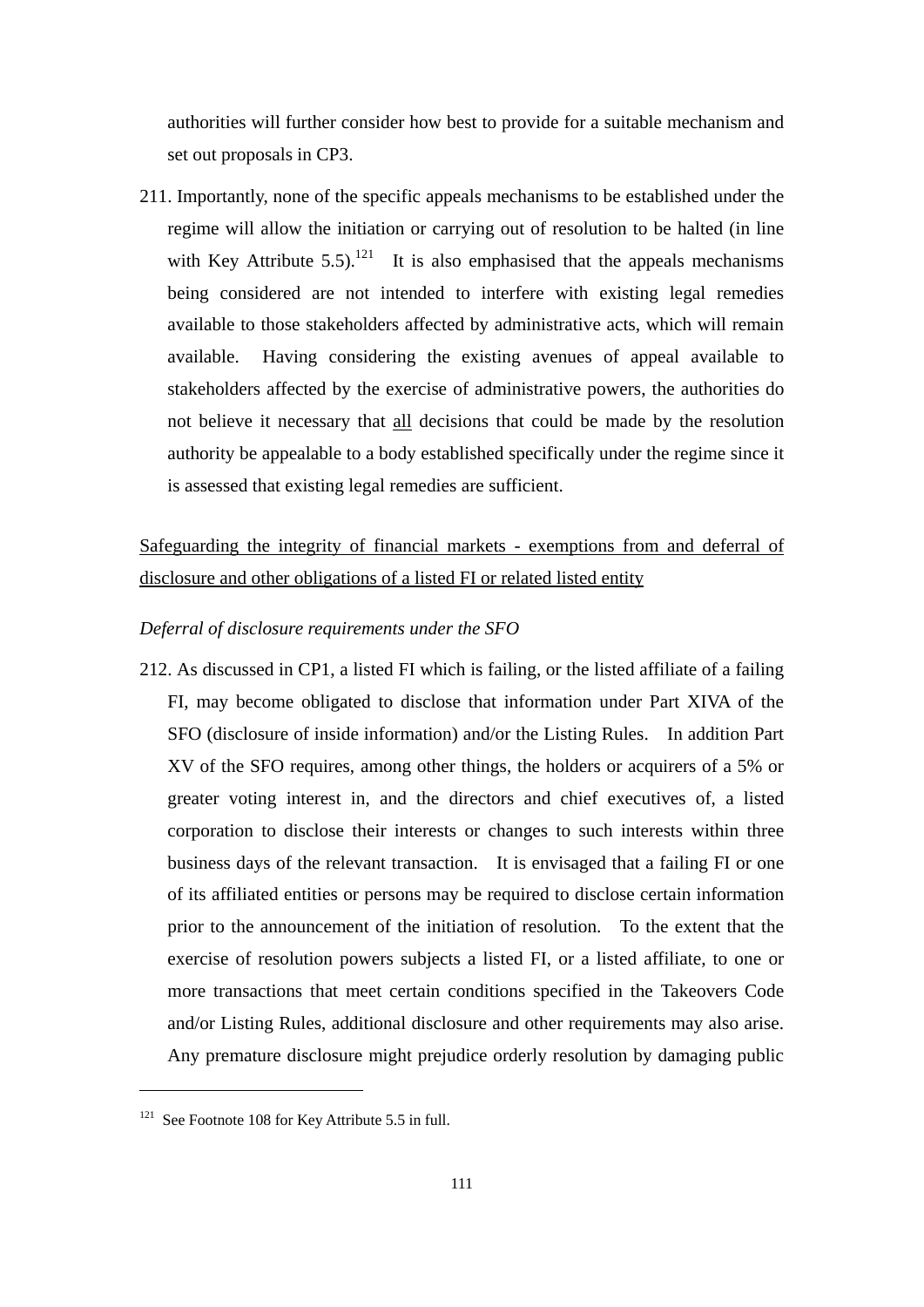confidence and, for example, triggering a run on the failing FI before the resolution authority has had an opportunity to take the necessary preparatory steps to resolve it.

- 213. In view of Key Attribute  $5.6$ ,<sup>122</sup>, the authorities propose that provision be made under the local resolution regime allowing the resolution authority, after consulting with the SFC, to grant a listed entity that is either itself an FI, or the affiliate of an FI, a deferral from compliance with the applicable disclosure requirements under Part XIVA of the SFO under certain circumstances (e.g. if, in the opinion of the RA, such disclosure might prejudice orderly resolution).
- 214. The same principles and conditions for a deferral of disclosure obligations should apply regardless of whether an FI's viability is undermined due to financial or non-financial causes. It is proposed that a listed entity or, in the case of Part XV of the SFO, shareholder of that listed entity who is or will become subject to a disclosure obligation as a result of actual or pending resolution (for example, due to a transaction imposed or ordered by the resolution authority) may apply for a deferral of disclosure requirements under the SFO provided that all of the following conditions are met:
	- (i) It is reasonably likely that a listed FI (or an affiliate of that listed FI) will become subject to resolution and disclosure of the relevant information is reasonably likely to cause or contribute to non-viability and/or impede the ability of the resolution authority to achieve orderly resolution;
	- (ii) The relevant information remains confidential and the confidentiality of that information can be maintained.
- 215. Any deferral of applicable disclosure requirements should continue only so long as the conditions for deferral continue to exist. The initial deferral and each

<sup>&</sup>lt;sup>122</sup> Key Attribute 5.6 states that: "[i]n order to preserve market confidence, jurisdictions should provide for flexibility to allow temporary exemptions from disclosure requirements or a postponement of disclosures required by the firm, for example, under market reporting, takeover provisions and listing rules, where the disclosure by the firm could affect the successful implementation of resolution measures."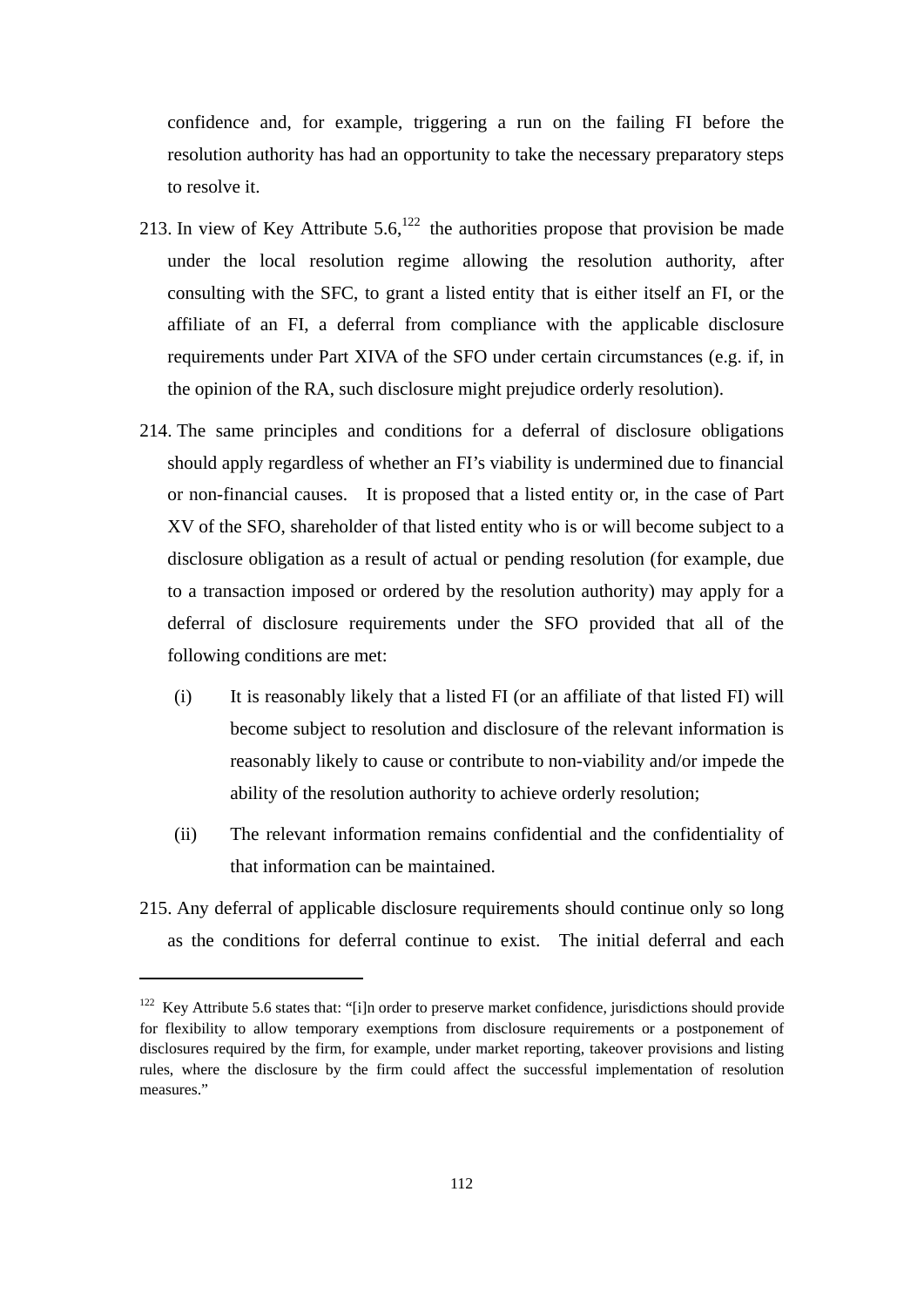subsequent extension (if any) are proposed to be granted for a limited period. Prior to the expiry of each deferral period, the resolution authority shall, in consultation with the SFC, evaluate whether the conditions for deferral continue to exist (including whether the relevant information remains confidential) in order to determine whether the deferral should be extended.

216. The resolution regime will enable the resolution authority, after consultation with the SFC, to defer compliance with the applicable disclosure requirements under Part XIVA and Part XV of the SFO under the circumstances set out in paragraph 214. In addition, the authorities propose to amend the Listing Rules and the Takeovers Code so that any disclosure obligations arising thereunder as a result of the circumstances considered in paragraph 214 are automatically deferred upon any deferral of the foregoing disclosure requirements under the SFO.

# *Exemption from shareholders' approval requirements under the Listing Rules*

- 217. Under the Listing Rules, a listed entity must seek prior approval from its shareholders in a general meeting if such entity (among other matters):
	- (i) undertakes any transaction the relative size of which exceeds a certain percentage ratio prescribed in the Listing Rules; $^{123}$
	- (ii) conducts any connected transactions (as defined in the Listing Rules); or
	- (iii) allots and issues any shares in excess of any general mandate already approved by its shareholders.
- 218. The authorities propose to amend the Listing Rules to provide for an exemption for a listed entity that is a failing FI (or an affiliate) from compliance with the shareholders' approval requirements under the Listing Rules where the resolution authority has imposed or ordered the underlying transaction. Such power shall apply only to approval by shareholders of the firm in resolution (or its affiliated entity) and shall be exercised only after consultation with the SFC. In addition,

<sup>&</sup>lt;sup>123</sup> The relevant percentage ratios can be found under paragraphs 14.07 and 14.08 of the Listing Rules. See Chapter 14 of the Listing Rules for reference, https://www.hkex.com.hk/eng/rulesreg/listrules/mbrules/documents/chapter\_14.pdf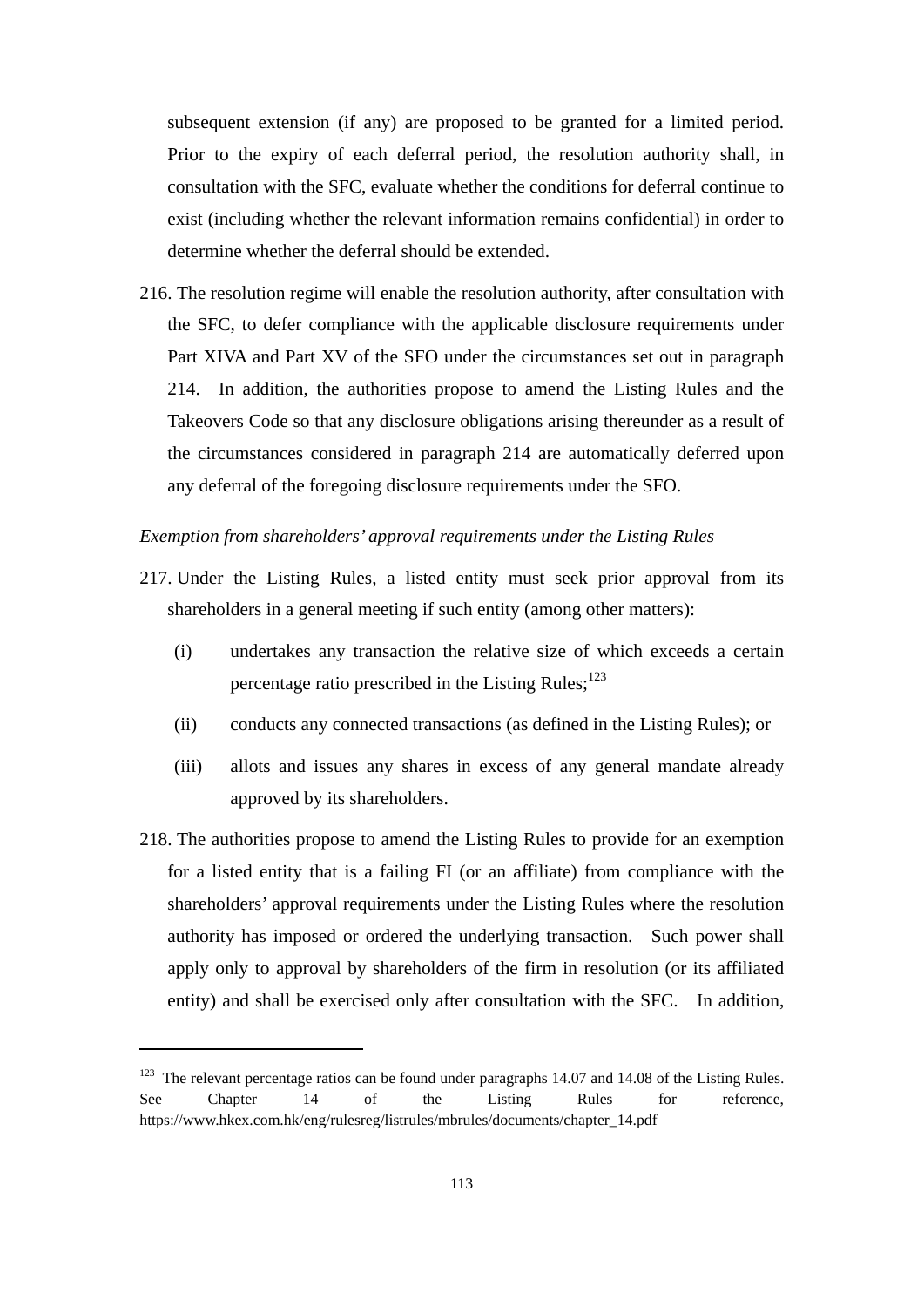the exemption power will be conditioned upon it being reasonably likely that the listed entity (or its affiliate) will become subject to resolution and compliance with the relevant shareholders' approval requirement is reasonably likely to cause or contribute to non-viability and/or impede the ability of the resolution authority to implement orderly resolution.

# *Exemption from general offer obligation under the Takeovers Code*

- 219. A change in control of an FI (or the affiliate of an FI) that is a public company, whether arising from an issue of new shares or a sale or transfer of existing shares, would trigger a general offer obligation under Rule 26 of the Takeovers Code by the new controlling shareholder(s).
- 220. Whilst the Takeovers Code already provides for a waiver power in respect of rescues of corporates which involve the issue of new securities, this waiver provision does not cover all possible forms of resolution or circumstances that may arise where an FI becomes subject to resolution.
- 221. It is recommended that the Takeovers Code be amended to provide a general power to the Takeovers Executive to waive or modify the requirements under the Takeovers Code in relation to resolution (including issues of new, or transfers of existing, shares or use of other resolution options which result in a change of control of a significant part of an FI's share capital as a result of, or in connection with, the exercise of a resolution power).

# **Question 49**

**Do you agree with the proposal to provide the relevant authorities the power to defer or exempt compliance with the following requirements, as discussed above: (i) the disclosure requirements under Part XIVA and Part XV of the SFO, the Listing Rules and the Takeovers Code; (ii) the shareholders' approval requirements under the Listing Rules; and (iii) the general offer obligation under the Takeovers Code?**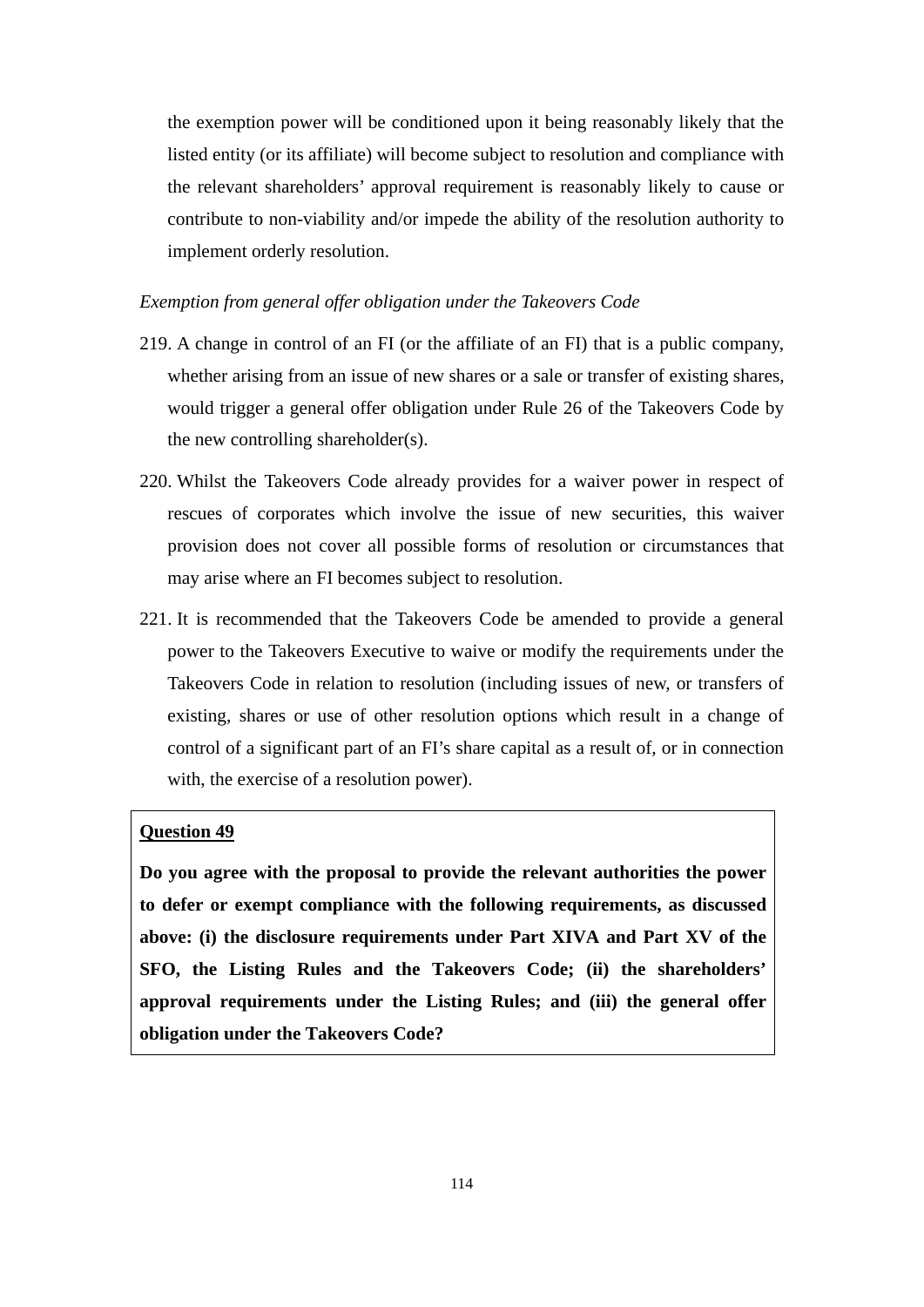## Funding resolution

- 222. A resolution regime provides means, including through the proposed bail-in option, by which the costs of resolution can be imposed on the shareholders and creditors of a failing FI rather than on taxpayers. At the same time, it is recognised that in certain cases, the resolution authority may need temporary sources of funding to facilitate an FI's orderly resolution. <sup>124</sup> It is clearly important, and the Key Attributes require, that resolution funding arrangements be established to ensure that any costs incurred as a result of resolution action can be recovered from the wider financial system. The overarching features of such arrangements were considered in CP1 and whilst these are expanded upon below, more detailed proposals will follow in CP3.
- 223. As recognised by Key Attribute 6.3, funding arrangements could be structured as a "privately-financed deposit insurance or resolution fund", implying that levies would be imposed on industry in advance of any resolution (i.e. ex ante) or as "a funding mechanism with *ex post* recovery from the industry of the costs of providing temporary financing to facilitate resolution". As noted in CP1, in the US the Orderly Liquidation Fund ("OLF") operates with an ex post funding model; whereas EU Member States are required to make ex ante provision (supplemented by powers to raise extraordinary ex post contributions).<sup>125</sup>
- 224. The pros and cons of these funding models were outlined in CP1, although no firm proposal was made with regards to the preferred approach for the local regime. A majority of respondents favoured arrangements with ex post recovery, including one on the grounds that the scale of any ex ante fund could be so large as to be inefficient and that its very existence could be a source of moral hazard. In relation to this point, it is pertinent that whilst the costs associated with the

 $124$  Key Attribute 6.2 says that "[w]here temporary sources of funding to maintain essential functions are needed to accomplish orderly resolution, the resolution authority or authority extending the temporary funding should make provision to recover any losses incurred (i) from shareholders and unsecured creditors subject to the "no creditor worse off than in liquidation" safeguard…; or (ii) if necessary, from the financial system more widely."

 $125$  See section 210(n) of the Dodd-Frank Wall Street Reform and Consumer Protection Act ("Dodd-Frank") and Articles 100 to 105 of the BRRD.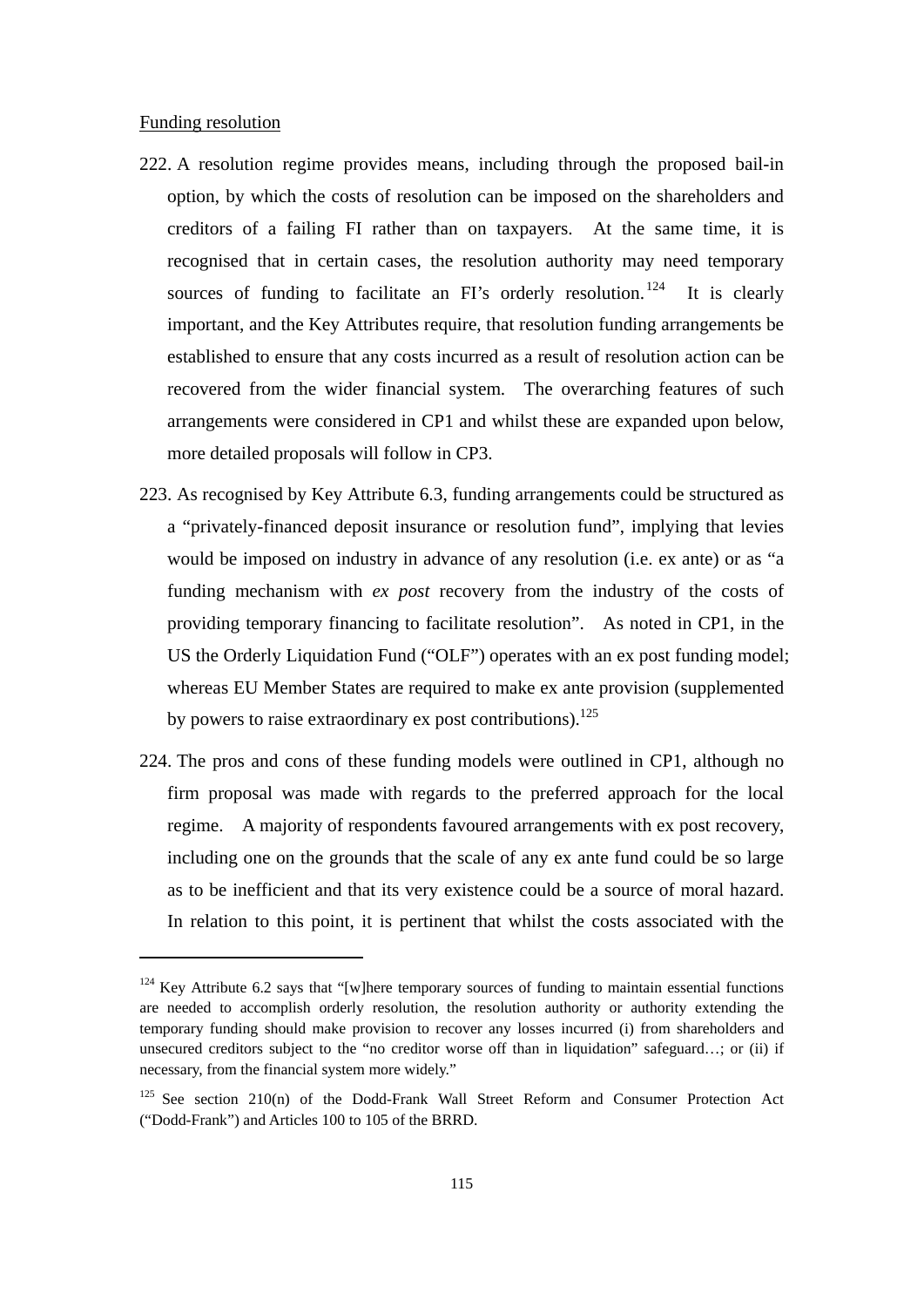failure and resolution of a large and complex FI may be substantial, the regime should help to ensure that these fall, to the greatest possible extent, on the shareholders and creditors of the failed FI itself rather than being mutualised across the industry.

- 225. After reflecting further, the authorities consider that it may be preferable for the regime to make provision for resolution funding arrangements such that recovery of the costs of resolution may occur once it is clear how much needs to be recouped (i.e. on an ex post basis). The arrangements would receive proceeds from resolution, as well as meeting certain costs arising and, ahead of raising levies on industry, access to temporary sources of funding to meet any shortfall arising would be needed.
- 226. Some respondents provided views on the sorts of resolution costs it would be appropriate to meet. It was generally accepted that recovery of administrative expenses and the meeting of NCWOL compensation claims was appropriate. It was suggested that the arrangements under the regime should not replace any LOLR which might, in certain circumstances, be provided to an  $AI^{126}$  Several respondents felt that resolution funding arrangements should not be used for recapitalisation (or at least not until an FI's shareholders and creditors had absorbed losses to an appropriate degree) although views were relatively mixed on this point. The authorities note it is not intended that the arrangements would supersede the existing LOLR mechanism, but it may be appropriate that in the event that LOLR is extended *and* losses incurred in the course of a resolution, that those costs could be recouped. The authorities do not consider it feasible to completely preclude provision of capital support, but it might be desirable to make it clear that this should be a last resort (only after an FI's shareholders and creditors had absorbed losses to an appropriate degree).
- 227. Several respondents suggested specifying the types of resolution costs which could be met under the arrangements. The authorities are mindful of the need to ensure that the resolution authority has an adequate degree of flexibility to

<sup>&</sup>lt;sup>126</sup> For reference see Footnote 104.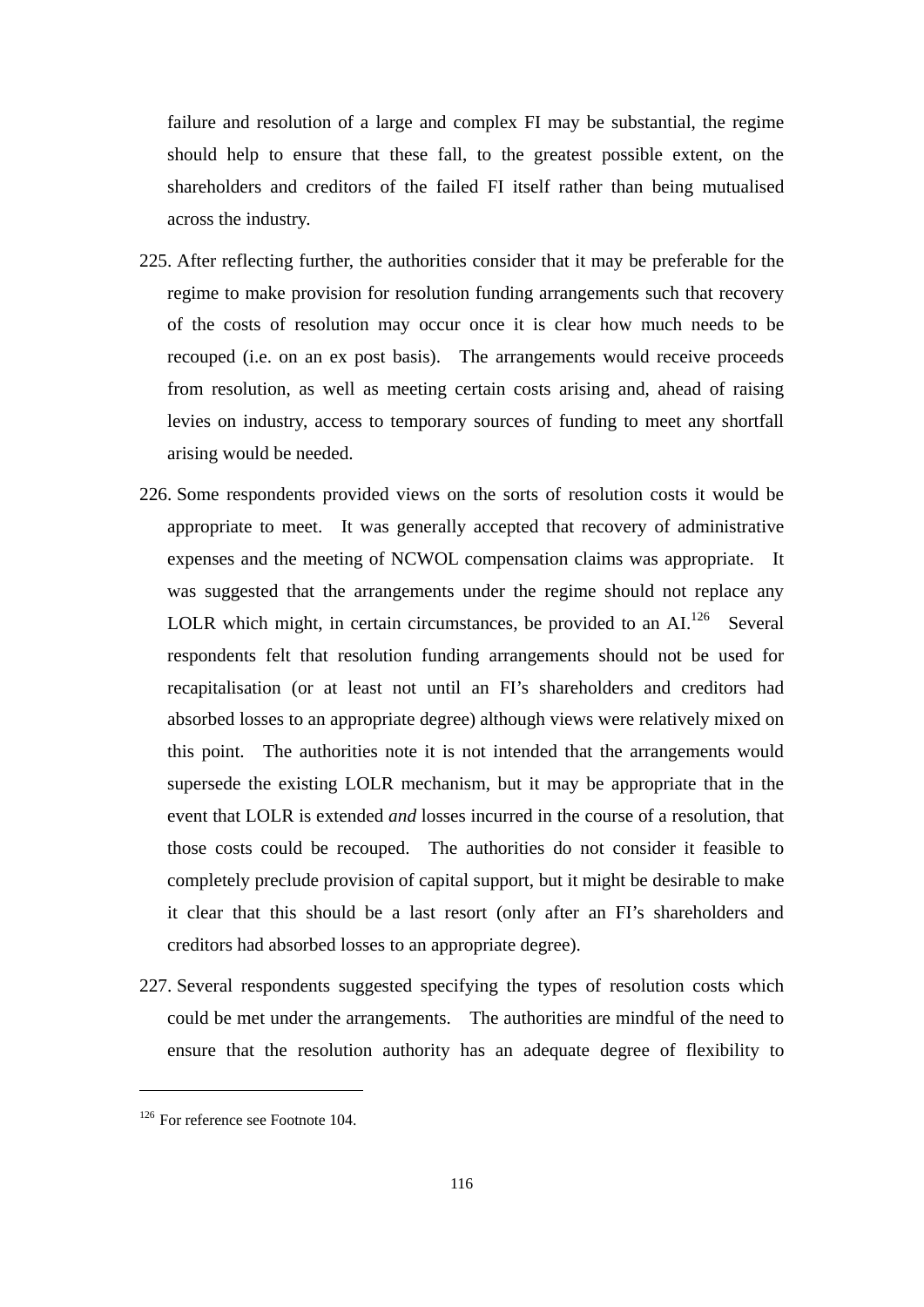structure resolutions appropriately in individual cases, and so consider that any list provided for in legislation would need to be non-exhaustive (and supplemented by guidance). An initial, and non-exhaustive, list of resolution costs to which resolution funding arrangements could contribute on a temporary basis, and as necessary, is set out in Box G below.

# **Box G: Potentially permitted uses of the resolution funding arrangements**

- To meet the administrative expenses of resolution
- To pay NCWOL compensation due under the mechanism outlined in paragraphs 168 to 179 above
- To provide a guarantee of the assets (e.g. in relation to the quality of loans) of, or the liabilities issued by, the FI under resolution, its subsidiaries, a bridge institution or AMV
- To make loans to the FI under resolution, its subsidiaries, a bridge institution or AMV
- To purchase assets of the FI under resolution
- To, as a last resort, provide, or underwrite the provision of, capital to an FI under resolution, its subsidiaries, a bridge institution or AMV
- 228. A number of respondents asked for further details on how levies would be imposed, in relation to FIs operating in different sectors of the financial system. Some expressed a preference for sector-specific arrangements to avoid cross-subsidy, which could imply that FIs operating in one sector should not be called upon to meet the costs arising from the resolution of an FI in another sector. The authorities consider that it would be appropriate that the costs of each individual resolution be accounted for, and recovered, separately. It may be neither desirable nor feasible, however, to set up separate funding arrangements for each of the sectors covered by the regime given the interdependencies between different types of FIs. An FI in resolution may have operated across, directly or through its wider group, multiple sectors of the local financial system, for example. Additionally, it cannot be assumed that only those in the same sector as a failing FI will benefit from its orderly resolution. An obvious example would be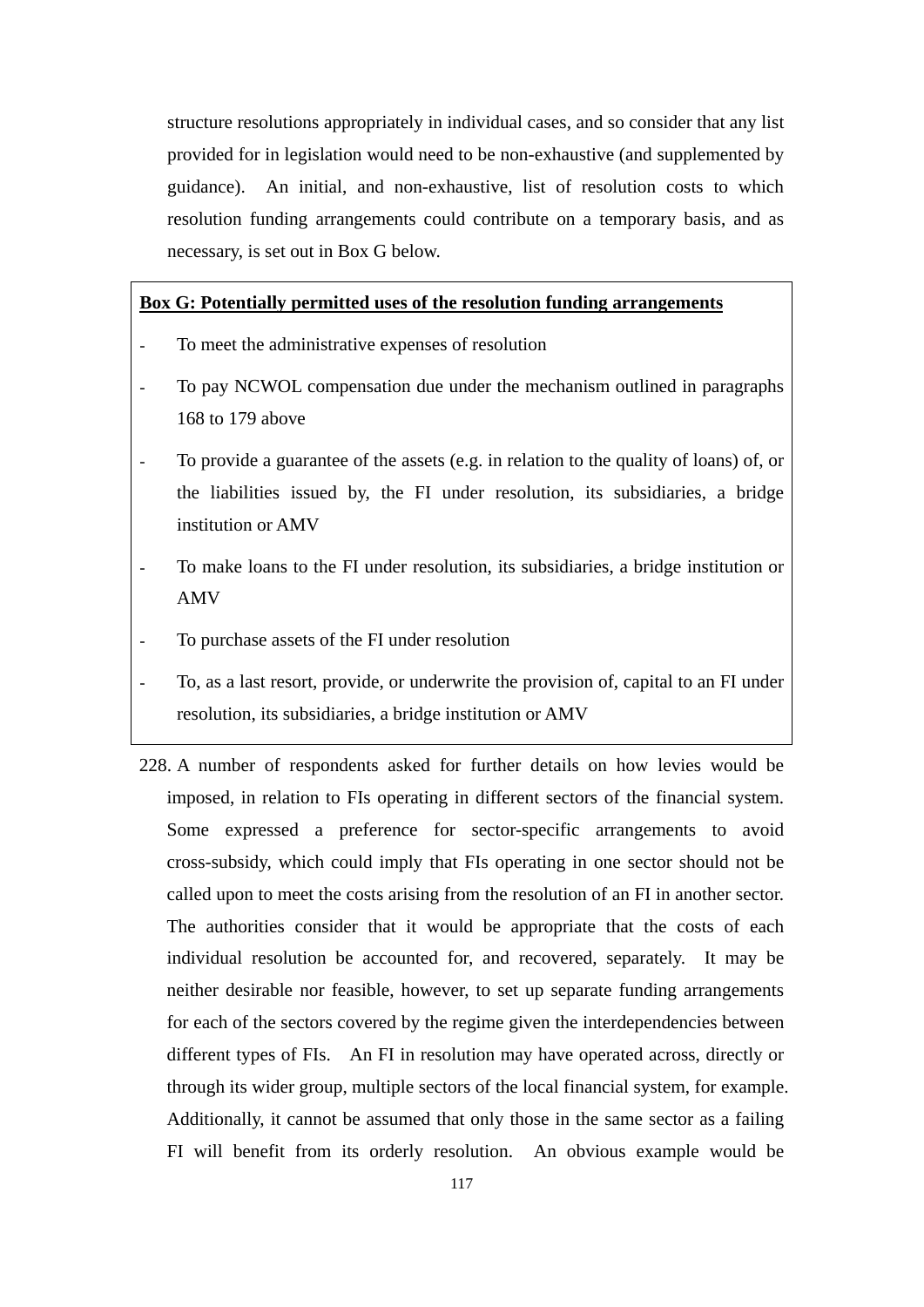following failure of an FMI, where it would appear to be both necessary and reasonable to recover costs from a wider set of stakeholders than simply other FMIs.<sup>127</sup>

- 229. The authorities are considering whether it may be preferable to empower the resolution authority to determine how best to raise any necessary levies taking into account the particular circumstances of each resolution. In this context, it may be appropriate to set some over-arching principles which the resolution authority would be required to take into account. Such principles might make reference to, amongst other things, the risks any FI would itself pose on failure (taking into account whether it would be likely to be systemic or critical as well as its degree of resolvability) as well as the benefit it could be considered to derive from the existence of the regime in general and in relation to a specific resolution.
- 230. As set out in CP1, it is not proposed that the existing DPS, the ICF and the proposed PPF would be called on to contribute to the costs of any resolution. Whilst some jurisdictions allow for such contributions, often capped at the amount a protection scheme would have been liable for had the FI instead entered insolvency proceedings, the authorities assess that existing local funds could not be called on to make a meaningful contribution to, and might be depleted by, the costs of resolving a large and complex FI.

# **Question 50**

**Are the costs identified in Box G those that might, most commonly, be met through resolution funding arrangements established under the regime? Do you agree that these should be set out only in a non-exhaustive list to allow for the structuring of resolutions appropriate to individual FIs?** 

 $127$  In this context a precedent exists locally, given that when, in 1987, the clearing house for the futures market had to be rescued, the costs were recouped, at least in part, through a transaction levy on the futures exchange and a special levy on the stock exchange. See Davison, I.H. et al. (May 1988) "The Operation and Regulation of the Hong Kong Securities Industry: Report of the Securities Review Committee", http://www.fstb.gov.hk/fsb/ppr/report/davison.htm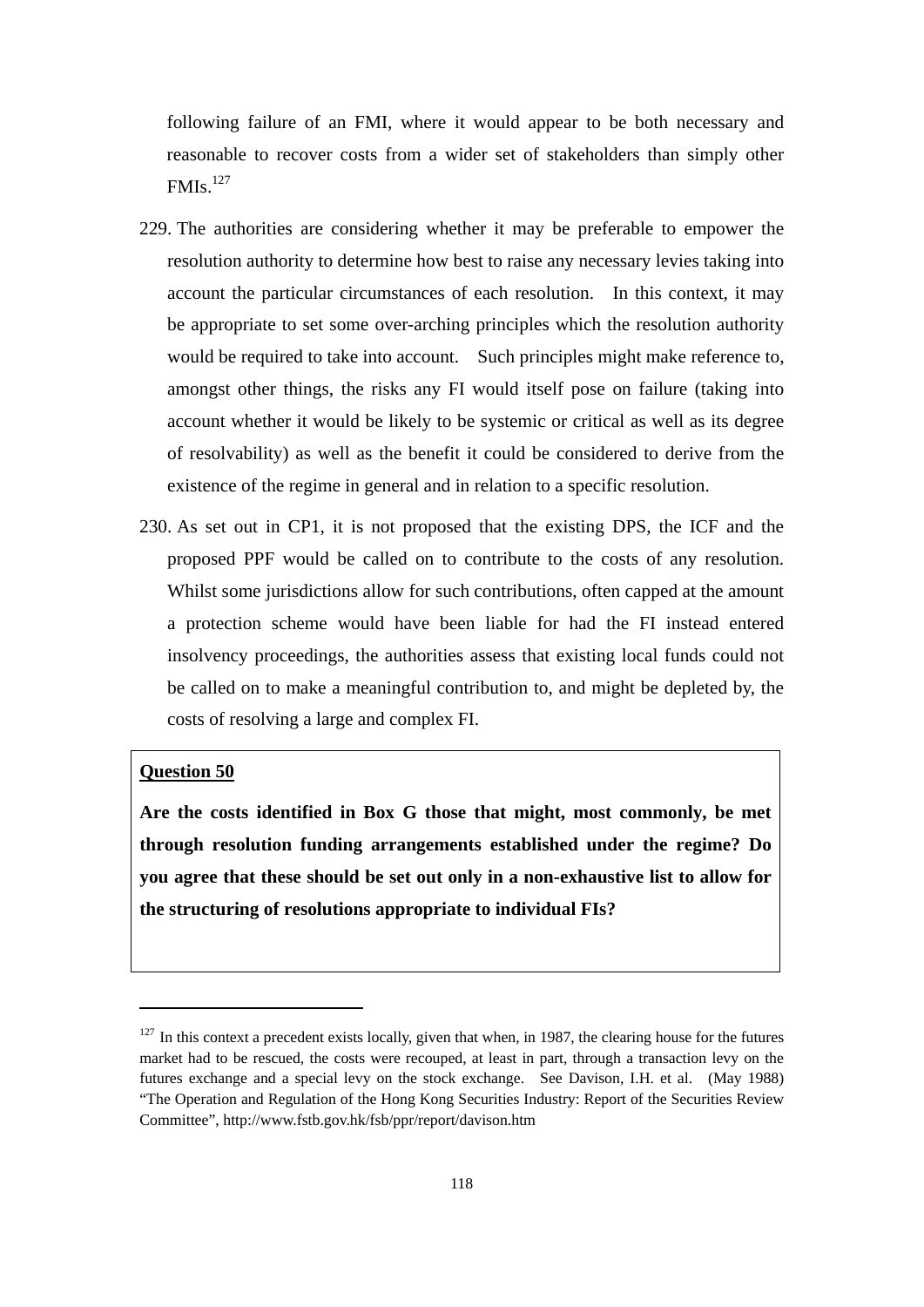**Question 51** 

**Do you agree that it would be appropriate to set overarching principles which would guide the resolution authority in setting levies to recover costs incurred in any individual resolution? Do you have views on what those principles should be?**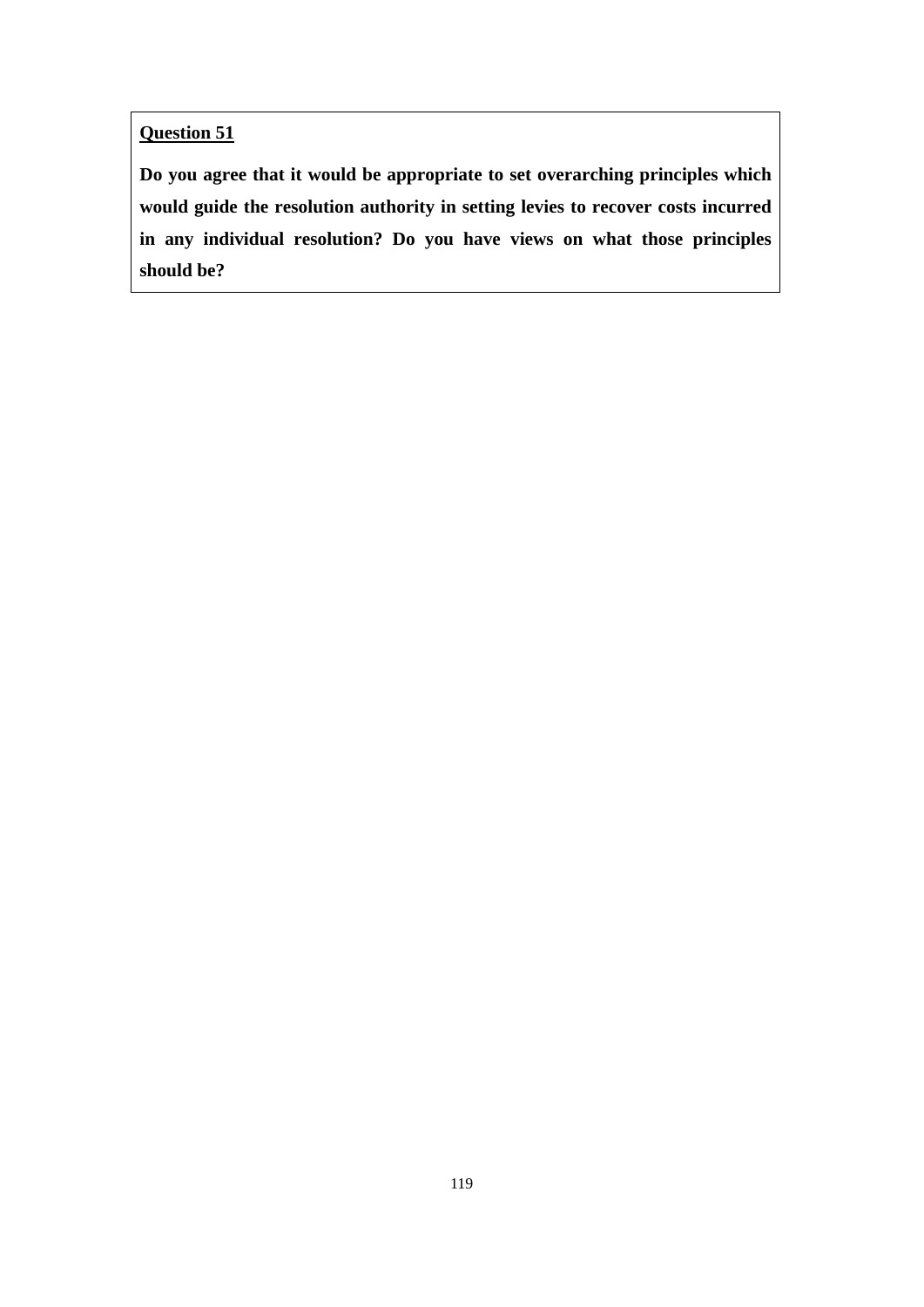## CHAPTER 5 – CROSS-BORDER RESOLUTION AND INFORMATION SHARING

This chapter considers how the resolution regime in Hong Kong could support resolution of FIs with cross-border operations. It covers:

- ways in which resolution actions can be coordinated cross-border;
- information sharing for the purposes of resolution.

#### Cross-border resolution

#### *Statutory approaches to support cross-border resolution*

- 231. CP1 described how, in a majority of cases, coordinated and cooperative approaches to the resolution of cross-border FIs are likely to deliver better outcomes for both home and host authorities. Such approaches could result in a significant share of a failing group's activities being restored to a "going concern" which may better preserve critical financial services and financial stability across multiple jurisdictions and preserve, rather than destroy, value. In contrast, if home and host authorities were to take unilateral actions to protect their own domestic interests, including by ring-fencing local assets within each of their jurisdictions, this could precipitate the disorderly break-up of a group and amplify value destruction as significant parts of the business could become very much a "gone concern".
- 232. The high-level standards set by the Key Attributes in relation to cross-border cooperation, and early thinking on how the resolution regime proposed for Hong Kong could meet those standards, were outlined in CP1. It was noted that local implementation needs to take into account work being undertaken by the FSB on ensuring the effectiveness of cross-border resolution measures. In September 2014, the FSB initiated a three-month consultation exercise on the "Cross border recognition of resolution action" ("FSB cross-border CP") and is reviewing responses with a view to finalising guidance on this matter during  $2015$ .<sup>128</sup> The authorities intend to provide further details on this aspect of the regime in due

<sup>128</sup> See Footnote 57 for reference.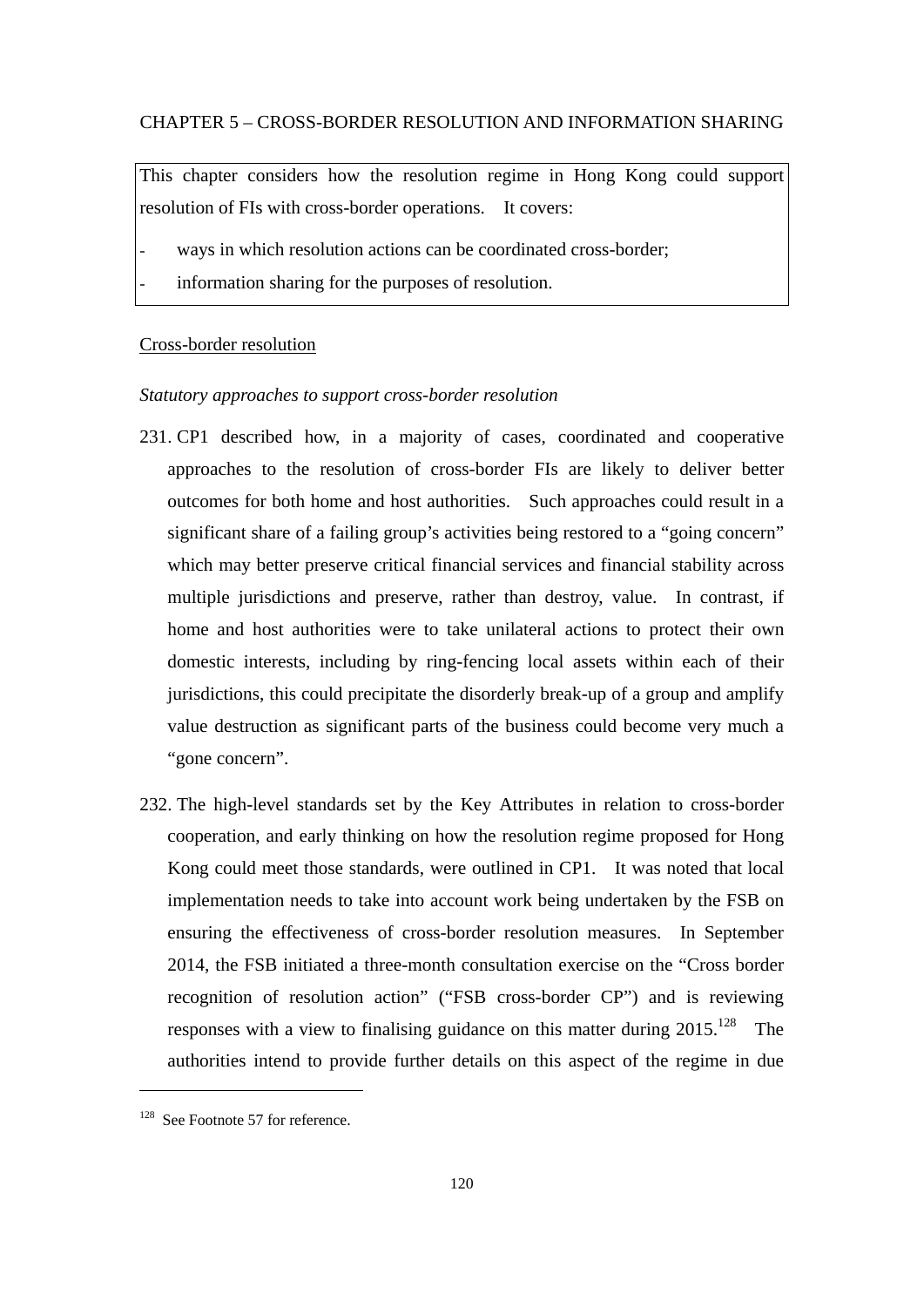course, but meanwhile outline below responses received to CP1 and how the authorities' early thinking maps to the FSB cross-border CP.

- 233. All respondents agreed that it was important that the local resolution regime supports, and is seen to support, cooperative and coordinated approaches to the resolution of cross-border groups, given Hong Kong's status as a major financial centre playing host to a significant number of global financial services groups. Recognising that orderly resolution of such groups would, in many cases, be led by a foreign resolution authority, many stressed the importance of ensuring that the regime provided for the resolution authority in Hong Kong to recognise and/or support resolution actions being taken by a home authority to resolve a group. Several respondents questioned whether it was appropriate for the local resolution authority to be able to act independently to resolve a branch, or even a subsidiary, of a cross-border FI, but others stressed that retaining such discretion was important. As outlined in CP1, the authorities continue to consider it important that the local resolution authority can act independently to resolve the local operations of an FI, whether the FI operates in Hong Kong as a branch or a subsidiary, in the event that it is assessed that action, or the absence of action, by foreign authorities will not adequately protect local creditors or financial stability. The Key Attributes clearly recognise this also.<sup>129</sup>
- 234. The authorities note that the FSB cross-border CP stresses the importance of all member jurisdictions establishing resolution regimes which are compliant with the standards set out in the Key Attributes. As described in paragraphs 244 to 247 below, such statutory frameworks may be underpinned by contractual arrangements (designed to bind contractual counterparties into recognising and giving effect to resolution actions), which could also play an important role as an

<sup>&</sup>lt;sup>129</sup> For example, in relation to branches, Key Attribute 7.3 states "[t]he resolution authority should have resolution powers over local branches of foreign firms and the capacity to use its powers either to support a resolution carried out by a foreign home authority (for example, by ordering a transfer of property located in its jurisdiction to a bridge institution established by the foreign home authority) or, in exceptional cases, to take measures on its own initiative where the home jurisdiction is not taking action or acts in a manner that does not take sufficient account of the need to preserve the local jurisdiction's financial stability".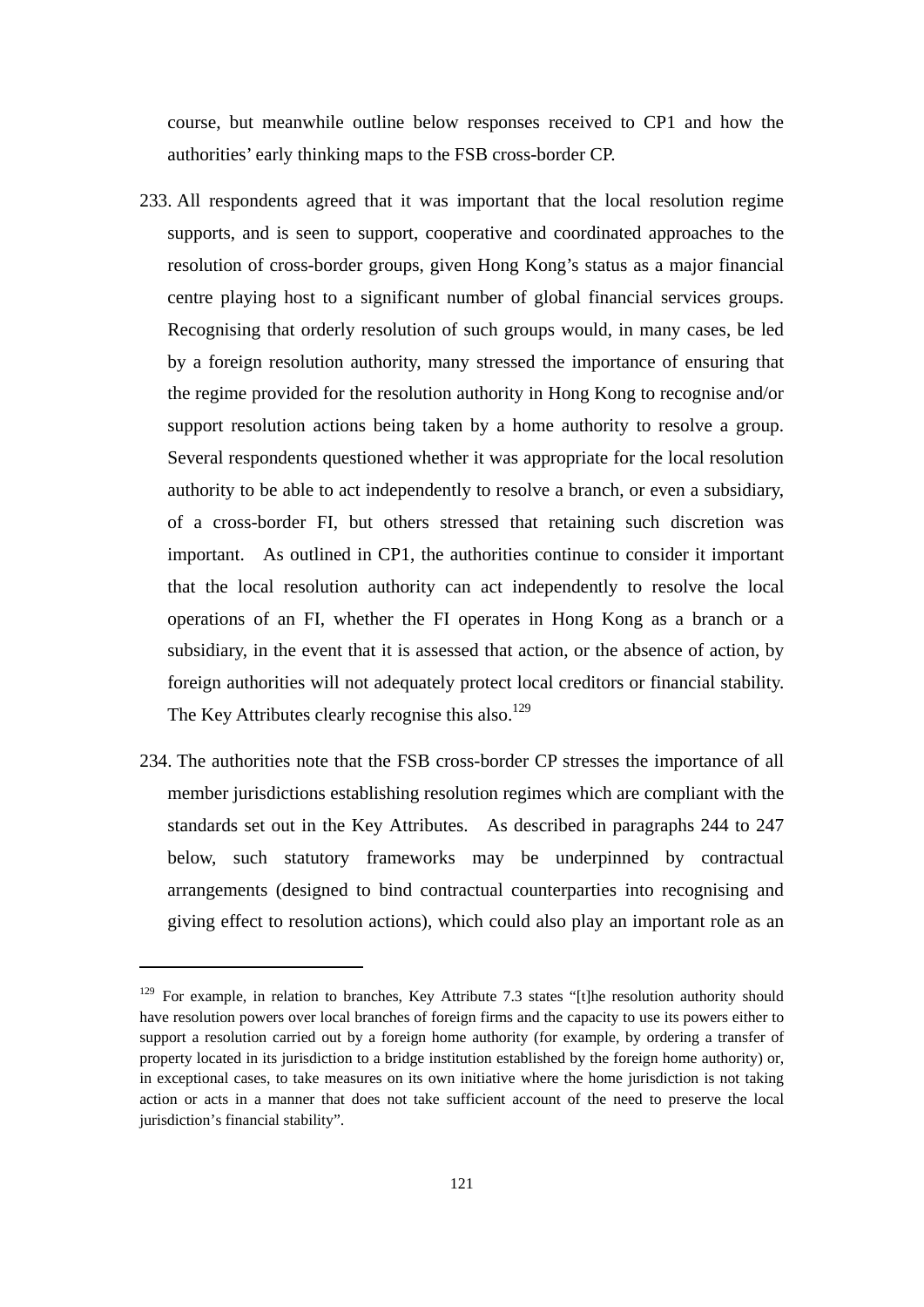interim solution during the period in which home and key host authorities complete the legislative reform to provide for statutory powers. The FSB is clear, however, that contractual arrangements are not a substitute for a statutory framework.

235. The FSB cross-border CP describes three scenarios, taking into account different group structures, in which cross-border resolution measures may need to be taken and these are set out in Box H below. The scenarios identify the broad concerns a host authority, such as Hong Kong, might have, as well as the actions it might take, including where cross-border FIs operate locally as either branches and/or subsidiaries. In addition to these two scenarios, which were considered in CP1, the FSB identifies a third case where assets, liabilities or contracts of a foreign firm are located or booked in, or subject to the law of, Hong Kong (but where otherwise the firm has no physical presence locally). The authorities consider that the local regime will need to be effective in supporting cross-border resolution across each of these three scenarios.

# **Box H: Scenarios identified by FSB for cross-border resolution**<sup>130</sup>

- **1. "a foreign bank undergoing resolution in its home jurisdiction operates a foreign branch.** Home resolution measures need to have effect throughout the whole legal entity, including the branches in host jurisdictions. In this scenario, the protection of the domestic creditors and local financial stability will generally be primary considerations for the host authorities;
- 2. **a foreign financial institution undergoing resolution in its home jurisdiction controls a subsidiary in another jurisdiction.** In order for home resolution measures to be effective, host jurisdictions may, in particular, need to provide a process to allow the transfer of shares in the subsidiary to another institution or to require local subsidiaries to continue to provide essential services to the parent company or other group entities. Particular concerns of host authorities may relate to local financial stability given the

<sup>&</sup>lt;sup>130</sup> See pages 4-5 of the FSB cross-border CP. See Footnote 57 for reference.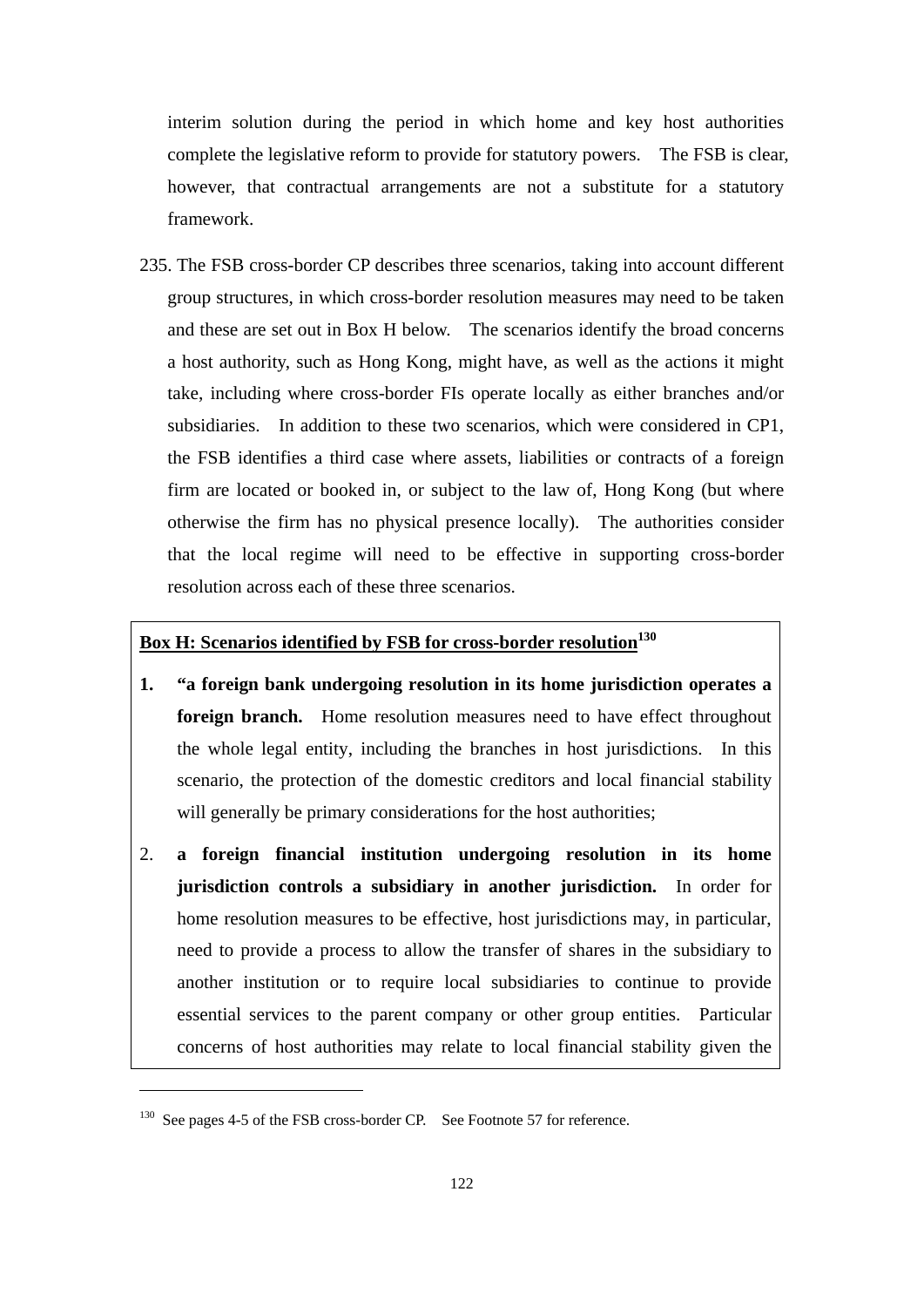potential spill-over between entities of the same group, and prudential matters (for example, 'fit and proper' test for the acquirer of the subsidiary); and

- **3. assets, liabilities or contracts of a foreign firm in resolution are located or booked in, or subject to the law of, another jurisdiction in which the firm is not established.** In order for home resolution measures to be effective, the relevant jurisdiction would need to allow the implementation of the resolution measures adopted by a foreign authority."
- 236. Some respondents agreed with the early thinking set out in CP1 that the resolution regime would need to provide for recognition procedures and/or the taking of supportive measures in Hong Kong. It was clear from responses, however, that ahead of the work being undertaken by the FSB, there remained some uncertainty on how to proceed with implementation, both locally and internationally, in this regard. The FSB cross-border CP includes a useful summary which provides further detail on what constitutes recognition as opposed to support measures, stating that:
	- (i) "**Recognition** implies that, at the request of a foreign party, a jurisdiction would accept the commencement of a foreign resolution proceeding domestically and thereby empower the relevant domestic authority…to enforce the foreign resolution measure or grant other forms of domestic relief, such as a stay on domestic creditor proceedings" and that
	- (ii) "**Supportive measures** involve the domestic resolution authority taking resolution measures, usually but not exclusively in the context of its own domestic resolution proceedings, that help implement and support resolution measures taken by the foreign resolution authority".
- 237. The FSB also explains that "recognition and supportive measures complement each other and in some cases both may be required to achieve the desired outcome" and furthermore that it may be that "recognition procedures are more suitable for certain resolution actions or certain situations, while supportive measures may be the preferred approach for others". Further details are provided in an Annex to the FSB cross-border CP on how different group structures (including whether foreign FIs have a presence as subsidiaries, branches or not at all) and approaches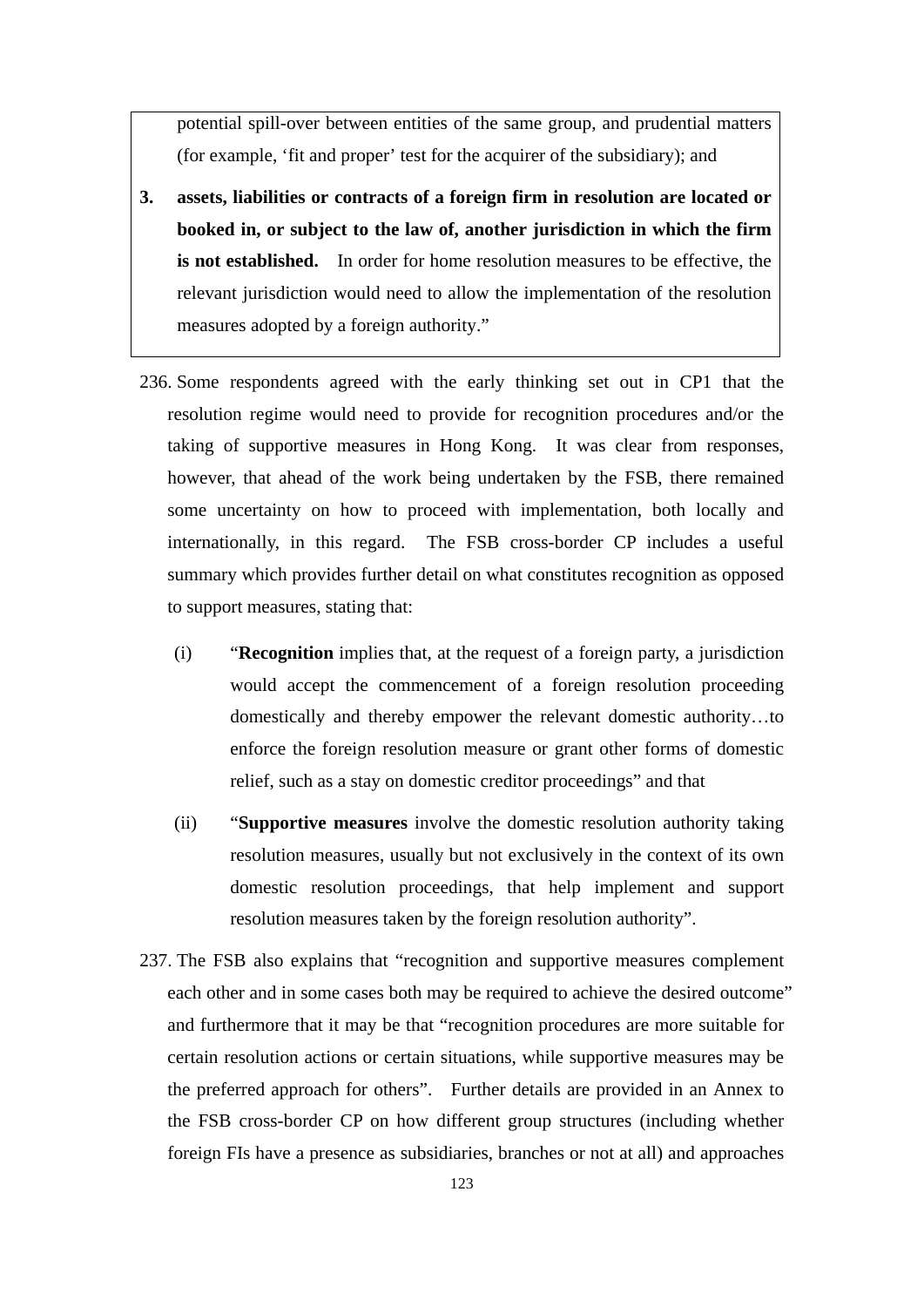to resolution (in terms of the resolution options used) may require use of either recognition or supportive measures (or indeed both). The authorities consider, therefore, that the local regime would need to allow for the recognition and the taking of measures in support of a resolution being carried out by a foreign resolution authority.

- 238. It was explained in CP1 that there may be cases where use of the Hong Kong regime to recognise and/or otherwise support foreign resolution measures is in the public interest, but where the conditions set for the resolution of any local FIs (as outlined in paragraph 59 in Chapter 2) which are part of the wider group, have not been met.<sup>131</sup> The setting of, and preliminary wording for, "cross-border" conditions" which would need to be met before the local regime could be used to recognise and/or support foreign resolution measures was considered in CP1. These appear to be consistent with the factors that the FSB cross-border CP identified as being most relevant to host jurisdictions in deciding whether to recognise and/or support foreign resolution measures.
- 239. The authorities confirm, in light of a question raised in relation to CP1, that there is no specific intent to limit use of the local regime to cases where a resolution is led by a "home" resolution authority<sup>132</sup> and that it would be more appropriate to make reference, as in the FSB cross-border CP, to a "foreign" resolution authority.133 Adjusted to reflect this specific point, the "cross-border conditions" for inclusion in the local regime could be that:

<sup>&</sup>lt;sup>131</sup> This may occur in cases where the local entities of the cross-border group appear viable and/or are assessed not to be systemically important or critical in Hong Kong.

<sup>&</sup>lt;sup>132</sup> CP1 defined a "home" jurisdiction as "being one where the operations of a financial firm or, in the case of a G-SIFI, its global operations, are supervised on a consolidated basis. A host jurisdiction is one where a cross-border FI has a presence either as a locally-incorporated subsidiary or as a branch".

<sup>&</sup>lt;sup>133</sup> Given in some, few, cases it could be, for example, that an agreed resolution strategy, particularly under a multiple point of entry approach, involves the Hong Kong resolution authority acting to recognise or support a resolution action being carried out by another host resolution authority in relation to a subsidiary of a global group which in turn owns other FIs located here in Hong Kong.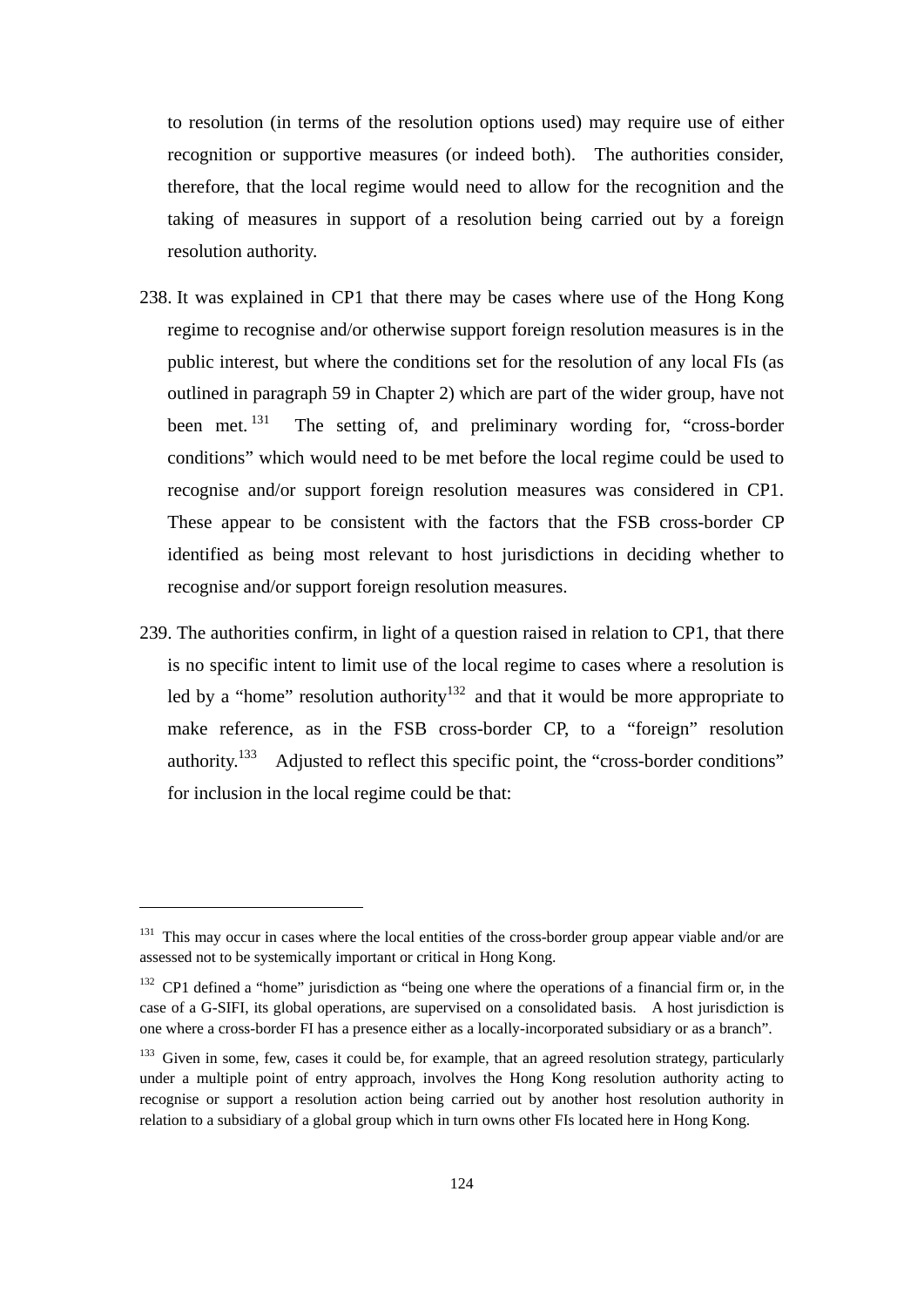- (i) a foreign resolution authority is initiating resolution in relation to a cross-border group with operations in Hong Kong which are themselves within scope of the local regime;
- (ii) it is assessed, by the resolution authority in Hong Kong, that the approach which the foreign resolution authority proposes to adopt will deliver outcomes that are consistent with the objectives for resolution and will not disadvantage local creditors relative to foreign creditors.
- 240. The authorities consider it important to note that the resolution authority in Hong Kong should exercise discretion in assessing whether these cross-border conditions are met. This is clearly preferable to providing for any sort of automatic mechanism, which would not afford a sufficient degree of control locally. The FSB cross-border CP additionally notes that a basis for refusing to recognise or support a cross-border resolution could be an assessment that it "would have material fiscal implications (for example, by exposing local public authorities or taxpayers to loss)". The authorities will consider whether to include such a requirement in the local regime, noting that by referencing the objectives set for resolution, as outlined in Chapter 2, the second cross-border condition in paragraph 239(ii) above already implies that any foreign resolution measures should be consistent with seeking to contain the costs of resolution, and implications for public funds.
- 241. Further consideration will also be given to whether and how to accommodate other scenarios, including where a cross-border group which is likely to be subject to foreign resolution measures has only: (i) operations in Hong Kong which are outside of the scope of the local resolution regime; or (ii) assets, liabilities or contracts located or booked in, or subject to the law of, Hong Kong but otherwise no physical presence here. It is noted in relation to (i) that the proposals set out in Chapter 1 would mean that all local branches and subsidiaries of groups identified as being or containing G-SIFIs would be covered by the local regime.

# **Question 52**

**Do you agree that it would be appropriate to set specific "cross-border conditions" which must be met before the local resolution regime may be used**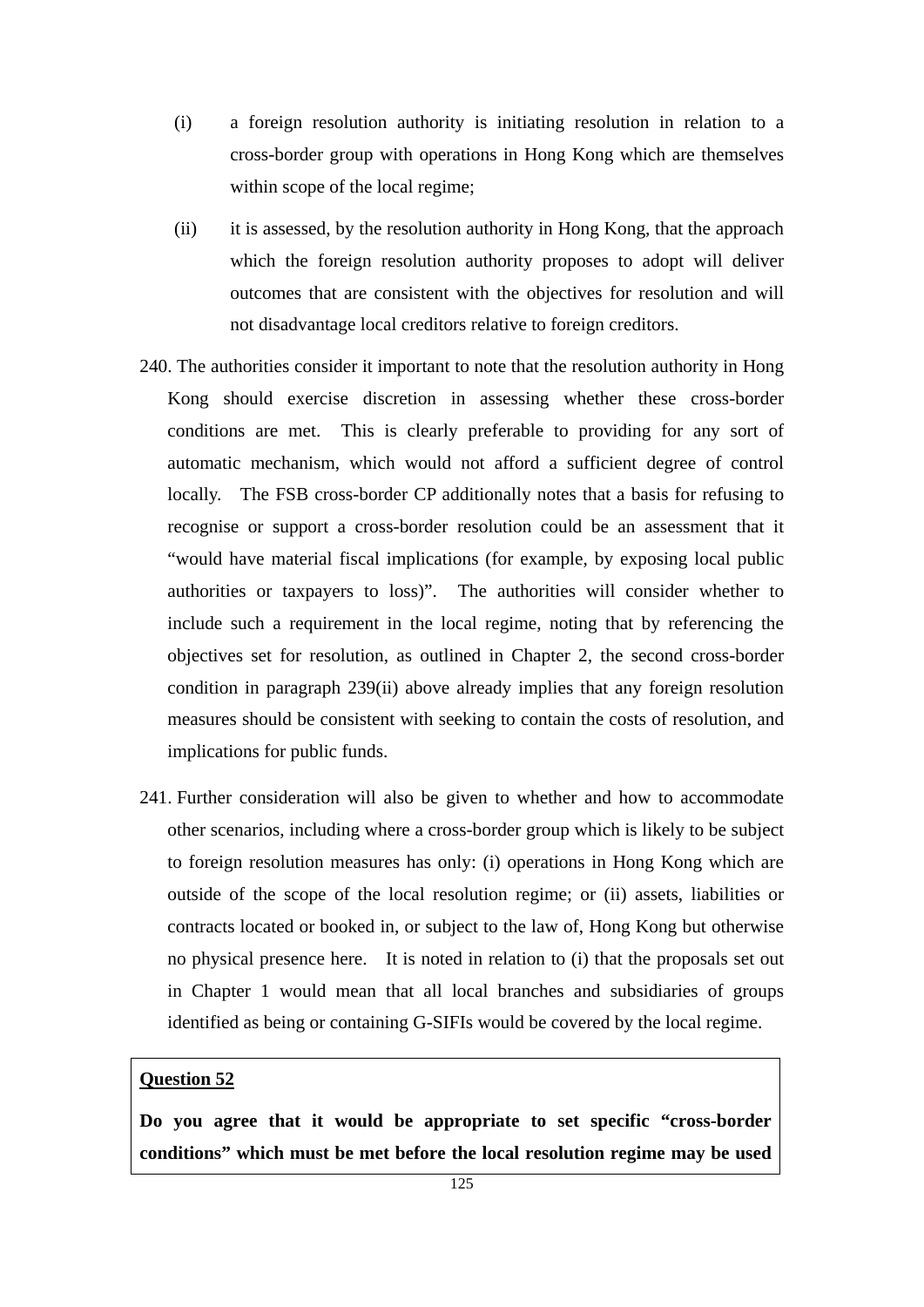**to support foreign resolution measures?** 

# **Question 53**

**Are the conditions identified in paragraph 239 above appropriate? Do you consider that in addition to being satisfied that foreign resolution measures are consistent with the objectives set for resolution locally, a further requirement should be set with regard to considering the fiscal implications?** 

#### **Question 54**

**Do you have any views on how to accommodate the scenarios outlined in Box H above?** 

- 242. More generally, the authorities are cognisant of the need to align the approach taken to design of the local regime, and in particular the key resolution options and powers, with the Key Attributes, with a view to minimising any differences with regimes in other major financial centres. Additional statutory provisions needed to support the recognition and taking of supportive measures in the context of cross-border resolutions will be considered and further detail outlined in CP3.
- 243. In the meantime, the authorities encourage interested stakeholders to review the FSB cross-border CP and would welcome any comments on the issues identified there, and in particular their application in the Hong Kong context.

#### *Contractual approaches to support cross-border resolution*

244. Statutory resolution regimes are likely to provide the preferred longer term solution to underpinning cross-border resolution, given the legal certainty they can provide, but the FSB cross-border CP identifies a number of cases where contractual solutions can play an important role.<sup>134</sup>

 $134$  The FSB assesses that contractual solutions are helpful ahead of implementation of the Key Attributes across home and key host jurisdictions, but note that they have limitations – and specifically may not lead to a sufficient degree of legal certainty – and so should not be considered as substitutes for statutory regimes.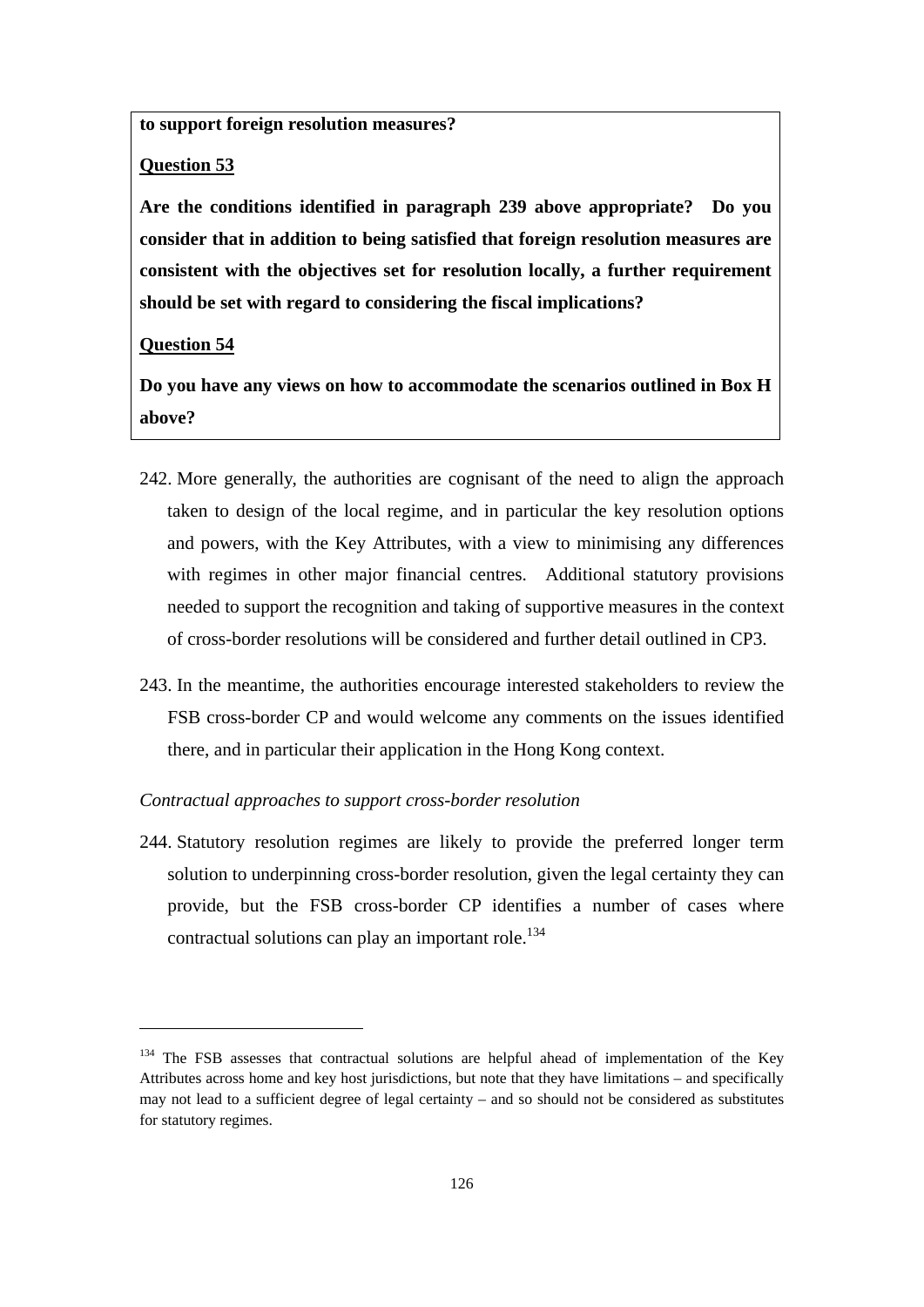- 245. One such area is temporary stays on early termination rights (including as a result of cross-defaults) in financial contracts, in relation to which agreement was reached recently on a draft ISDA Protocol<sup>135</sup> designed to support the cross-border enforceability of stays on termination rights (arising from resolution). The authorities will consider the merits, as well as the most effective means, of requiring relevant FIs, and incentivising their counterparts, to adopt the necessary contractual language on stays in resolution.
- 246. The second area where contractual solutions may support resolution is in relation to bail-in and specifically the write-down, cancellation or conversion of debt instruments in resolution where the relevant instruments are governed by the laws of a jurisdiction other than that of the issuing entity. The authorities will give consideration to adopting measures, as well as the most effective means of, requiring relevant FIs to include contractual provisions of this nature in capital or debt instruments governed by foreign law (and perhaps additionally to demonstrate that any statutory bail-in of such instruments would be enforceable, e.g. through the provision of independent legal opinions, at or prior to the issue of the instrument). $136$
- 247. The FSB has said that member jurisdictions should take official action to promote the widespread adoption of contractual clauses recognising stays on early termination rights and exercise of bail-in powers by the end of 2015.

<sup>&</sup>lt;sup>135</sup> The draft Protocol is to the ISDA Master Agreement under which the majority of bilateral OTC derivatives are traded and, if adopted by market participants, would support the cross-border enforceability of a temporary stay in early termination rights with respect to OTC derivatives governed by the Master Agreement between such adopting parties upon specified resolution actions with respect to certain counterparties, relevant group companies or their credit support providers.

<sup>&</sup>lt;sup>136</sup> In so doing, the authorities would be guided by any Key Principles set by the FSB in this regard noting that draft principles were set out in the FSB cross-border CP including those designed to ensure enforceability as a matter of contract law, by virtue of the debt holder having entered into a clear agreement to be bound by the terms of a bail-in under resolution and that statutory powers exercised in this regard would take precedent over other terms and conditions governing the debt instrument (see para 2.2.1).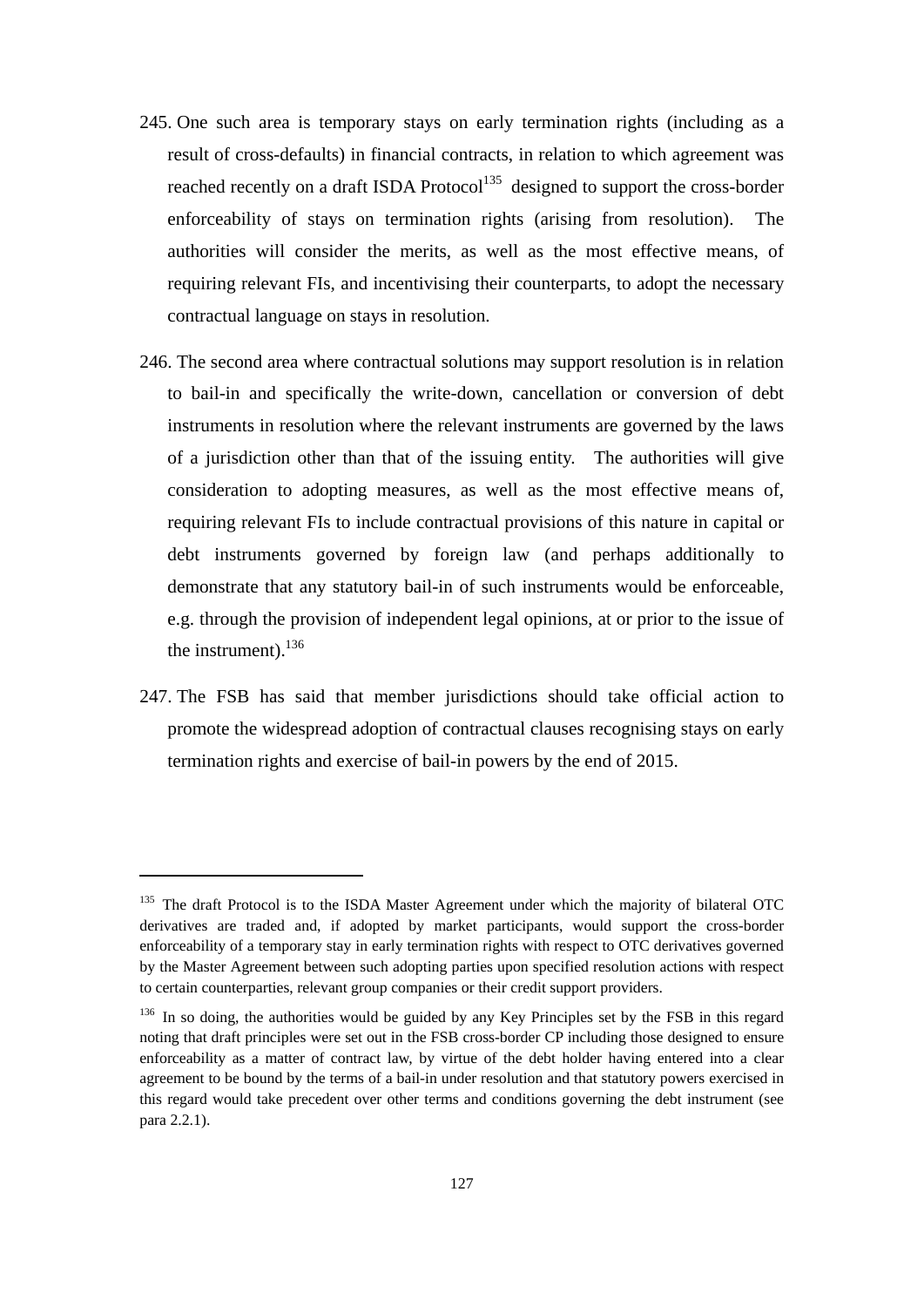#### *Other measures to support cross-border resolution*

- 248. A number of respondents stressed the importance of measures, including under regulatory frameworks and supervisory approaches, to support coordinated and cooperative approaches to the resolution of cross-border FIs. Several asked for more detail on the intended approach to coordinating with foreign counterparts on resolution planning and execution, including under the institution-specific Cross-border Cooperation Agreements (or "COAGs") that home and key host authorities are required to prepare under the Key Attributes, as well as on measures to ensure effective information sharing (the latter is considered in more detail below).
- 249. The authorities consider that the proposals outlined for the local resolution regime will provide a firm basis for effective coordination with key counterparts overseas, as will steps taken to implement the statutory framework. Policy measures pursued now and in future, including for domestic recovery and resolution planning requirements will be of central importance. As will ongoing participation in the FSB-led initiative to undertake resolution planning for G-SIFIs, and G-SIBs in the first instance. As previously noted the HKMA is a member of the Crisis Management Groups for the ten G-SIBs whose Hong Kong operations are considered to be material to the group and as outlined by the FSB it is proposed that COAGs would, at a minimum, be signed for those groups setting out an agreed approach to the planning for, and execution of, recovery and resolution measures. More generally, it is recognised that the regime may have some implications for other aspects of the existing regulatory framework and supervisory approach which will need to be considered in due course.

# Information sharing

250. CP1 outlined proposals designed to ensure that information sharing<sup>137</sup> between the authorities with a role to play in resolution will be effective. It was explained

<sup>&</sup>lt;sup>137</sup> Noting that it is assumed that much of the relevant information to be shared will be non-public relating to individual FIs (and in some cases their customers) as well as the actions which might be taken by the FIs themselves or by the relevant authorities in resolution scenarios.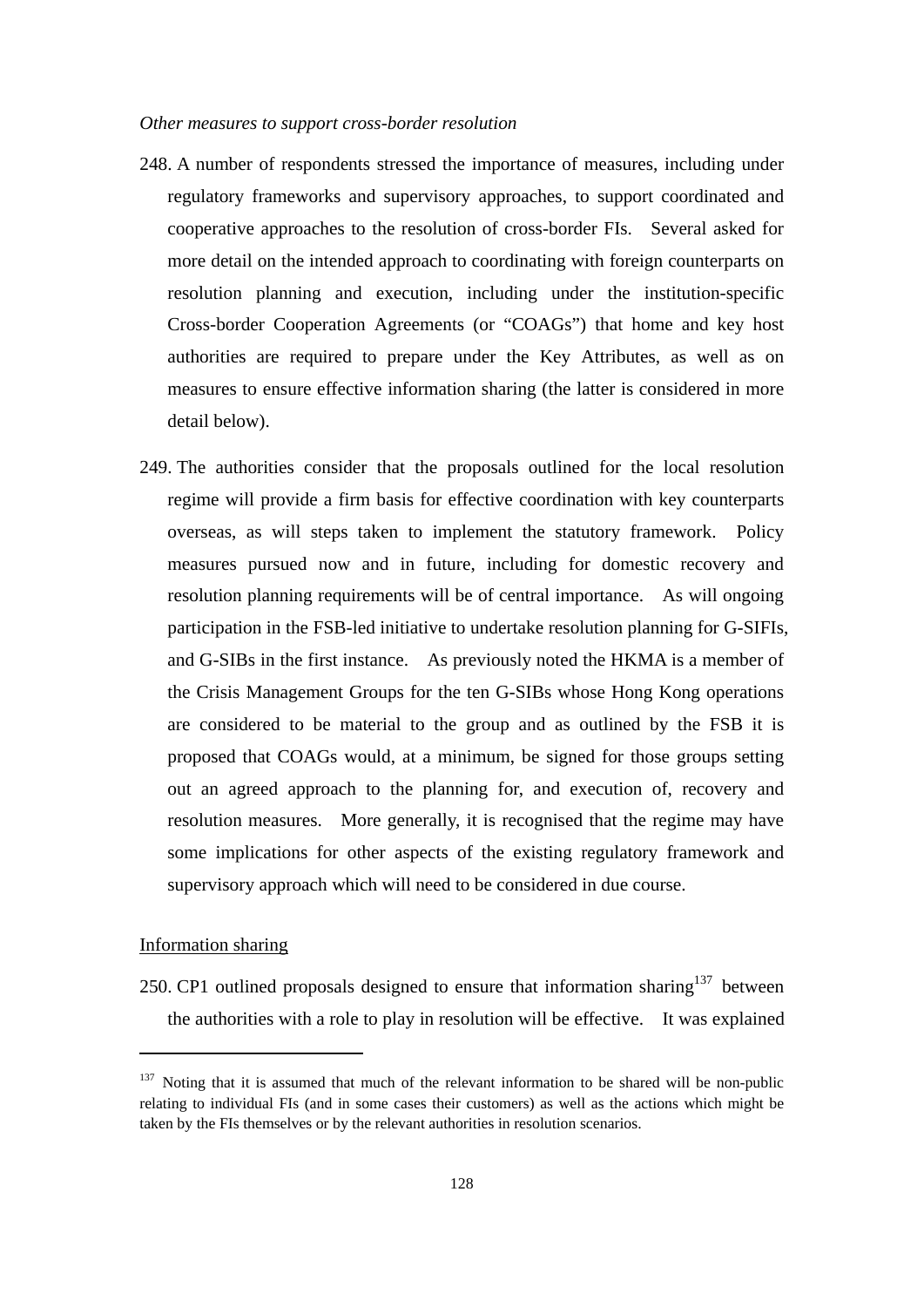that the existing framework governing information sharing by the regulatory authorities in Hong Kong, and as provided for under their respective ordinances, is consistent with the approach outlined in Key Attribute  $12^{138}$  As such it was proposed that a similar set of information sharing powers would be afforded to any public authority designated to act as a resolution authority in Hong Kong; and so to each of the MA, SFC and IA as resolution authorities under the proposals set out in paragraphs 67 to 71 of Chapter 2.

- 251. Respondents were broadly in agreement that the proposed approach struck an appropriate balance in terms of facilitating information sharing for resolution whilst also ensuring all reasonable steps are taken to preserve confidentiality. Some identified particular aspects of the framework which would need to be robust, including with a view to ensuring that information is shared only with relevant parties to the extent necessary for those parties to carry out functions relating to resolution as well as to ensure that adequate confidentiality safeguards are in place. The authorities recognise the importance of each of these aspects and consider that an approach modelled on the existing framework governing information sharing for the regulatory authorities, and designed to take into account the requirements and guidance outlined in the Key Attributes, will address such concerns.
- 252. One response suggested that information sharing on resolution should be limited to where an FI had become non-viable (or the period immediately prior to this). The authorities consider that a restriction of this sort would significantly hamper the ability of a resolution authority to undertake resolution planning effectively, both in normal times but also where risks to the viability of an individual FI start to emerge. It would also fall short of the standards set in the Key Attributes, given that Key Attribute 12.1 expressly requires information sharing to support resolution planning "should be possible in normal times and during a crisis".

<sup>&</sup>lt;sup>138</sup> As well as the additional guidance set out in Annex I: Information sharing for resolution purposes of the reissued Key Attributes (see Footnote 4 for reference).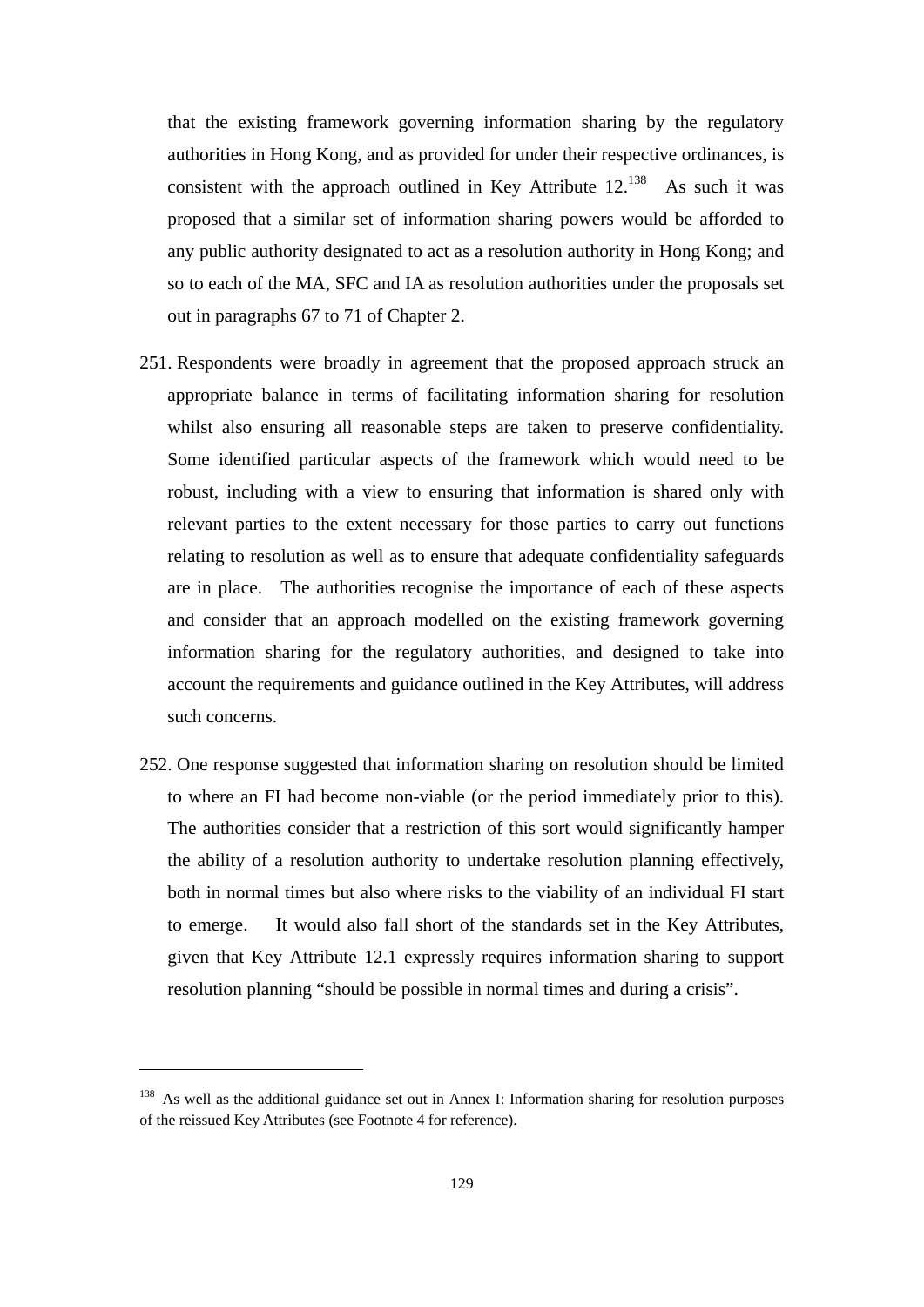- 253. Some respondents highlighted the importance of ensuring that powers enabling a resolution authority to require FIs to provide information for resolution purposes are proportionate. The authorities are mindful of these concerns but consider that an appropriate balance is already struck under the existing information gathering powers of the regulators. It is additionally noted that as outlined in paragraph 13 in Chapter 1, that the authorities intend to pursue a proportionate approach to resolution planning, including in terms of gathering information.
- 254. Some respondents offered views on other arrangements and processes needed to ensure that information sharing between relevant authorities will be effective. The authorities are cognisant of the importance of each resolution authority agreeing in advance an approach to information sharing with key domestic and cross-border counterparts. Related to this, it will be important for each resolution authority to consider whether Memorandums of Understanding ("MOUs") adequately cover, inter alia, the sharing of information for resolution purposes and furthermore to meet FSB requirements in relation to COAGs.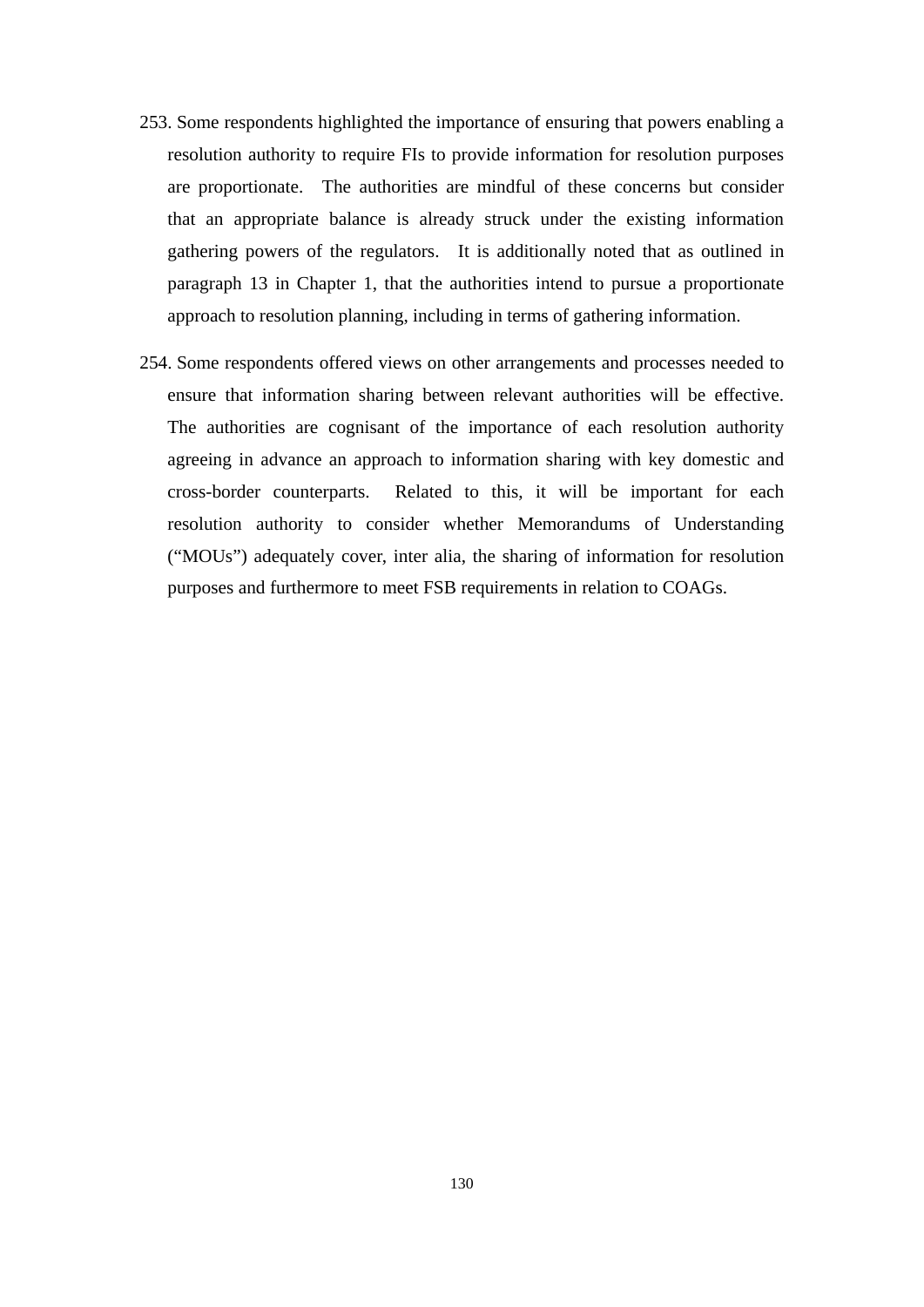# **CONFIDENTIAL**

# **ANNEX I: List of respondents to CP1**

(1) AIA Group Limited

(2) Allen & Overy

(3) The Alternative Investment Management Association Limited

(4) Chinese Academy of Governance (HK) Industrial and Commercial Professionals

Alumni Association

(5) Clifford Chance (together with Asia Securities Industry & Financial Markets

Association and Global Financial Markets Association)

(6) CLS Bank International

(7) CompliancePlus Consulting Limited

(8) The Consumer Council

(9) Deutsche Bank

(10) FWD Life Insurance Company (Bermuda) Limited

(11) Hong Kong Association of Banks

(12) Hong Kong Association of Restricted Licence Banks and Deposit-Taking Companies

(13) Hong Kong Deposit Protection Board

(14) The Hong Kong Federation of Insurers $^{139}$ 

(15) Hong Kong Institute of Certified Public Accountants

(16) Hong Kong Investment Funds Association

(17) Hong Kong Retirement Schemes Association

(18) Hong Kong Securities Association

(19) Hong Kong Society of Financial Analysis

(20) Hong Kong Trust Association

(21) The Institute of Financial Planners of Hong Kong

(22) International Swaps and Derivatives Association

(23) Law Society of Hong Kong

(24) Linklaters

 $(25)$  Lloyd's

(26) Manulife (International) Limited

(27) MetLife Limited, Metropolitan Life Insurance Company of Hong Kong Limited

(28) Slaughter & May

(29) UBS

*\* Four respondents asked not to be identified.* 

<sup>&</sup>lt;sup>139</sup> The submission from The Hong Kong Federation of Insurers comprised its own comments as well as comments from AXA China Region Insurance Company Limited, AXA General Insurance Hong Kong Limited, BOC Group Life Assurance Company Limited, Direct Asia Insurance (Hong Kong) Limited, Lloyd's, Manulife (International) Limited, Prudential Hong Kong Limited and Zurich Insurance Company Ltd, Hong Kong Branch.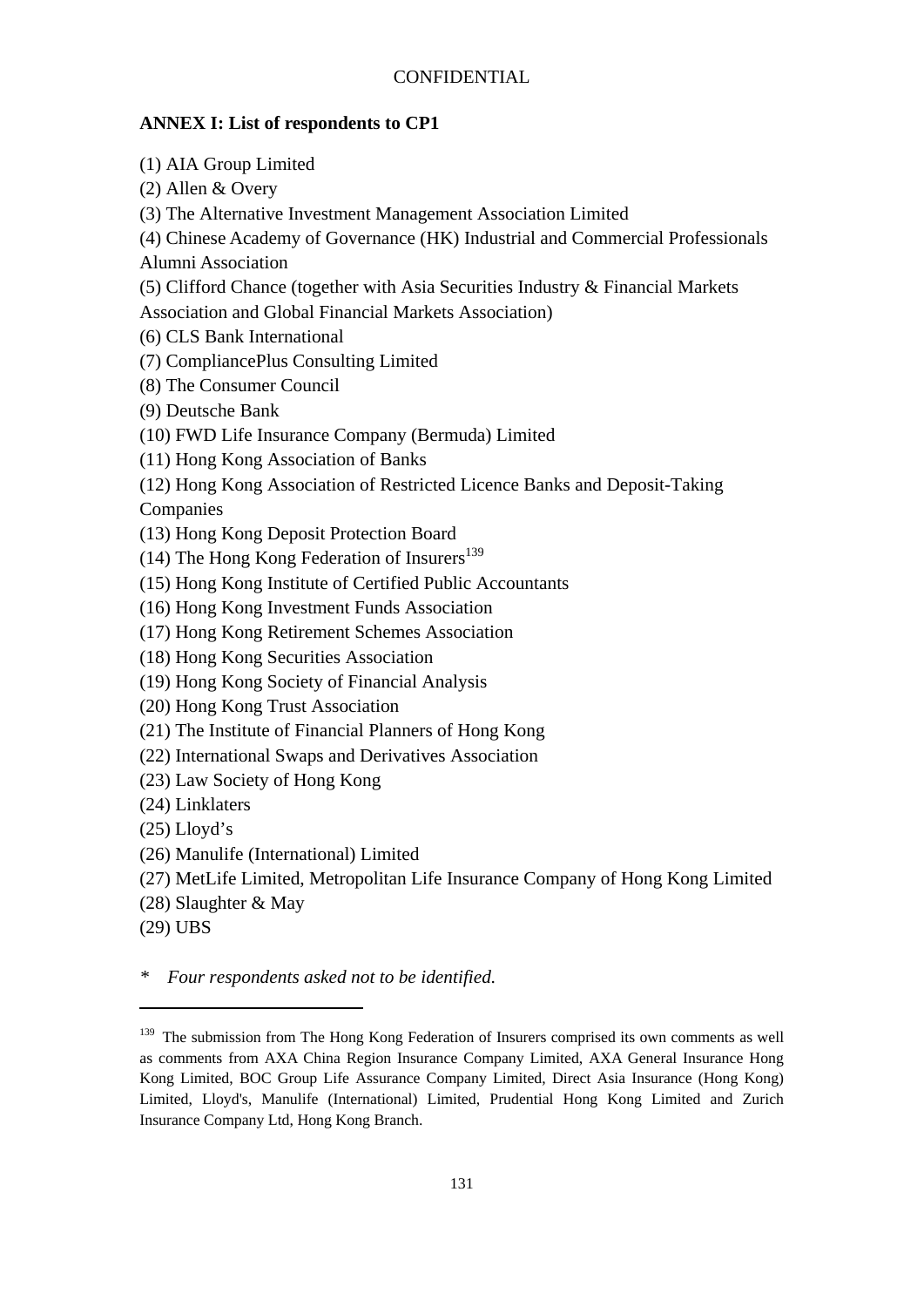# **ANNEX II: Factors relevant to assessing the first non-viability condition**

# **Extract of Box E from CP1**

For illustrative purposes, a non-exhaustive set of the factors which could indicate that the first non-viability condition for resolution has been met is outlined below *in relation to AIs*. Following further refinement (including adaptation for application to FIs in other sectors of the financial system), these factors might be elaborated in guidance on the use of the regime.

Factors relevant to assessing that an AI is, or is likely to become, unable to satisfy one of the conditions set for authorisation (condition  $(1)(a)$  in Box D above) would be those supporting an assessment that:

- (i) an AI's liquidity position is coming under severe pressure, including as a result of a loss of confidence by depositors or other funding providers, such that there is a real possibility it will breach the liquidity ratio as required under section 102 of the BO and/or might become unable to meet its liabilities as they fall due;
- (ii) an AI's capital position is inadequate, including as a result of actual or likely losses, such that the AI is, or is likely to become, unable to comply with the minimum requirements set by the MA in this regard, in the Banking (Capital) Rules (Cap. 155L) and under the BO, and may ultimately have insufficient assets to cover its liabilities;
- (iii) an AI is failing to satisfy other conditions set for continuing authorisation to such a material degree that withdrawal of its authorisation would be warranted.

Factors relevant to consideration of the prospects for addressing these issues (condition(1)(b) in Box D above) would include those supporting an assessment that it appears unlikely that:

- (iv) private sector action (including by means of a voluntary sale of the entire AI or of some or all of its business) or the deployment of supervisory intervention powers, outside of resolution, will restore viability, either at all or in a sufficiently timely manner taking into account relevant circumstances;
- (v) confidence in the AI can be re-established and its liquidity position returned to that necessary to continue its activities;
- (vi) the capital position of the AI can be restored including through new issuance, the write-down or conversion of contingent liabilities in issue (including those which trigger on an assessment of non-viability), or by managing down balance sheet risks;
- (vii) the AI is either willing or able to take necessary actions to address any material breach of other conditions for authorisation;
- (viii) failure could be averted other than through undue reliance being placed on the extraordinary provision of public funds.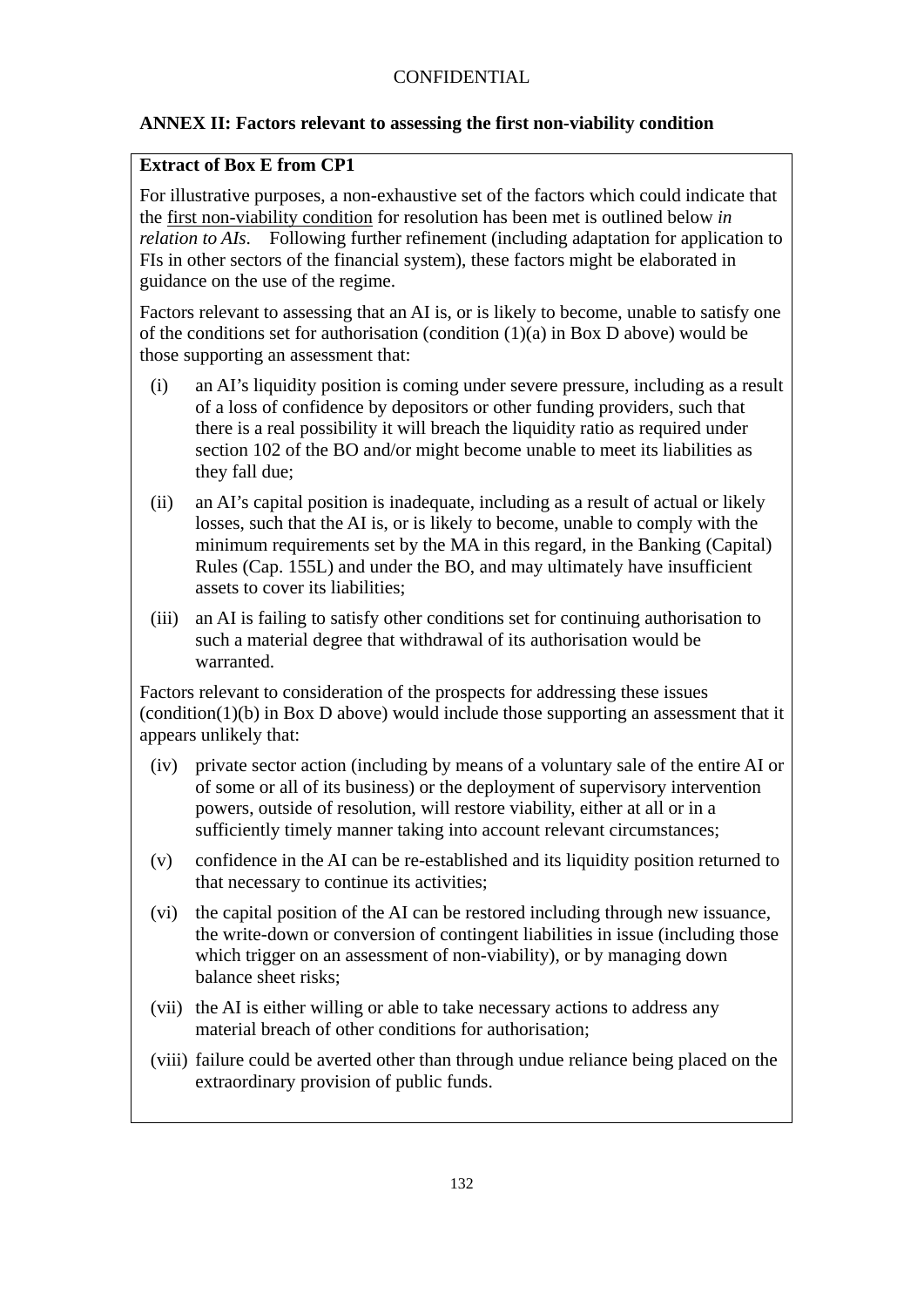# **CONFIDENTIAL**

# **ANNEX III: Further detail on the temporary stay on early termination rights**

It is proposed that financial contracts and agreements to be subject to the proposed temporary stay on early termination rights would be:

- a) securities contracts, including:
	- (i) contracts for the purchase, sale or loan of a security, a group or index of securities;
	- (ii) options on a security or group or index of securities;
	- (iii) repurchase or reverse repurchase transactions on any such security, group or index;
- b) commodities contracts, including:
	- (i) contracts for the purchase, sale or loan of a commodity or group or index of commodities for future delivery;
	- (ii) options on a commodity or group or index of commodities;
	- (iii) repurchase or reverse repurchase transactions on any such commodity, group or index;
- c) futures and forwards contracts, including contracts (other than a commodities contract) for the purchase, sale or transfer of a commodity or property of any other description, service, right or interest for a specified price at a future date;
- d) swap agreements, including:
	- (i) swaps and options relating to interest rates; spot or other foreign exchange agreements; currency; an equity index or equity; a debt index or debt; commodity indexes or commodities; weather; emissions or inflation;
	- (ii) total return, credit spread or credit swaps;
	- (iii) any agreements or transactions that are similar to an agreement referred to in point (i) or (ii) which are the subject of recurrent dealing in the swaps or derivatives markets;
- e) inter-bank borrowing agreements where the term of the borrowing is three months or less; and
- f) master agreements for any of the contracts or agreements referred to in points (a) to (e).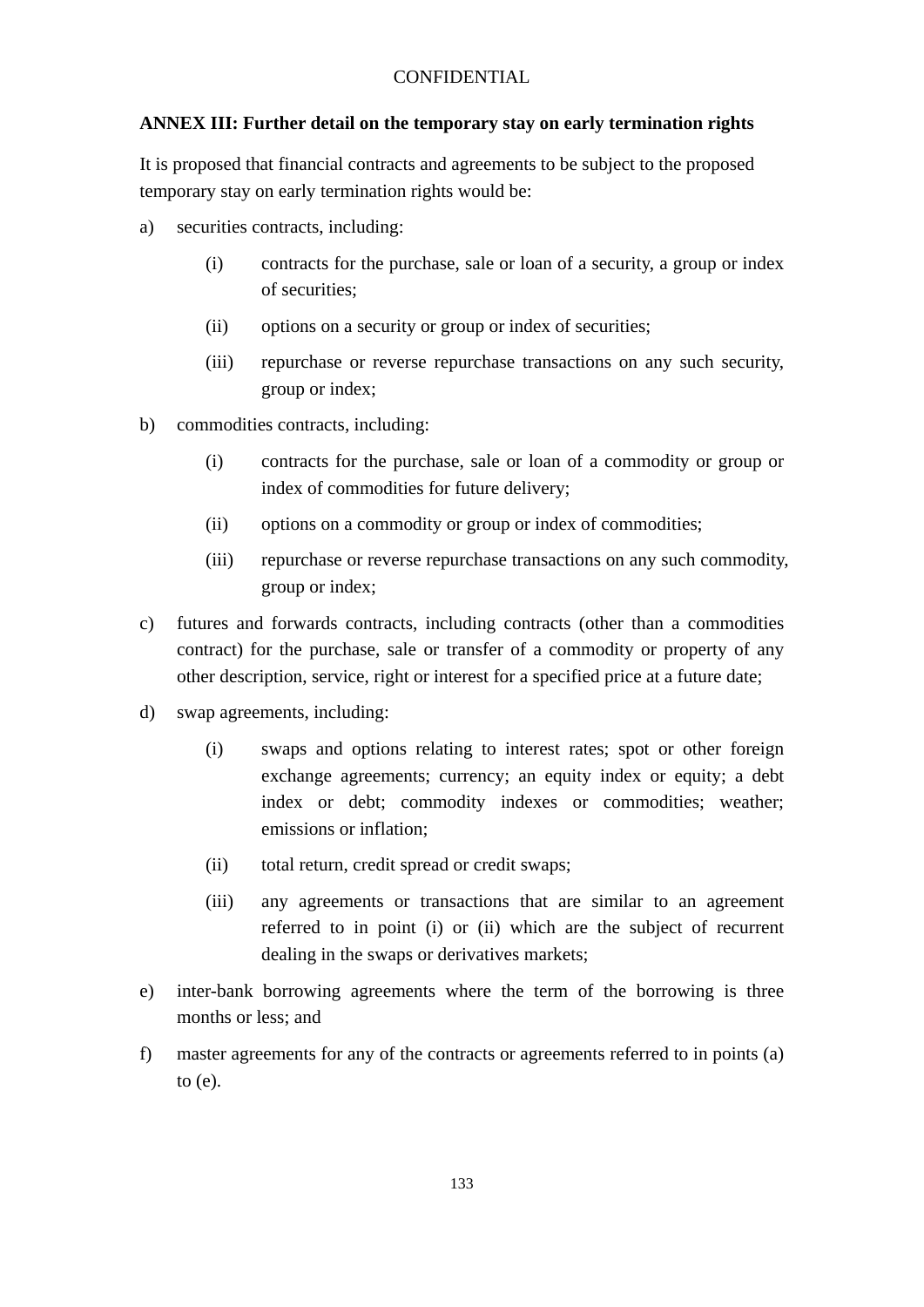| <b>ANNEX IV: Further detail on protected arrangements</b> |  |  |
|-----------------------------------------------------------|--|--|
|-----------------------------------------------------------|--|--|

| Type of<br>arrangement         | Definition                                                                                                                                                                                                                                                                                                                                                                                                                                                                                          | Protections                                                                                                                                                                                                                                                                        | Remedy                                                                                                                                                                                 |
|--------------------------------|-----------------------------------------------------------------------------------------------------------------------------------------------------------------------------------------------------------------------------------------------------------------------------------------------------------------------------------------------------------------------------------------------------------------------------------------------------------------------------------------------------|------------------------------------------------------------------------------------------------------------------------------------------------------------------------------------------------------------------------------------------------------------------------------------|----------------------------------------------------------------------------------------------------------------------------------------------------------------------------------------|
| Secured (or<br>collateralised) | Arrangements under which one person<br>acquires, by way of security, an actual or<br>contingent interest in the property of another.<br>Extends to arrangements where the liability is<br>secured against all (or substantially all) of the<br>property or rights of a person (i.e. floating<br>charge); some of the property or rights of a<br>person (i.e. fixed charge) as well as in cases<br>where the property or rights acting as security<br>are not owned by the party owing the liability | Resolution actions may not transfer the<br>property or rights against which a<br>liability, owed by one party to another,<br>is secured, unless the liability and the<br>benefit of the security are also<br>transferred, nor terminate or modify<br>the arrangement in other ways | Affected party to notify the<br>resolution authority to potential<br>breach, such that it might be<br>corrected for (e.g. through<br>supplemental, reverse transfer)<br>as appropriate |
| Set-off                        | Arrangements under which two or more debts,<br>claims or obligations can be set off against each<br>other                                                                                                                                                                                                                                                                                                                                                                                           | Resolution actions may not transfer<br>some but not all of the protected rights<br>and liabilities between a third party and<br>an FI under resolution covered by this<br>type of arrangement, nor terminate or<br>modify the arrangement in other ways                            | Set-off is enforceable                                                                                                                                                                 |
| Netting                        | Arrangement under which a number of claims<br>or obligations can be converted into a net claim<br>or obligation. Includes "close-out" netting<br>agreements under which actual or theoretical<br>debts are calculated during the course of a<br>contract for the purpose of enabling them to be<br>set off against each other or to be converted<br>into a net debt.                                                                                                                                | As above                                                                                                                                                                                                                                                                           | Netting is enforceable                                                                                                                                                                 |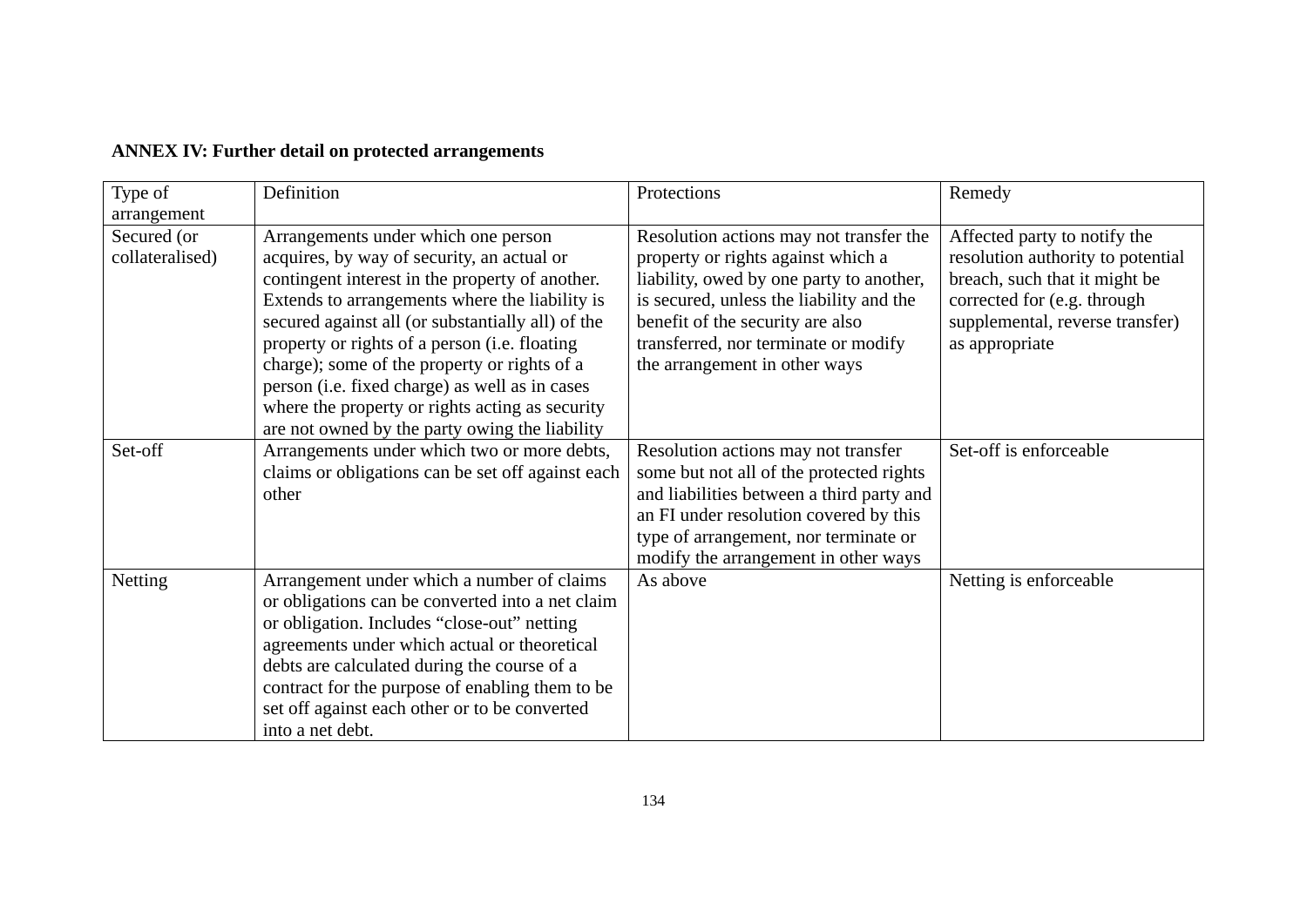| Title transfer<br>arrangements<br>(financial)<br>collateral)                          | Arrangements under which one person<br>transfers assets to a second person on terms<br>providing for the latter to transfer assets if<br>specified obligations are discharged. Includes<br>repurchase (and reverse repurchase), stock<br>lending and borrowing.                                                                                                      | As above                                                                                                                                                                                              | Affected party to notify the<br>resolution authority to potential<br>breach, such that it might be<br>corrected for (e.g. through<br>supplemental, reverse transfer)<br>as appropriate                 |
|---------------------------------------------------------------------------------------|----------------------------------------------------------------------------------------------------------------------------------------------------------------------------------------------------------------------------------------------------------------------------------------------------------------------------------------------------------------------|-------------------------------------------------------------------------------------------------------------------------------------------------------------------------------------------------------|--------------------------------------------------------------------------------------------------------------------------------------------------------------------------------------------------------|
| Structured<br>finance (capital)<br>markets)                                           | Arrangements under which an issuer creates a<br>financial instrument whose value and/or<br>performance is linked to, and/or secured on,<br>financial assets. Includes asset-backed<br>securities, securitisations, asset-backed<br>commercial paper, residential and commercial<br>mortgage backed-securities, collateralised debt<br>obligations and covered bonds. | Resolution actions may not transfer<br>some but not all of the property, rights<br>and liabilities which are part of a<br>capital market arrangement                                                  | Affected party to notify the<br>resolution authority to potential<br>breach, such that it might be<br>corrected for (e.g. through<br>supplemental, reverse transfer)<br>as appropriate                 |
| Rules and<br>arrangements<br>within trading,<br>clearing and<br>settlement<br>systems | Rules and arrangements pertaining to a<br>participant's obligations in relation to<br>participation in the trading, clearing and<br>settlement systems. E.g. relating to settlement<br>finality, payment and delivery obligations,<br>transfer orders or processes to be observed on<br>default of a participant.                                                    | Resolution may not transfer property,<br>rights or liabilities or modify the<br>operation of or render invalid securities<br>cleared through an FMI, or the<br>settlement or default rules of an FMI. | Actions taken to transfer<br>property, rights or liabilities or<br>modify or invalidate securities<br>cleared through an FMI or the<br>settlement or default rules of an<br>FMI could be declared void |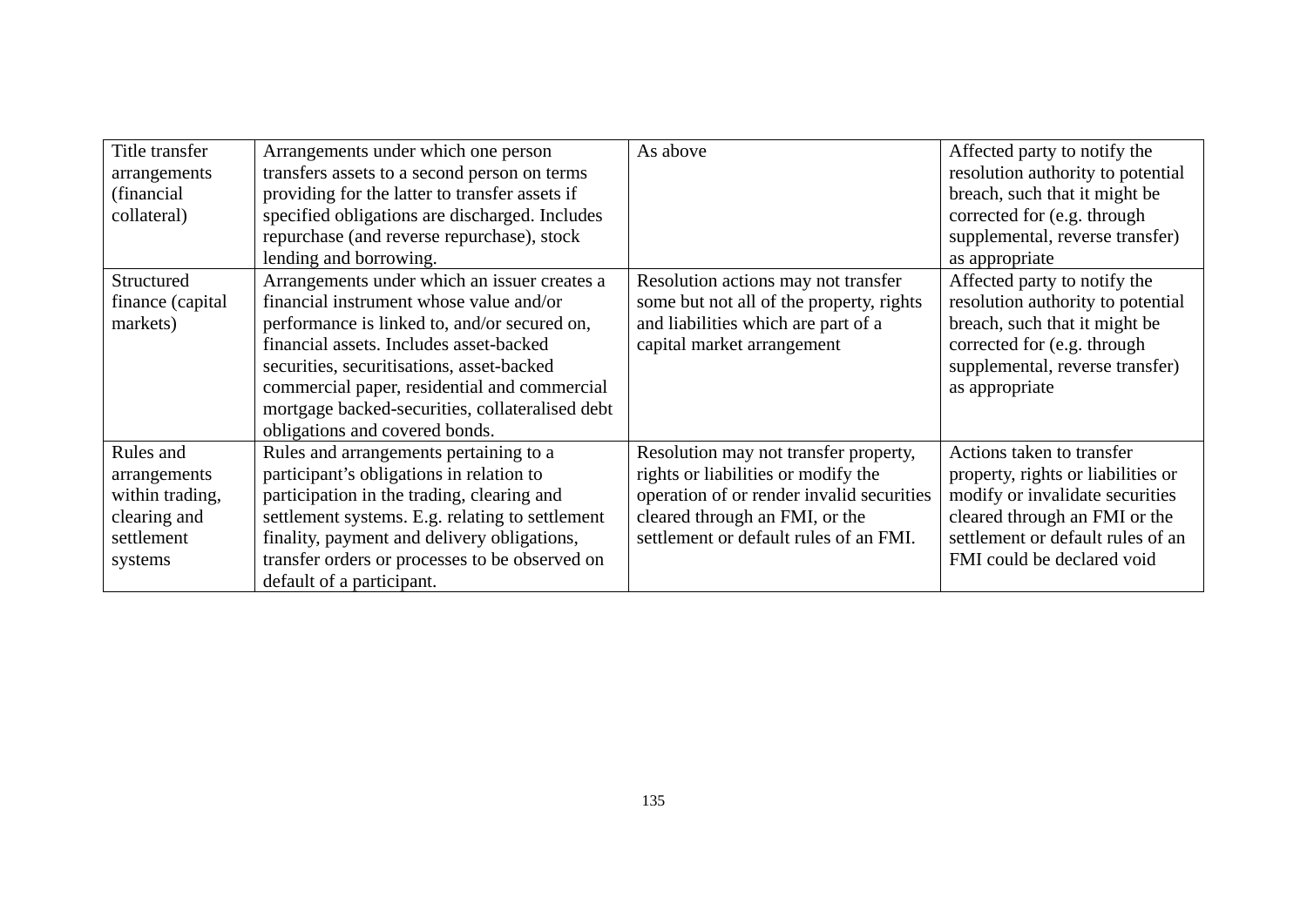# **ANNEX V: Consultation questions**

# **Question 1**

**Do you agree with the revised scope of the regime in respect of LCs as set out in paragraph 29?**

# **Question 2**

**Do you have any views on the factors that should be taken into account when assessing the local systemic importance of insurers?**

## **Question 3**

**With a view to ensuring that all FIs which could be critical or systemic on failure are within scope of the regime, and recognising that the risks posed by any given types of FI may change over time, do you agree that providing the FS with a power to designate additional FIs as being within scope is appropriate?**

## **Question 4**

**Do you agree that in cases where one or more FIs within scope of the regime are part of mixed activity groups, the presumption should be that resolution will be undertaken at the level of a locally incorporated FSHC? And that resolution at the level of a locally incorporated MAHC would be undertaken only in exceptional circumstances where orderly resolution cannot otherwise be achieved?**

# **Question 5**

**Do you agree with the proposed definition of, and approach to, setting the regime's scope in respect of, AOEs?**

## **Question 6**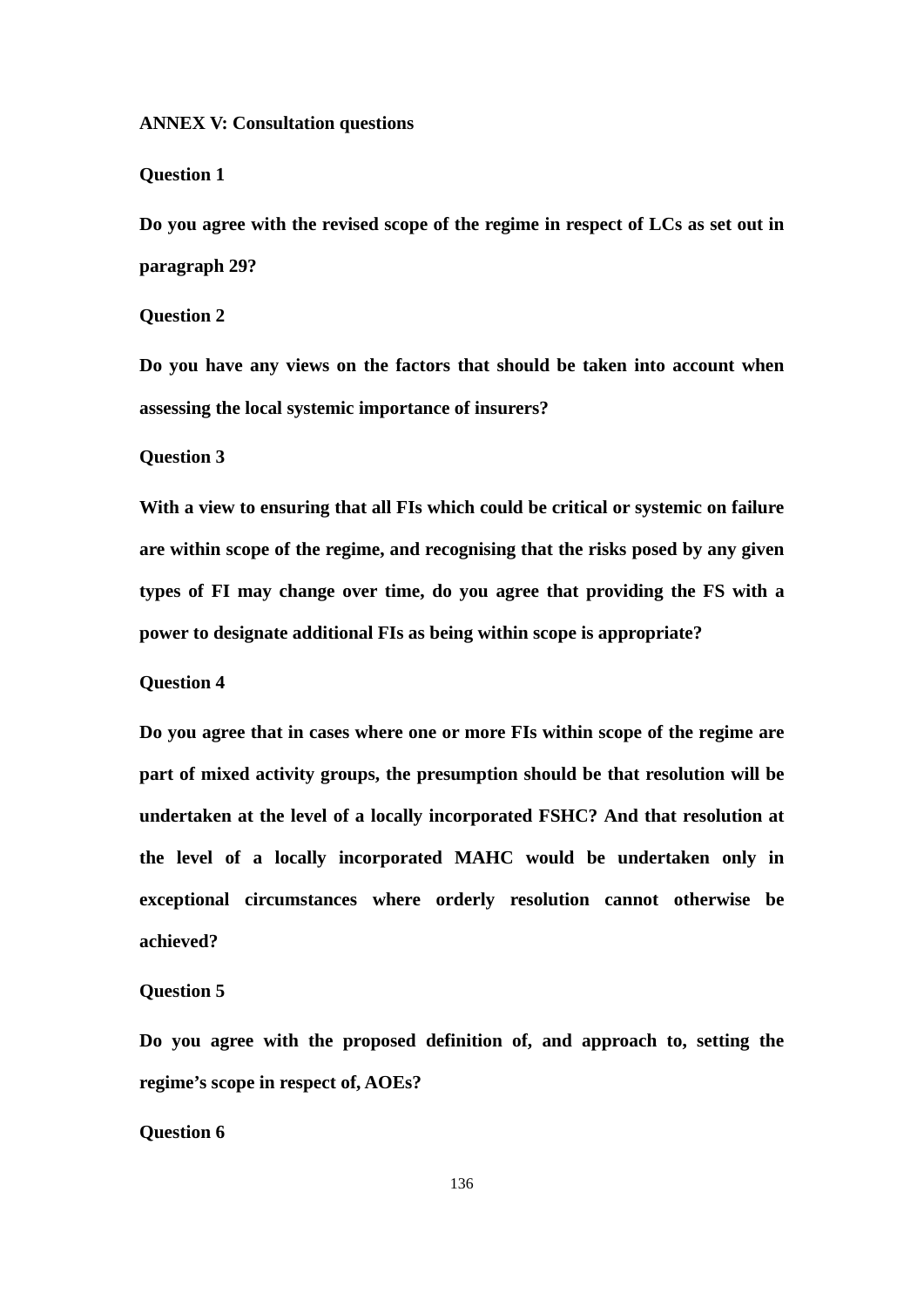**Do you have views on how AOEs might be more precisely defined, without restricting the resolution authority's ability to achieve orderly resolution of an affiliated FI?**

# **Question 7**

**Do you agree that it would be appropriate to extend the scope of the proposed resolution regime to recognized exchange companies that are considered systemically important to the effective functioning of the Hong Kong financial market?**

# **Question 8**

**Do you agree with the factors to be taken into consideration in designation of systemically important recognized exchange companies set out above? Do you have suggestions as to what other factors should also be taken into consideration?**

## **Question 9**

**Do you have any views on whether it is necessary to introduce an additional resolution objective in respect of the protection of client assets considering the policy intention behind the drafting of resolution objective (ii) in paragraph 63?**

## **Question 10**

**Do you agree that an LRA should be designated for each cross-sector financial group containing "in scope" FIs by the FS once the legislation establishing the regime has passed?**

# **Question 11**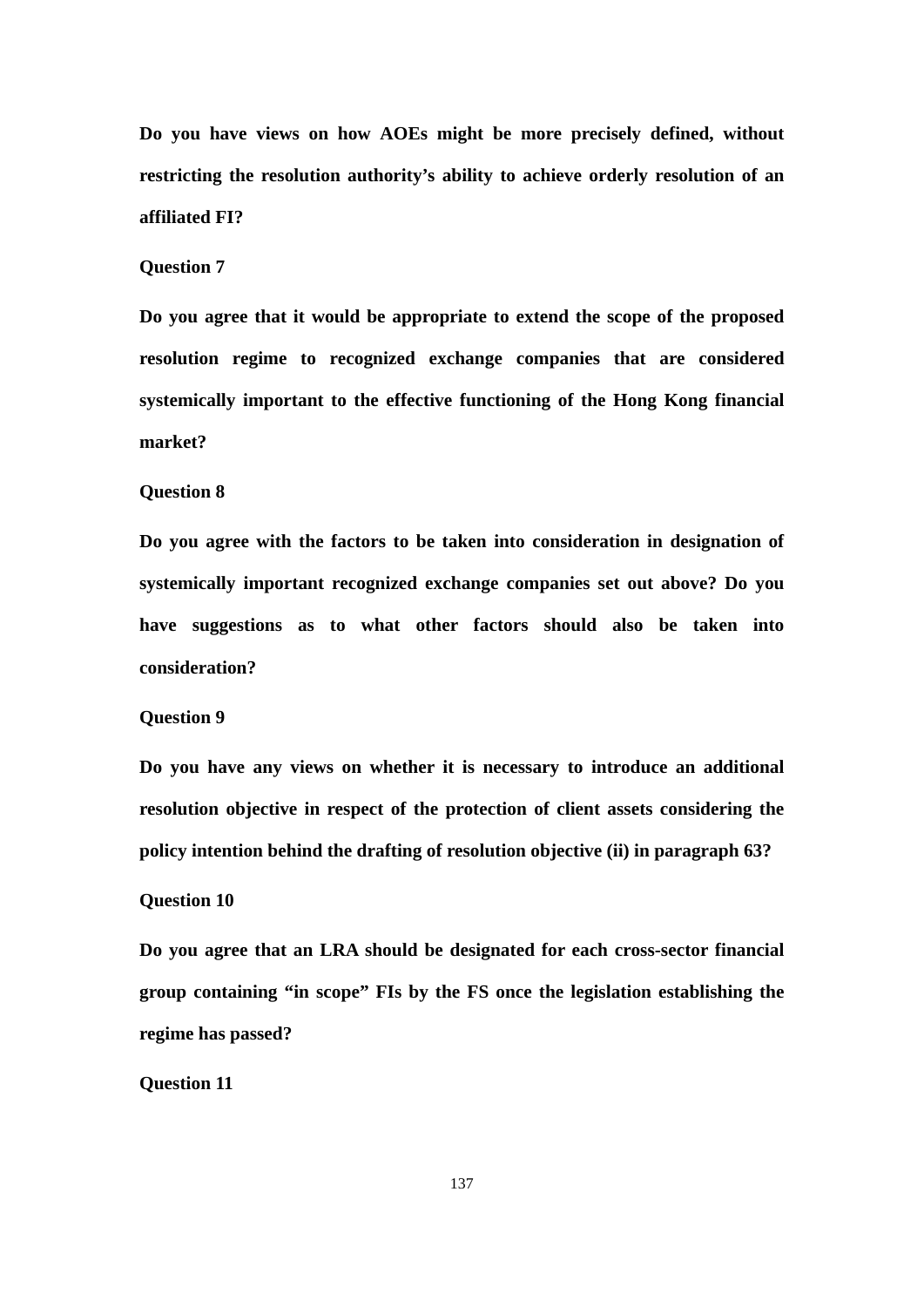**Do you agree that the designation of the LRA should be based upon the resolution authorities' assessment of the relative systemic importance of the individual 'in scope' FIs within a cross-sector financial group and that the resolution authority of the FI assessed to pose the greatest systemic risk be designated as the LRA for that group?**

## **Question 12**

**Do you agree that the role of the LRA should be one of coordination and, when required, ultimate decision-maker?**

# **Question 13**

**Do you agree that the proposals for providing temporary DPS cover should reduce the incentives for transferred depositors to withdraw excess balances immediately on completion of a business transfer in resolution?**

#### **Question 14**

**Do you have any views on the steps and processes, outlined in paragraphs 104 to 106, with a view to making the bail-in process operational?**

# **Question 15**

**Do you have views on the scope of the bail-in power within the resolution regime and specifically on (i) the list of liabilities identified in paragraph 108 which would always be excluded from bail-in and (ii) the grounds for excluding further liabilities from any bail-in on a case-by-case basis as identified in paragraph 110? Question 16**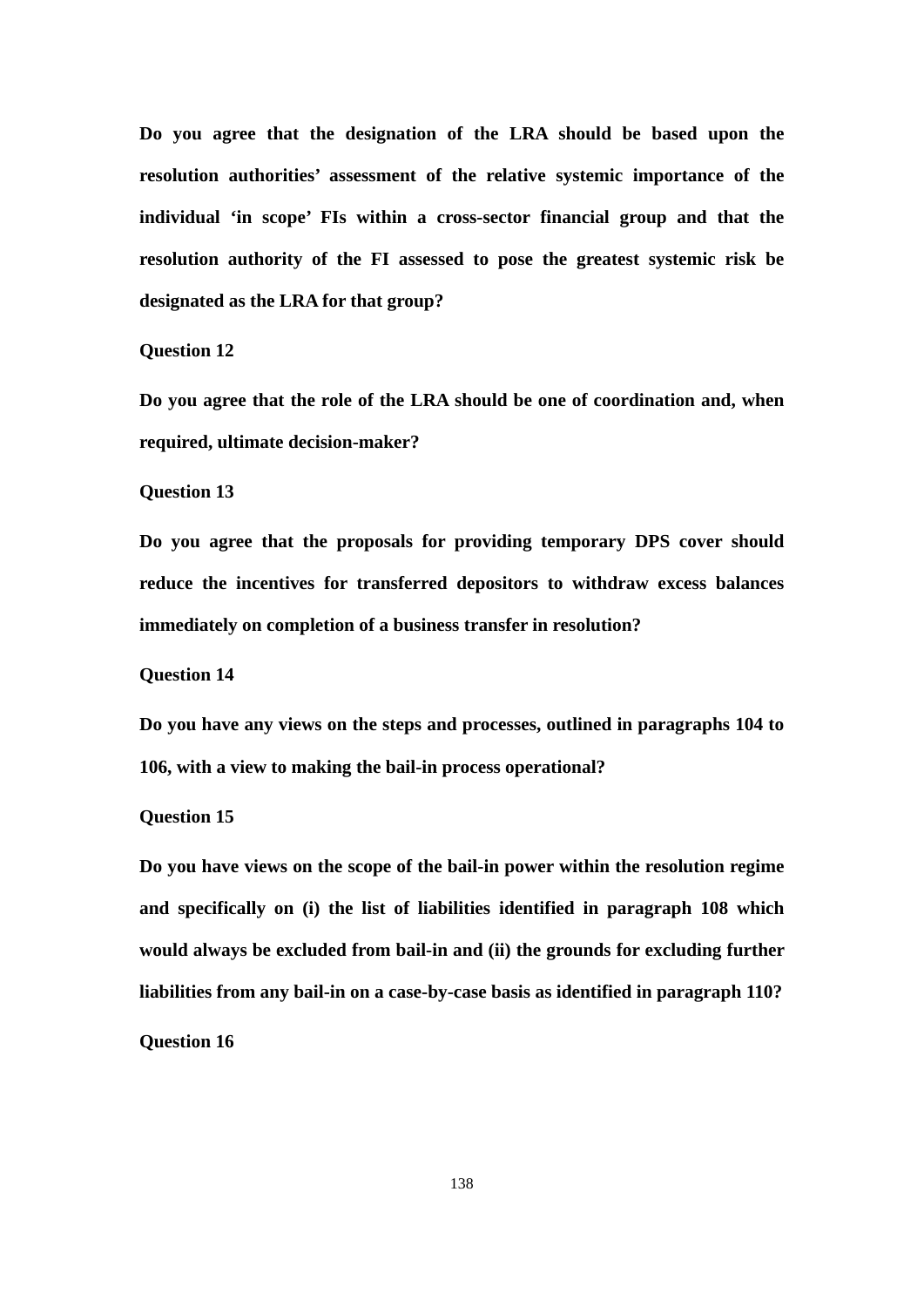**Do you have views on how the list of excluded liabilities in paragraph 108 should be expanded to ensure that the bail-in option is suitable for use with FIs other than banks, and specifically in relation to insurers, FMIs and NBNI FIs?**

**Question 17**

**Do you have views on the proposed approach to bail-in of liabilities arising from derivatives as outlined in paragraph 111?**

**Question 18**

**Do you agree that an additional condition is required for TPO? Is the additional condition, proposed in paragraph 115, appropriate?**

**Question 19**

**Do you agree with the scope, timing and conditions proposed for temporary stays on early termination rights in financial contracts?**

**Question 20**

**Do you have views on whether a temporary stay on early termination rights should apply solely to financial contracts or whether broader provision should be made?**

**Question 21**

**Do you have views on whether there are other issues which need to be considered in relation to staying early termination rights in resolution?**

**Question 22**

**Do you have views on how best to implement a temporary stay of early termination rights such that it is effective in supporting resolution of FMIs in particular?**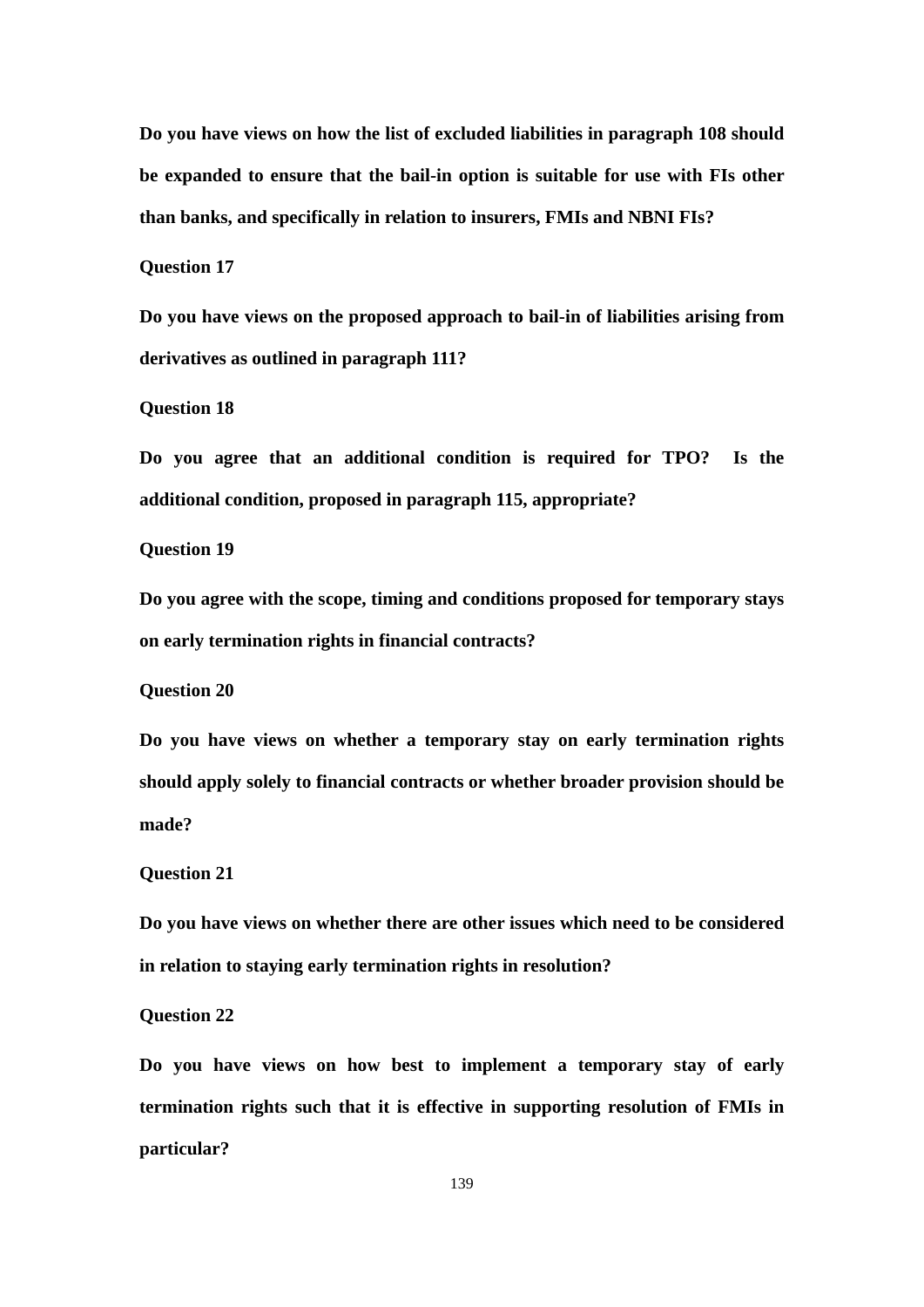# **Question 23**

**Do you have views on the proposals for the temporary suspension of insurance policyholders' surrender rights, including the proposed duration of the suspension?**

# **Question 24**

**Do you have views on the proposals for a temporary stay on reinsurers of an insurer or of another reinsurer in resolution to terminate or not reinstate coverage relating to periods after the commencement of resolution?**

# **Question 25**

**Do you agree with the proposals set out above to provide the resolution authority with powers to require an FI to make changes to improve its resolvability?**

## **Question 26**

**Do you agree with the proposal that the resolution authority should be notified of an intention to petition for an in-scope FI's winding-up and be afforded a maximum 14 day notice period to determine whether or not to initiate resolution before that winding-up petition can be presented to the court?**

#### **Question 27**

**Do you have views on which of the approaches outlined in paragraph 141 above might best deliver continuity of services from a residual FI and which are essential to secure continuity of the business transferred to an acquirer?**

# **Question 28**

**Do you agree that the regime should empower the resolution authority to impose a temporary moratorium on payments to unsecured creditors and to restrict the**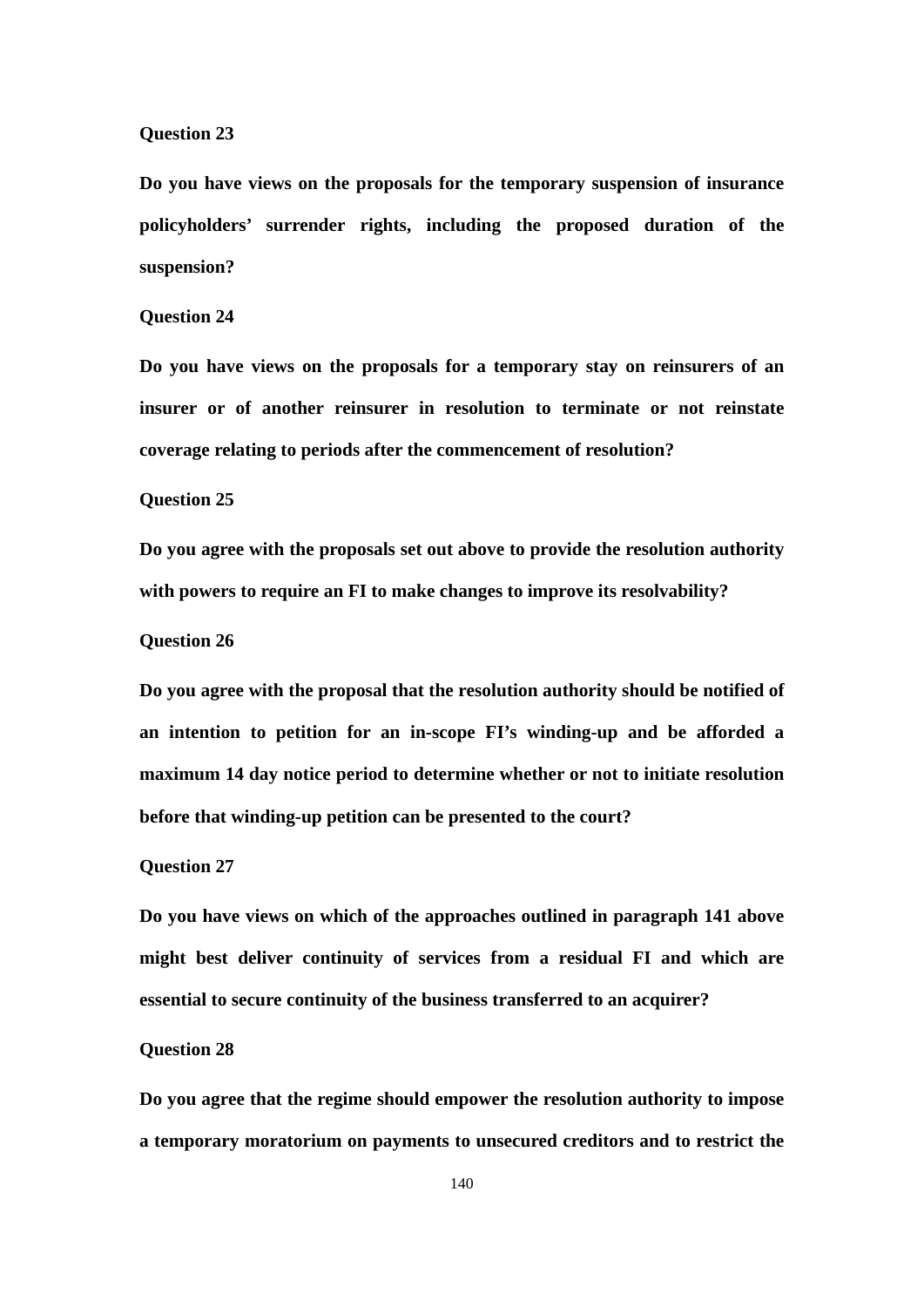**enforcement of security interests in line with proposals set out above? Do you have views as to the exclusions to which this power should be subject?**

#### **Question 29**

**Do you agree that the regime should empower the resolution authority to appoint a resolution manager in line with the proposals set out above?**

## **Question 30**

**Do you agree that the regime should provide the resolution authority with the necessary powers to secure the continuity of essential services as set out in paragraph 156?**

#### **Question 31**

**Do you agree that resolution should result in the automatic removal of all the directors, the CEO and Deputy Chief Executive Officer ("DCEO") (where relevant) of an FI in resolution and that the resolution authority should have powers to remove other senior management at its discretion?**

# **Question 32**

**Do you agree that the resolution authority should be able to apply to the court to seek remuneration claw-back from those parties identified in paragraph 165 whose actions or omissions have caused or materially contributed to an FI entering resolution?**

### **Question 33**

**Do you have views on whether remuneration claw-back should apply to both fixed and variable remuneration (both vested and unvested) or only to variable remuneration (both vested and unvested)?**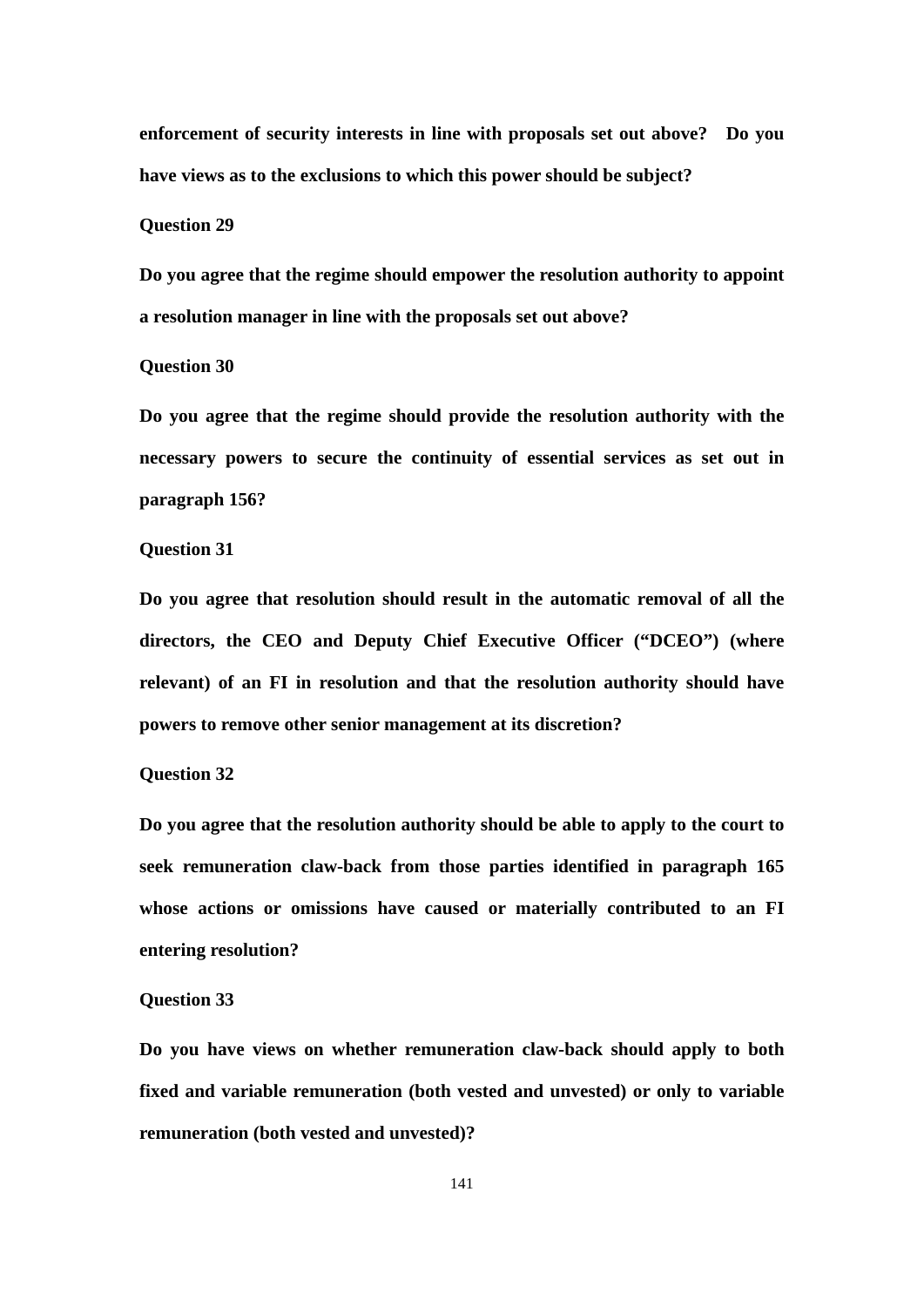## **Question 34**

**In light of the practices adopted in other jurisdictions, do you have views on how far back in time a remuneration claw-back power should reach?**

# **Question 35**

**Do you agree that the indicative criteria to assess the independence and expertise of an NCWOL valuer, as set out in Box F, are appropriate and that a degree of judgment will be inherent in assessing whether these, or any other, factors are relevant in individual cases?**

# **Question 36**

**Do you agree that the resolution authority should appoint the NCWOL valuer, guided by the indicative criteria set out in Box F?**

# **Question 37**

**Do you agree with the proposed grounds for removal of a NCWOL valuer, as set out in paragraph 174? Do you agree that the proposed mechanism for seeking removal on those grounds is appropriate?**

# **Question 38**

**Do you agree that the treatment of the outgoing valuer's work up to the point of removal is a matter for any incoming valuer, who should clearly explain that treatment in his/her final valuation?**

## **Question 39**

**Do you agree that the three overarching valuation principles identified in paragraphs 176 (i) to (iii) should be applied each time an NCWOL valuation is**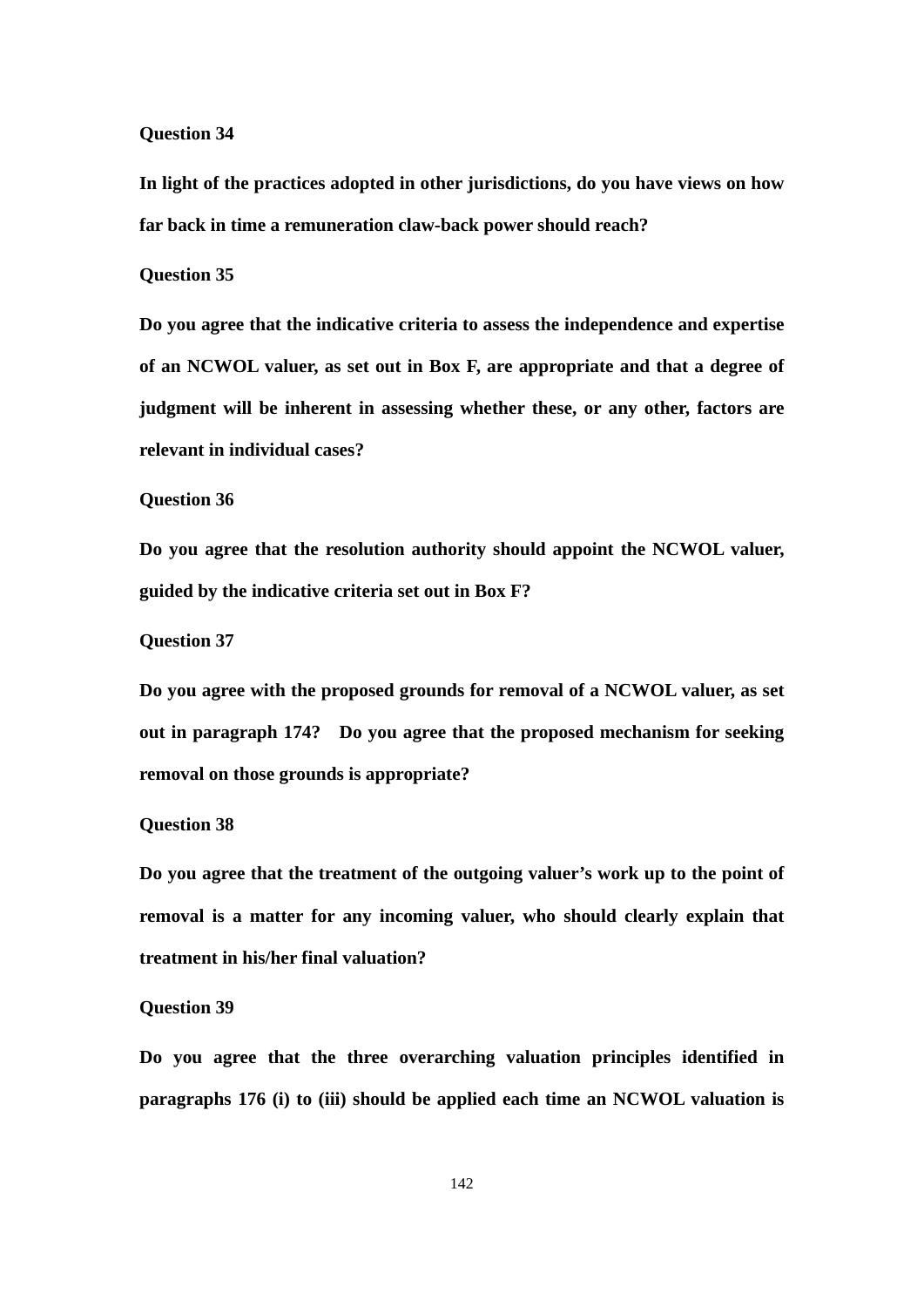**undertaken? Do you have views on other valuation principles that should underpin an NCWOL valuation?**

## **Question 40**

**Do you agree that the right to receive NCWOL compensation (if due) should be restricted to those creditors and shareholders who held liabilities of a failed FI as at the point resolution proceedings formally commenced and who suffer an economic loss as a direct result of the resolution authority's actions?**

# **Question 41**

**Do you have views on how a mechanism might be provided for to expedite the payment of NCWOL compensation due where at least part of any valid NCWOL claims can reliably be identified?**

# **Question 42**

**Do you agree that the RCT should be established under the regime to hear appeals of: (i) the shareholders and creditors of an FI in resolution; and/or (ii) the resolution authority against a NCWOL valuation?**

# **Question 43**

**Do you agree with the proposed composition of, and process for appointment to, the RCT?**

#### **Question 44**

**Do you have any views on the powers that should be available to the RCT in addition to those identified in paragraph 186?**

**Question 45**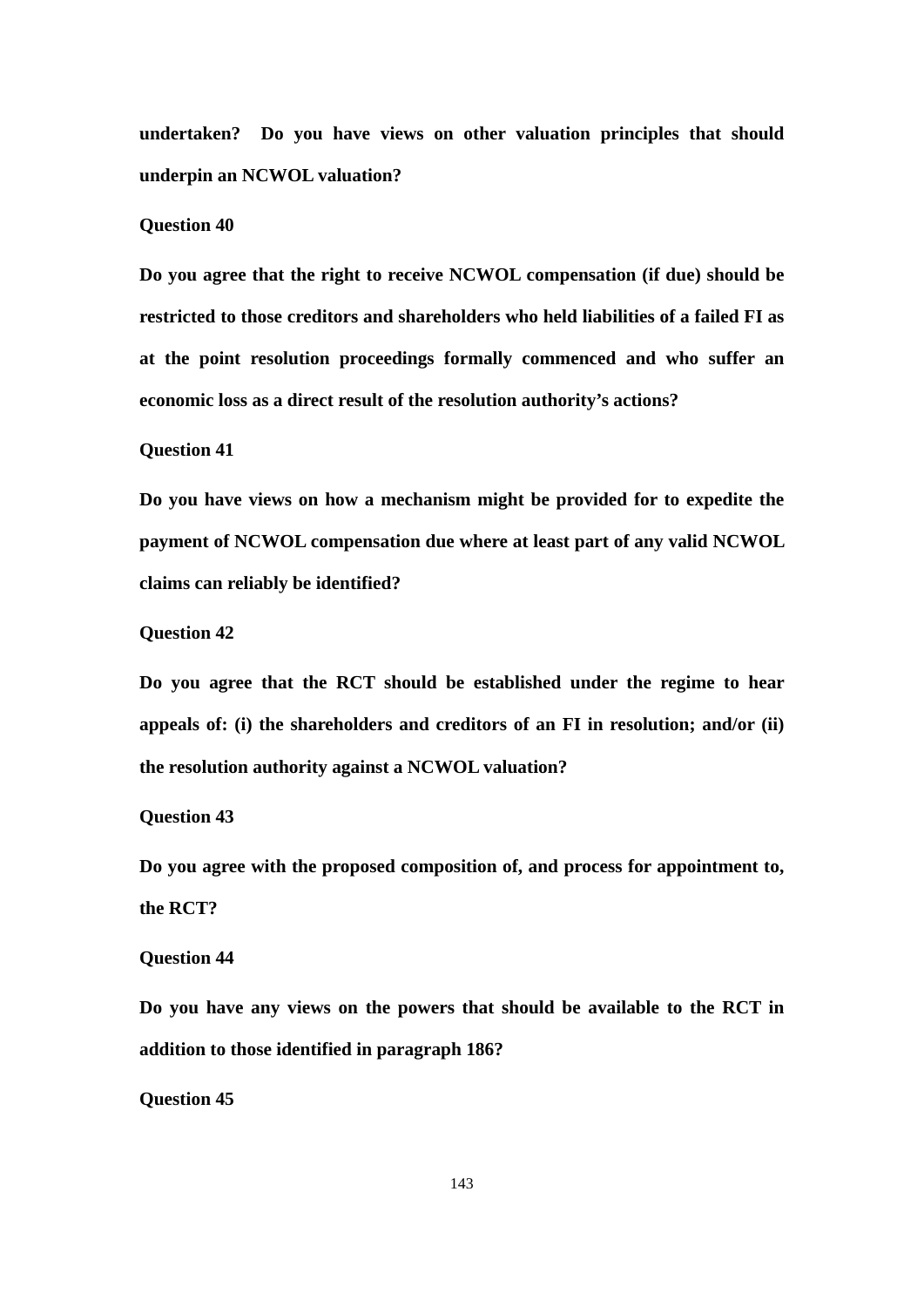**Do you agree that applicants should have the right to appeal against a determination of the RCT on a point of law, as set out in paragraph 187?**

## **Question 46**

**Do you have any further comments on the way in which it is proposed that the various types of protected financial arrangement would be safeguarded and remedies for inadvertent breaches executed?**

#### **Question 47**

**How could a similar safeguard be provided for to support use of the bail-in option?**

#### **Question 48**

**Do you have any views on the factors the authorities should take into account in developing effective protections from civil liability for: (i) the resolution authority and its staff and agents; and (ii) the directors, officers and employees of an FI in resolution in a cross-border context?**

### **Question 49**

**Do you agree with the proposal to provide the relevant authorities the power to defer or exempt compliance with the following requirements, as discussed above: (i) the disclosure requirements under Part XIVA and Part XV of the SFO, the Listing Rules and the Takeovers Code; (ii) the shareholders' approval requirements under the Listing Rules; and (iii) the general offer obligation under the Takeovers Code?**

# **Question 50**